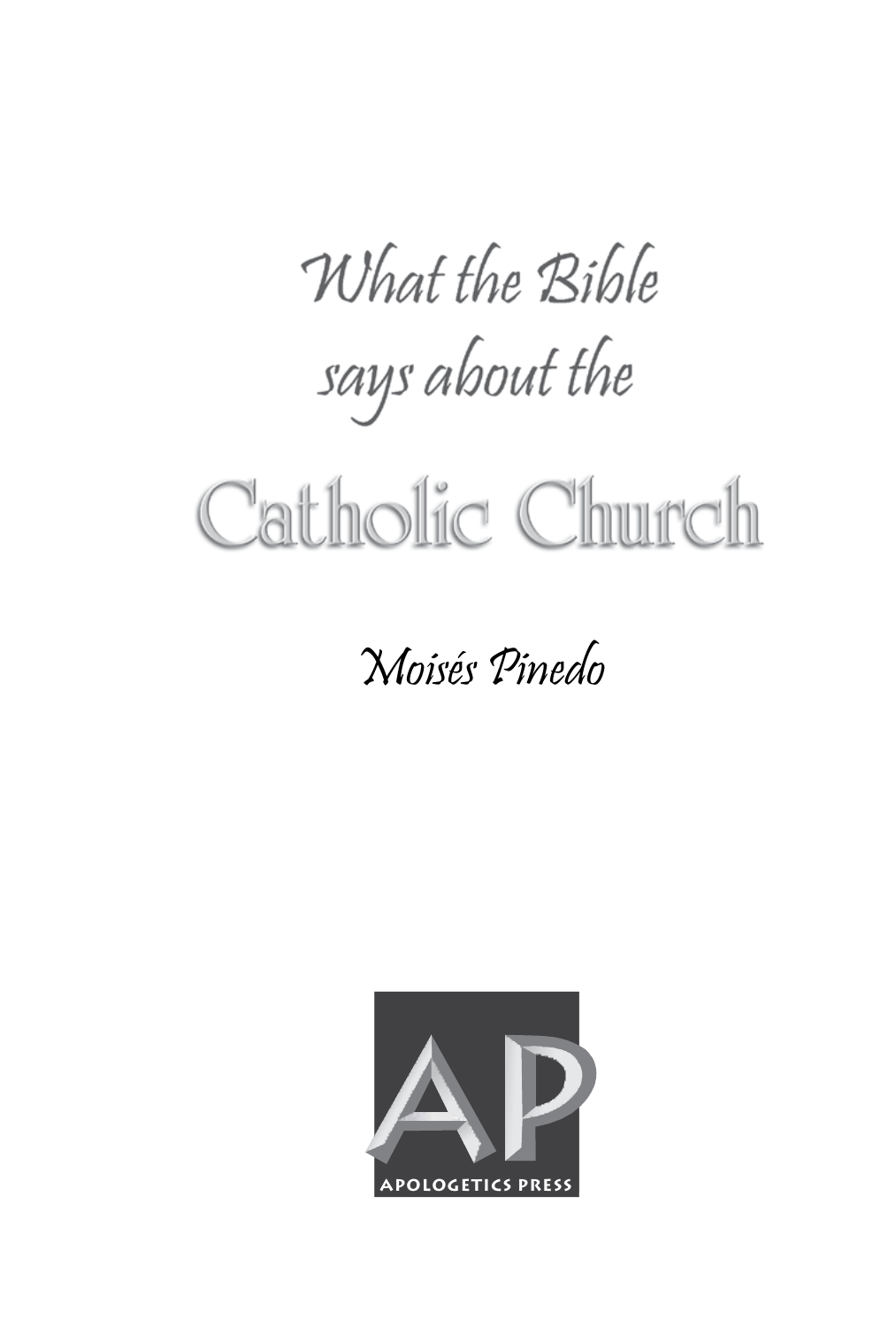## **Apologetics Press, Inc. 230 Landmark Drive Montgomery, Alabama 36117-2752**

© Copyright 2008 ISBN: 978-1-60063-008-8

All rights reserved. No part of this book may be reproduced in any form without permission from the publisher, except in the case of brief quotations.

All Scripture quotations are from The New King James Version of the Bible, unless otherwise specified. Copyright © 1982, Thomas Nelson, Inc.

Some research sources are in Spanish, and the author has translated them for the English edition of this book. In the list of references (beginning on page 163), a work's original Spanish title will appear in brackets immediately following the author's translation of the title.

**Library of Congress Cataloging-in-Publication**

Moisés Pinedo (1977 - )

What the Bible says about the Catholic Church/Moisés Pinedo

Includes bibliographic references

ISBN: 978-1-60063-008-8

1. Comparative religion. 2. Christian theology. I. Title

280—dc22 2008931974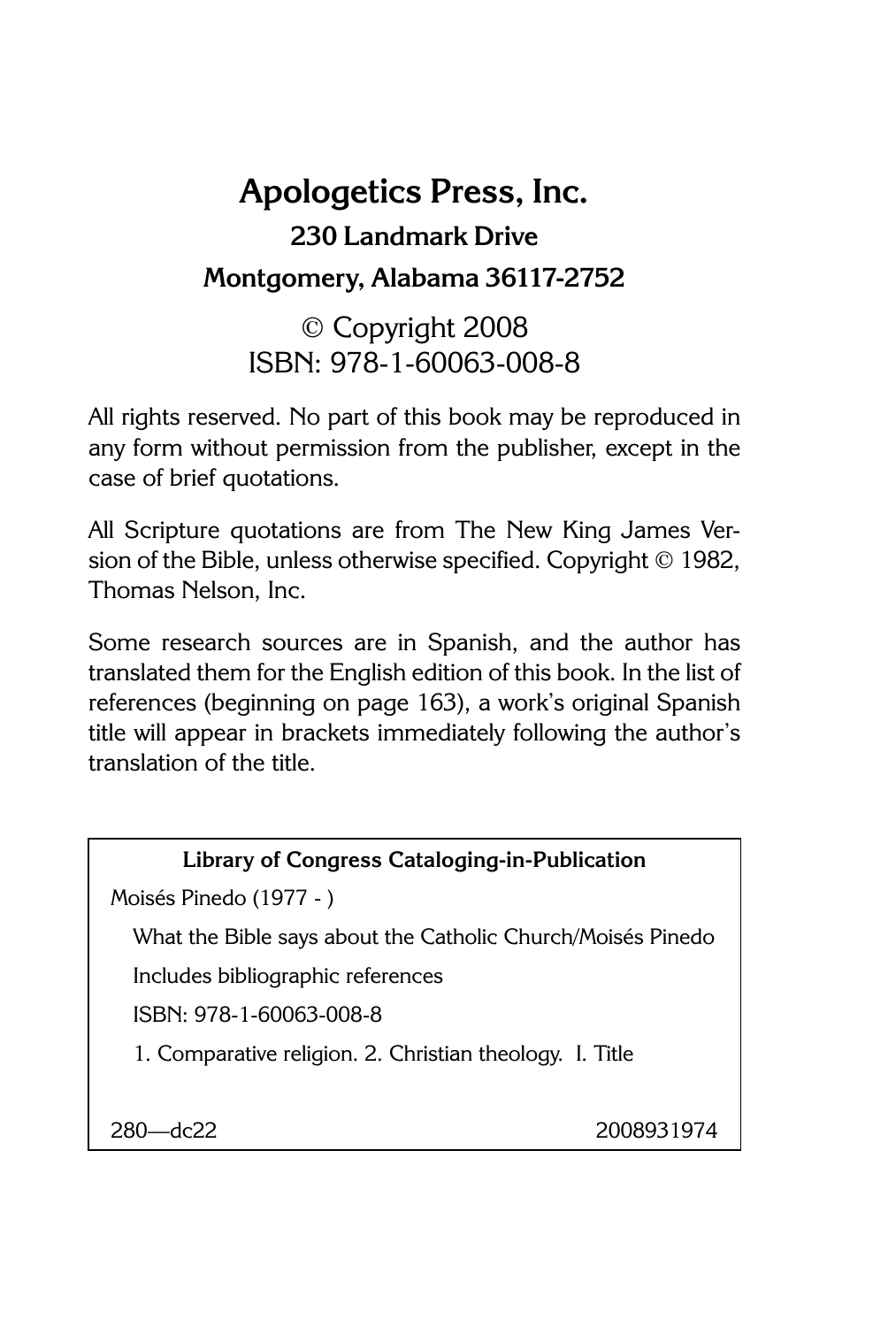#### **DEDICATION**

In memory of my father—Raúl Pinedo—the person who, during a very fragile and short life, taught me how firm and vast the eternal promise is.

#### **ACKNOWLEDGEMENTS**

I extend my deep appreciation to Rhonda Thompson and Michael Cortez, who helped to translate this book into English. Also to Alison Bryson and Loren Brown, who helped in the proof-reading process.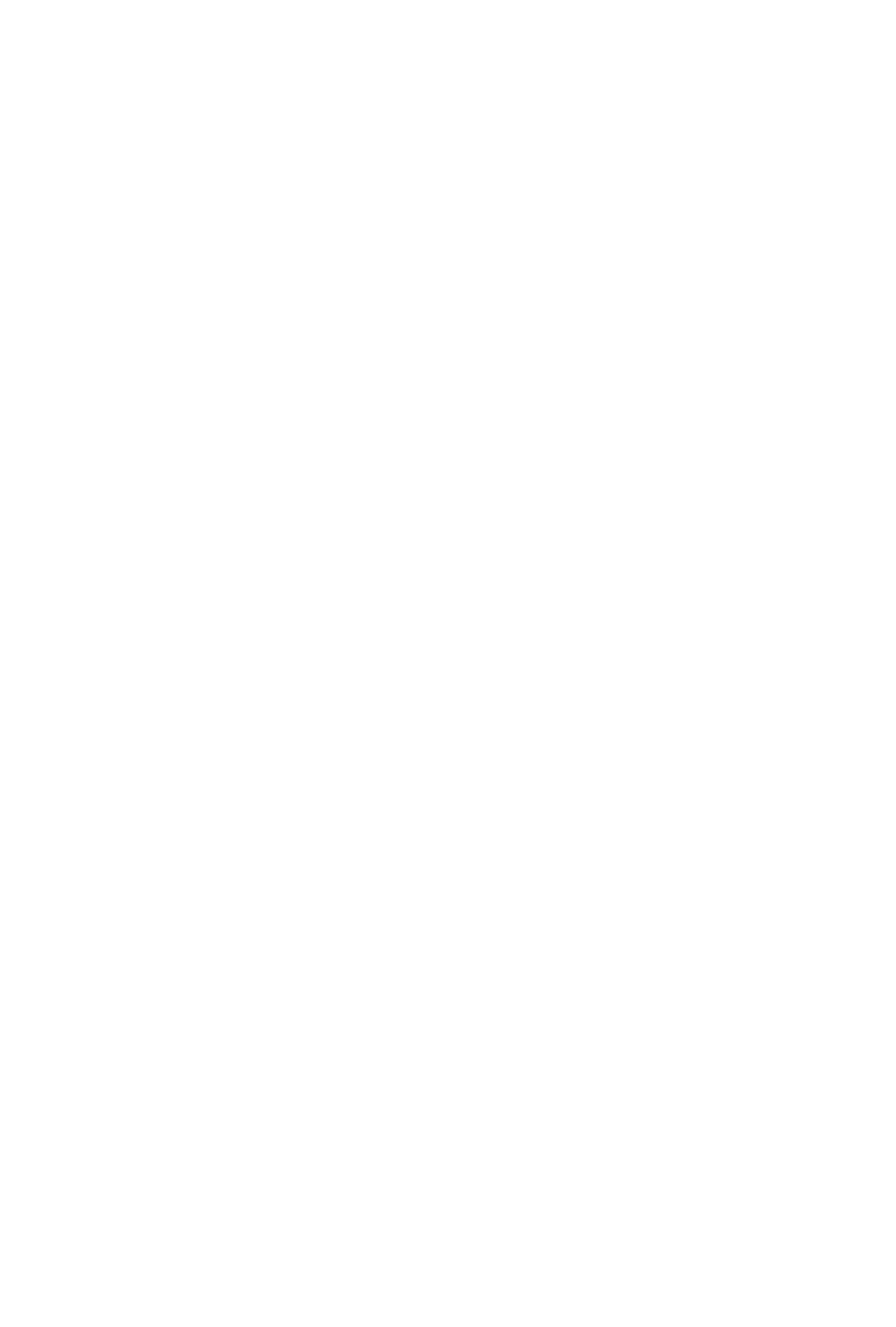## TABLE OF CONTENTS

| Chapter 1<br>Origin and History of Catholicism $\dots$ 5<br>Origin of Christianity6<br>Origin of Catholicism 11 |
|-----------------------------------------------------------------------------------------------------------------|
|                                                                                                                 |
|                                                                                                                 |
|                                                                                                                 |
|                                                                                                                 |
| Catholic Development  19                                                                                        |
| Catholicism in Recent Times 25                                                                                  |
| Chapter 2                                                                                                       |
| The Papacy. $\dots\dots\dots\dots\dots\dots\dots31$                                                             |
| The Alleged Biblical Basis                                                                                      |
|                                                                                                                 |
| Was Peter a Pope? 38                                                                                            |
| Who Was Peter? 43                                                                                               |
| The Origin of the Papacy $\ldots \ldots \ldots 48$                                                              |
| The "Infallible" History                                                                                        |
| of the Papacy $\dots \dots \dots \dots \dots \dots 52$                                                          |
| Papal Celibacy59                                                                                                |
| The "Chaste" History                                                                                            |
| of Papal Celibacy $\dots\dots\dots\dots\dots65$                                                                 |
| Chapter 3                                                                                                       |
|                                                                                                                 |
| "We Do Not Worship,                                                                                             |
| We Only Venerate!"74                                                                                            |
| "Images Yes, Idols No!"77                                                                                       |
| The Alleged Biblical Basis                                                                                      |
| for Religious Iconography84                                                                                     |
|                                                                                                                 |
| Chapter 4                                                                                                       |
|                                                                                                                 |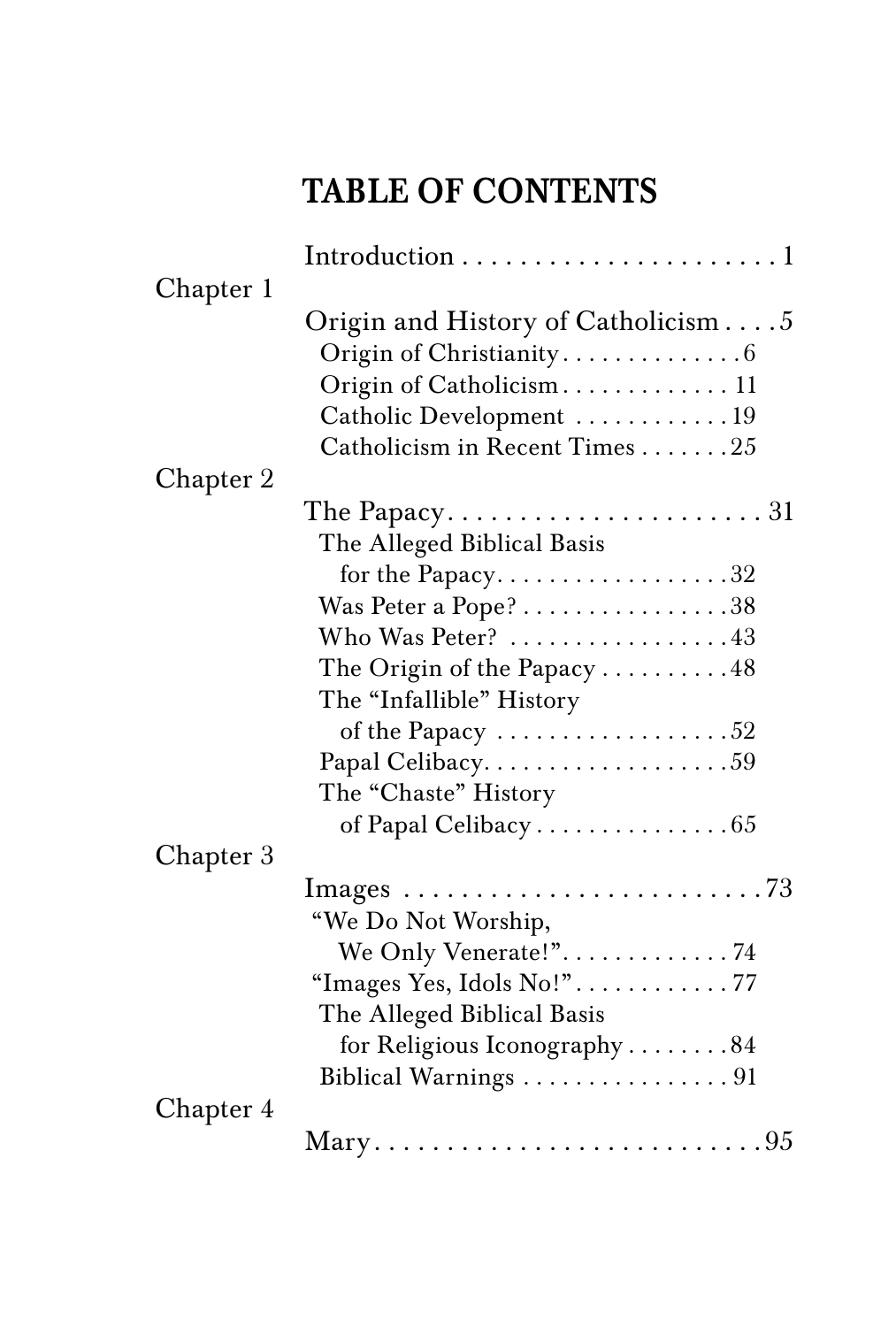|           | The Virginity of Mary. $\ldots \ldots \ldots \ldots 102$          |  |
|-----------|-------------------------------------------------------------------|--|
|           | Is Mary the Mother of God? 113                                    |  |
|           | Does Mary Intercede                                               |  |
|           | for Christians? 120                                               |  |
|           | The Assumption of Mary $\dots \dots \dots 125$                    |  |
| Chapter 5 |                                                                   |  |
|           |                                                                   |  |
|           |                                                                   |  |
|           | Are Children Born with Sin? 139                                   |  |
|           | Infant Baptism143                                                 |  |
|           | Who Should Be Baptized?  152                                      |  |
|           | $Conclusion \ldots \ldots \ldots \ldots \ldots \ldots \ldots 157$ |  |
|           | References $\ldots \ldots \ldots \ldots \ldots \ldots 163$        |  |
|           |                                                                   |  |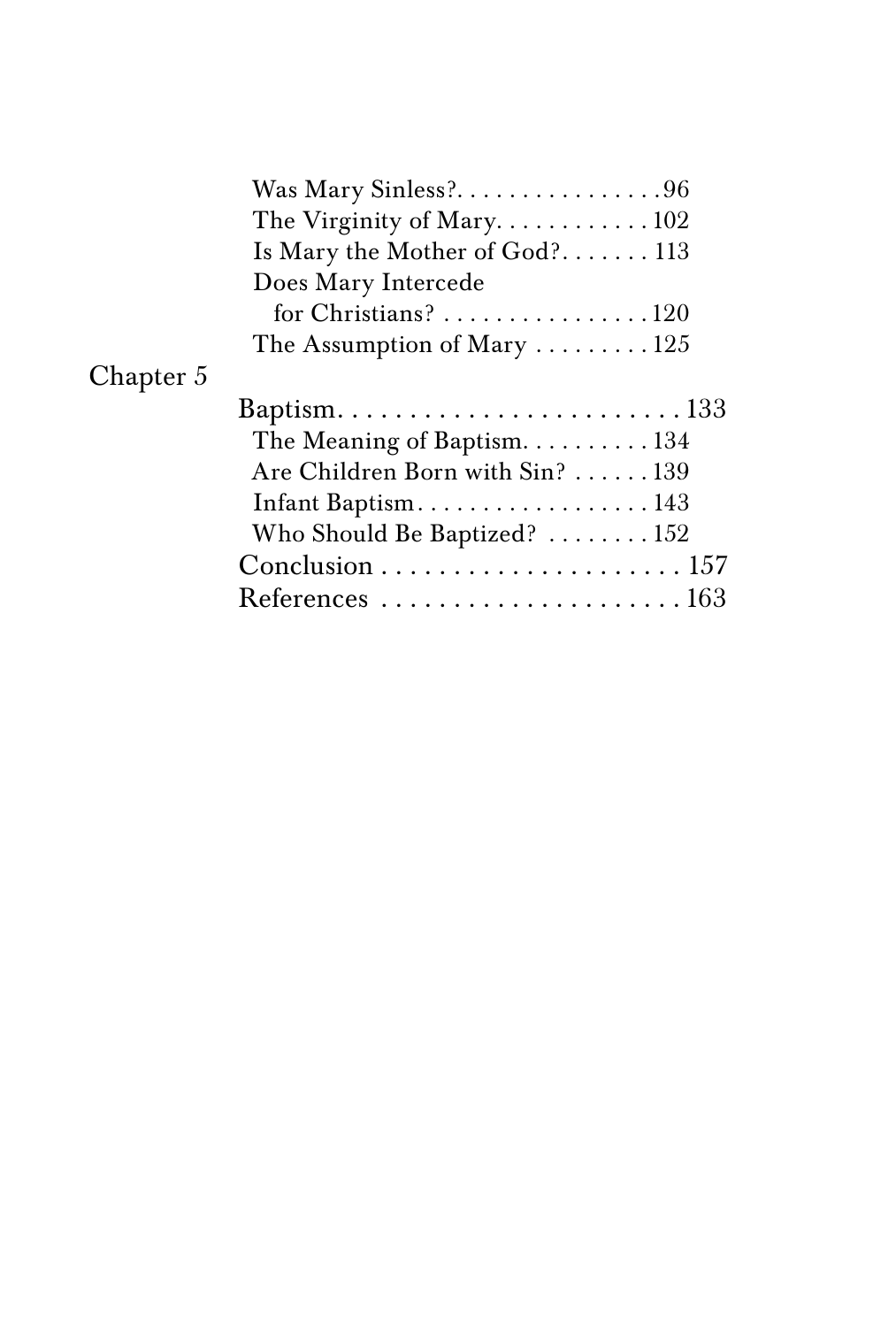## Introduction

He was the son of nobility, a disciplined warrior, a knight of battle, and a lover of freedom, "Son of the Sun," and owner of a great inheritance. Upon the death of his father, he was enthroned. He fought bravely against his brother to keep the scepter, and defeated him, taking total control of one of the most majestic empires of ancient times. Having a welcoming and noble heart, he accepted without resistance the visit of a group of men who, with new traditions, language, and technology, claimed to come in peace and justified their presence as carriers of the Christian faith and a message of friendship from the Spanish king, Charles I.

Convinced of their noble intentions, the trusting monarch went to visit the chief of the Spanish group. But on his way, one of them (a friar with a crucifix in his hand) showed him a Bible and told him about a sovereign God and His "most excellent representative on Earth"—the pope—who had conceded the lands of the monarch to the Spanish king. Upon hearing this, the monarch asked the friar where he had obtained these words. The friar said that the words were inside the Bible. The monarch, who probably never had held a book in his hands, expecting it to tell him something, shook the book so it would speak to him. Then he put the book near to his ear. When he heard nothing, he threw it down to the ground.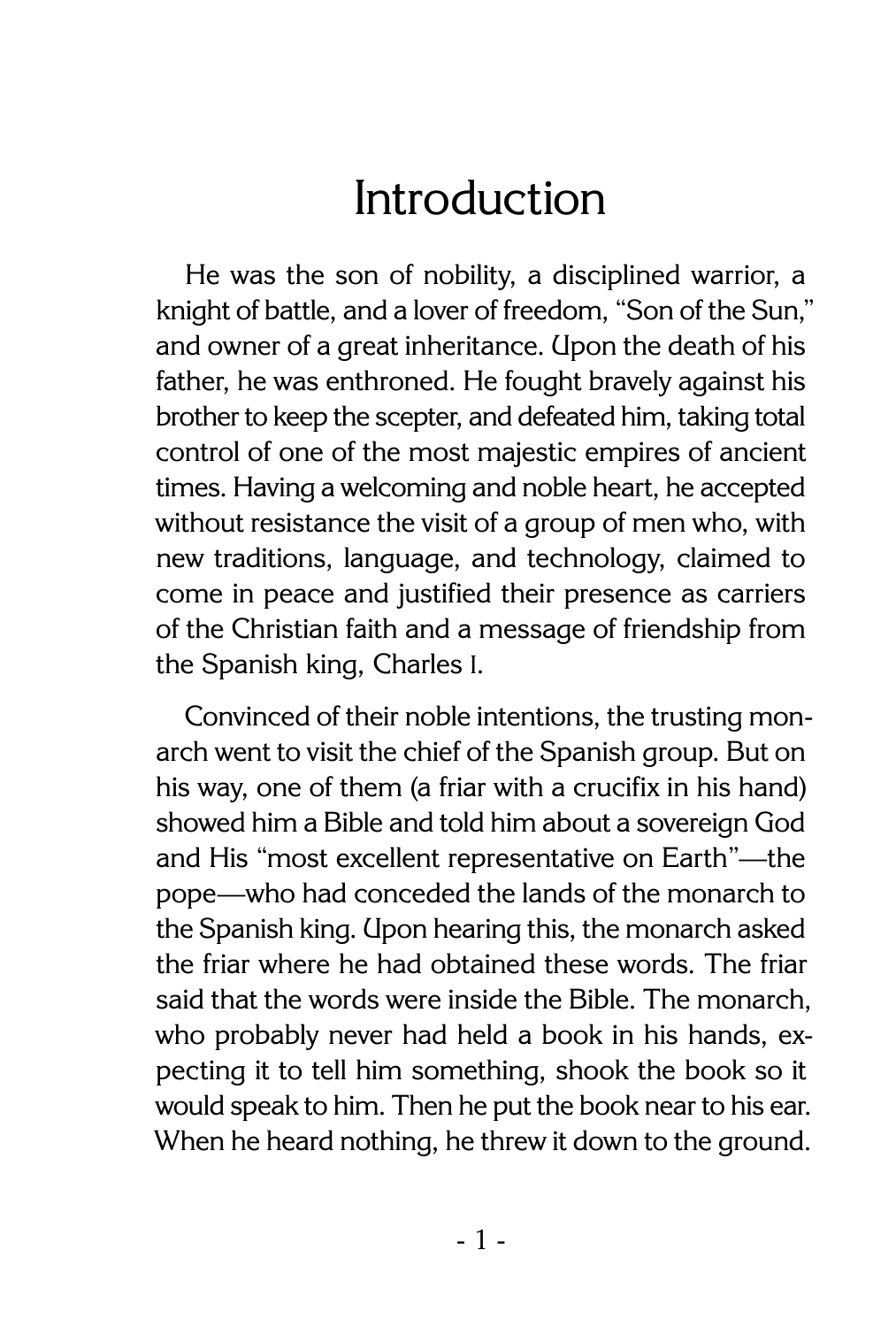It was at this crucial moment that the friar screamed, "Sacrilege!," the Spanish leader gave the attack signal, and the trusting monarch became their prisoner.

After nine months the monarch was accused slanderously with the following charges: fratricide, polygamy, incest, idolatry, and conspiracy against the Spaniards. In accordance with the charges against him, the monarch was condemned to be burned at the stake. However, he offered to fill three rooms of the prison with gold and silver in exchange for his life. Having striven to fulfill his promise, he anxiously awaited the time of his release, trusting the word of the "conquerors." But they deceived the monarch, and planned to carry out the sentence. His only reprieve was to be strangled instead of burned, because of his willingness to be baptized in the "Christian faith," adopting the name of Francisco. In 1533, at about 35 years old, the young monarch died at the hands of the Spanish "conquerors" who used their religion to take possession of the noble's empire and riches. In 1537, Friar Vicente Valverde (the friar who gave the monarch the Bible) was appointed first bishop of Peru.

This account explains how Inca Atahualpa lost his life, empire, and glory. And this was the way Catholicism was imposed on the Tahuantinsuyo Empire, thus fixing the religious course for the countries of this Empire.

The Spaniards forced their religion on the Peruvian people with atrocious ferocity. History records this event,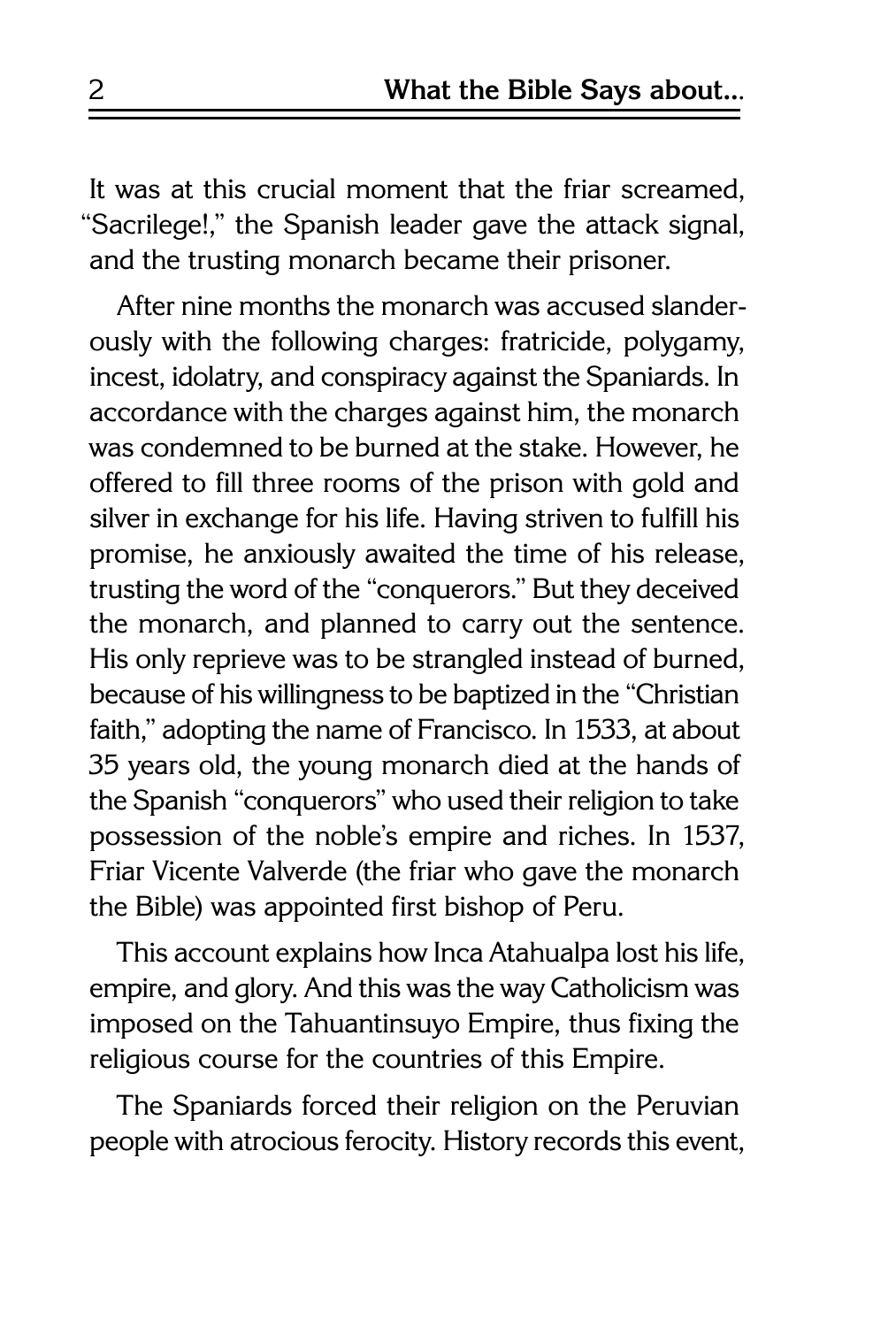and we can do nothing to change it. If you were born in a country "conquered" by Spanish forces, this story may remind you of the past sufferings of your nation and the origin of its religion.

Today many people, without knowing or considering the past, raise the flag of Catholicism and defend it "to the hilt." Others answer inquiries about their Catholic faith by saying that it is the religion of their parents, in which they were born, and it is the one in which they will stay until death. But they overlook the important fact that this religion was forced upon their ancestors.

Although stories such as the conquests, "holy" inquisitions, and reforms speak loudly against Catholicism, they are not the conclusive authority that judges Catholicism. Friar Vicente Valverde, in speaking to the Inca, showed him the Bible and suggested that the Inca could find the truth of his words in it, thus verifying the words of Catholicism. Though the reaction of the friar demonstrated the deceitfulness of his intentions, and though the Bible would give no credit to the friar's words, the friar did know (although he did not care) that the Bible contained **the truth.**

This same knowledge justifies many, but condemns many more. Jesus said, "Sanctify them by Your truth. **Your word is truth**" (John 17:17, emp. added). Jesus was clear and convincing: there is a unique and immutable truth—the Word of God. He indicated that there was,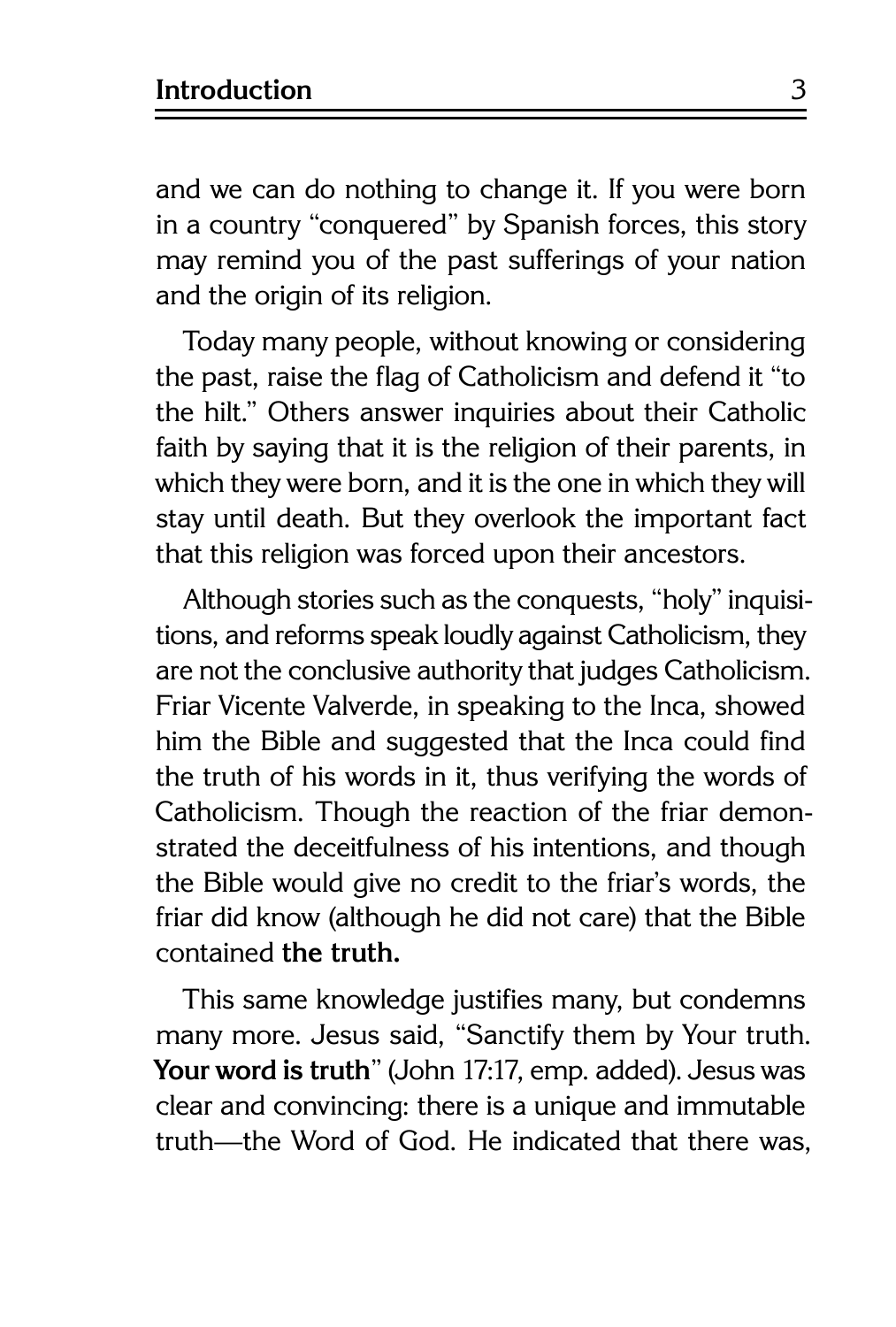and is, only one way in which man can be sanctified by this truth. Therefore, it is by this truth (the Word of God) that I want to weigh Catholic doctrine and verify whether its teachings are true and acceptable before God. Jesus also said:

Not everyone who says to Me, 'Lord, Lord,' shall enter the kingdom of heaven, but he who does the will of My Father in heaven. Many will say to Me in that day, 'Lord, Lord, have we not prophesied in Your name, cast out demons in Your name, and done many wonders in Your name?' And then I will declare to them, 'I never knew you; depart from Me, you who practice lawlessness!' (Matthew 7:21-23).

It is clear that these men (who the Lord will deny knowing) were, or pretended to be, religious. However, instead of doing the will of the Father, they did their own will. It should not be our desire simply to be religious people, but truly devout, godly people. It should not be our desire to do our own will, but **the will of the Father** in heaven, which can be found only in the Bible.

If you are Catholic and have an intense desire to do God's will, I ask you to read this book and see what the Word of God says. If you are not Catholic but want to know the truth, this book may help you in your search. If you have already found the truth of the Word of God, this book may help you to defend it (1 Peter 3:15).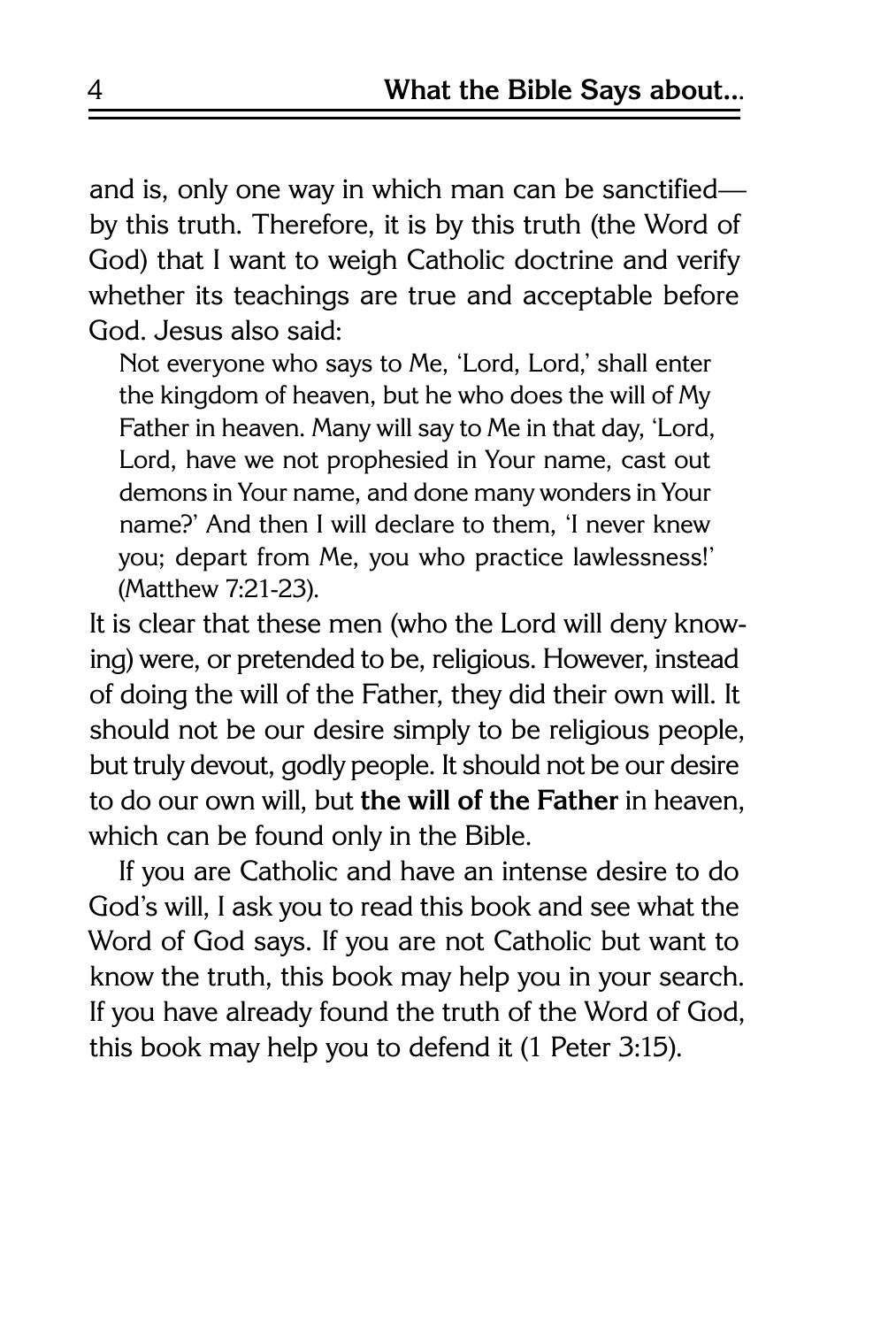## Chapter 1

## **Origin and History of Catholicism**

Often Catholics make two important assertions: (1) The Catholic Church is the oldest church. [Catholics are firmly convinced that the Catholic Church is much older than any **Protestant** group that exists today. Although this assertion is historically correct, is it true that the Catholic Church is the oldest **church**?] (2) The Catholic Church is the biblical church. [Catholics claim that their church is the one described in the Bible and, therefore, the church which God approves.]

These two claims bear some serious implications. First, if the Catholic Church is the oldest church, then: (a) there could not be any church prior to it; (b) the first church, which Christ promised He was going to establish, must be the Catholic Church; and (c) all biblical and/or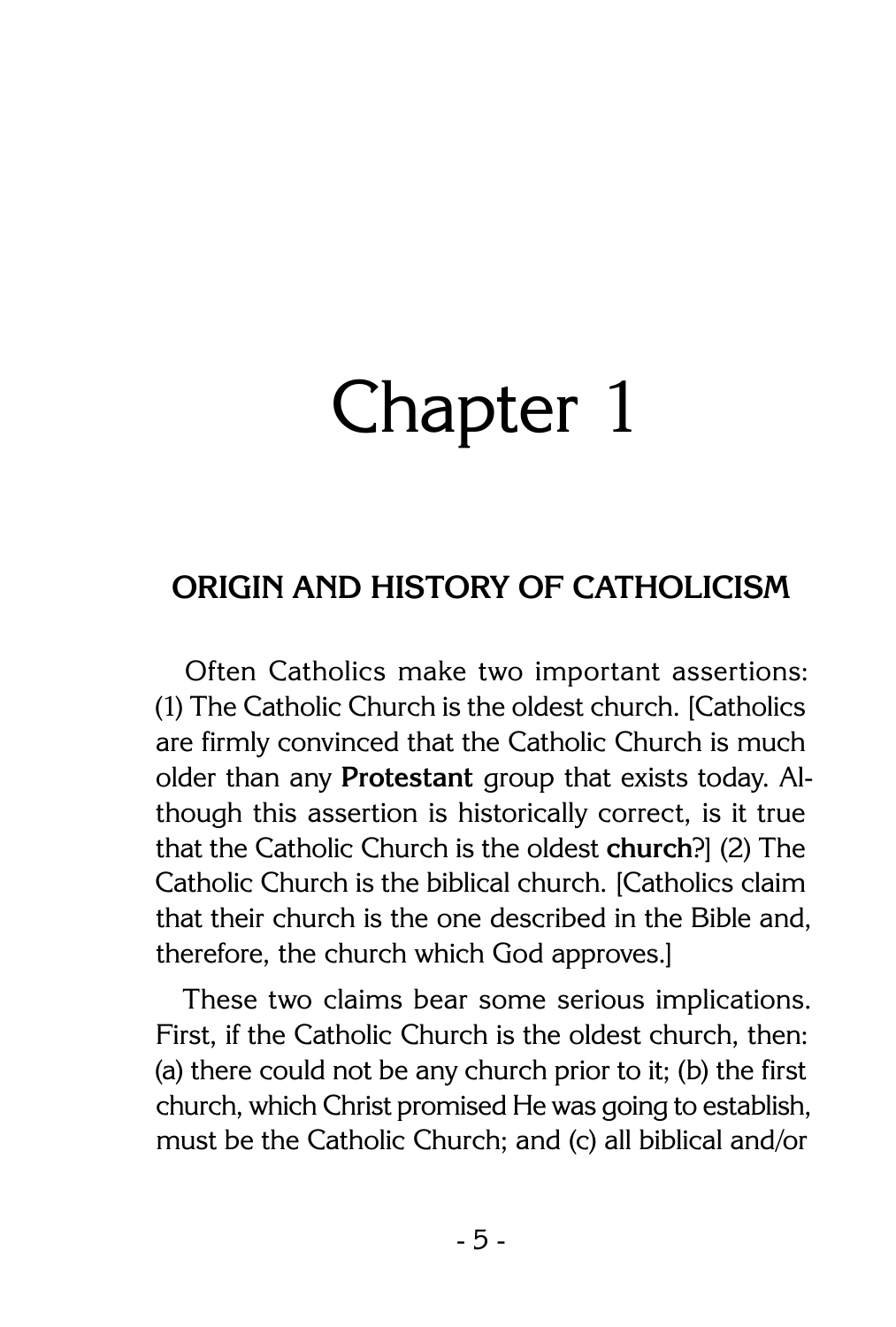historical record of the first church should point to Catholicism. Second, if the Catholic Church is the biblical church, then: (a) the Bible should have a record of this church; and (b) its teachings and practices should be approved by the Bible.

### **Origin of Christianity**

To determine whether the Catholic Church is the oldest church, we must go to the Bible to find a record of the first church. The prophet Daniel said that

...**the God of heaven will set up a kingdom** which shall never be destroyed; and the kingdom shall not be left to other people; it shall break in pieces and consume all these kingdoms, and it shall stand forever (2:44, emp. added).

God had a plan for the followers of His Son to be part of a kingdom different from any other, a spiritual kingdom that would stand forever: the church (cf. Colossians 1:13). But when did this divine institution begin?

Matthew 16:18 records the first time the term "church" is introduced in the New Testament. Jesus said: "And I also say to you that you are Peter, and on this rock I will build My **church**, and the gates of Hades shall not prevail against it" (emp. added). The term "church," from the Greek ekklesia, was generally used by the Greeks to refer to a political assembly (cf. Acts 19:41). This term is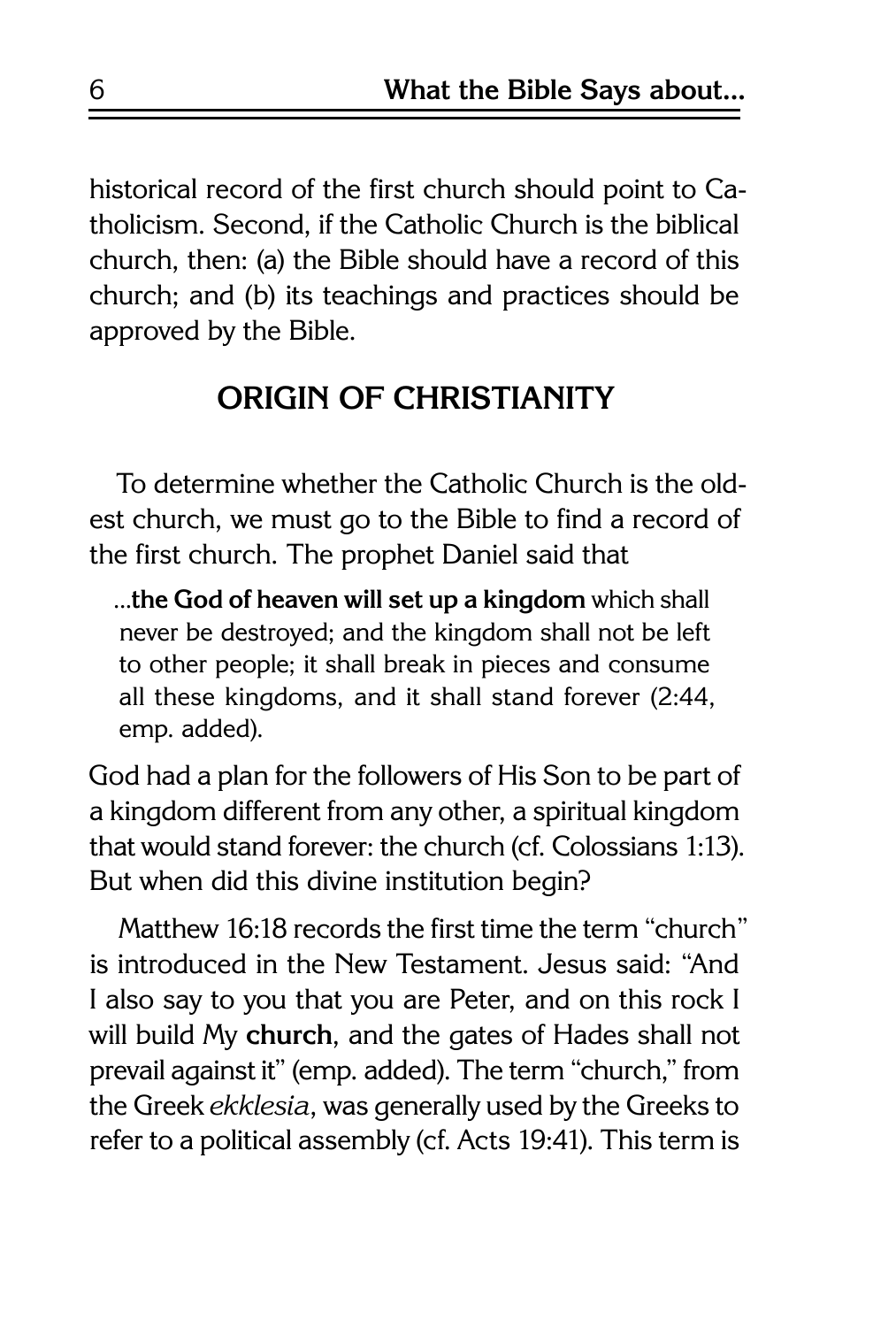used for the first time to describe the followers of Christ in Matthew 16:18.

When Jesus spoke of His church in this verse, He declared three very important things. First, Jesus said, "I **will build** my church." The future tense of the verb indicates that the church was not yet established. It did not exist at that time. Second, Jesus said, "**I** will build," indicating that Christ Himself would establish the church and be its foundation. Third, Jesus said, "**My** church," indicating that the Church would belong to Him.

Notice again Jesus' statement to Peter, "And I also say to you that you are Peter, and on this rock I will build My church" (Matthew 16:18). Using two Greek terms petros and petra—the New Testament makes clear that this "rock" (petra) would be the foundation upon which Jesus would build His church. [For a more detailed study about these Greek terms, see Chapter 2, p. 34.] But to what or to whom does this "rock" refer? Matthew tells us that Jesus had asked His disciples who they thought He was. "Simon Peter answered and said, 'You are the Christ, the Son of the living God'" (Matthew 16:16). Because of this declaration, Jesus made the statement mentioned above (Matthew 16:18). Therefore, it can mean only one thing: Jesus was going to build His church on **the confession that Peter had made about Him**. In other words, "You are the Christ, the Son of the living God" would be the foundation upon which the church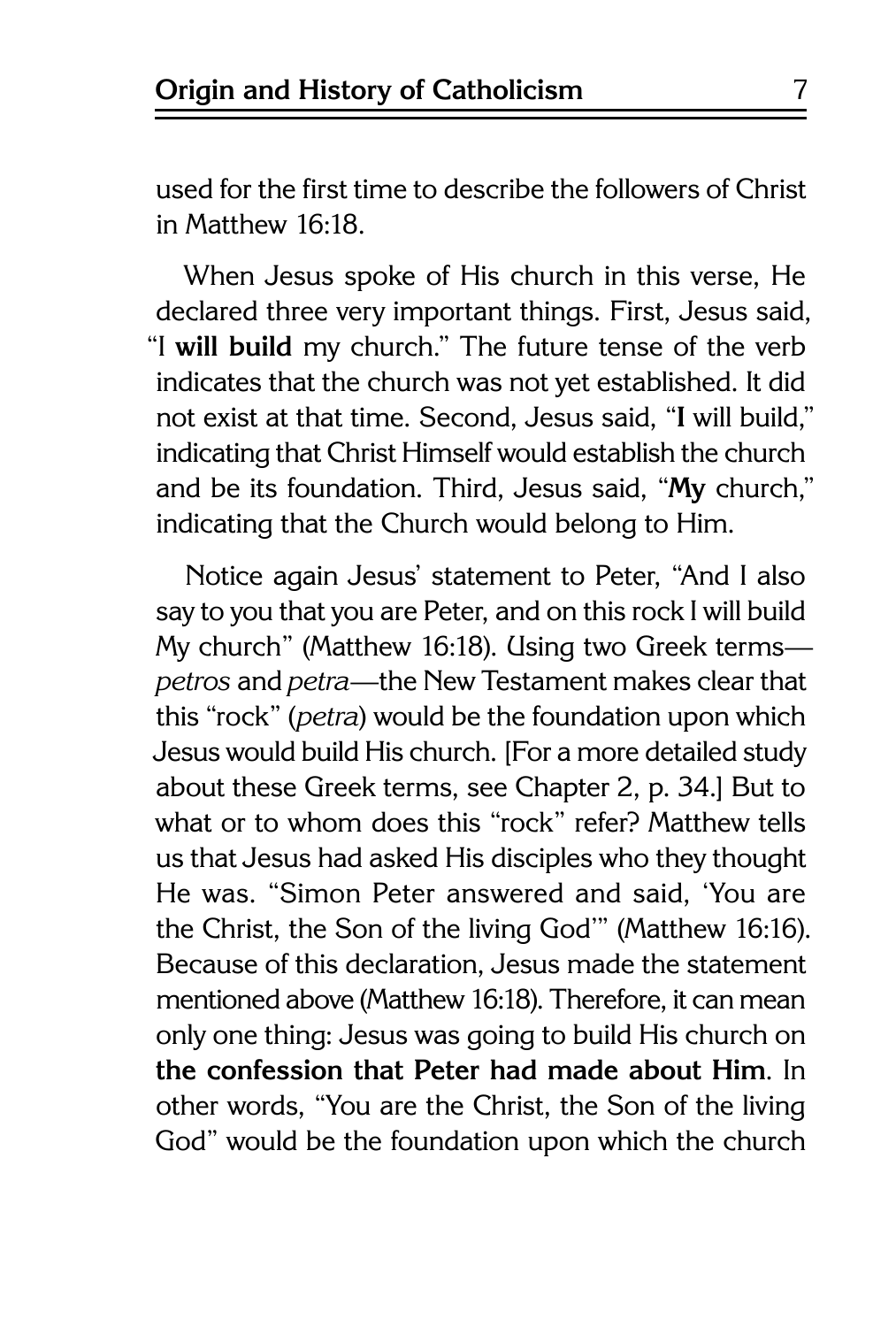was to be built. Jesus promised Peter that he would be the blessed person to open the doors of Christianity (or the church), but Peter (petros) would **not** be the rock (petra) of the church.

Although these verses in Matthew 16 do not give us the beginning of the first church, they do give us an exact prediction of its origin, including the following:

- 1. This church was not yet built at the time Jesus was speaking (vs. 18).
- 2. This church would be built by Christ, Who would also be its foundation (vs. 18).
- 3. This church would belong to Christ (vs. 18).
- 4. This church would be built on the confession that Jesus is Christ (vss. 16,18).
- 5. Peter would open (symbolically) the doors of this church (vs. 19).

So then, when did these things happen, and when did the first church come into existence?

Then those who gladly received his word were baptized; and that day about three thousand souls were added to them (Acts 2:41).

This verse, recorded by Luke, tells us the result of the sermon Peter and the other apostles preached on Pentecost. The Bible notes that the apostles had stayed in Jerusalem after Jesus' ascension, waiting for the promise of the Father (i.e., the arrival of the Holy Spirit; cf. Acts 1:4,12; 2:1). When the Holy Spirit was sent, the apostles began to speak in different languages (Acts 2:4-11). Many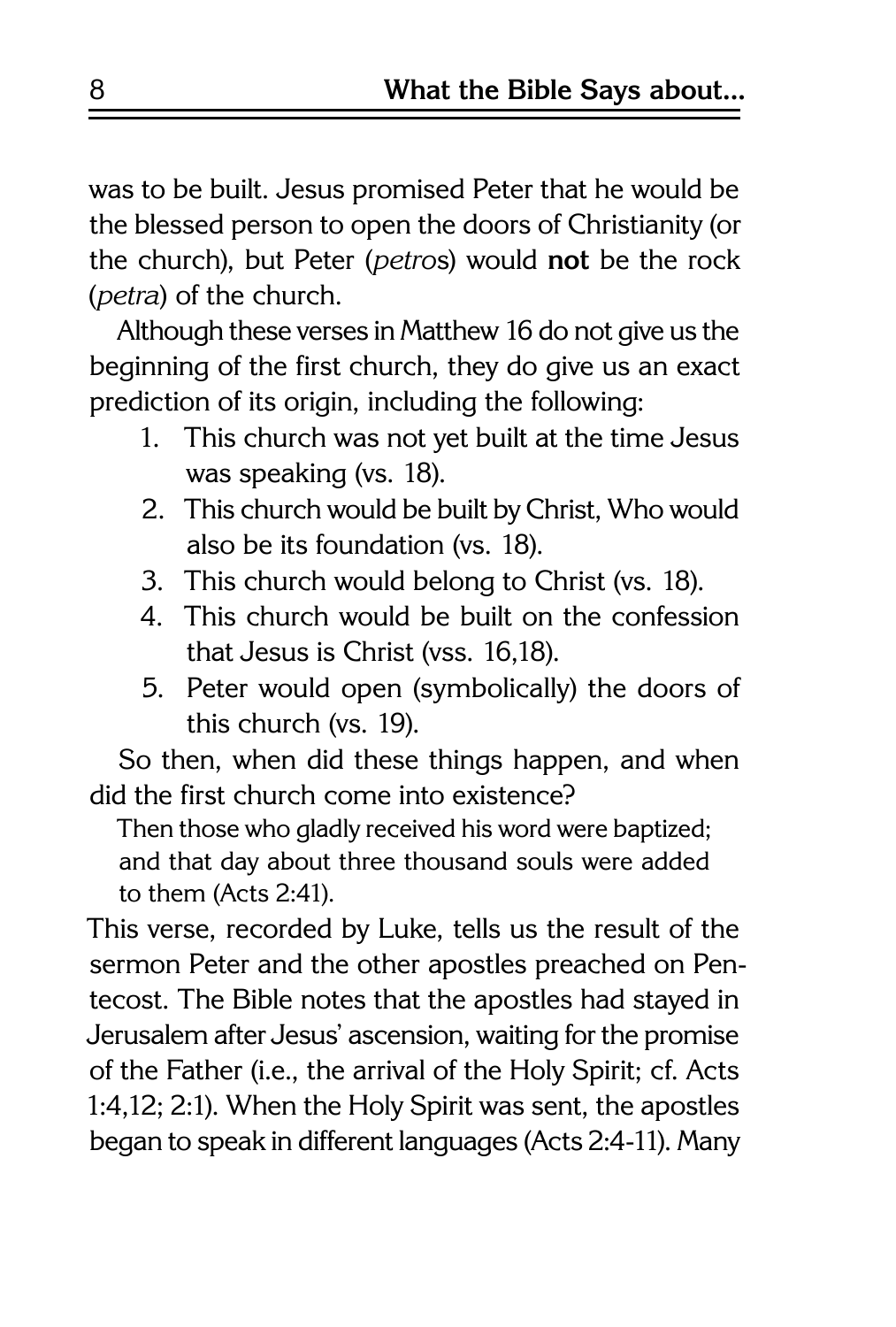people believed, but there were also some who mocked (Acts 2:13). Then, Peter, standing with the eleven, raised his voice and preached to those who were listening to him (Acts 2:14). After showing convincing evidence of the Messianic veracity of Jesus, Peter declared, "Therefore let all the house of Israel know assuredly that **God has made this Jesus**, whom you crucified, **both Lord and Christ**" (Acts 2:36, emp. added).

Luke's account takes our minds back to the words of Jesus. Jesus had predicted that Peter would open the doors of the church, and that the church would be built on his confession (Matthew 16:16-18). In Acts 2:36, Peter not only opened the doors of Christianity, but he also confessed once more that Jesus was the Lord and the Christ (i.e., the rock on which the church would be built). Therefore, it was on this exact day that the words of Jesus were fulfilled. Acts 2:41 indicates that those who believed "were baptized; and that day about three thousand souls were added to them." The question then becomes, "To what were the people who believed and were baptized added?" Verse 47 gives us the answer: "the Lord added to the **church** daily those who were being saved." [NOTE: The ASV omits the word "church" and notes "them," but the idea is the same. Concerning this rendering, Boles stated that the meaning is that those who were baptized, "were by this process added together, and thus formed the church" (1941, p. 52)]. This is the first biblical text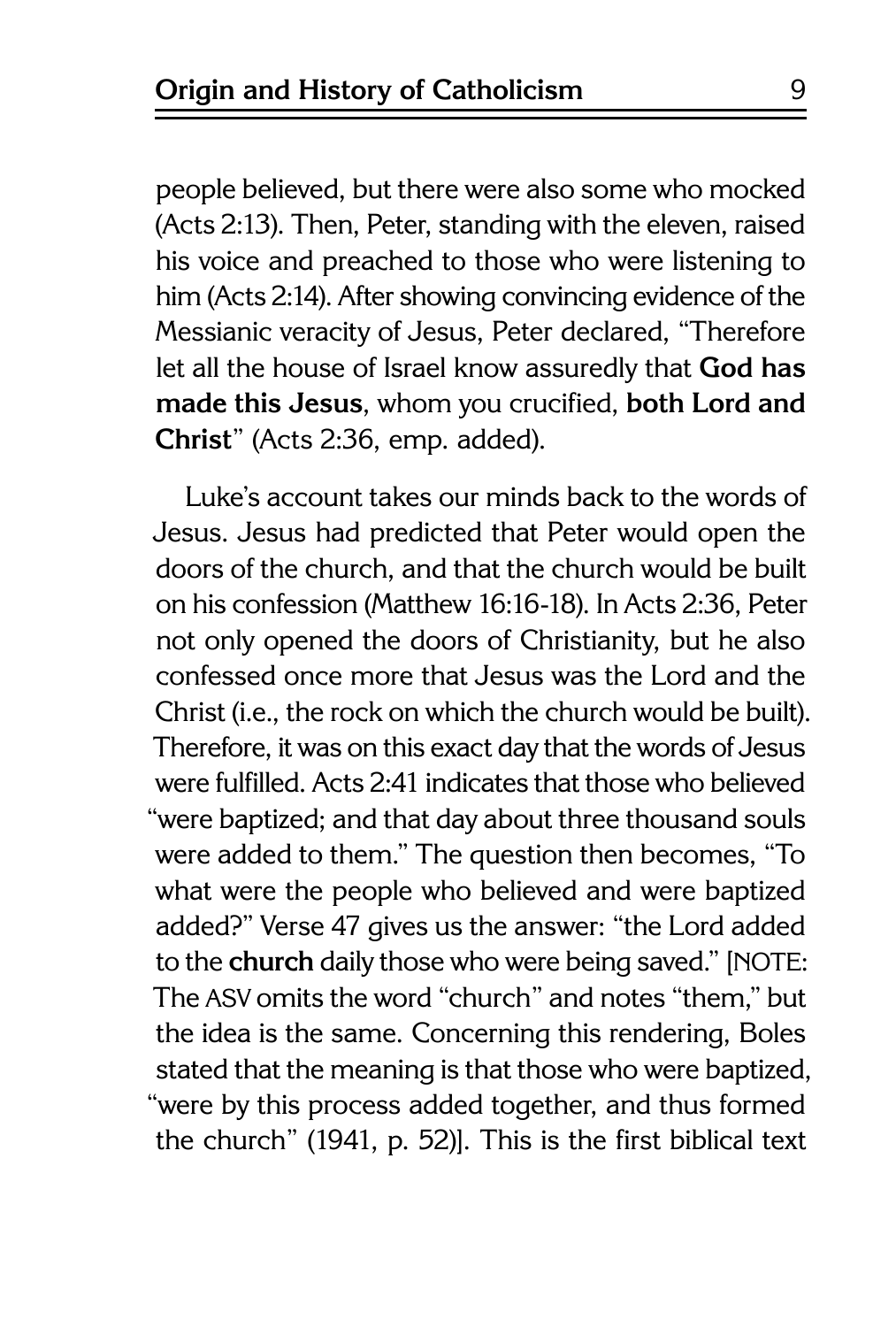that speaks of the church as being in existence; it is at this exact moment in Scripture that the presence of the **first** church is noted. Peter had opened the doors of the church through the preaching of the Word. He had confessed once more the deity of Jesus. And the Lord had added to His church the people who obeyed.

Which church, then, is the oldest church? The answer is, of course, the church that Christ built in Acts 2. But what church was this? Was this the beginning of the Catholic Church (as Catholicism teaches)? Note that Christ said He was going to build **His** church (Matthew 16:18), not the Catholic Church.

Greet one another with a holy kiss. **The churches of Christ** greet you (Romans 16:16, emp. added).

Although there were various congregations that praised God in many parts of the world when the apostle Paul wrote his letter to the Romans, there was still a unique characteristic about them: all of them belonged to Christ (i.e., they were churches **of** Christ), for Christ said that He would build His church. Therefore, all of them honorably bore the name of their Founder—Christ.

Acts 2 informs us that the church of Christ was established in Jerusalem on the Day of Pentecost (c. A.D. 30). It had a unique foundation, Jesus Christ (1 Corinthians 3:11). Christ, not Peter, was the cornerstone of the church (cf. 1 Peter 2:4-8). The church was comprised of a group of believers who took the title "Christians" (not "Catholics") by divine authority (Acts 11:26; cf. Isaiah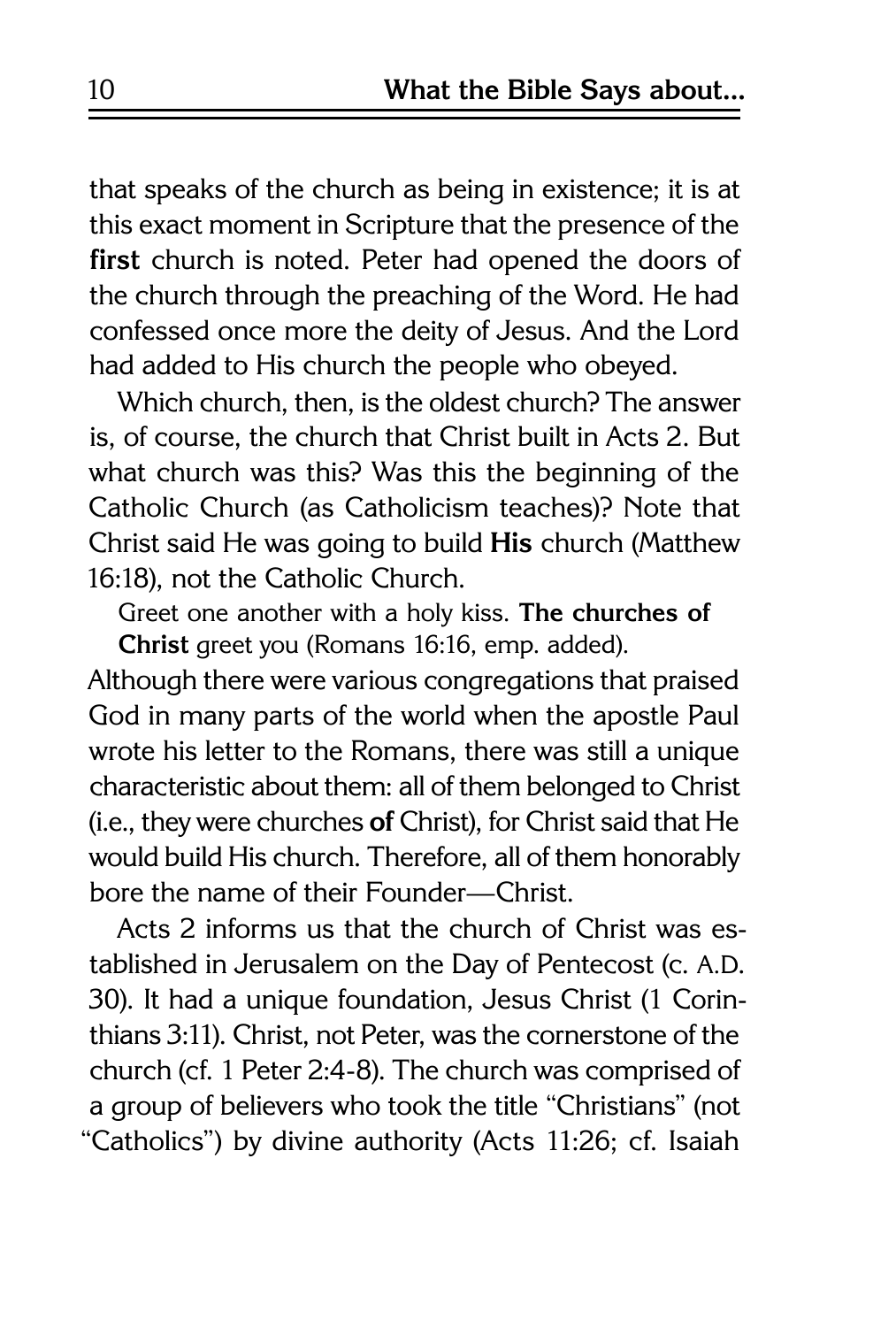62:2). They made up the only body of Christ (Ephesians 1:22-23; 4:4). The church also was considered the bride of Christ (2 Corinthians 11:2; Ephesians 5:24; Revelation 19:7). Christ was its authority and its Head (Colossians 1:18); it had no earthly head. In its organization, human names and divisions were condemned (1 Corinthians 1:10-13). This was the wonderful, divine institution that God established on Earth—the church of His Son, the church of Christ (see Miller, 2007).

### **Origin of Catholicism**

If the Catholic Church is **not** the oldest church, how and when did it become a historical entity? When the church of the Lord began in Acts 2, it grew rapidly. According to Acts 2:41, about 3,000 people believed the preaching of Peter and the other apostles, and were baptized. Acts 4:4 tells us that shortly thereafter the number of believers was at least 5,000, and Acts 6:7 informs us that "the number of the disciples continued to increase greatly in Jerusalem."

At the beginning, the Roman government considered Christians to be one of several insignificant Jewish sects. The book of Acts concludes by noting that even in Roman custody, Paul continued preaching and teaching "with all confidence, no one forbidding him" (Acts 28:31). The Romans underestimated the power and influence of Christianity, allowing the church time and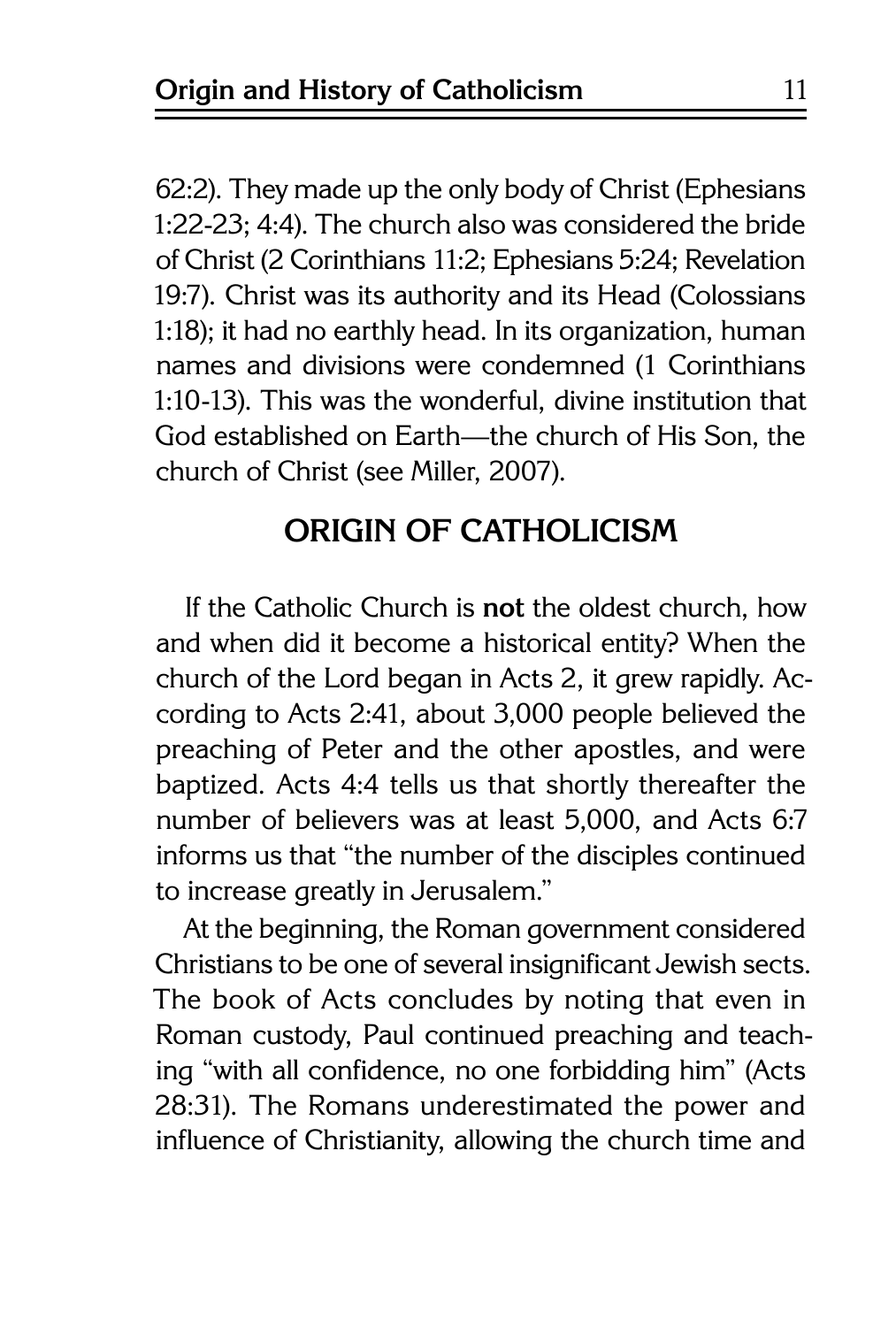opportunities to grow in its early years (Acts 18:12-16; 23:23-29). However, there was always great opposition from the orthodox Jewish leaders of that time who intellectually, psychologically, and physically persecuted the apostles and other Christians (e.g., Acts 4:1-3,18; 5:17-18; 9:1-2,22-24; 13:45,50; 17:4-5,13; 21:27-31; 23:12-22).

Although persecution was a terrible scourge for Christians, they had been warned about it and knew how they should react. Jesus had warned His disciples on different occasions about the coming persecutions for His name's sake (Matthew 10:22). He told them that they would be persecuted in the same ways He was persecuted (John 15:19-20). In fact, persecution from the Jews became a reality shortly after the church began (Acts 8:1). Because of their hypocrisy and ignorance of the Scriptures, the hard-hearted Jews hated the Gospel message.

Jesus also had advised His disciples to escape to other cities when they were persecuted (Matthew 10:23). He wanted them not only to seek safety but also to preach the Gospel in other places. At first, Christians did not want to leave the safety and security of their homelands, but persecution forced their departure (Acts 8:1; 11:19; etc.). As they scattered, Christians began to obey the Great Commission given by the Lord to "go into all the world and preach the gospel," announcing the arrival of the kingdom of heaven (Mark 16:15; Matthew 28:19; cf. Acts 8:4; 14:4-7; et al.).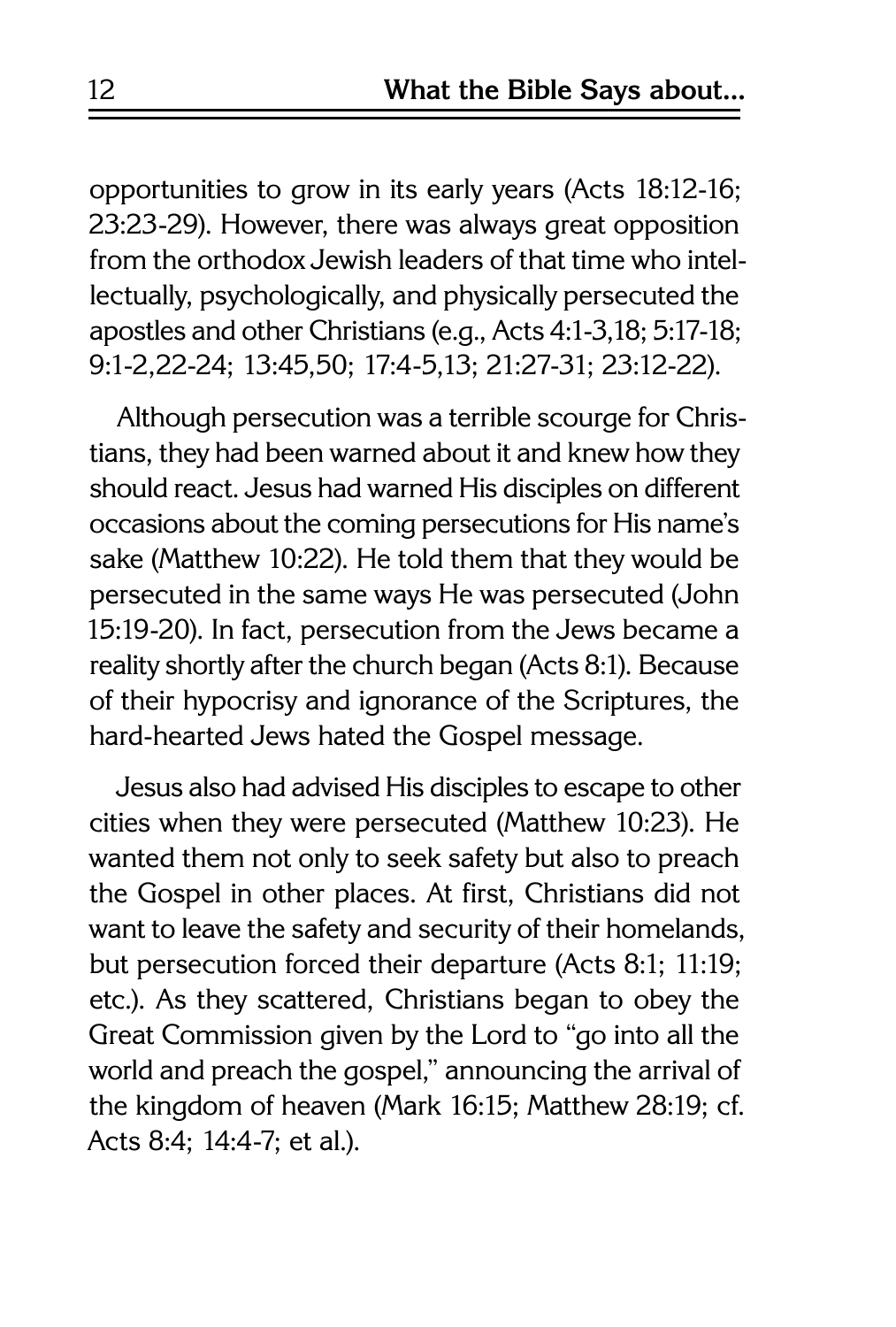As a result of their worldwide efforts to teach and the jealousy of Jews in many of the places to which Christians traveled, Christianity gained not only religious interest but also political attention. The Roman government began to pay more attention to this "new religion" which frequently was accused of being troublesome and blasphemous toward the government (cf. Acts 17:6-9; 19:23-27).

Suetonius, a Roman historian, seems to confirm this fact by writing the following about Claudius Caesar: "He banished from Rome all the Jews, who were continually making disturbances at the instigation of Chrestus" (1890, p. 318). Clearly, by the time of the Emperor Claudius (A.D. 41-54), efforts to intimidate and discredit Christians were already a serious matter (cf. Acts 18:2). When Claudius died, the infamous Nero took over. He had grand dreams of building a magnificent Rome to satisfy his own pleasures. Many historians believe that Nero was responsible for the great fire that consumed Rome in A.D. 64 and killed many of its inhabitants (e.g., Suetonius, Dio Cassius, et al.; cf. Nelson, 1985, p. 450). Many of his contemporaries also believed Nero was responsible. To suppress these rumors, Nero unfairly charged Christians with the crime and punished them in unbelievably horrible ways. His actions encouraged hatred toward Christians (cf. Tacitus, 1836, pp. 287-288). Christians never had enjoyed the approval of the Roman Empire, but Nero was the first emperor to instigate an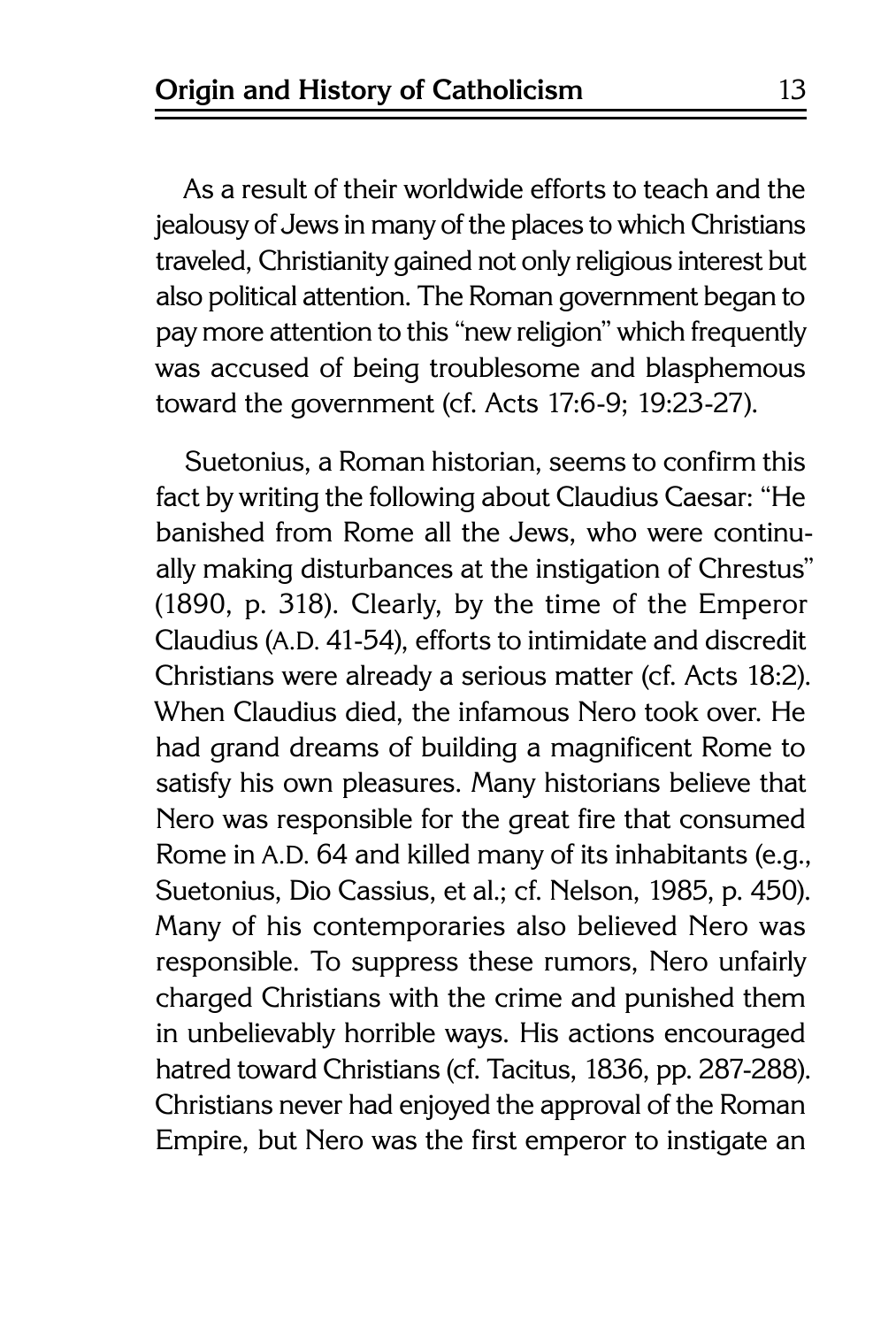intense persecution against them. Excessive, intense persecution continued for centuries. As James Baird wrote, "In actuality, Christianity was opposed more vigorously than any other religion in the long history of Rome" (1978, p. 29).

But beside the misfortunes brought upon Christians by the opponents of divine justice, there was another danger on the horizon, a danger even worse than the persecution itself: **the predicted apostasy**. In His earthly ministry, Jesus taught His disciples to live for the truth, to teach the truth, and even to die for the truth. The truth of His Word (John 17:17) was an invaluable treasure. Jesus knew that after His ascension, the truth would be challenged, and many would depart from it. On one occasion, Jesus warned His disciples, "Beware of the false prophets who come to you in sheep's clothing, but inwardly they are ravenous wolves" (Matthew 7:15). Paul confirmed what Jesus said when he wrote, "For I know this, that after my departure savage wolves will come in among you, not sparing the flock" (Acts 20:29). The apostle John wrote about the fulfillment of Jesus' prophecy as a present reality (1 John 4:1). The apostasy which Jesus predicted existed then, and many already had left the faith (cf. 2 Timothy 4:10).

However, the influence of the apostles still was strong and they guarded the purity of the truth. Many of the apostolic writings preserved in the New Testament were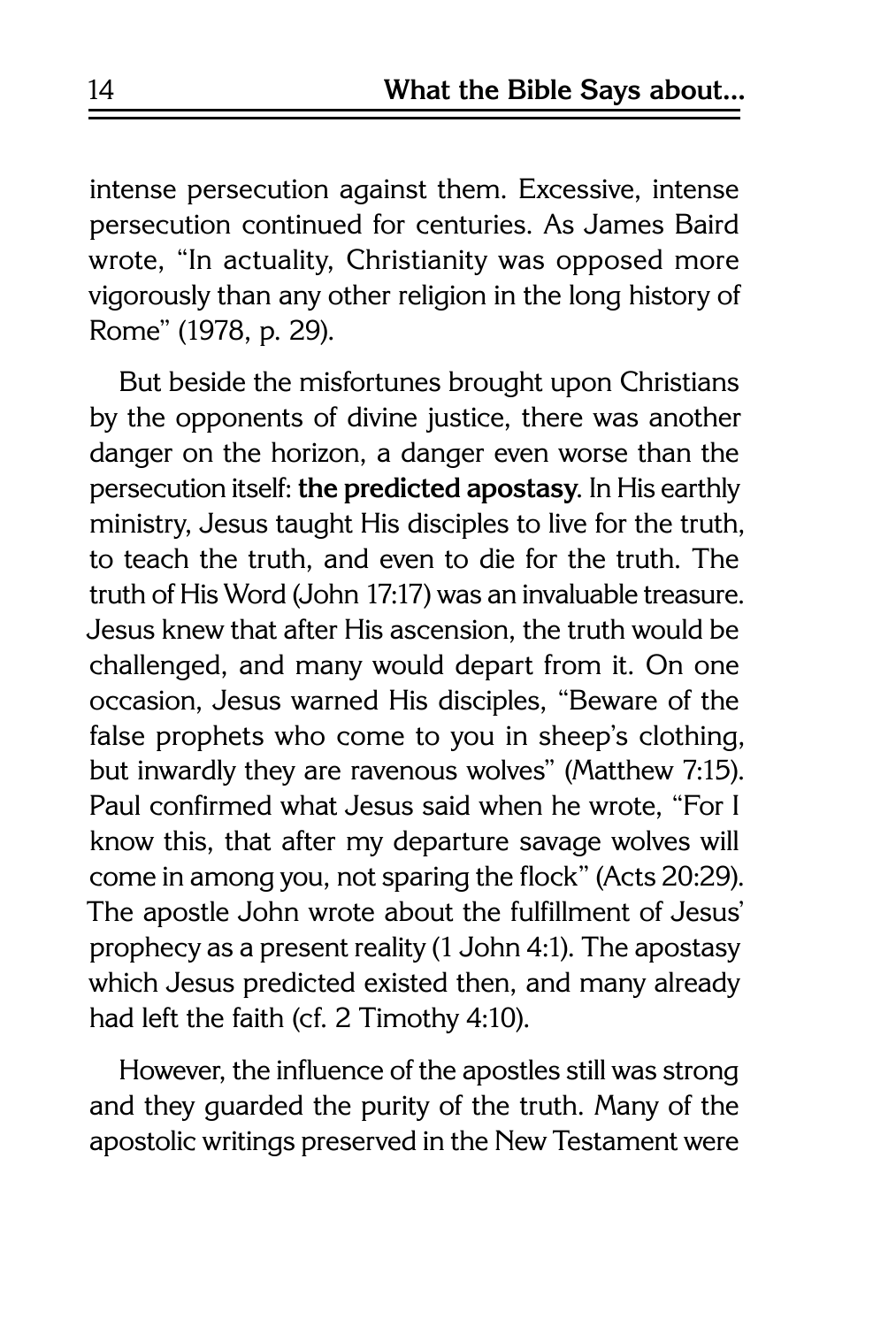directed toward correcting false teachings, defending the faith, and warning new Christians of dangerous theological doctrines that would arise (cf. Galatians 1:6-10; 1 Timothy 4:1-3; 1 Peter 3:15; 1 John). To set in order some things that were lacking in some congregations and to defend "the faith which was once for all delivered to the saints" (Jude 3), God commanded (through the apostles) that a plurality of elders (also called "bishops" or "pastors"—Acts 20:17,28; Titus 1:5,7; 1 Peter 5:1-4) be appointed in each congregation of the church (Titus 1:5-9; cf. Philippians 1:1; 1 Timothy 3:1-7). The elders were in charge of guiding and feeding the Lord's flock (Acts 20:28). It was their responsibility to watch over the church which Christ bought with His own blood (Ephesians 5:25; Hebrews 7:26-27).

Upon the death of the apostles (who left no apostolic successors), the elders, along with the deacons, evangelists, and teachers, took total responsibility of defending the faith. Many of them had been instructed directly by the apostles, and thus they were a fundamental part of the spiritual development of the church. [NOTE: Some of these men sometimes are called the "church fathers" or "apostolic fathers."] In his book, The Eternal Kingdom, F.W. Mattox wrote:

During the first fifty years after the death of the Apostle John, the church struggled to maintain Apostolic purity. The literature of this period, written by men who are commonly called the "Apostolic Fathers" and "Apolo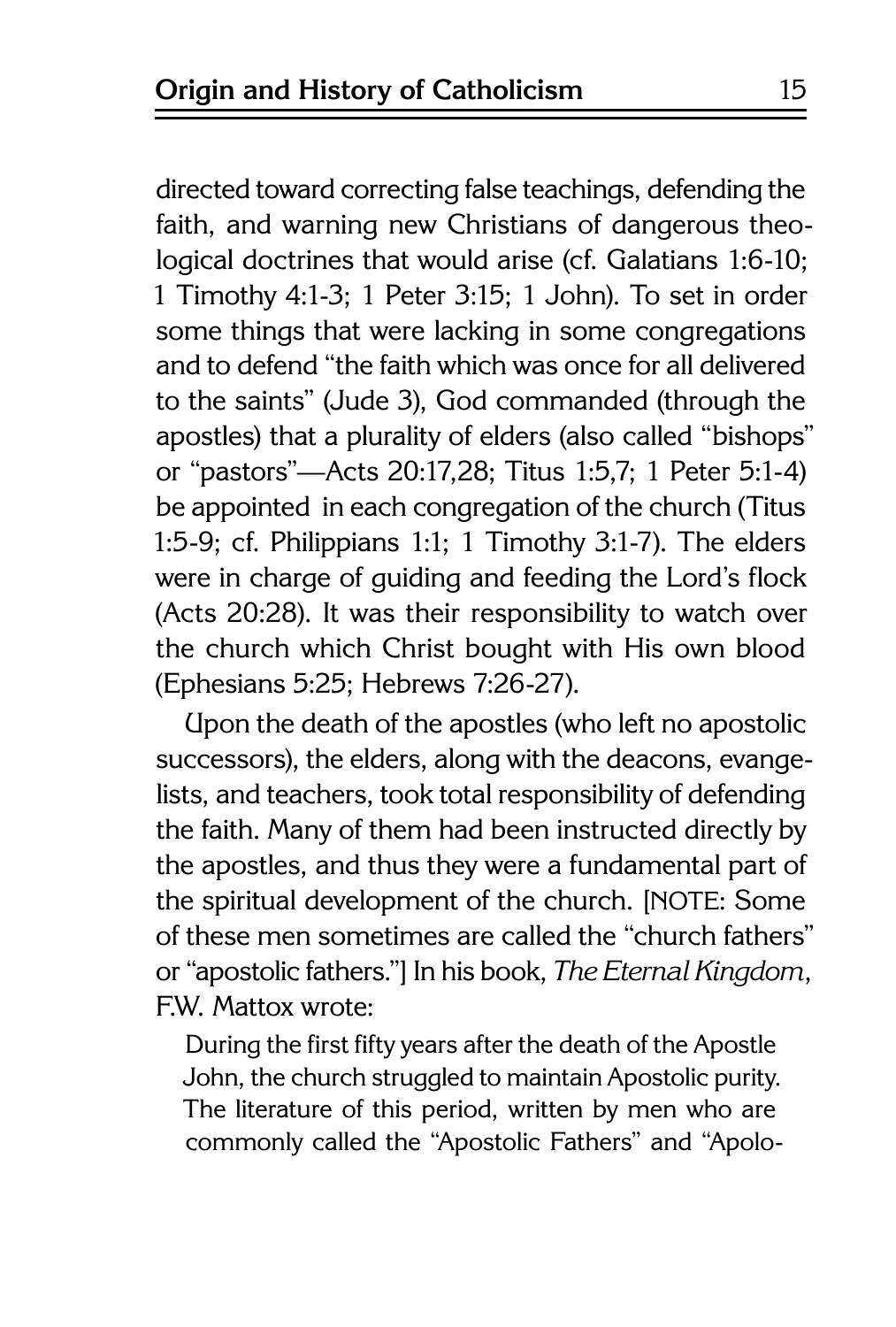gists," shows clearly the efforts made to maintain the New Testament pattern and the trends that later brought on apostasy (1961, p. 107).

Although monumental, many of these early apologists' efforts to unify the church were based erroneously upon mere human rationality. Little by little, new ideas began to be accepted, which instigated changes in the church. The first main change had to do with the organization of the church, specifically with the authority of the elders. As we have noted, in the early days of the church each congregation had a **plurality** of elders who **simultaneously** watched over it. Nevertheless, many began to consider one elder as greater than the others, and eventually he alone was given the title of "bishop." Disputes and contentions for power began. Later, "bishops" began to preside individually over various congregations in a city, which they called a "diocese" (Latourette, 1965, p. 67).

One of the people who strove to unify the church under only one man (i.e., "the Bishop") was Ignatius of Antioch. In his letter to the Ephesians, he wrote:

For if I in this brief space of time, have enjoyed such fellowship with your bishop—I mean not of a mere human, but of a spiritual nature—how much more do I reckon you happy who are so joined to him as the Church is to Jesus Christ, and as Jesus Christ is to the Father, that so all things may agree in unity!... Let us be careful, then, not to set ourselves in opposition to the bishop,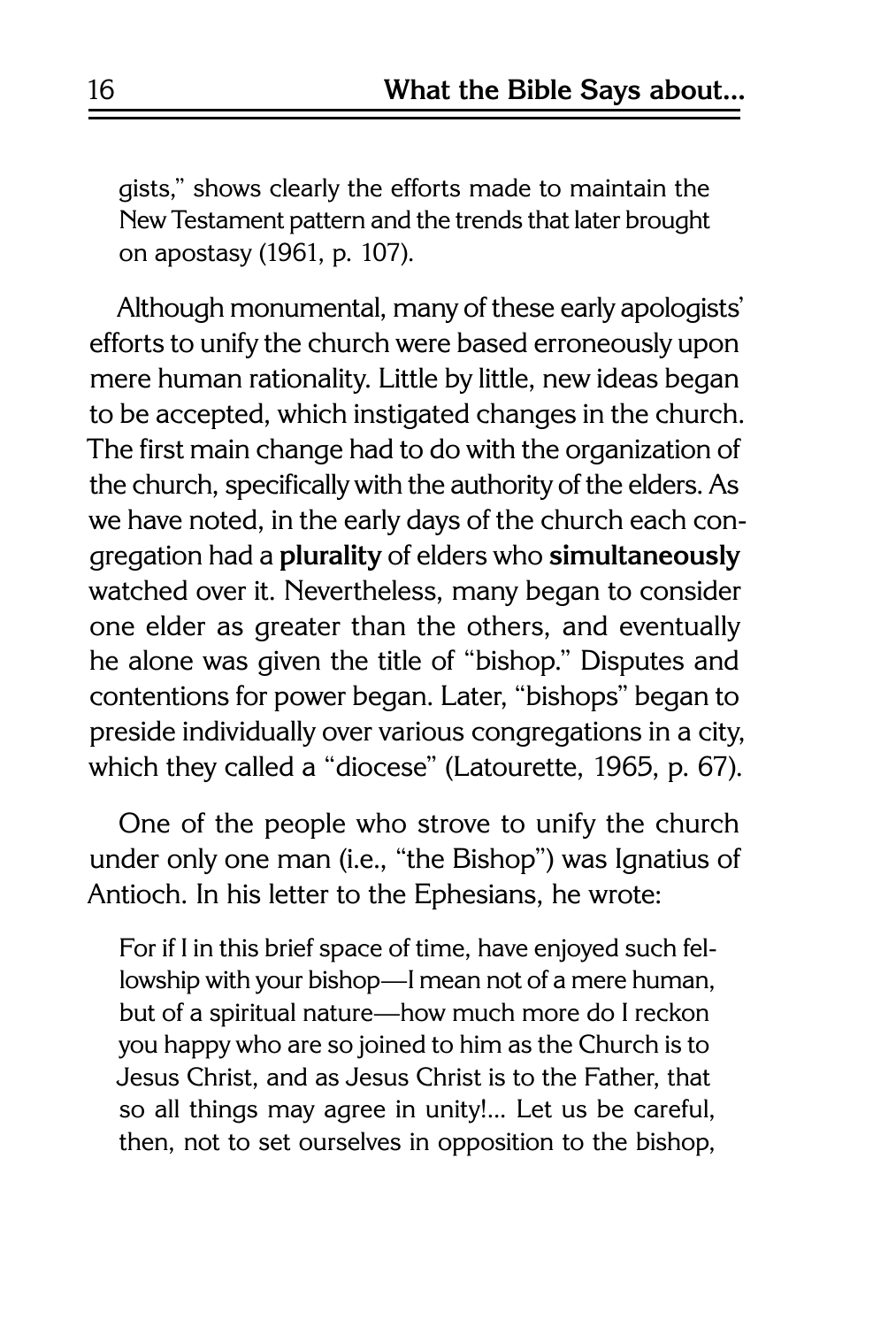in order that we may be subject to God (Roberts and Donaldson, 1973, 1:51).

This new structure (i.e., one bishop having authority over others) began as a call to defend the truth, but it caused such a departure from the divine pattern that by A.D. 150, the government of many local congregations differed completely from the simple organization outlined in the New Testament. This "innocent" change in the organization of the church was the seed which preceded the germination of the Catholic movement many years later.

In time, the bishops who exercised authority in certain regions began to meet together to discuss matters that concerned all of them. Eventually these meetings became councils where creeds and new ideas were declared formally binding on all Christians, and alleged heretics were condemned.

Constantine, Emperor of Rome, assembled the first of these councils, the Council of Nicea (A.D. 325). By the time of his reign, the Christian population had grown tremendously. In spite of constant persecution and the growing apostasy, many Christians had remained faithful to God, and their influence was growing. The faith, influence, and courage of these Christians (which led many to die for love of the truth) were obvious to Constantine. Christianity was thought to be, in some ways, a potential threat to the Empire if it continued to grow. Therefore, there were only two options: (1) try to eradicate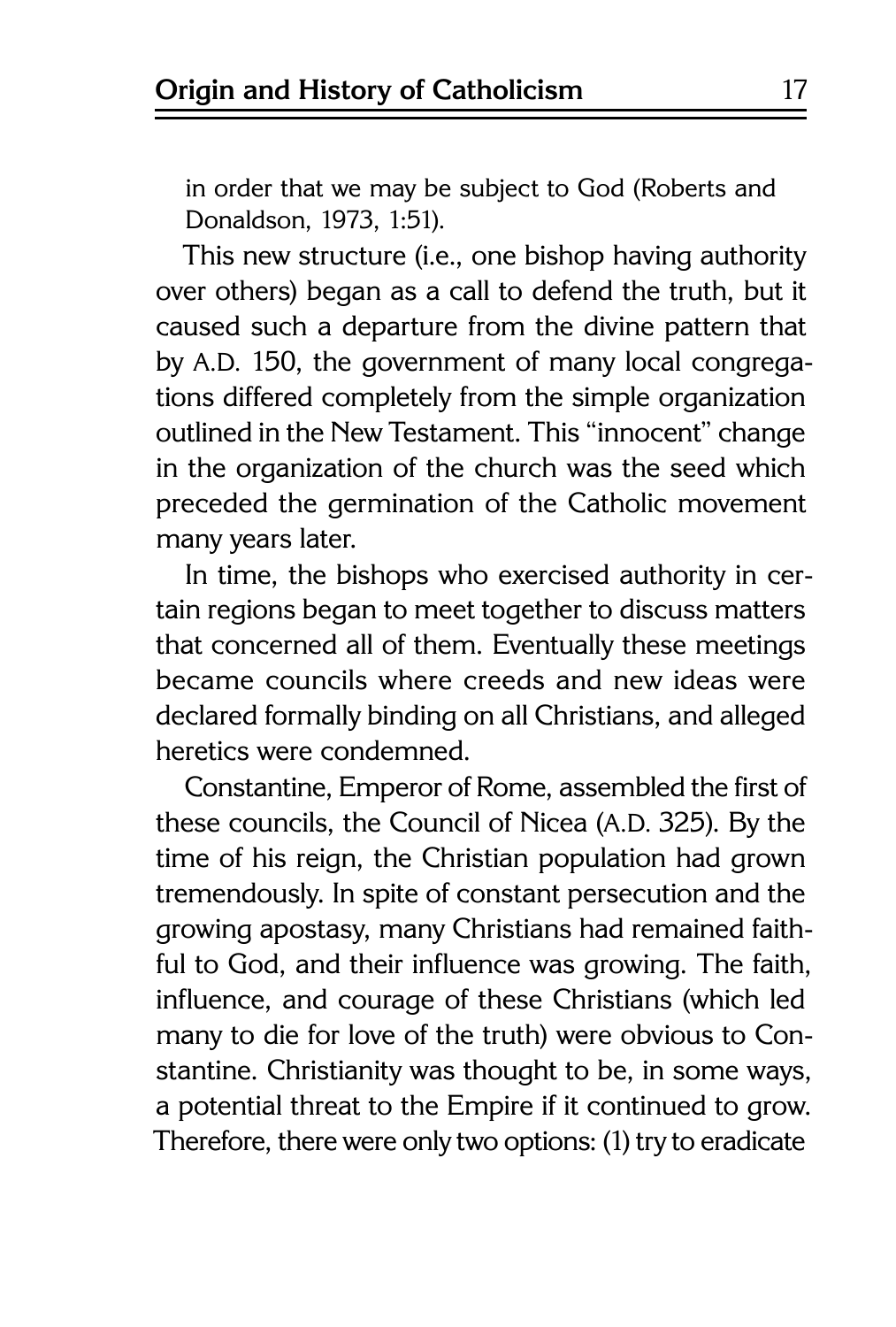Christianity from the Empire by increasing opposition to it (a tactic which had failed for almost three centuries), or (2) "go with the flow" so that Christianity would help unify and strengthen the Empire. Constantine decided not only to stop persecution against Christianity but to promote it. To help the church, Constantine ordered that 50 hand-written copies of the Bible be produced, and he placed some Christians in high positions in his government (Miller and Stevens, 1969, 5:48,51). Additionally, he restored places of worship to Christians without demanding payment (see "The Edict...," n.d.).

Under Constantine's direction, more changes were made—especially in the organization of the church. Since the end of persecution was something that Christians thought impossible, and since favoritism from the government seemed even less attainable, many Christians allowed themselves to be influenced by the government to the point that they deviated more and more from the truth. Under Constantine's influence, a new ecclesiastical organization began to develop, modeled after the organization of the Roman government. Although "Christianity" thrived under his influence, it is ironic that Constantine himself was not a Christian. However, just before his death—and surely with the hope that his sins would be removed—he agreed to be baptized for the Christian cause (see Hutchinson and Garrison, 1959, p. 146).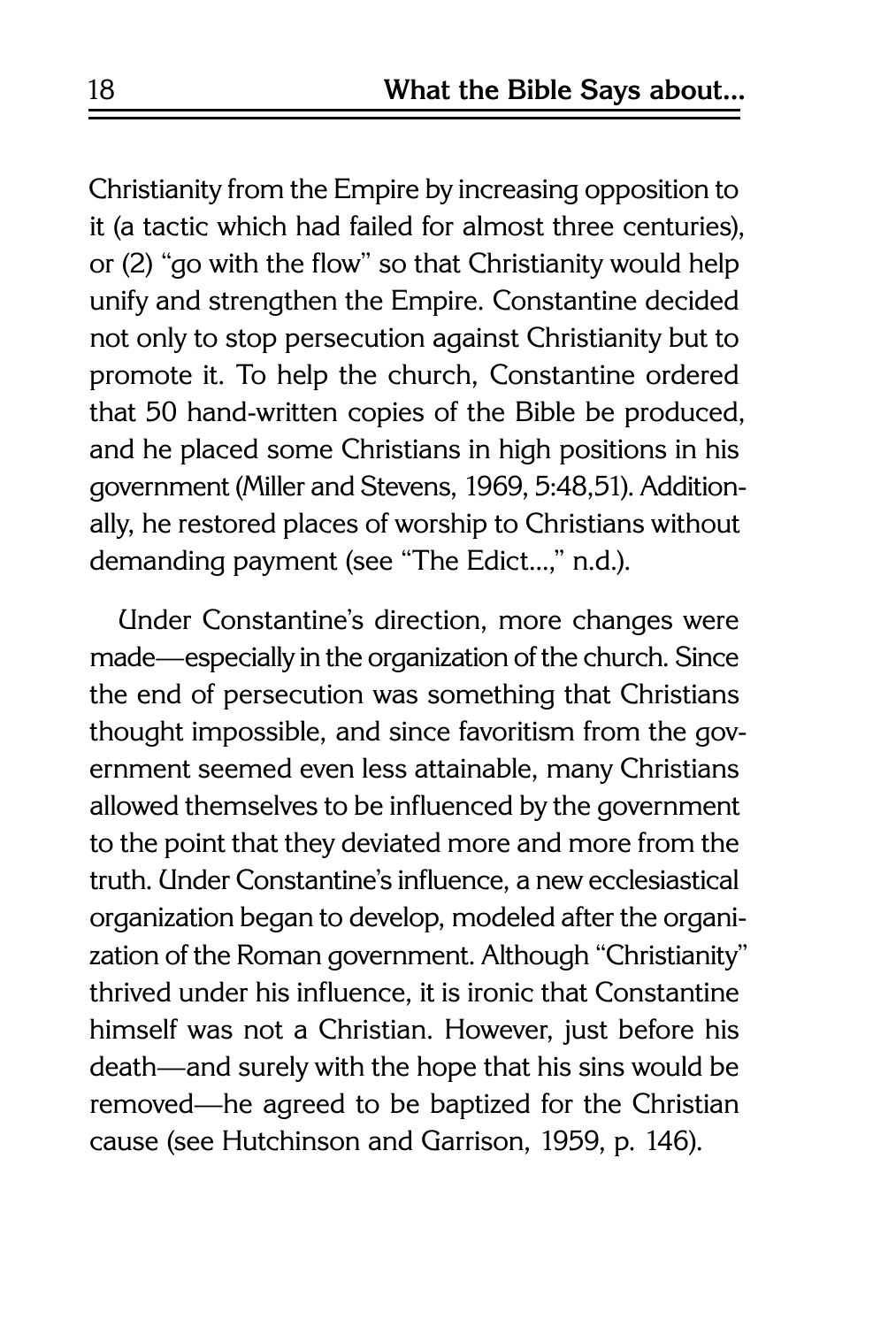Although Catholicism did not actually come into existence during the time of Constantine, certainly his influence and his legacy were fundamental stones upon which Catholicism soon built its power. As the church obtained benefits from the government, it became more and more similar to the government and moved further from the divine pattern. By the seventh century, many Christians, accepting the model of the Roman government, installed one man, the pope, in Rome to exercise universal ecclesiastical power. According to the model of the counselors for the Roman emperor, a group of cardinals was chosen to be advisors to the pope. According to the model of the Roman governors, bishops were appointed over dioceses. And, in accordance with the model of the Roman Universal (i.e., catholic) Empire, a new church—the Roman Catholic Church—was established. Consequently, the Catholic Church was established at the beginning of the seventh century, under the leadership of the first man to be called "pope" universally, Boniface III.

## **Catholic Development**

A new church was born, a church completely different from the church established by Christ. While the church of Christ was born in Jerusalem (Acts 1:12; 2:1; etc.), this church was born in Rome. While the church of Christ was born with spiritual power (Acts 2:2-4),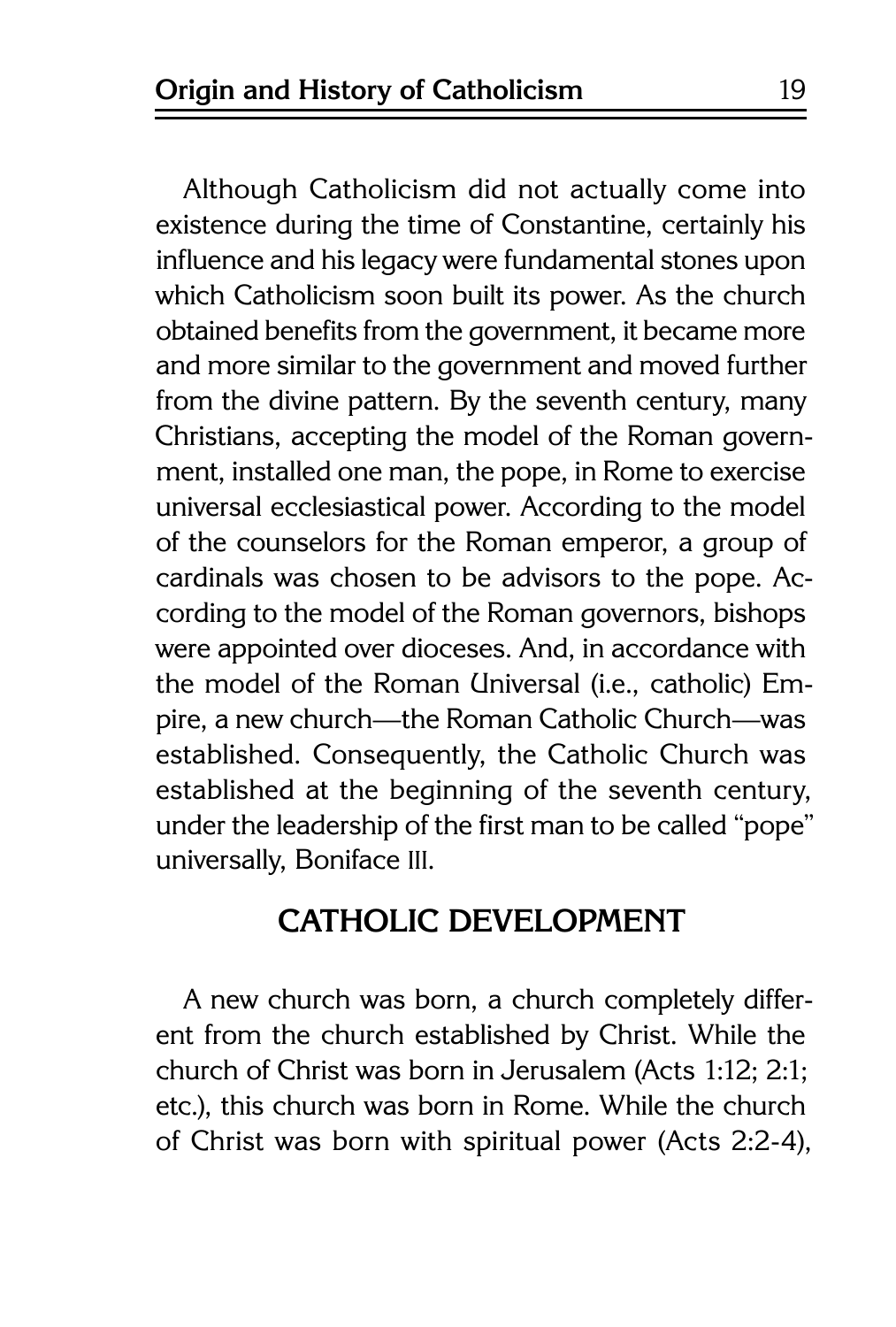this church was born with political and military power. While the church of Christ was born under the authority of only one divine Head (Colossians 1:18), this church was born under the authority of one human head—the pope. This new church soon invaded the Earth with its new doctrines.

However, an unexpected threat for this kind of Christianity was quickly approaching from the East: Islam. With Muhammad as its leader, the religion of Islam originated in A.D. 622 and spread aggressively. Less than 25 years from the beginning of the "Hegira" (i.e., Muhammad's flight from Mecca), the followers of Muhammad had taken control of Egypt, Palestine, Persia, and Syria (Mattox, 1961, p. 173). With its thirst for conquest, this religion threatened to convert the whole world to its beliefs. Soon the threat to Catholicism became increasingly obvious. Many Catholics in conquered nations had converted to Islam out of fear; the advancement of this doctrine over Roman influence and its official religion seemed inevitable. The Roman religion, and the unity of the nation that depended on it, would collapse soon if something were not done quickly. Thus the conflicts between Catholics and Muslims gave rise to the infamous Crusades.

The Crusades (from 1096 until 1270) were military expeditions that started out as a fulfillment of a "solemn vow" to regain the "holy places" in Palestine from the hands of the Muslims. In November 1095, Pope Urban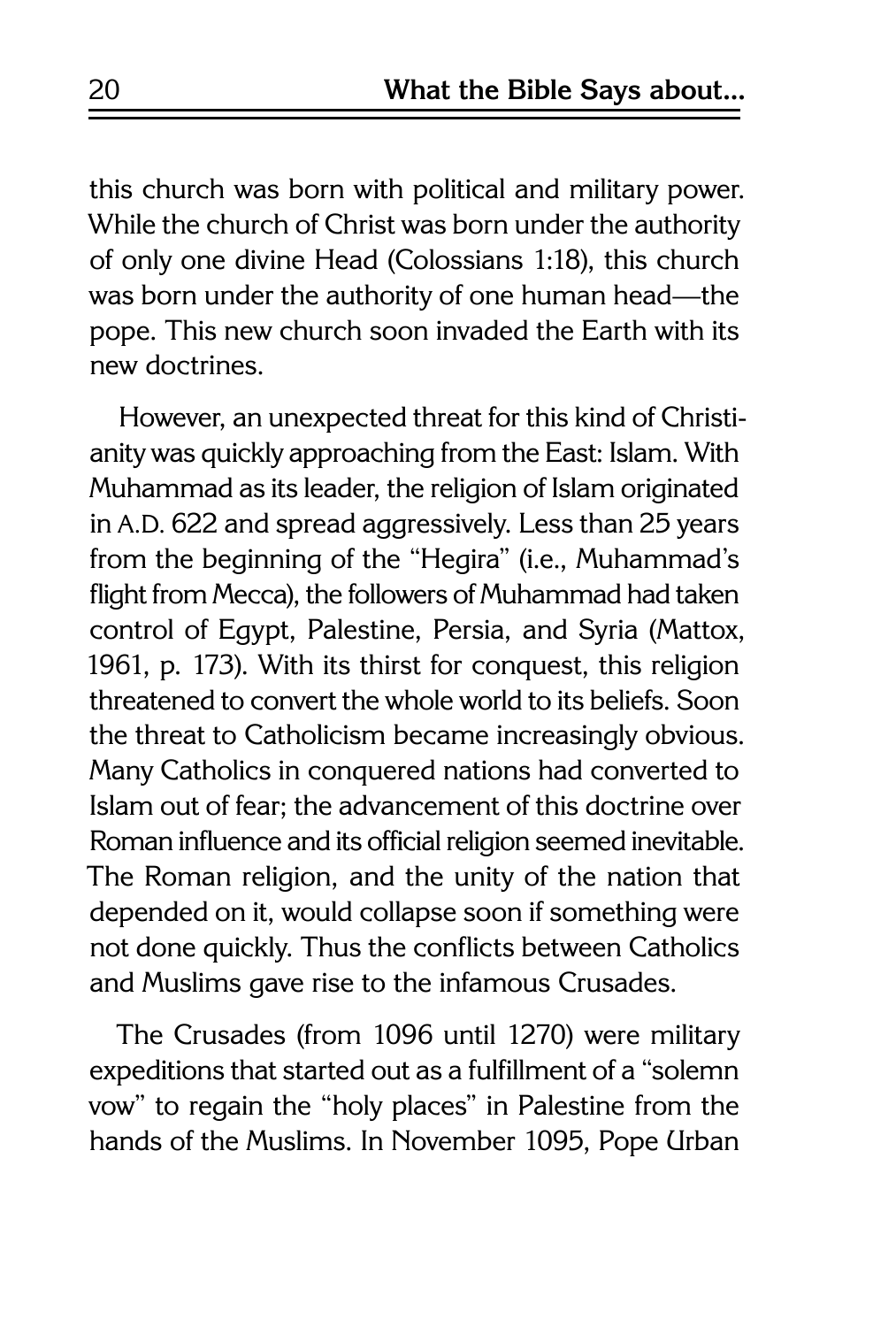II encouraged the masses to fight together against the Islamic Seljuk Turks who invaded the Byzantine Empire and subjected Greek, Syrian, and Armenian Catholics. He also wanted to extend his political and religious power. To encourage Catholics to involve themselves in a bloody war in the "name of God," the pope offered forgiveness of sins, care for the lands belonging to crusaders, and the prospect of plunder (see Hitchens and Roupp, 2001, p. 186).

Although multitudes of people answered the call to join the Crusades, they failed to accomplish the initial goal of recovering the Holy Lands. After many years of fighting and much loss of life, the Holy Lands were still in Muslim hands. Nevertheless, the Crusades improved the relationship between Catholic nations and stopped the advancement of the Turks in Europe.

Shortly after the Crusades, new ideologies, which Catholicism considered heresies, threatened the Catholic Church. Multitudes of people, led by relentless religious leaders, executed those considered to be heretics without judicial process. The need for judicial regulation concerning heresy, the Catholic concern about the growth of new revolutionary ideas, and the desire to increase the power of the Catholic Church, gave rise to another wave of bloodshed paradoxically known in history as the "Holy" Inquisition.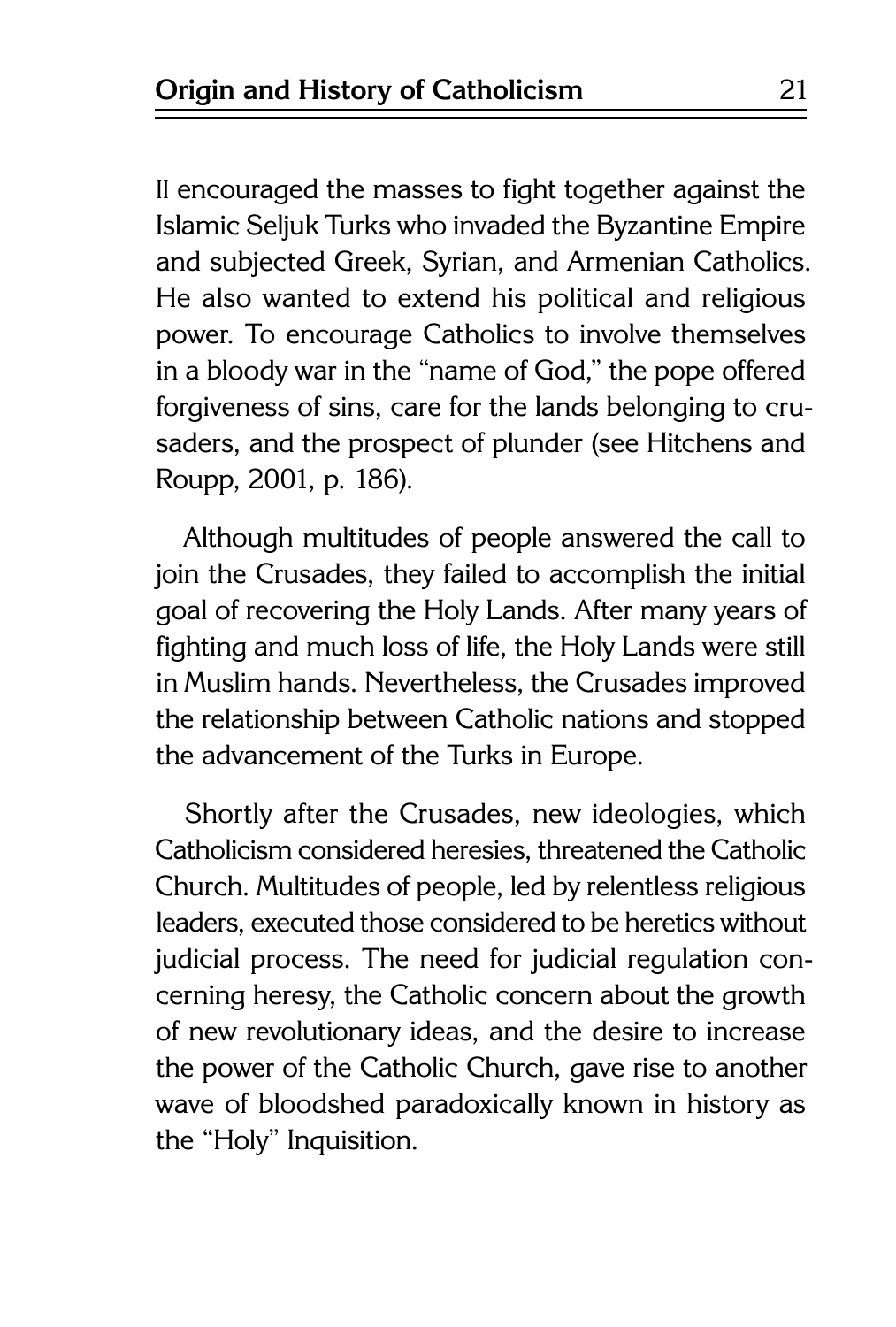The Inquisition is described generally as the judicial institution created in the Middle Ages to deal with the enemies of the state religion (i.e., Catholicism). There were three types of inquisitions.

- 1. The Episcopal Inquisition was established by Pope Lucius III in 1184. It was overseen and administered by local bishops. Once the orthodox doctrines were established, any deviation from them was investigated and studied by the bishop of the respective diocese. If the "crime" was confirmed, it was punished, primarily by canonic penances (see Chami, 1999a).
- 2. The Pontifical Inquisition was created by Pope Gregory IX in 1231 (see Schmandt, 1988, 10:277). This type of inquisition was entrusted to the Dominican order which answered only to the pontiff. It was introduced in France in 1233, in Aragon in 1238, and in Italy in 1254 (Mattox, 1961, pp. 214-215). The inquisitors would go to the place of the alleged heresy, and with the help of the authorities, ask the heretics to present themselves voluntarily before the tribunal. The public also was encouraged to report heretics; anyone could accuse anyone else of heresy. The accused was forced to confess his "heresy" without an opportunity to confront his accusers or defend himself. A long imprisonment awaited the "heretic" who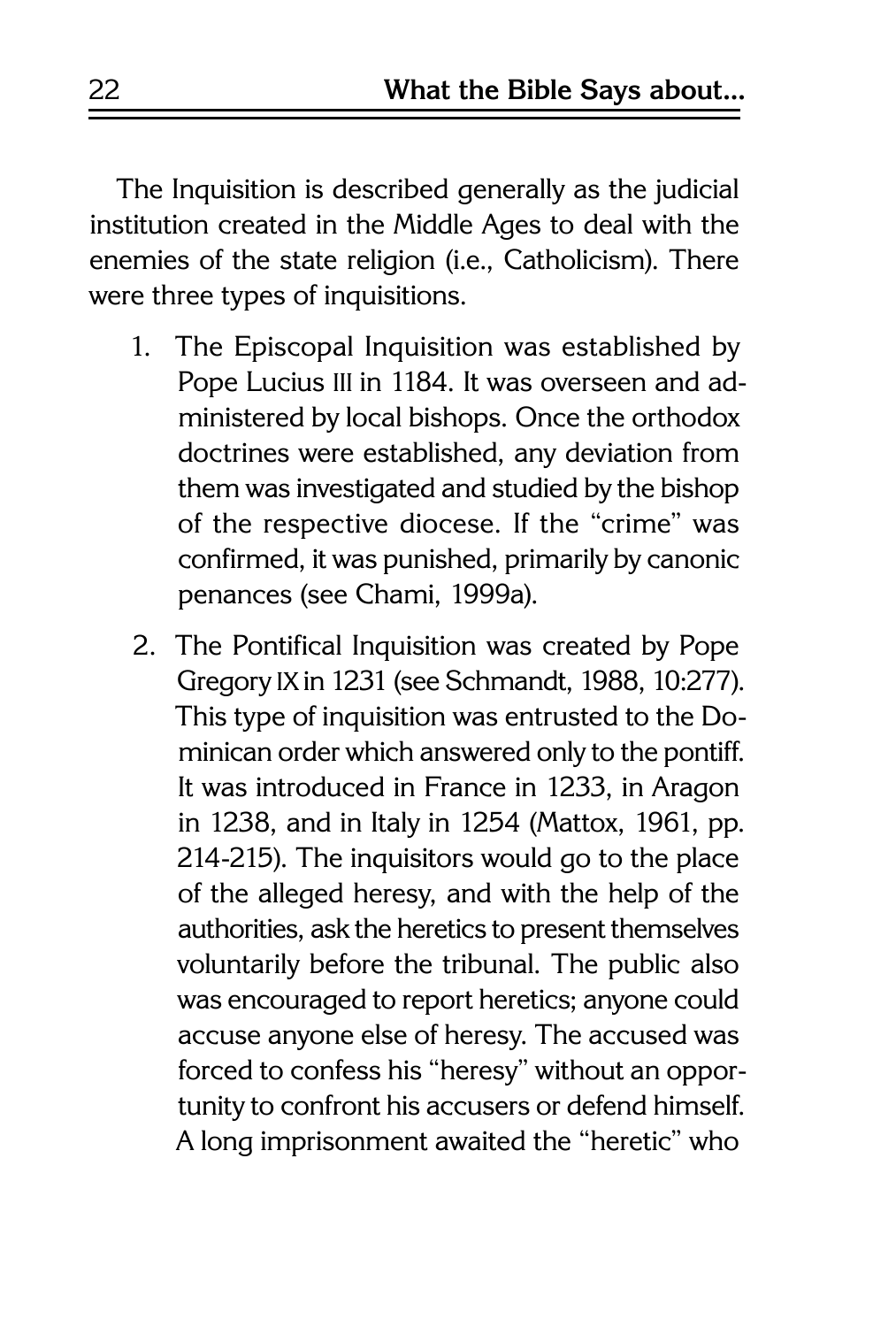denied the charges. His imprisonment would be interrupted by numerous torture sessions until he confessed his "heresy." If he continued to refuse to confess, he was turned over to the civil authorities who administered the death penalty to the "obstinate heretic."

- 3. The Spanish Inquisition is considered the most dreadful of all. It began in 1478 with the approval of Pope Sixtus IV, and it lasted until 1834 (see "Inquisition," 1997, 6:328). This tribunal was different from the Pontifical Inquisition because the inquisitor was appointed by the king rather than the pope, so the inquisitor became a servant of the state rather than the church (see Chami, 1999b). Some of the principal reasons for this inquisition were:
	- a. The Jewish "threat"—In the  $14<sup>th</sup>$  and  $15<sup>th</sup>$ centuries, Europe was ravaged by grave economic crises. Many plagues and epidemics contributed to this situation. Because of their strict hygiene practices, the Jews in Europe survived these epidemics and plagues. While Europeans fell into despair and poverty, most Jews retained their economic status. This situation produced many protests against the Jews and increased the political and religious avarice for, and confiscation of, Jewish wealth.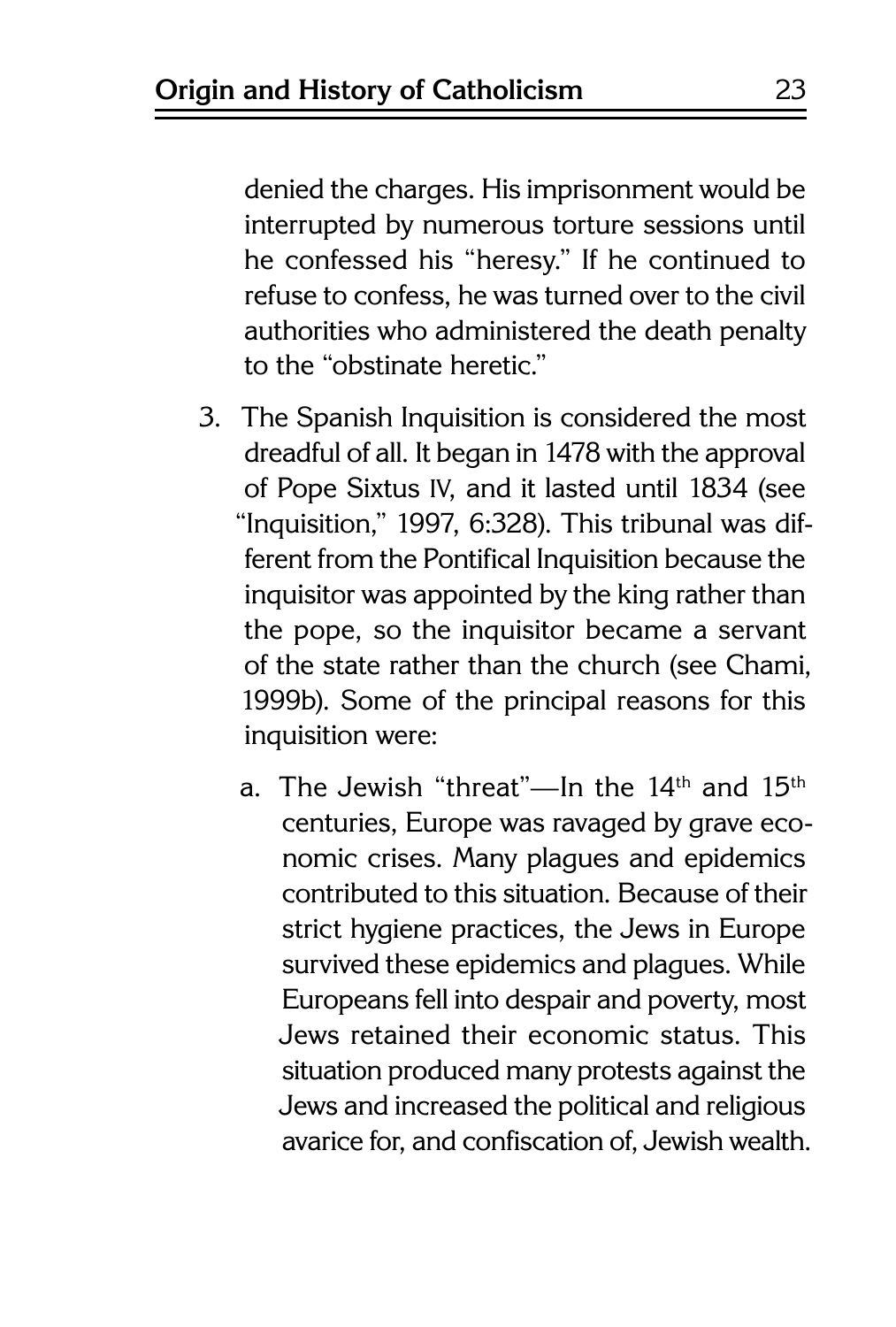Forced to give up their economic activities, and being pressured by fanatical priests, many Jews converted to the Catholic religion at the beginning of the 15<sup>th</sup> century. Many Catholics became jealous of the continued financial progress and social position of these Jews and accused them of artificial, insincere conversion (see Domínguez, n.d.).

b. The need for unity in the kingdom—Spain was united politically under the "Catholic Rulers," Ferdinand of Aragon and Isabella of Castile, but there still were different religious ideologies in the country. Hoping to unify their country religiously, the rulers asked the pope for permission to "purify" their kingdom of non-Catholic ideologies by means of the Inquisition (see Chami, 1999b).

These were some reasons for the cruel Spanish Inquisition. In time, this brutal tribunal dedicated itself to the persecution of Muslims, alleged witches, and supporters of Protestantism.

Though prior inquisitions were cruel, the Spanish Inquisition was devised to terrify even the vilest criminal. Its instruments of torture were even more innovative and inhumane than those of earlier times. Torture treatments included, but were not limited to (1) dislocation of the joints of the body; (2) mutilation of vaginal, anal, and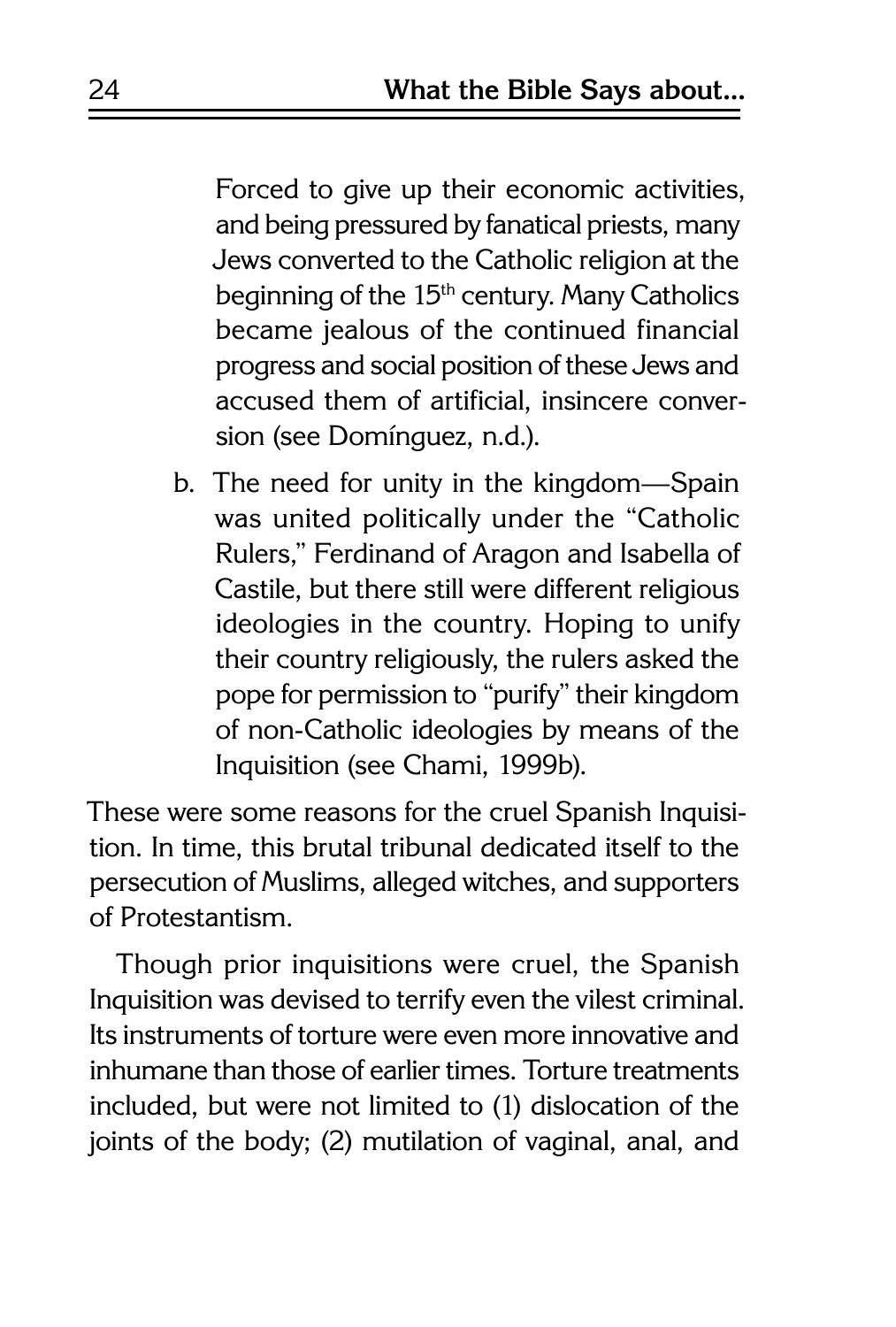oral interior cavities; (3) removal of tongues, nipples, ears, noses, genitals, and intestines; (4) breaking of legs, arms, toes, and fingers; (5) flattening of knuckles, nails, and heads; (6) sawing of bodies in half; (7) perforation of skin and bones; (8) tearing of skin from the face, abdomen, back, extremities, and sinuses; and (9) stretching of body extremities (see Rodriguez, 2007).

Although Catholicism may want to deny its past, history speaks loudly concerning the atrocities committed in the name of the Catholic faith. Catholicism may try to hide behind the injustices committed by other religious groups to cover its own disgrace, but the truth is that Catholic methodology was the inspiration for the bloody canvas of other religious "artists." There is no doubt that the Crusades and Inquisitions played a major role in the development and growth of the Catholic Church in a world that did not want to conform to this kind of religion.

## **Catholicism in Recent Times**

In the past, the Catholic Church used violent methods to destroy opposition to its teachings and practices. Today, without the torture, tribunals, and slaughter, Catholicism seems passive toward the growth of other religions.

The beginning of the  $16<sup>th</sup>$  century added new fuel to the fire of the Inquisition. Ninety-five reasons for this were nailed to the door of the Catholic Church building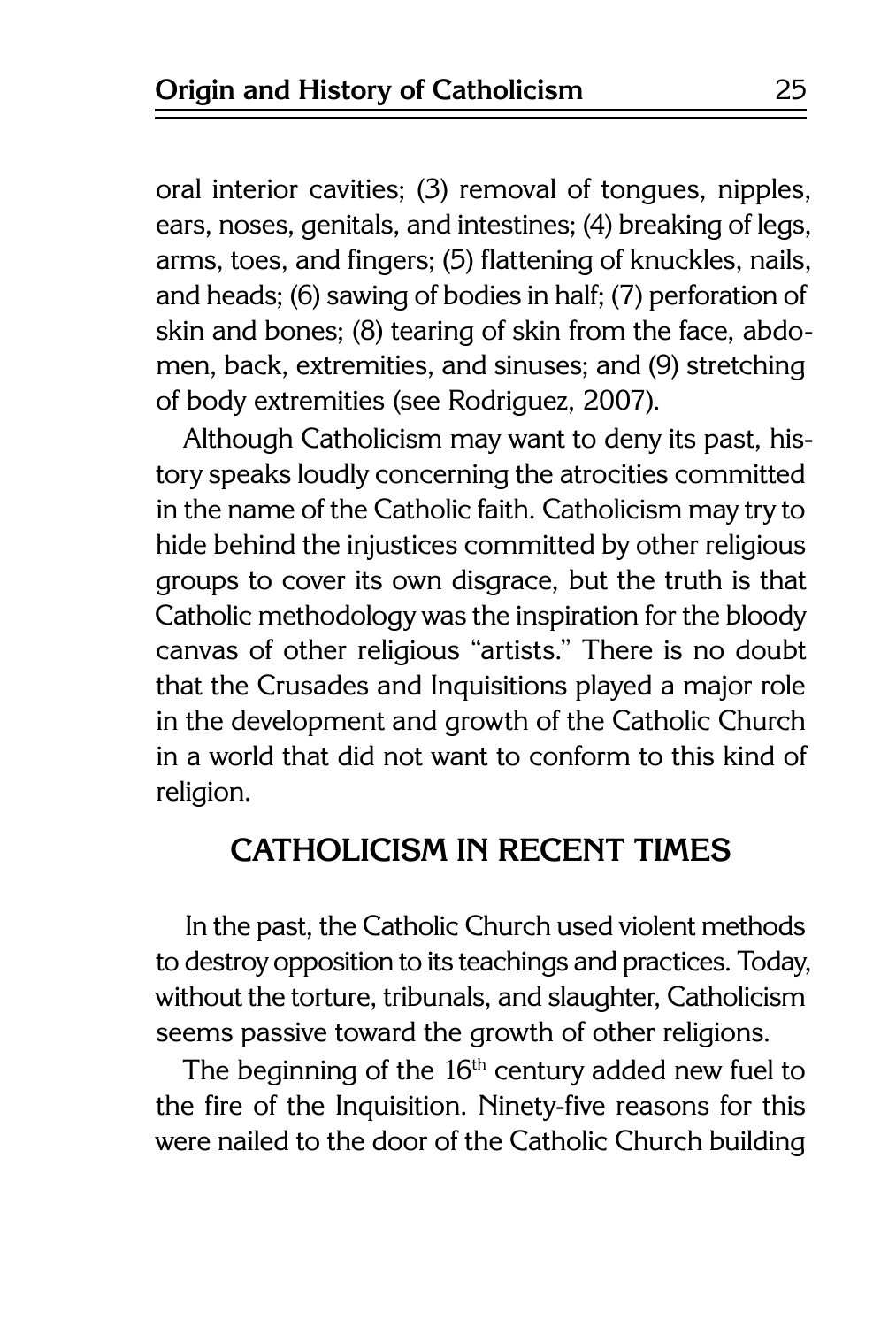in Wittenberg, Germany. Who was responsible? One man: Martin Luther. Although some men before him had attempted to ignite the fire of reformation (e.g., John Wycliffe, John Hus, et al.), the Reformation movement was ineffective until Luther.

Martin Luther was born in Eisleben, Saxony, Germany in 1483. He was the son of a poor miner and paid for his studies at the University of Erfurt with alms he collected. In 1505, he became more interested in the salvation of his soul and the search for spiritual peace than the study of law. He entered the Augustinian monastery at Erfurt where he became a devout, but spiritually troubled, monk. By 1508, Luther had come to the conclusion that some teachings and organization of the Catholic Church were completely different from those of the New Testament. The immorality of the clergy in Rome, irreverence toward the sacraments by their own defenders, and the avarice of those who collected indulgences and other penalties set Martin Luther on a collision course with the Catholic Church. In 1517, his 95 theses disturbed the Catholic world to the point that, by 1520, the pope drew up a bull calling for Luther to recant his teachings or be excommunicated. However, he did not succumb to this threat, and continued to spread his teachings (see Mattox, 1961, pp. 243-261; Pelikan, 1988, 12:531-533). Others, such as Huldreich Zwingli (1484-1531) in Switzerland and John Calvin (1509-1564) in France and Geneva, Switzerland,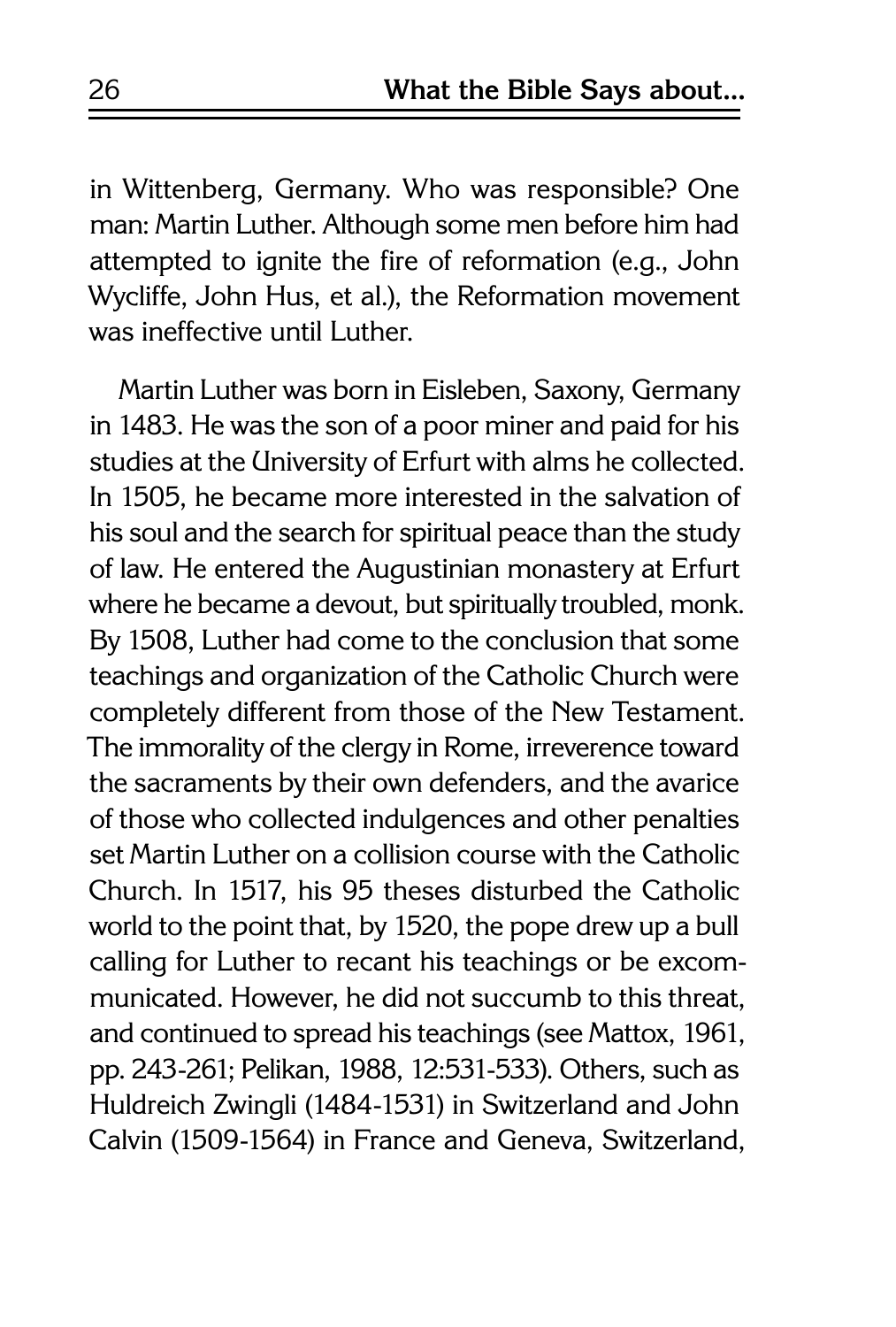also contributed greatly to the Reformation and the development of Protestant religions.

Various conditions helped the progress of the Reformation in the  $16<sup>th</sup>$  century. (1) The Renaissance—This cultural movement stimulated intellectual freedom and awakened enthusiastic study of the Scriptures in Europe. Many people began to realize the difference between Catholicism and New Testament Christianity. (2) Corruption of the hierarchy in the Catholic Church—Money bought rights and privileges, and immorality ruled the day, even among the Catholic clergy. Inconsistency between faith and practice became notorious. (3) Secular sovereigns' support of opposition to Catholic hierarchy—By this time, the Catholic Church owned a third of the land of Western Europe. Kings and rulers were eager to possess this land, as well as other properties that the church had taken for itself. (4) The advent of the printing press—Luther and others used the printing press to spread their ideas and the Scriptures throughout Germany and other countries (see Mattox, 1961, pp. 239-246). By 1542, Protestantism was spreading to many places and was even penetrating Italy with its doctrines. Because of his fear of this new ideological rebellion, Pope Paul III incited the public and church leaders to return to the harsh levels of the Inquisition. In spite of this, Protestantism flourished.

The Catholic Church had encountered a great enemy that seemingly lacked the faintest intention of yielding.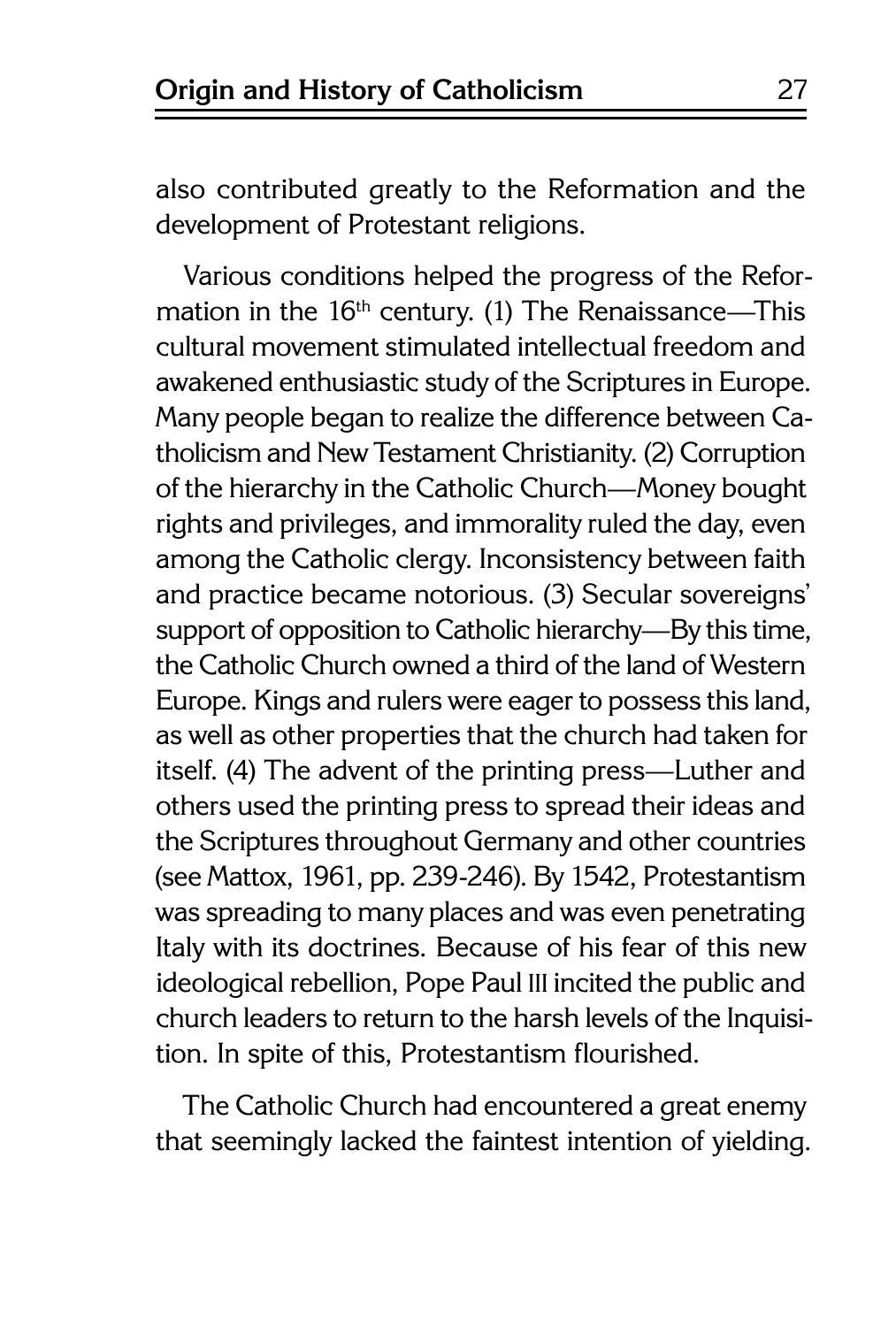However, the "Holy Office" of the Inquisition continued work during the subsequent centuries and expanded to the colonies of Spain in the New World. The tribunal of the Inquisition had jurisdiction over other tribunals organized in Latin American colonies. In these colonies, the Inquisition did not reach the same disgraceful level it did in Europe since natives merely were beginning to learn the Catholic religion and did not yet understand every Catholic dogma. But the poor example of "kindness" shown in conquered nations could not erase the inherent cruelty of the "holy" tribunal.

In 1808, Joseph Bonaparte (brother of Napoleon) signed a decree terminating the "Holy Office," but it was not until 1834 that the final edict of its abolition was published (see O'Malley, 2001; "Inquisition," 1997, 6:328). Having its political, military, and social arm broken, the only thing left for the Catholic Church was to "follow the herd" and accept what seemed to be the end of its dictatorship.

In sharp contrast to its past, the Catholic Church has become progressively more tolerant of other religions in spite of its public, verbal opposition. This tolerance has led to a mixture of Catholicism with evangelical religions, such as Lutheranism, Pentecostalism, etc., resulting in serious repercussions for Catholicism worldwide. This situation clearly shows that this kind of religion is based not on the Bible, but on religious preferences. No one can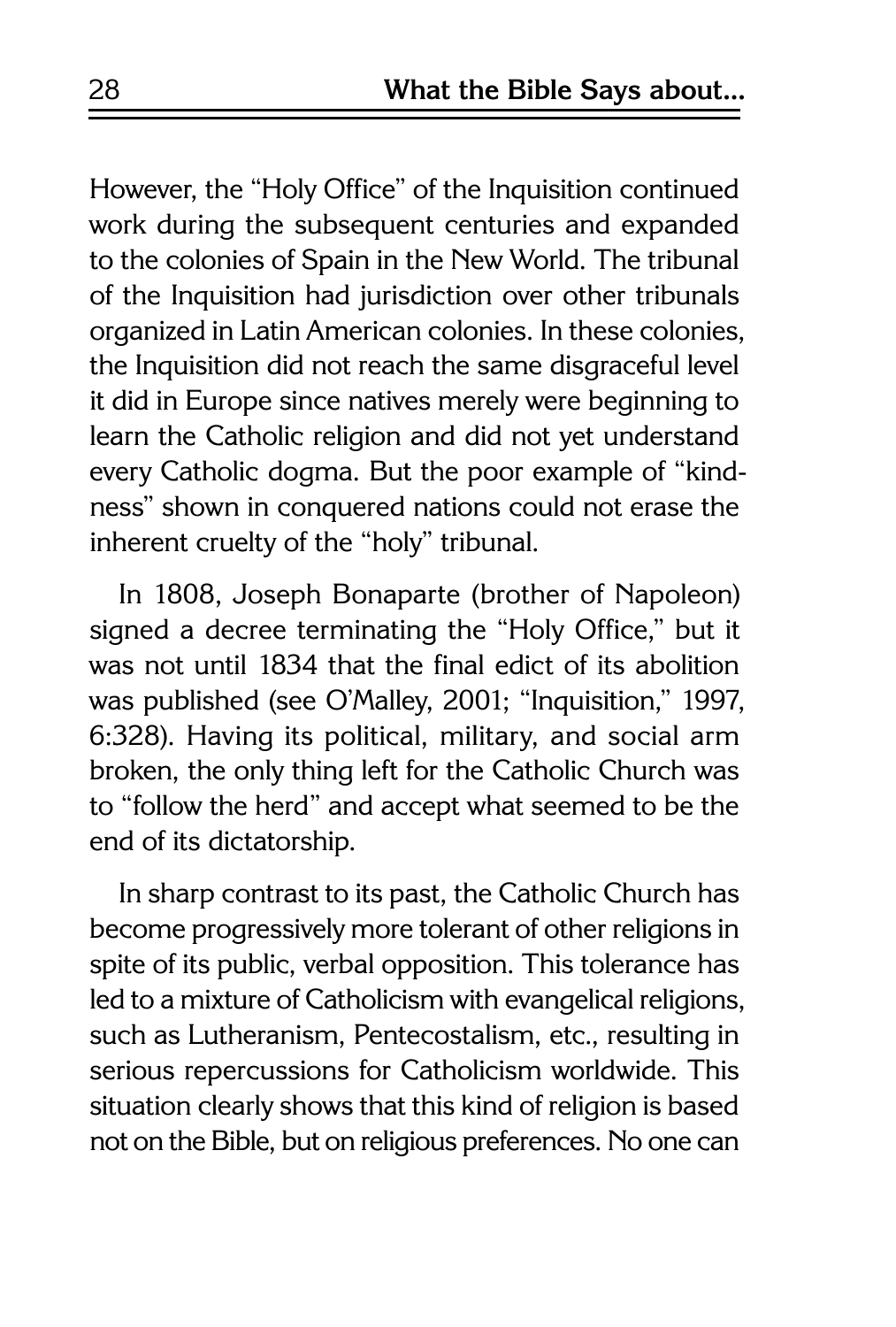say with certainty what the Catholic Church will become or accept in the future, but history vividly illuminates its past beliefs and practices.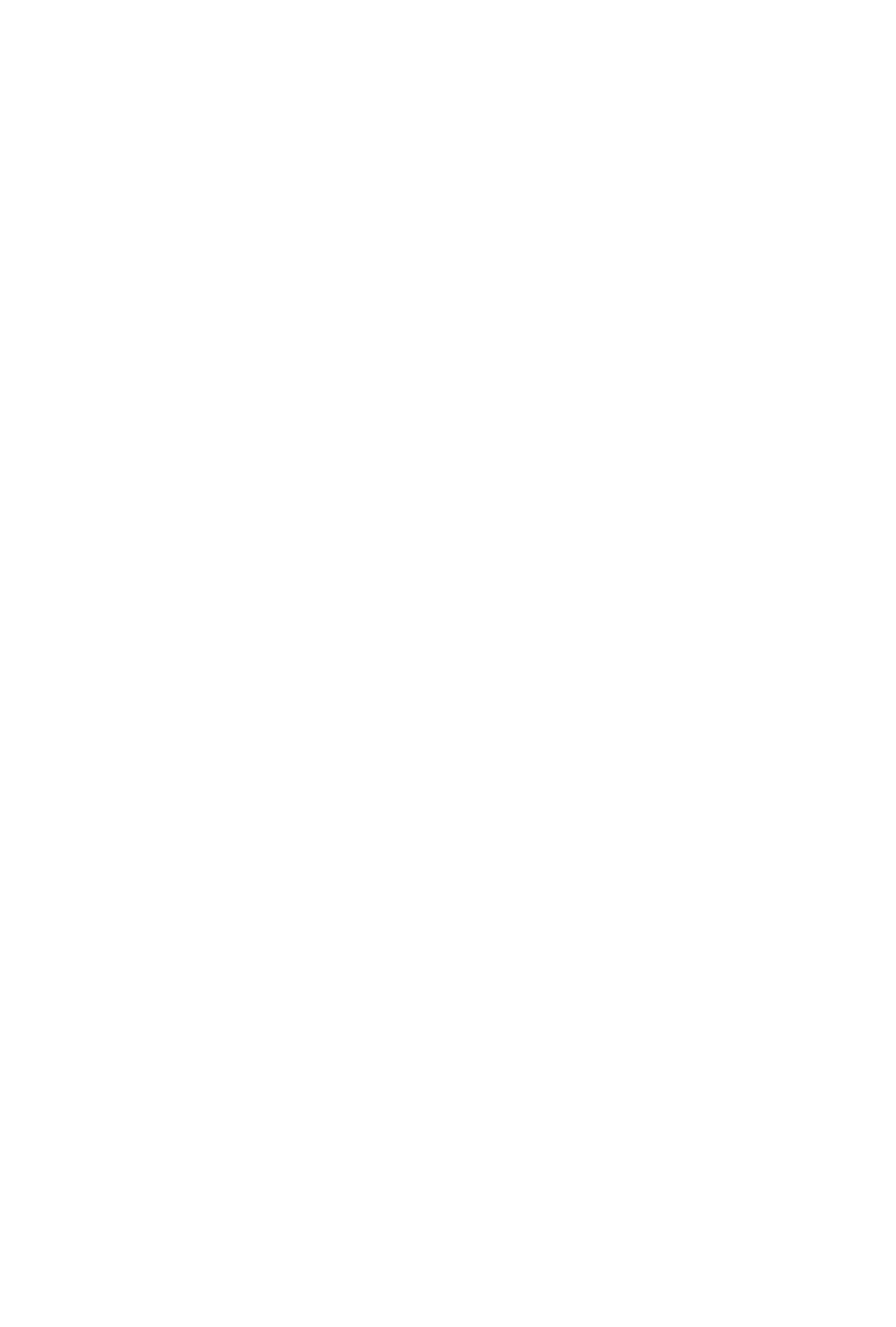# Chapter 2

# **the papacy**

George H. Bush said of him: "When you are in his presence you say to yourself: 'Here is a great man, a great leader.' He is a man of liberty, of faith, who suffers every time the Church, or man, is oppressed. He will occupy, with all authority, a privileged position in the history of our time. I am not Catholic, but towards him I feel a deeply profound respect and a sincere affection" (quoted in Mirás, n.d.).

Of whom was the former President of the United States speaking? He was referring to the late Karol Wojtyla, commonly known as Pope John Paul II. Having been considered the "successor of the apostle Peter" for 26 years, and the alleged heir of an endless hierarchical legacy, John Paul II influenced the hearts of many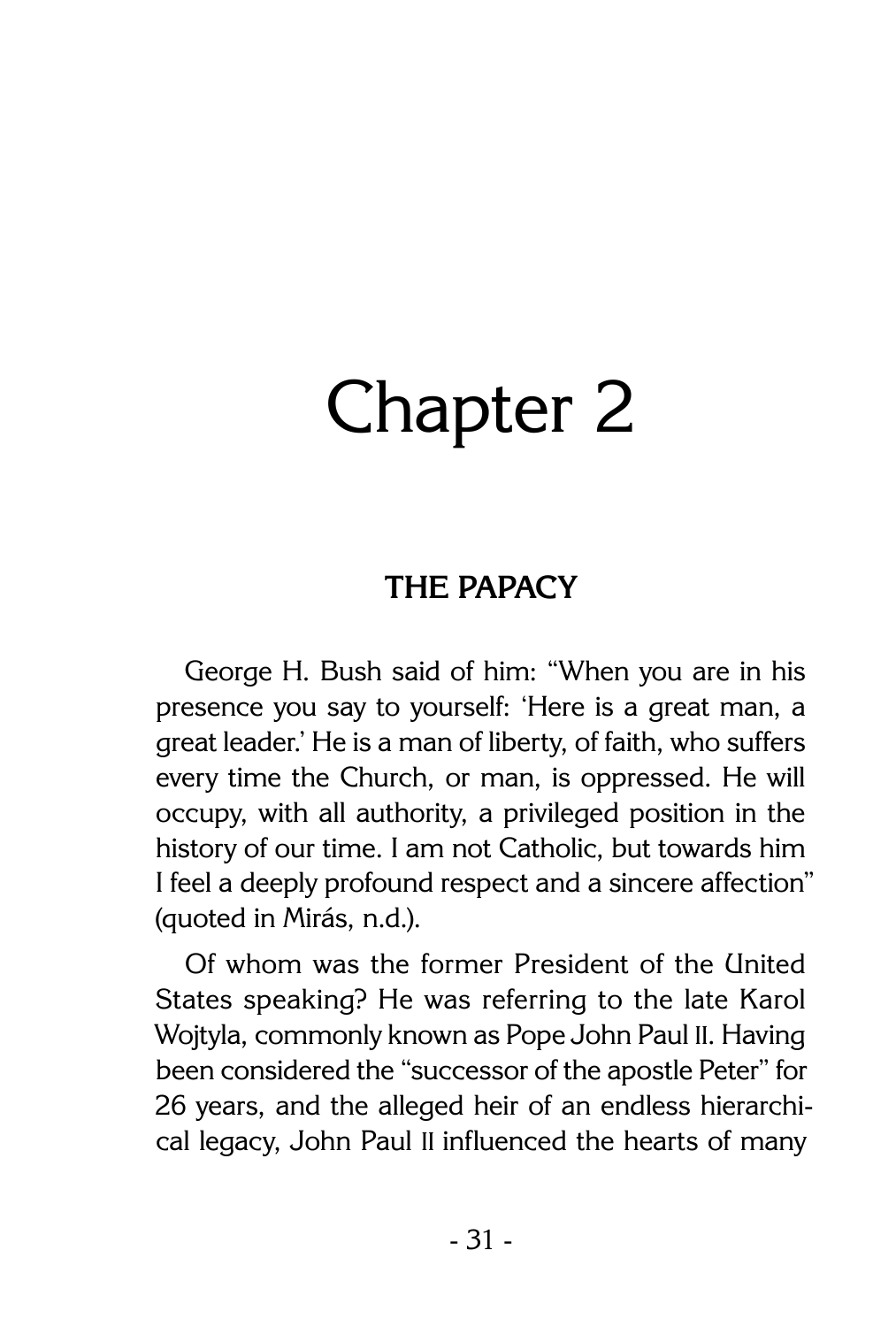Catholics, as well as many other religious people. He was a representative of the monopolized throne of the Catholic Church—the papacy.

What is the papacy? Is there scriptural basis for this Catholic institution? Did God designate a legacy of "ecclesiastical leaders" on Earth? Apart from what people may think concerning this institution or its members, and apart from any eulogies, blessings, insults, or condemnations that religious people may offer concerning this ecclesiastical order, we must open the pages of the Bible, as well as the pages of history, to analyze whether the papacy (with its long list of members) is a divine institution, or simply a human invention that is unworthy of the religious honor bestowed upon it.

# **The Alleged Biblical Basis for the Papacy**

The papacy is an ecclesiastic system in which the pope (considered as the successor of the apostle Peter) oversees the government of the Catholic Church as its universal "head" (see Joyce, 1999). Although people may disagree with the basis for the papacy, the truth is that this ecclesiastical order does exist, and thus its existence needs to be explained. Since Catholicism teaches that the basis for the establishment of the papacy is divine and biblical, we must turn to the Bible to verify or refute this teaching.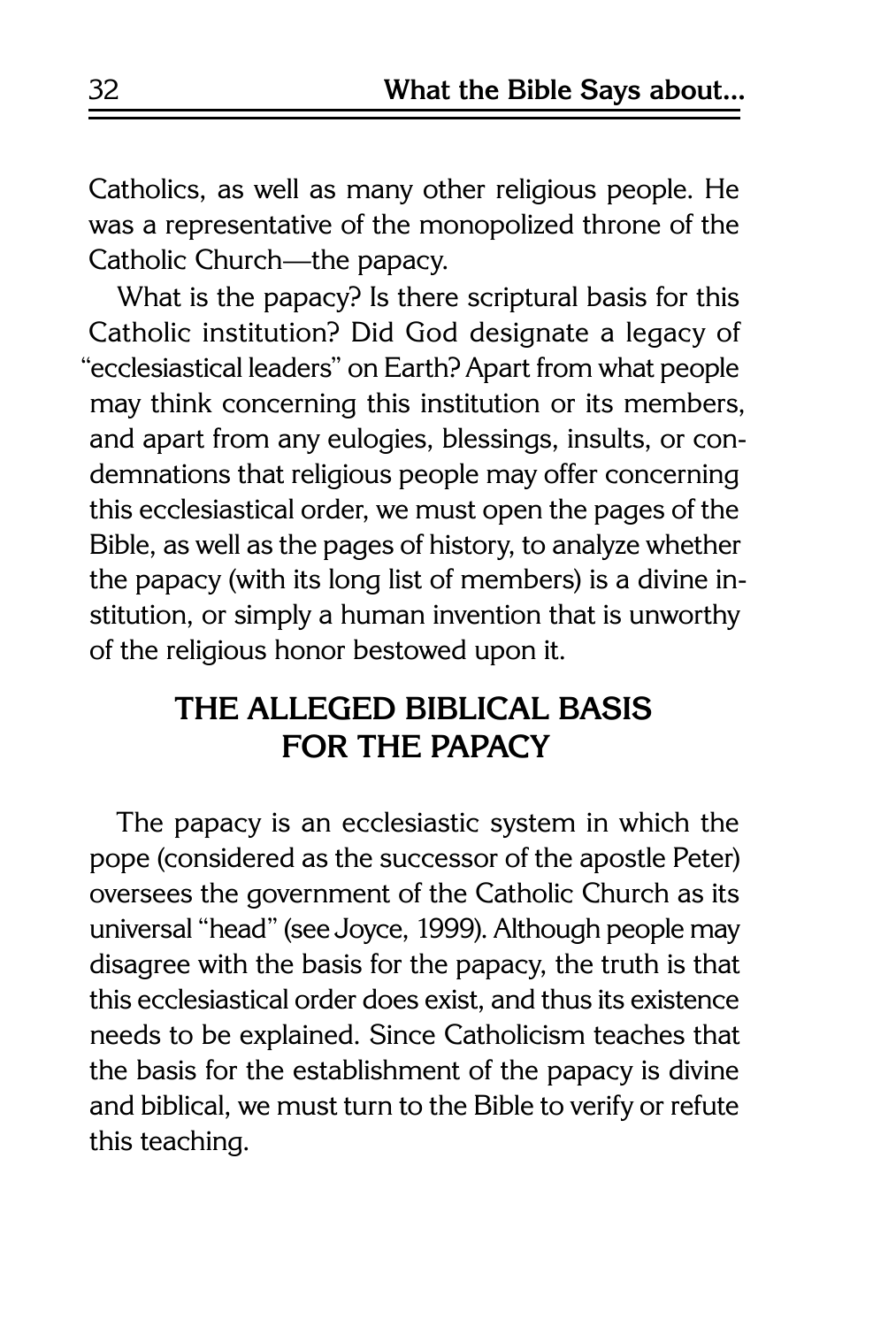Jesus said in Matthew 16:18, "And I also say to you that you are Peter, and on this rock I will build My church, and the gates of Hades shall not prevail against it." This is the Bible verse to which the Catholic apologist quickly turns in order to defend the establishment of the papacy. Through an arbitrary interpretation of this verse—an interpretation which suggests that Jesus chose Peter, and ultimately his successors, to be the "rock" (foundation) upon which the church would be built—the Catholic Church has built a grand structure with a mere man as its head. But what did Jesus mean in this verse recorded by Matthew? Was He establishing a human hierarchy over the church? Was Jesus declaring that Peter was the "rock" of the church?

Before analyzing this passage, please think about it logically. From the reading of this verse, would anyone, without any preconceived religious idea, understand that Jesus was granting the title of "pope" to Peter? Would anyone arrive at the conclusion that a successive papacy was being established? In fact, absent any Catholic influence, the answer would be an emphatic "No!"

Matthew 16:18 relates an incident that took place in Caesarea Philippi, when the Lord asked His disciples, "Who do men say that I, the Son of Man, am?" (Matthew 16:13). The disciples answered by reciting the various popular opinions about Jesus' identity. Then, Jesus, making the question more personal, asked His own dis-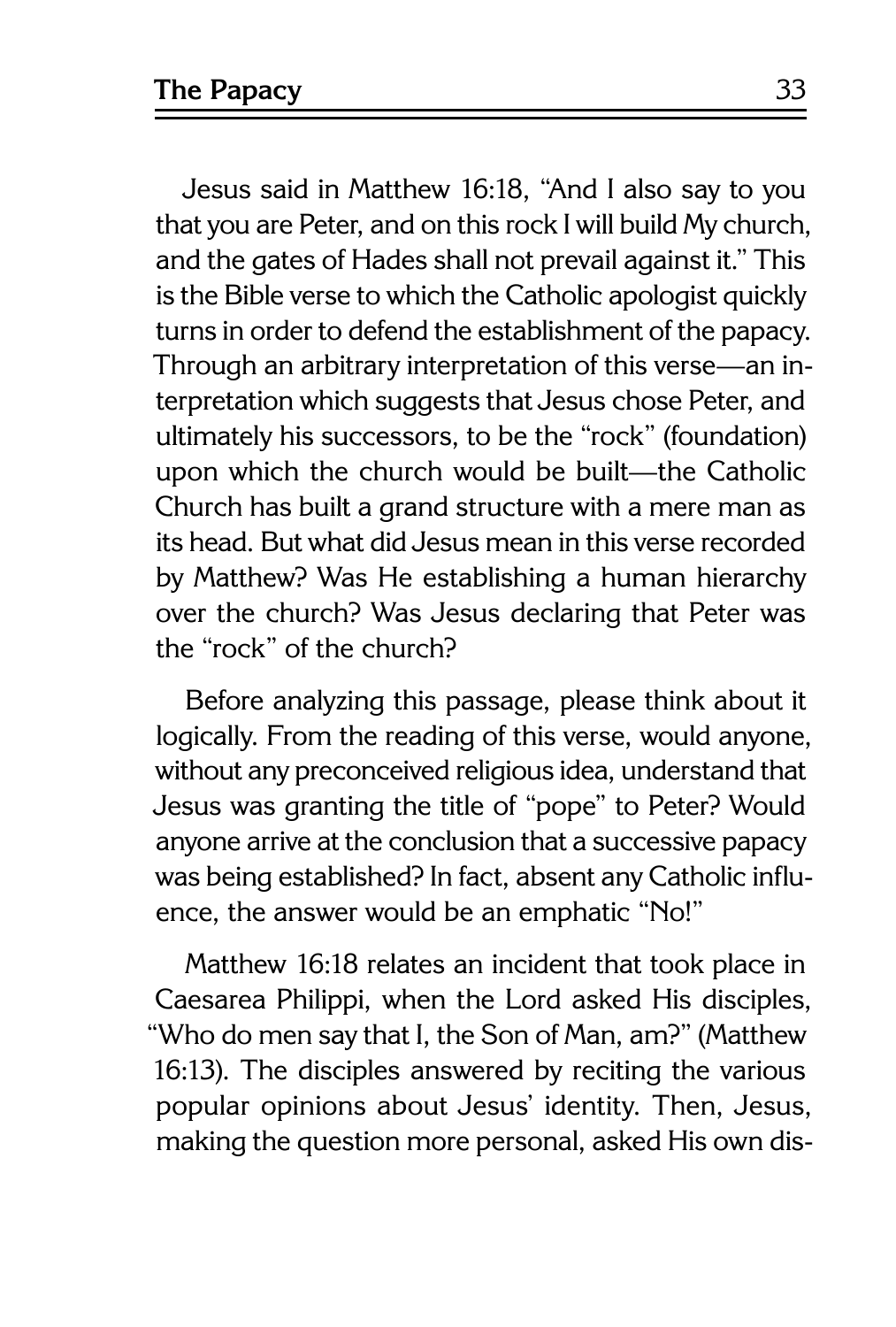ciples: "But who do **you** say that I am?" (Matthew 16:15, emp. added). To this second question, only the impulsive Peter dared to answer, "You are the Christ, the Son of the living God" (Matthew 16:16). Due to his response, Jesus addressed Peter with the declaration, "Upon this rock I will build my church" (16:18). Consequently, Jesus' statement in Matthew 16:18 is connected exclusively to Peter's **confession** concerning Christ's deity and not to a future pontificate.

We must also examine the difference between two Greek words used in the text: "You are Peter (petros) and upon this rock (petra) I will build My church" (Matthew 16:18). In reference to Peter, the Holy Spirit recorded the Greek word petros—"a detached stone or boulder, or a stone that might be thrown or easily moved" (Vine, 1966, 3:302). In contrast, in reference to the "rock," the Holy Spirit recorded the Greek word petra, which denotes a solid mass of rock (Vine, 3:302). Furthermore, these two words are in a different gender; the word petros is masculine, while the word *petra* is feminine (cf. Boles, 1952, pp. 344-345; Coffman, 1984, p. 248). Therefore, petros refers to the Aramaic name Jesus gave Peter (Cephas, John 1:42), while the word used for "rock" (petra) refers to the very foundation of the church, i.e., the truth that Jesus is the Son of God and the Messiah (cf. Matthew 16:16).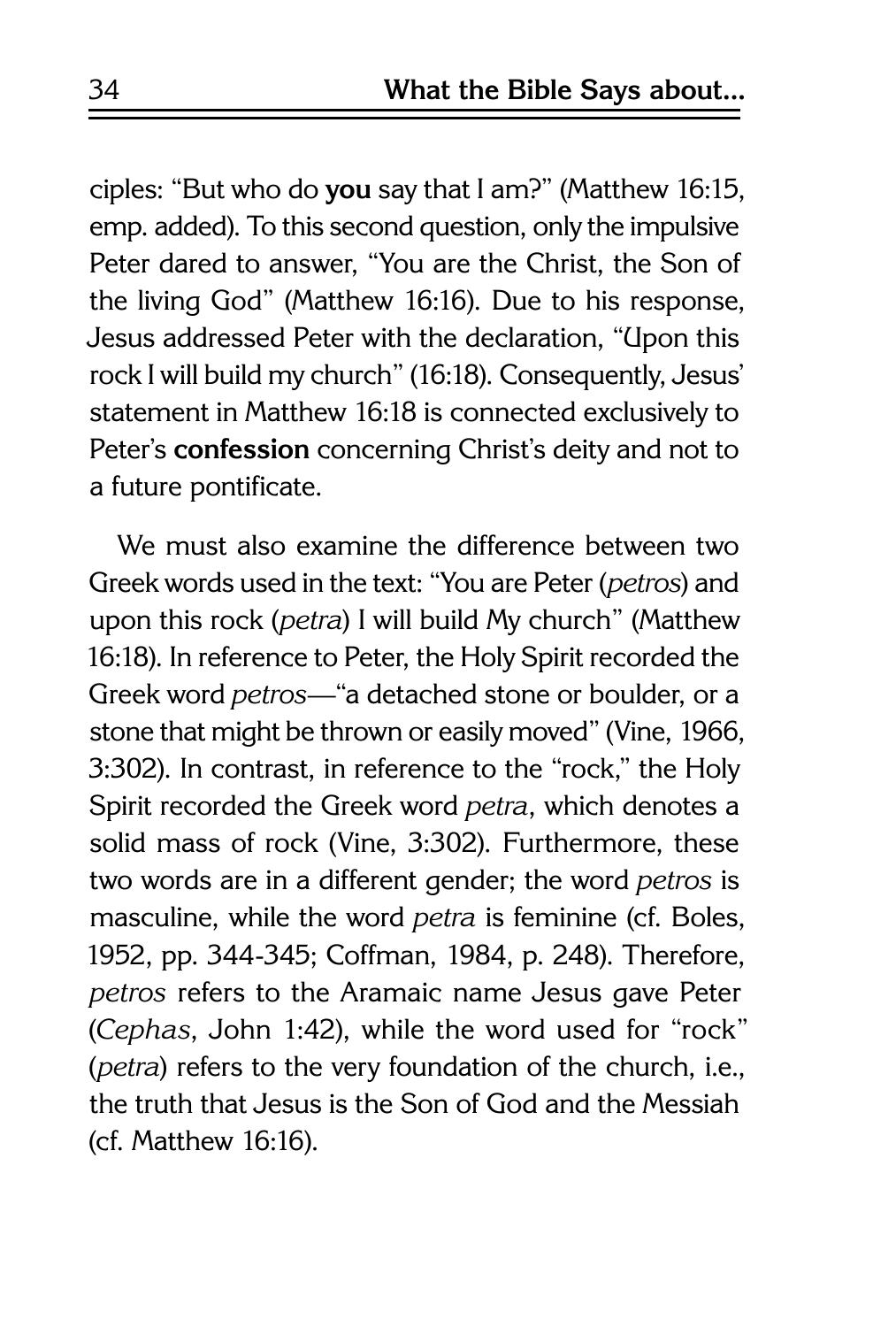Although these two Greek words clearly show that Peter was neither the foundation nor the head of the church, it still is important to note what Peter himself said about the "rock." Some Catholics, using their knowledge and speculations about the language of the text, will argue fervently that they understand, better than any other religious person, what Jesus was telling Peter. Nevertheless, if anyone could guarantee a proper understanding of Jesus' message, it would have been Peter himself, who heard the words of Jesus firsthand.

In his first epistle, Peter, by divine inspiration, used the Greek word lithos to refer to Jesus: "Coming to Him as to a living stone (lithos), rejected indeed by men, but chosen by God and precious.... Therefore it is also contained in the Scripture, 'Behold, I lay in Zion a chief cornerstone (lithos), elect, precious'.... 'The stone (lithos) which the builders rejected has become the chief cornerstone'" (1 Peter 2:4-7). Then, in the following verse (2:8), the apostle interchangeably used lithos and petra—the same Greek word recorded in Matthew 16:18—when he described Jesus as "a stone (lithos) of stumbling and a rock (petra) of offense." In Acts 4, Peter, speaking again by divine inspiration (vs. 8), said of Jesus: "This is the 'stone (lithos) which was rejected by you builders, which has become the chief cornerstone'" (4:11). Without a doubt, Peter, more than any religious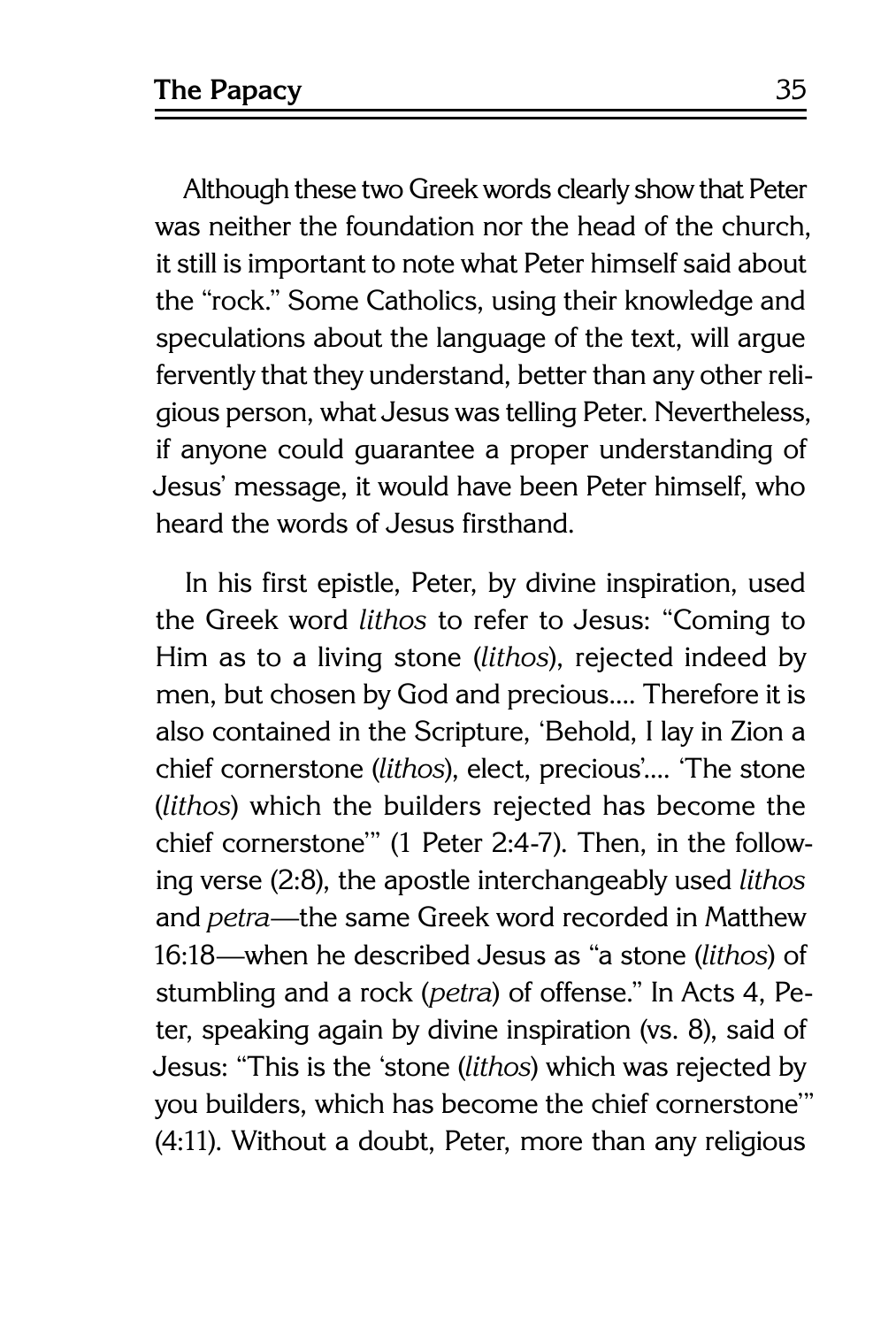person of our modern times, conveyed the true meaning of the word used in Matthew 16:18.

We need to determine what the other apostles and early Christians believed concerning the "rock," the foundation of the church. If Jesus referred to Peter as the "rock," it is logical to think that this was the "truth" that those closest to Him understood and believed, and not the "truth" that some religious people "discovered" centuries later. The inspired apostle Paul told the Corinthians that the Israelites in the wilderness "all drank the same spiritual drink. For they drank of that spiritual Rock (petra) that followed them, and that Rock (petra) was Christ" (1 Corinthians 10:4). How much more clearly could it be stated? Since the Old Testament, the rock referred to Christ, not Peter. In Ephesians 2:20, Paul stated, "[H]aving been built on the foundation of the apostles and prophets, **Jesus Christ Himself being the chief cornerstone**..." (emp. added). By a study of these passages, it is obvious that the apostles and other Christians of the New Testament knew, believed, and taught that the "rock" referred to Christ, not Peter.

We also must consider Jesus' teachings concerning the "rock." In Luke 20:17 (following His parable of the wicked vinedressers), Jesus quoted the words of Psalm 118:22, as Peter did, which describe Him as "the living stone" (lithos). He went on to say, "Whoever falls on that stone (lithos) will be broken; but on whomever it falls,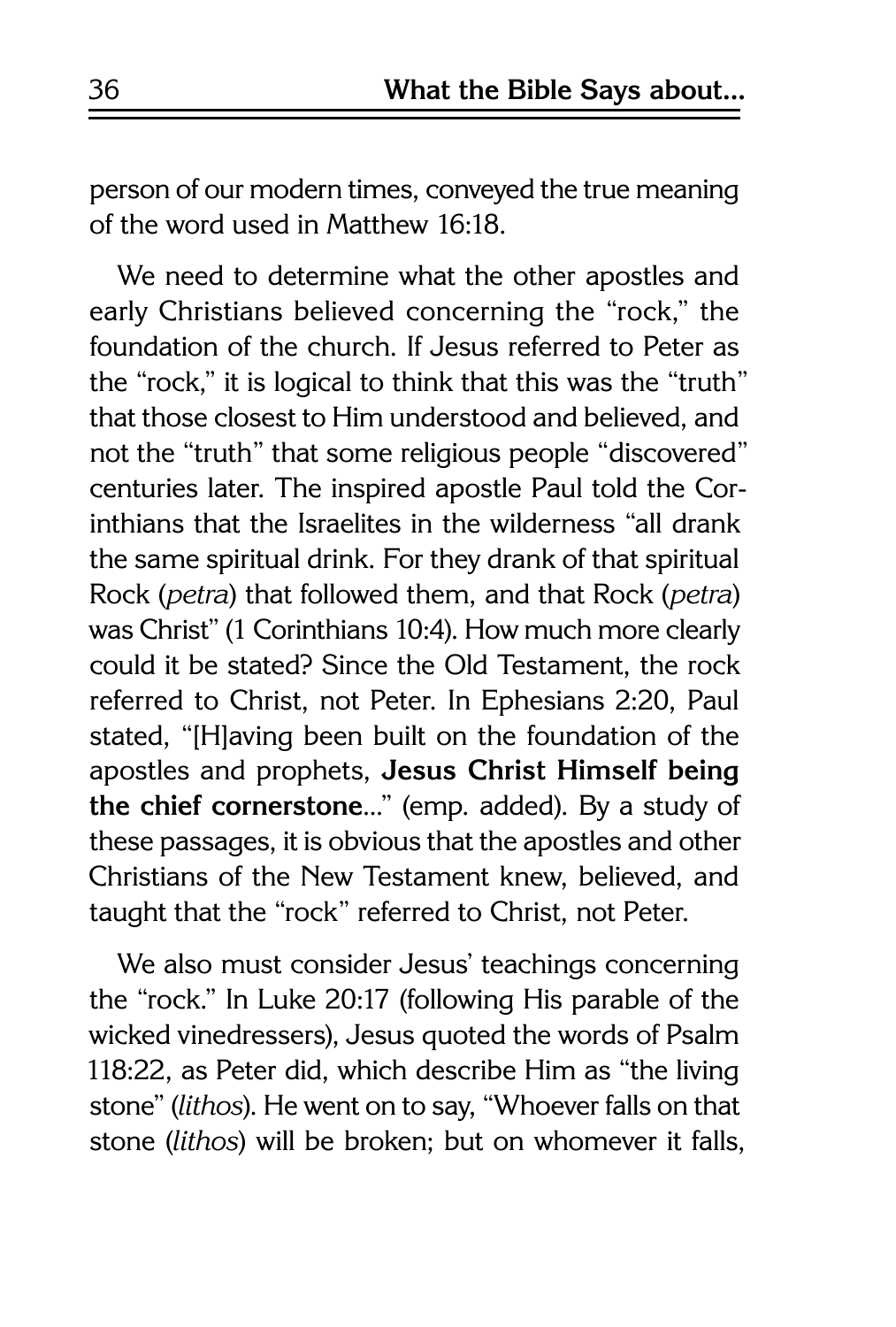it will grind him to powder" (Luke 20:18; cf. Matthew 21:42,44; Mark 12:10). His comments were directed at the Jewish people, particularly the chief priests and scribes who showed disdain toward those sent by God, including the Messiah. These religious leaders knew "He was speaking of them" (Matthew 21:45), and understood that He was referring to Himself as the chief cornerstone that would crush any who disbelieved in Him.

If Jesus prophetically said, "Upon this rock **I will build**  my church" (Matthew 16:18, emp. added), we would expect to find this prophecy's fulfillment. The biblical evidence shows that the "rock" refers to Peter's confession of Jesus' deity, and by extension, to Jesus Himself. Jesus promised that **He** would build **His** church on the foundation of Who He is, "the Christ, the Son of the living God," as described by Peter in Matthew 16:16. In fact, the realization that Jesus was the Son of God and the Messiah was the striking truth that compelled 3,000 people to believe in Jesus, repent, and be baptized to be part of the church of the Lord (Acts 2:36-47). In Jerusalem, on the Day of Pentecost, only 50 days after His resurrection, Christ fulfilled His prophecy that "upon this rock" (i.e., the fact that Jesus is God and the Messiah; Matthew 16:16; cf. Acts 2:22-36) He would build His church. On that memorable day, Peter stood before the crowds not to declare himself as the first "pope" of the church, or as the "father" of all believers. Rather, he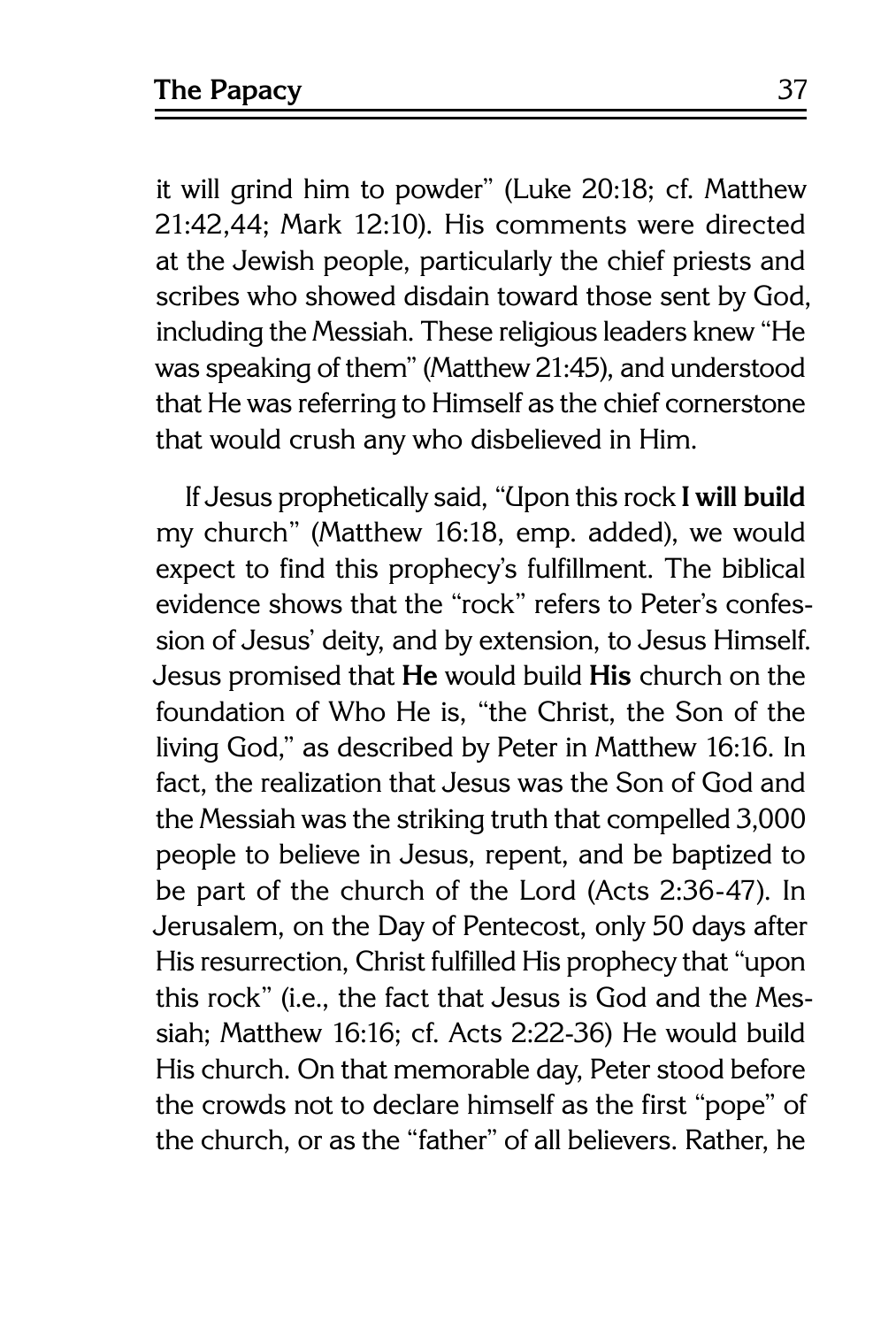stood humbly to give honor and acknowledge the deity of the One Who made the church a reality.

There is no biblical basis on which to defend the papacy. To adopt a rock (i.e., a foundation) other than that which is already laid, is to build upon a man-made foundation, which is unstable and one day will collapse. To accept a foundation other than Christ, is to usurp His God-given role as the Head of the church which He bought with His own blood (Acts 20:28). Paul wrote, "For **no other foundation can anyone lay** than that which is laid, which is Jesus Christ" (1 Corinthians 3:11, emp. added).

## **Was Peter a Pope?**

Although using Matthew 16:18 to establish the doctrine of the papacy is a completely unfounded exegesis, many advocates of Petrine tradition still assert that, in fact, Peter was established as, and was considered to be, the first pope. Consider some of the arguments that are presented in favor of this assertion.

### **Argument #1: Peter received the keys of the kingdom of heaven (Matthew 16:19)**

With this statement Catholicism argues that Peter was granted supreme power or authority over the church. Although the biblical context supports no such interpretation, people of various religions agree that Peter was granted "something special" that was given to no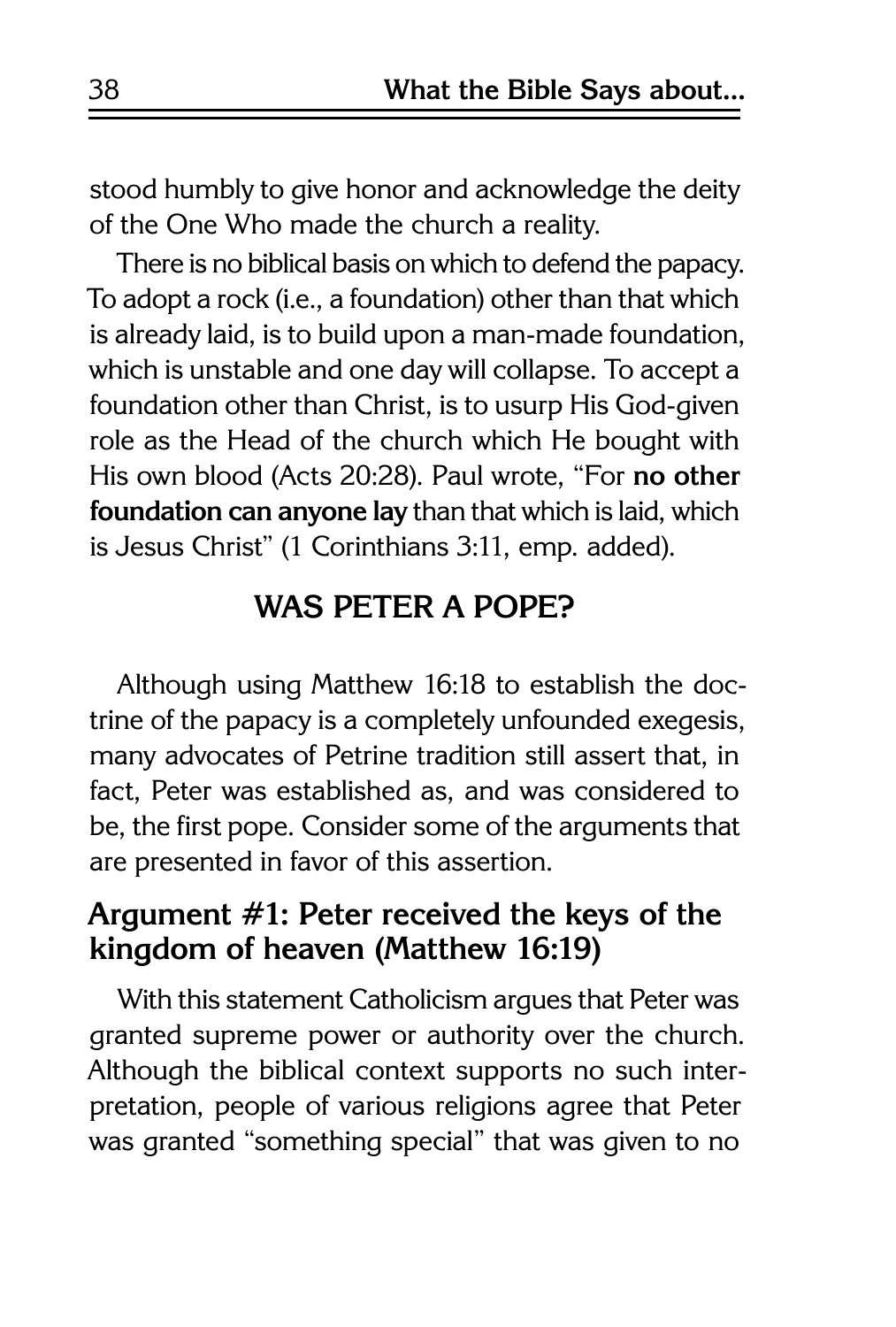other apostle. This "something" has often been misinterpreted.

We need to understand what "kingdom of heaven" means. Some people have suggested that it refers to heaven itself, and thus, they have represented Peter as the one who allows or prevents access into the eternal reward. But this interpretation is inconceivable since it finds itself in clear opposition to the context of this passage. Reading Matthew 16:18, we understand that the subject under discussion is not heaven itself, but the church. Therefore, Jesus spoke of the church as being the kingdom of heaven. This is shown not only in the context of Matthew 16:18, but it also is taught in many other passages throughout the New Testament (e.g., Mark 9:1; Colossians 1:13; 1 Thessalonians 2:12; Hebrews 12:28).

Further, we need to understand the nature of the "keys" given to Peter. H. Leo Boles wrote, "To use the keys was to open the door or give the terms of entrance into the kingdom of God" (1952, p. 348). In other words, because of Peter's confession about Jesus (Matthew 16:16), Jesus gave him the privilege of being the first man to tell lost souls how to become Christians and thus become part of the Lord's church. Barnes put it this way:

When the Saviour says, therefore, he will give to Peter the keys of the kingdom of heaven, he means that he will make him the instrument of opening the door of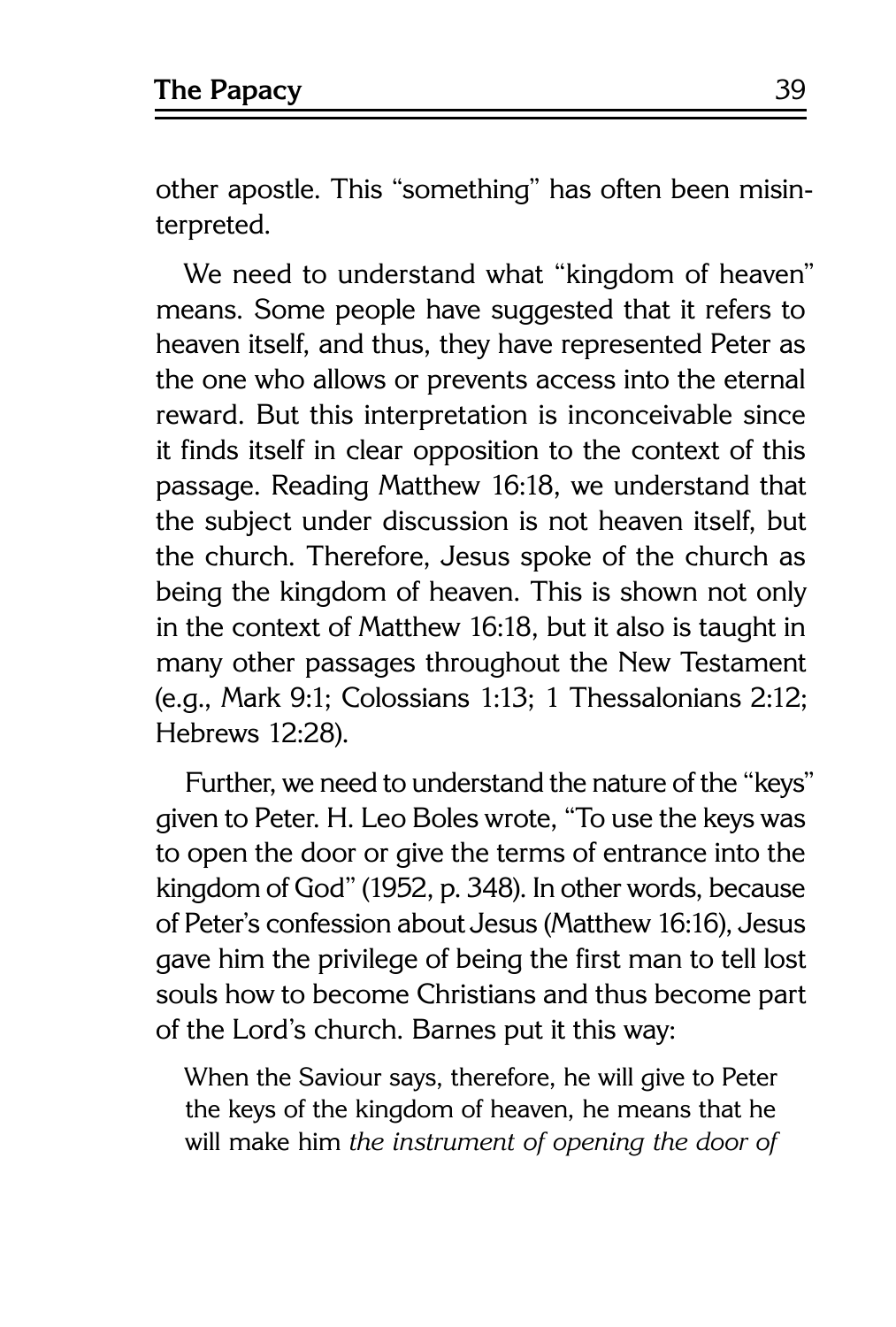faith to the world—the first to preach the gospel to both Jews and Gentiles (2005a, p. 171, italics in orig.).

There is no doubt that the "keys" represented the opportunities Peter would have to welcome the world, for the very first time, to the Christian age and to the kingdom of heaven—the church.

Also, we need to know **when** Peter used the "keys." Jesus' declaration was in a prophetic form. Peter would have the opportunity to open the doors of the church in the future. The Bible clearly shows us the fulfillment of this prophecy in Acts 2. Peter, filled with the Holy Spirit like the other apostles (2:4), stood and give the first recorded Gospel sermon after the resurrection of Jesus (2:14-38). It was at that moment when Jesus' words were fulfilled. Because of the preaching of Peter and the other apostles, 3,000 Jews (cf. 2:5) were baptized into Christ and entered through the open doors of the church (2:41-47). However, the church would be composed not only of Jews, but also Gentiles. Acts 10 tells us that Peter opened the doors of the church to the Gentiles, in the same way he opened the doors of the church to the Jews. This was the "special something" given to Peter because of his confession—the privilege of being the first to preach the Gospel (after the resurrection of Christ) to both the Jews and the Gentiles.

Peter opened the doors of the church, and since then the doors of the church have remained open. Only Peter received this privilege. Jesus said, "I will give **you** [Peter]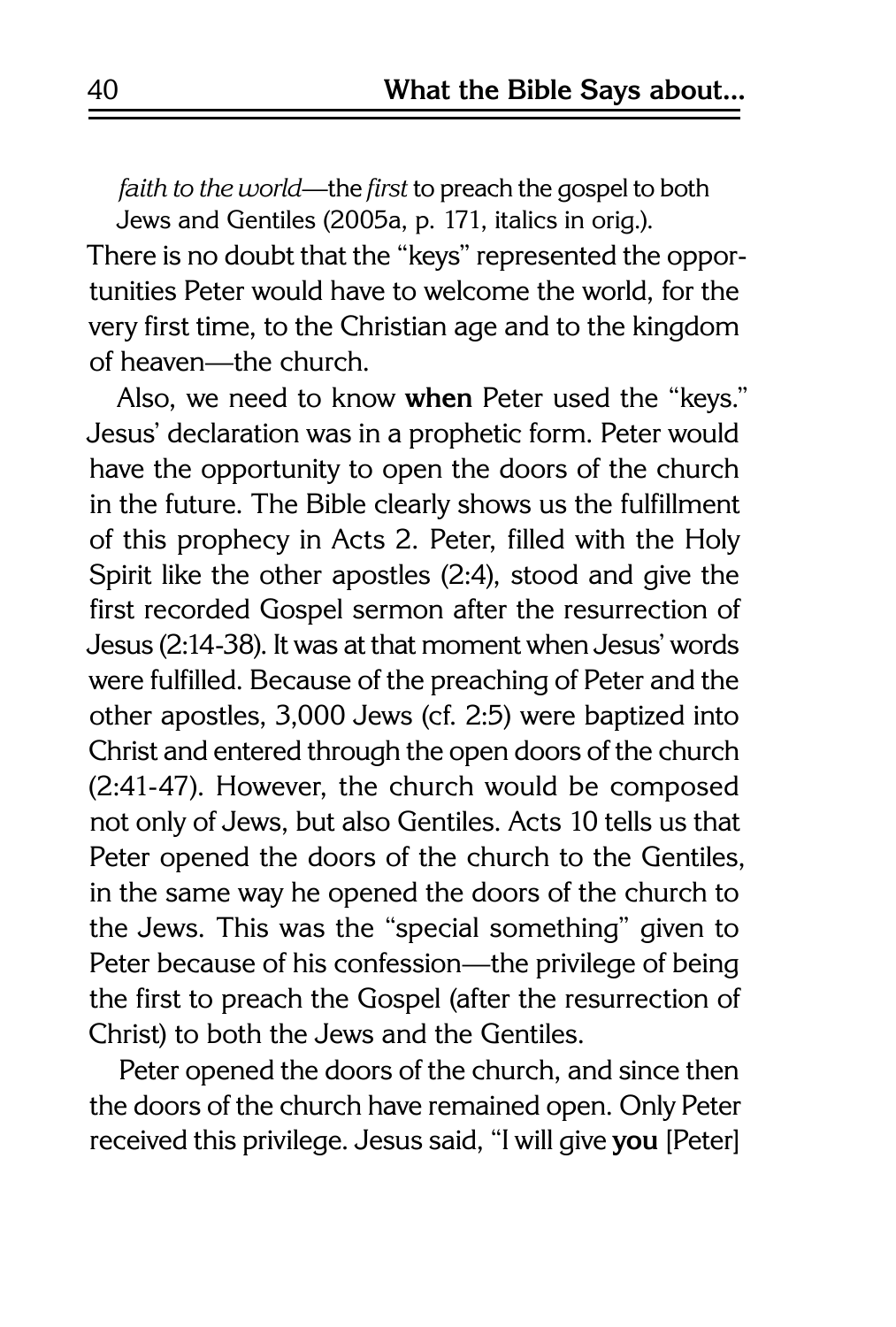the keys of the kingdom of heaven" (Matthew 16:19, emp. added). There are no individuals, such as popes, opening and closing the doors of the church.

### **Argument #2: Peter received the power of binding and loosing (Matthew 16:19)**

With this argument Catholicism affirms two things concerning Peter: (1) that he received the authority to forgive sins; and (2) that Jesus considered anything Peter would do with His church as approved, authoritative, and good. In other words, Jesus gave him the gift of "infallibility."

In order to analyze what Jesus said about Peter, we must take into account that the context of Matthew 16:19 is linked to the subject of the church, and not to the forgiveness of sins or the concession of some kind of infallibility about doctrinal matters. A biblical text that can help us understand Matthew 16:19 is Matthew 18:18, where Jesus made the same promise to **all** His apostles. Jesus said, "Assuredly, I say to you, whatever you bind on earth will be bound in heaven, and whatever you loose on earth will be loosed in heaven." Of this text, Boles has noted, "**This is the same thought as in Matt. 16:19**. This shows that it has a broader application than that of the discipline of an erring brother. **The Holy Spirit would guide the apostles in their instruction to the erring brother and the church**" (1952, p. 377, emp. added). In His declaration in Matthew 16:19, Jesus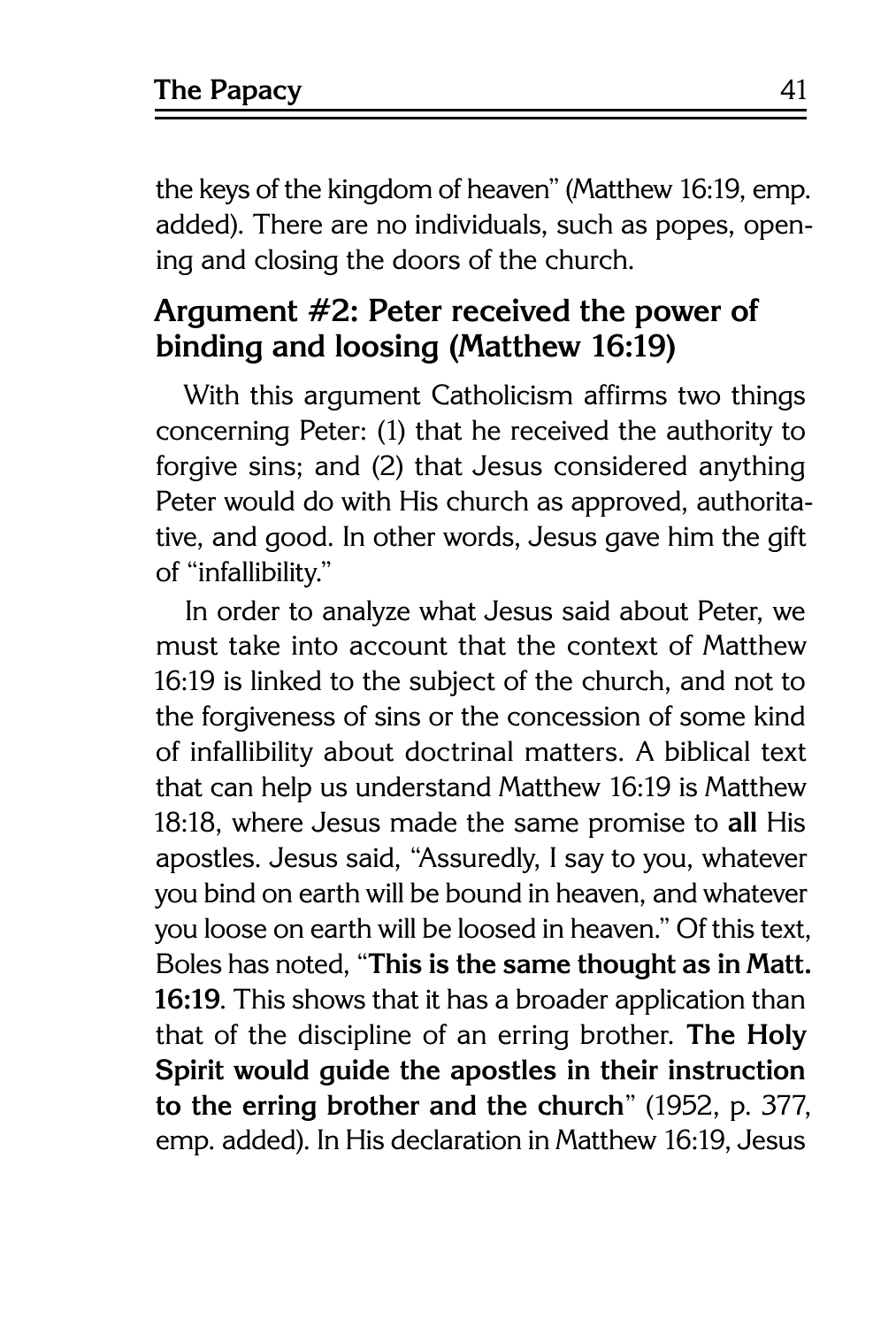affirmed that the conditions of the Christian system that Peter and the other apostles would expound already had been required by Heaven.

The Greek grammar of these verses sheds more light on the meaning of Jesus' statement. A.T. Robertson noted that "[t]he passive perfect future occurs in the N.T. only in the periphrastic form in such examples as Matthew 16:19 and Matthew 18:18" (1934, p. 361). Therefore, the text should read, "whatever you bind on earth will have been bound in heaven, and whatever you loose on earth will have been loosed in heaven." By saying this, Jesus declared that resolutions made on Earth were subject to decisions made in heaven. The apostles would preach in accordance with what was already bound or loosed in heaven. This was based not on the infallibility of a man, but on the infallibility of the Holy Spirit promised to the apostles in the first century (John 16:13; cf. Matthew 10:19-20). Today we have the inspired, infallible teachings of the Holy Spirit recorded for us in the Bible (2 Timothy 3:16-17).

Jesus **never** established Peter as a pope. The titles "Pope," "Universal Bishop," "Earthly Head of the Church," "Pontiff," and others never came from the mouth of Jesus to describe Peter. Regardless of the privileges given to Peter, his authority and rights were the same authority and rights given to the other apostles of the Lord (cf.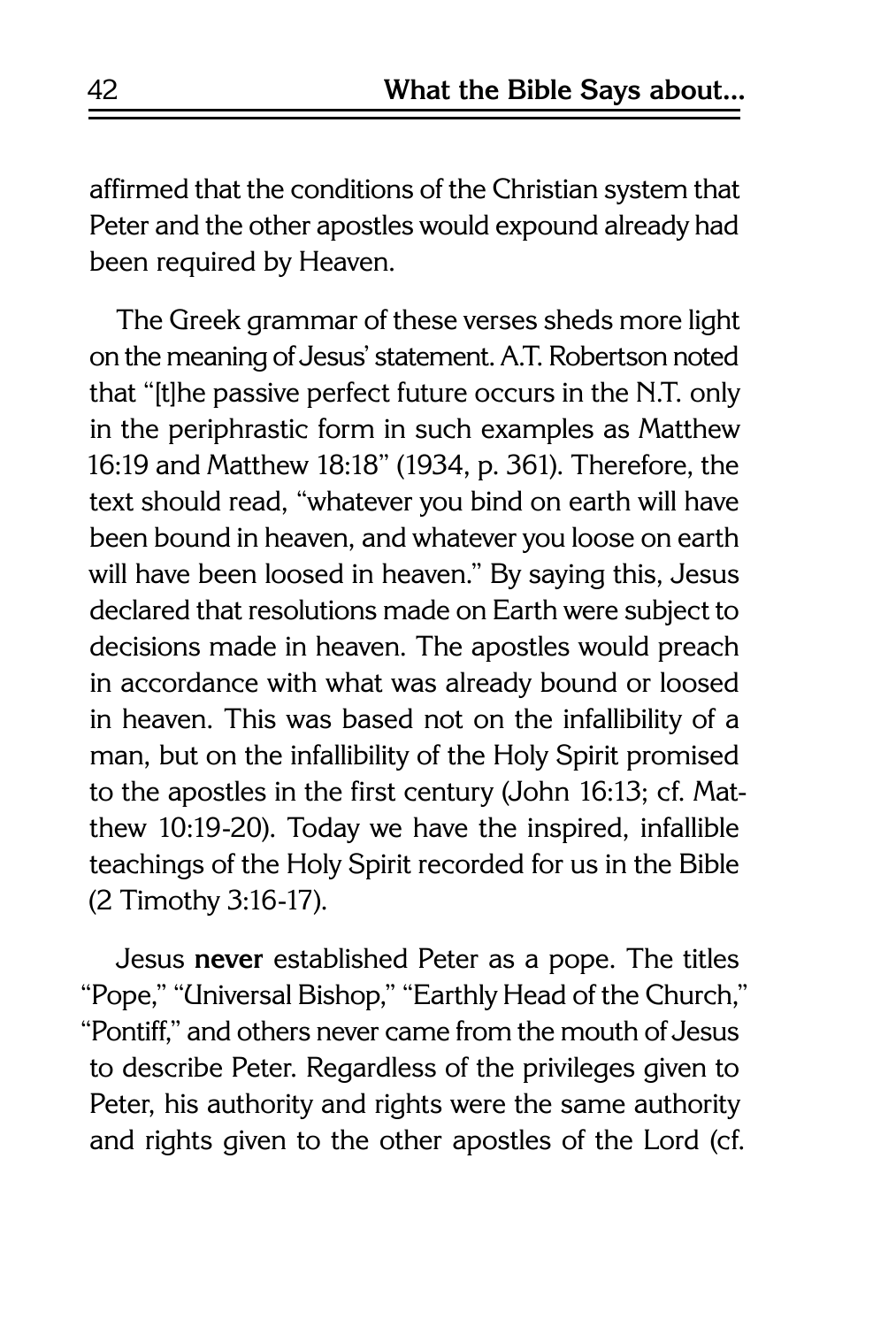1 Corinthians 9:1-5; 12:28; 2 Corinthians 11:5; 12:11; Galatians 2:8).

#### **Who Was Peter?**

If Peter was not the first pope, then the question becomes, "Who was Peter?" Was he equal to the other apostles, or did he deserve a position of supremacy among the others? The arguments that establish Peter's identity may be presented as follows.

#### **Peter was only a man**

Although this declaration is obvious to many, sometimes its implications are overlooked. When Cornelius lay prostrate before Peter (cf. Acts 10:25), he told him, "Stand up; I too am just a man" (Acts 10:26, NASB). With this statement Peter implied three very important points: (a) that he was "**too**...a man"—that is to say, a man just like Cornelius; (b) that he was "**a** man"—that is to say, just like all men; and (c) that he was "**just** a man"—that is to say that he was not God, and ultimately was unworthy of worship. Peter, with all humility, understood that his human nature prevented him from accepting worship. On the other hand, the pope, being just a man like Peter, expects men to bow before him, kiss his feet, and revere him, thus receiving worship that does not belong to him. What a difference between Peter and his alleged successors! Not even God's angels allow men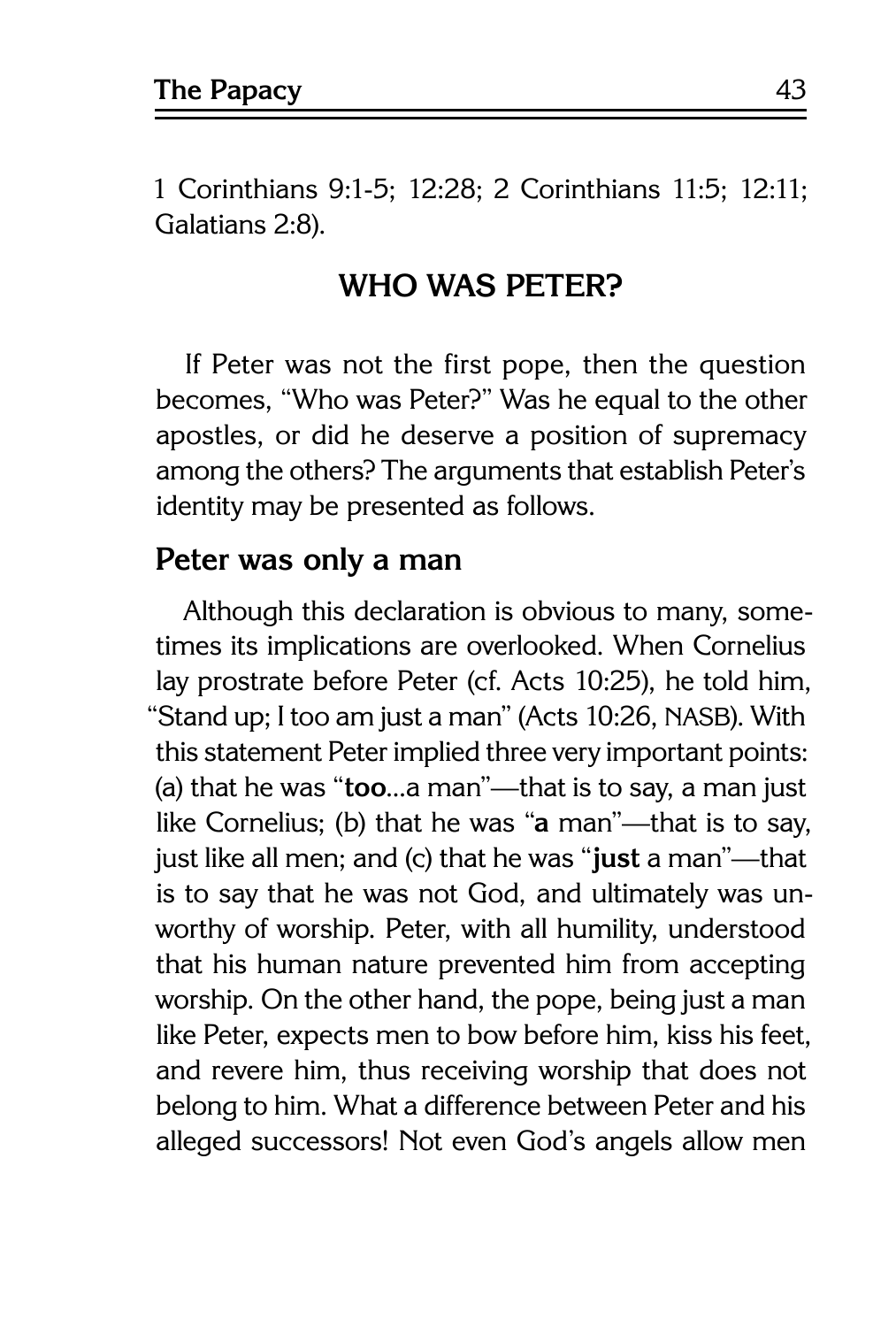to show adoration by kneeling before them (Revelation 19:10; 22:8-9). One can only be astonished at the tremendous audacity of one who usurps the place that belongs only to God!

#### **Peter was an apostle with the same authority and rights as the other apostles**

On one occasion, the apostles of the Lord were arguing about who was the greatest among them (Luke 22:24), so Jesus told them, "The kings of the Gentiles exercise lordship over them...**But not so among you**" (Luke 22:24-26, emp. added; cf. Matthew 18:1-5; Mark 9:33-37; Luke 9:46-48). Jesus never would have made this comment if Peter had more authority and rights than the other apostles as Catholicism suggests. In fact, if Peter was to be considered more honorable than the other apostles, this would have been the opportune time to clarify this point to the rest of the apostles who were "hungry for another's glory." However, Jesus assured them that this would not be the case among His apostles.

On another occasion, the mother of John and James came before Jesus with them, asking Him to allow her two sons to sit by Him in His kingdom, one on the right and the other on the left (Matthew 20:20-21). Jesus pointed out that they did not know what they were asking (Matthew 20:22), and added, "You know that the rulers of the Gentiles lord it over them.... **Yet it shall not be so among you**" (Matthew 20:25-26, emp. added). If Jesus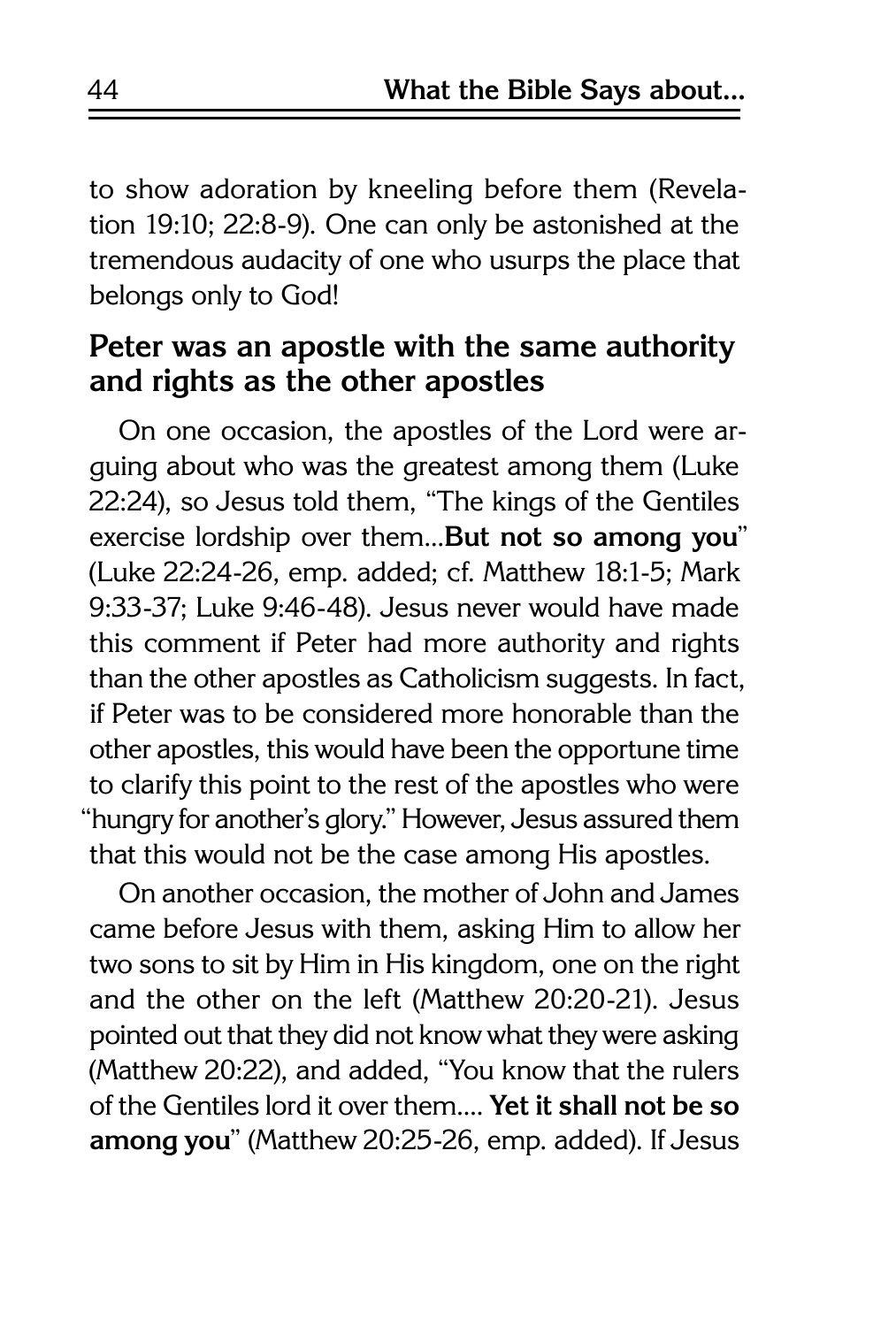considered Peter as greater than the other disciples, He could have clarified the issue immediately by telling Zebedee's wife and sons that they were asking for an honor already given to Peter. But, He did not do that. Today it seems that many religious people want to make it so, and exalt Peter above the other apostles, in spite of what Jesus said.

Many Catholics try to justify their claim that Peter was the first pope by affirming that he was the greatest of the apostles. They declare that Peter was greater because: (1) he always is mentioned first in the lists of the apostles (e.g., Matthew 10:2; Mark 3:16; Luke 6:14-16; Acts 1:13); (2) he was the apostle who recognized Jesus as Lord in Matthew 16:16; and (3) Jesus told him to care for His sheep (John 21:15-19). Are these arguments sufficient for establishing the papacy or supremacy for Peter? No. Consider the case for any other apostle. For example, it could be said that John was the "greatest" of the apostles because: (1) in the Bible he is referred to as the "disciple whom Jesus loved" (John 13:23; 21:20,24); (2) he rested on Jesus' bosom just before His arrest (John 13:25; 21:20)—certainly a posture that suggests a close relationship; and (3) Jesus charged him with the responsibility of caring for His mother (John 19:26-27). Does this mean that we also should consider John as a pope? If not, should we consider Peter as a pope when **all** of the apostles had the **same** authority and their own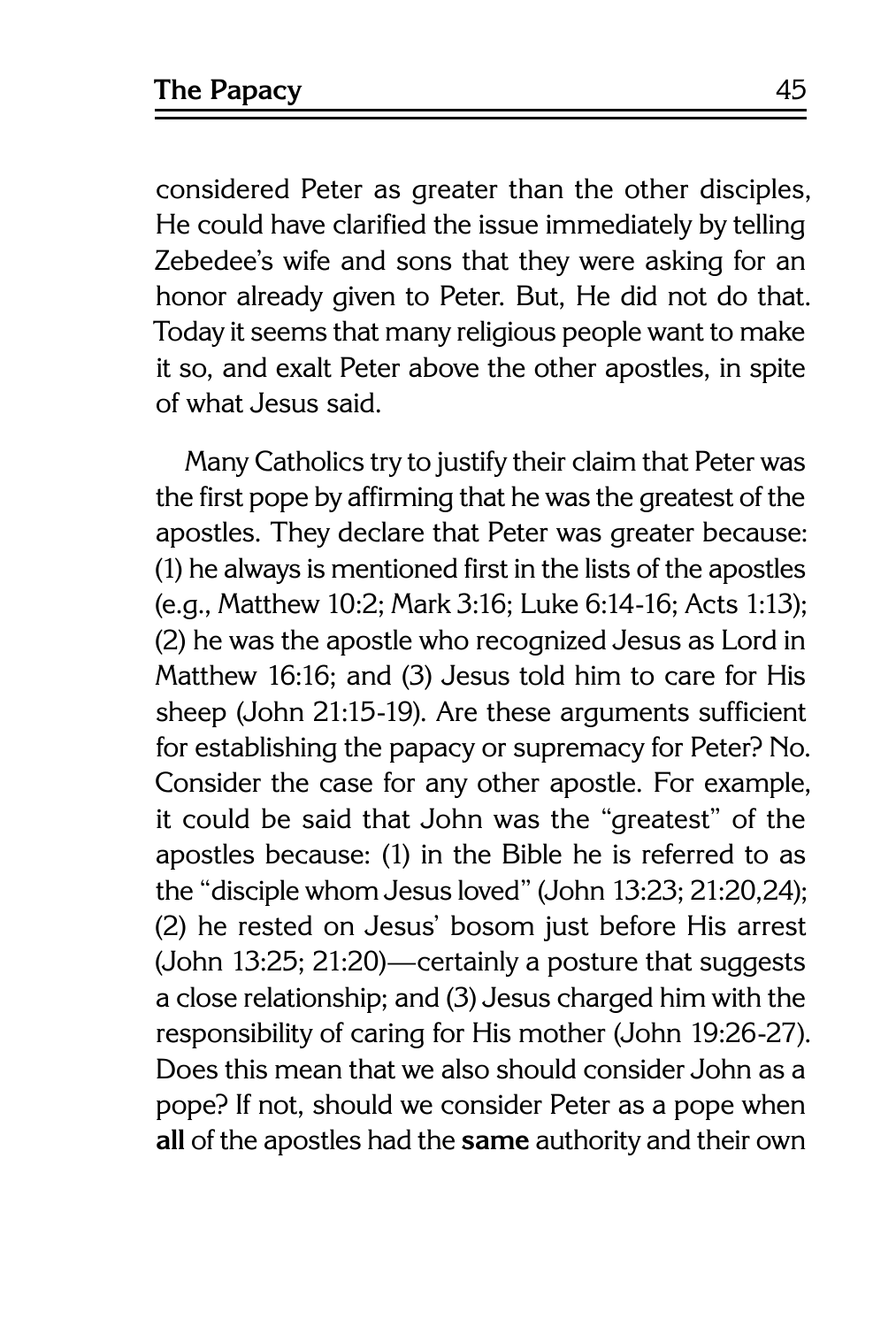privileges? Indeed, Jesus gave all of His disciples, not just Peter, authority (Matthew 28:19-20).

Finally, consider the words of Paul. He said: "[F]or in nothing was I behind the most eminent apostles, though I am nothing" (2 Corinthians 12:11). From this verse, we conclude that Paul was inferior to none of the apostles, and that Peter was neither lesser nor greater than Paul.

#### **Peter was an apostle who had the same power as the other apostles**

Some religious people have spread the myth that Peter possessed more miraculous power than the other apostles, and that, therefore, he was greater than the rest. Yet, Matthew 17:14-21 presents the account of an epileptic boy who was brought to the disciples of Jesus (including Peter), but **they could not** heal him. If Peter had a power that was "more effective" than the other apostles' power, he should have been able to perform this miracle. However, the boy was healed only after he was taken to Jesus. Jesus then reprimanded **all** the apostles for their lack of faith.

Near the end of His ministry, Jesus promised **all** of His disciples that "he who believes in Me, the works that I do he will do also; and greater works than these he will do" (John 14:12). In Acts 2, when the Holy Spirit came with power, He empowered not only Peter, but also the rest of the apostles (vss. 1-4). This is confirmed when we read that "fear came upon every soul, and many wonders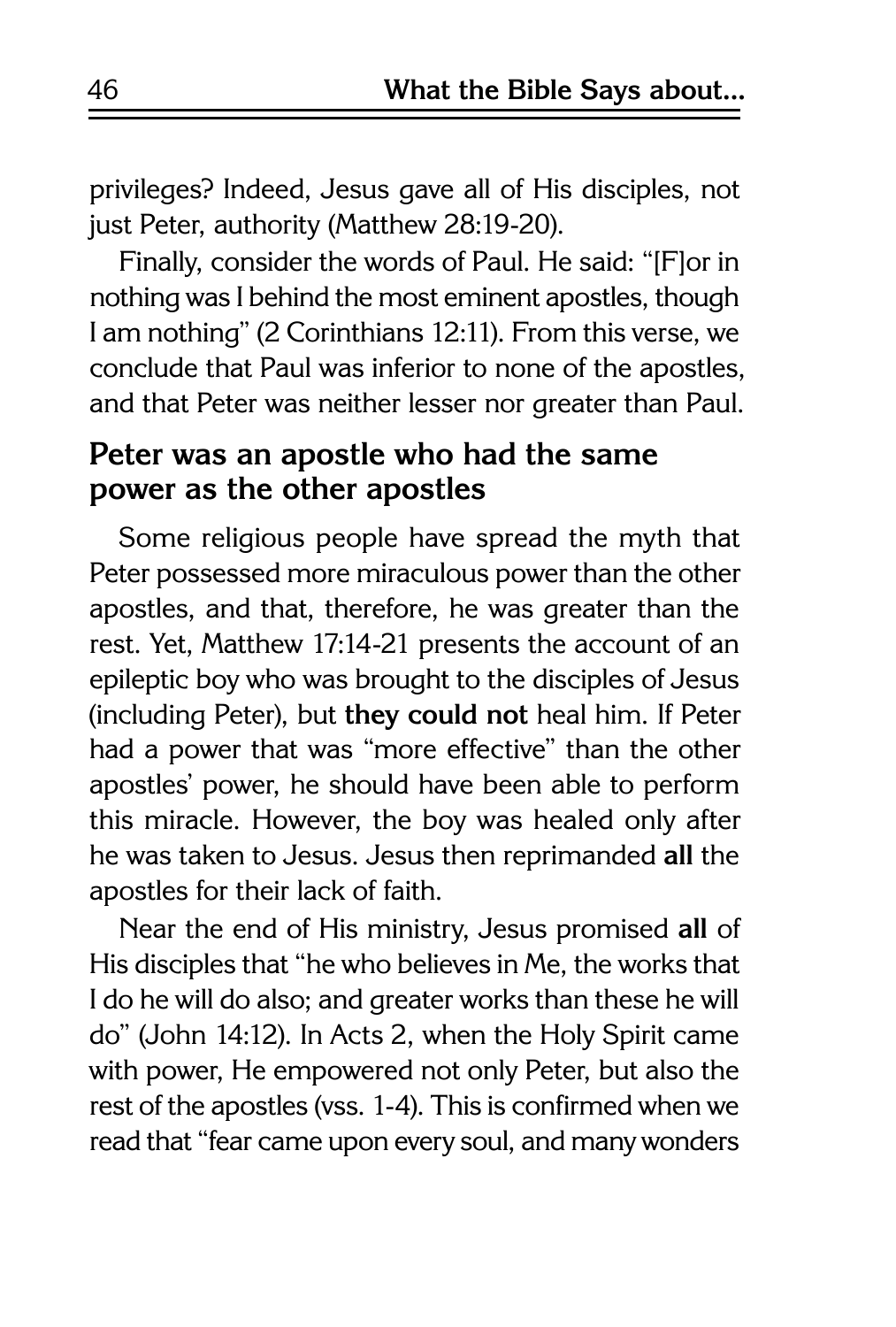and signs were done **through the apostles**" (Acts 2:43, emp. added). There is no doubt that the apostle Peter was filled with the power of the Holy Spirit, but that power also was manifested in the rest of the apostles and was **never** grounds for considering one apostle as being superior to another.

#### **Peter was a man who made mistakes**

Peter committed many mistakes just as any other person. The New Testament records that he: (a) doubted Jesus (Matthew 14:28-31); (b) acted impulsively against his fellow man (John 18:10-11); (c) denied Jesus three times (Matthew 26:69-75; Mark 14:66-72; Luke 22:54- 62; John 18:15-18,25-27); (d) was overwhelmed by his failure (John 21:3); and (e) acted hypocritically before the church (Galatians 2:11-21; Paul "withstood him to his face, because he was to be blamed"—a confrontation that would have been considered insolent if Peter was the "head of the church"). We should not belittle Peter, but we must understand that Peter, like all servants of God, had his faults and should never be considered **greater** than the other apostles, or any other Christian (cf. Matthew 11:11).

Neither Jesus, nor the apostles, nor the early Christians considered Peter as superior to the other apostles. He was simply a man privileged to be part of the apostolic ministry and a member of the body of Christ, which is the church. There is only one Head of the church, and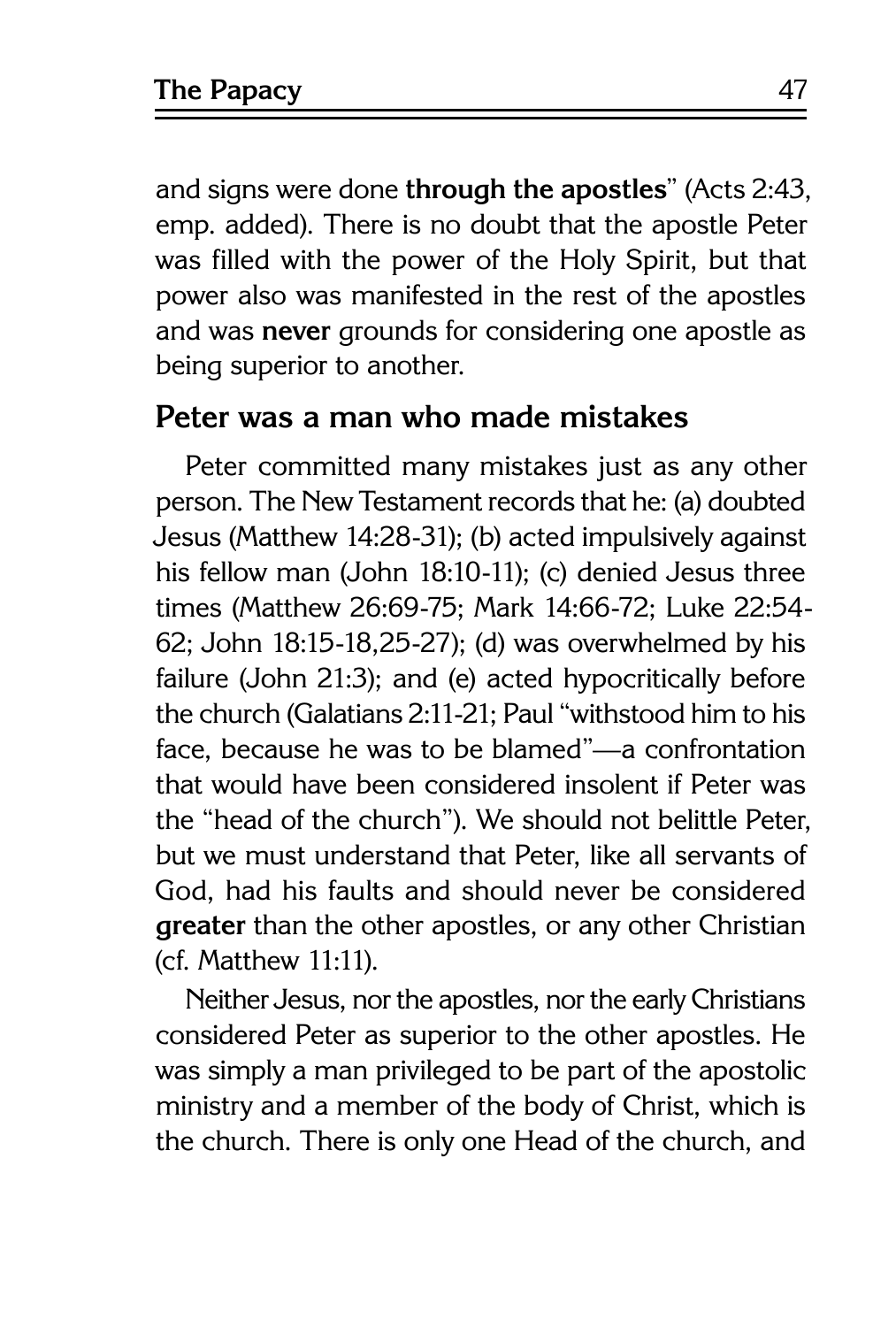that Head is Jesus Christ, not Peter (Ephesians 1:20-22; 5:23; Colossians 1:18; et al.).

#### **The Origin of the Papacy**

The Bible clearly teaches that Peter was not the first pope and that he was simply one of the apostles of Jesus. The question remains: When did the papacy begin? Since the Bible authorizes no hierarchy like the papacy, we will focus our attention on history to learn how it came into existence.

When Christ established His church in the first century (A.D. 30; cf. Acts 2), "He Himself gave some to be apostles, some prophets, some evangelists, and some pastors [i.e., bishops or elders] and teachers" (Ephesians 4:11). Jesus **never** elevated one bishop over others, but rather established an equable office for service. Sadly, man deviated from the original biblical pattern in search of power, honor, and deification. The first indication of this deviation was the distinction among the terms "bishops," "elders," and "pastors"—titles which the New Testament writers used interchangeably (e.g., Acts 20:17,28; Titus 1:5,7; 1 Peter 5:1-4). The title "Bishop" was given more significance and applied to only one man who was given sole authority over a local congregation, unlike bishops during apostolic times (cf. Acts 14:23; 15:4; 20:17; Titus 1:5; James 5:14). Soon, the "Bishop" ruled over not only one congregation, but over a "diocese," several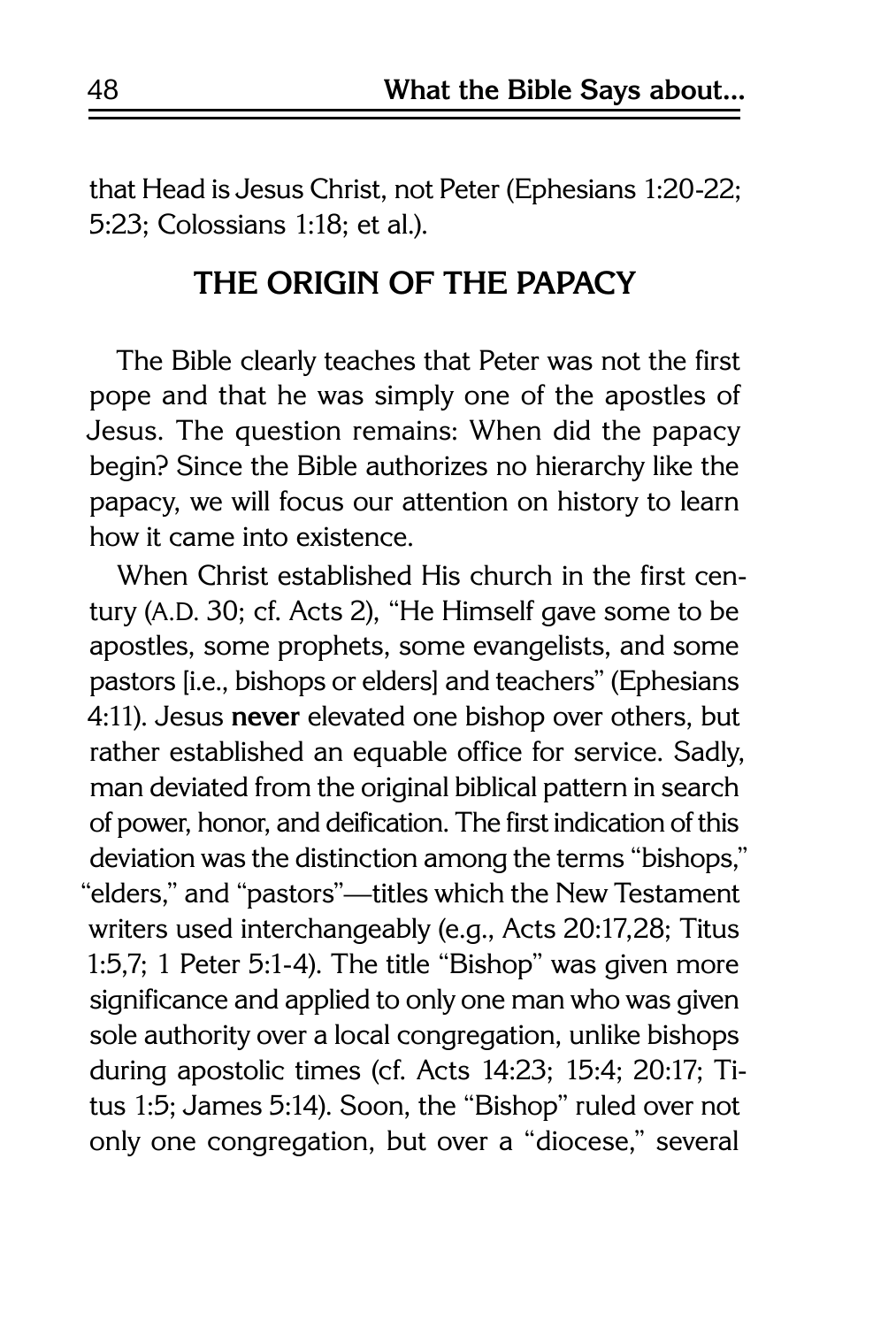congregations in a city or an entire district (see Miller and Stevens, 1969, 44).

With the influence of Constantine (A.D. 280-337), who made Christianity a "religion of power," the bishops strengthened and increased their privileges. During this time there were five metropolises: Rome, Alexandria, Antioch, Constantinople, and Jerusalem. Rome in the West and Constantinople in the East gained greater prominence because of their locations (Mattox, 1961, p. 137). While the power of the episcopacy grew in these cities, so did the controversy over which of these two cities, and their representative churches and bishops, should have supremacy.

On October 10, 366, a man named Damasus was elected Bishop of Rome. He was an energetic man who fought for the pontificate against his opponent Ursinus, another bishop elected by a small number of followers (see "Damasus I," 1997, 3:865-866). During his pontificate, Damasus fought to confirm his position in the Church of Rome. He also fought to compel the other cities to recognize the supremacy of the Bishop of Rome over all other bishops. Damasus even went as far as to assert that the "Church of Rome was supreme over all others, not because of what the council [of Rome in 369 and of Antioch in 378—MP] decided, but rather because Jesus placed Peter above the rest, elevating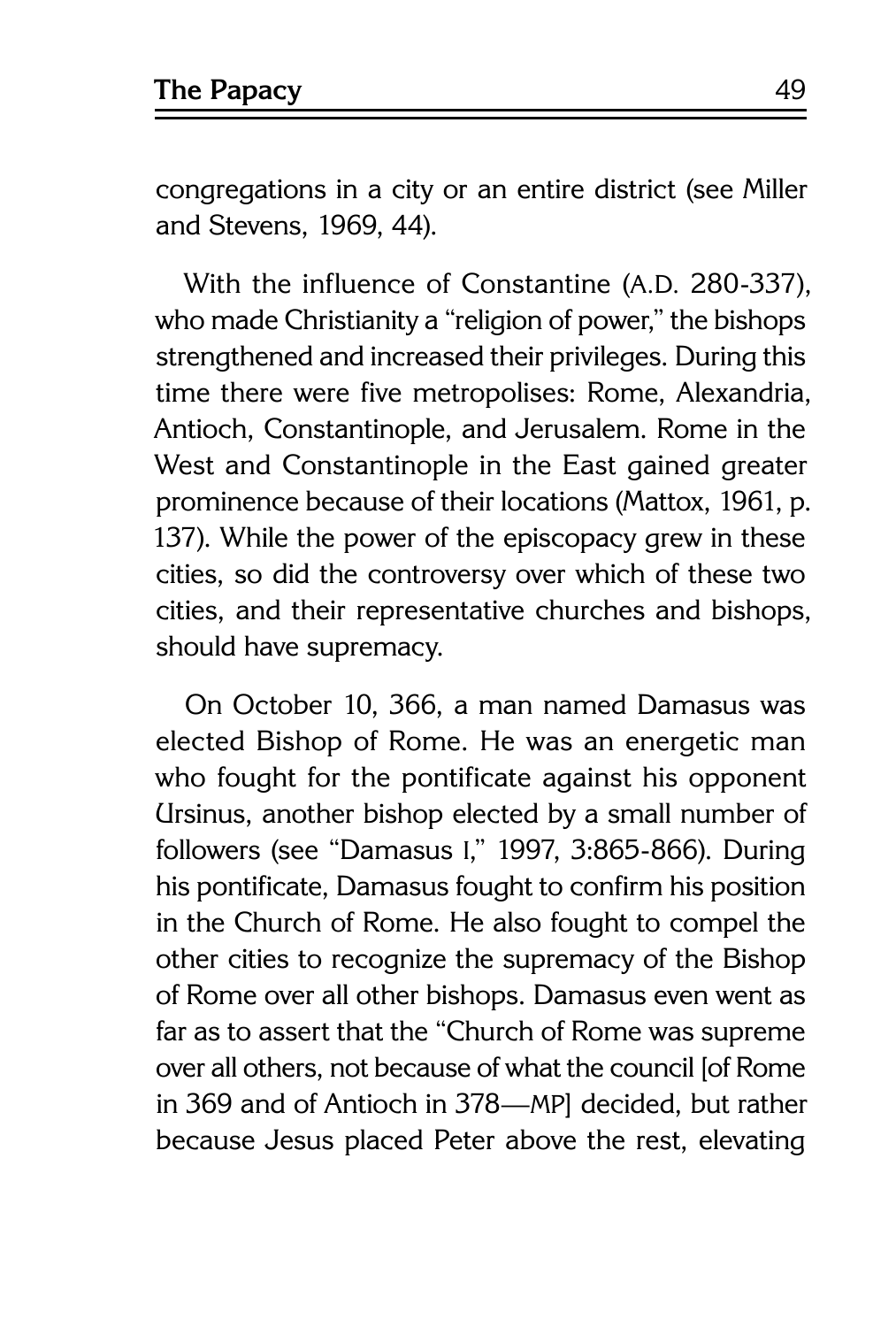him as the cornerstone of the church itself" ("Saint Damasus," 2005).

In spite of Damasus' efforts to establish the preeminence of Rome and his pontificate, he did not finish his work. After his death in December 384, Siricius was elected as the Pontiff of Rome. He was less educated than Damasus, but empowered himself with a higher level of authority than other bishops had demanded. Siricius claimed inherent authority without consideration of the Scriptures. He demanded, and threatened others, in order to gain more and more power. He was the first to refer to himself as Peter's heir (see Merdinger, 1997, p. 26). Siricius died on November 26, 399. Without a doubt, he and Damasus were principal forces behind the development of a universal ecclesiastical hierarchy.

In 440, Leo I became the pontiff. He was an ardent defender of the supremacy of the Roman bishop over the bishops in the West. In a declaration to the Bishop of Constantinople, he stated:

Constantinople has its own glory and by the mercy of God has become the seat of the empire. But secular matters are based on one thing, and ecclesiastical matters on another. Nothing will stand which is not built on the Rock which the Lord laid in the foundation.... Your city is royal but you cannot make it Apostolic (quoted in Mattox, 1961, pp. 139-140).

The supremacy referred to by Leo I was based on the assumption that the Lord exalted Rome, including its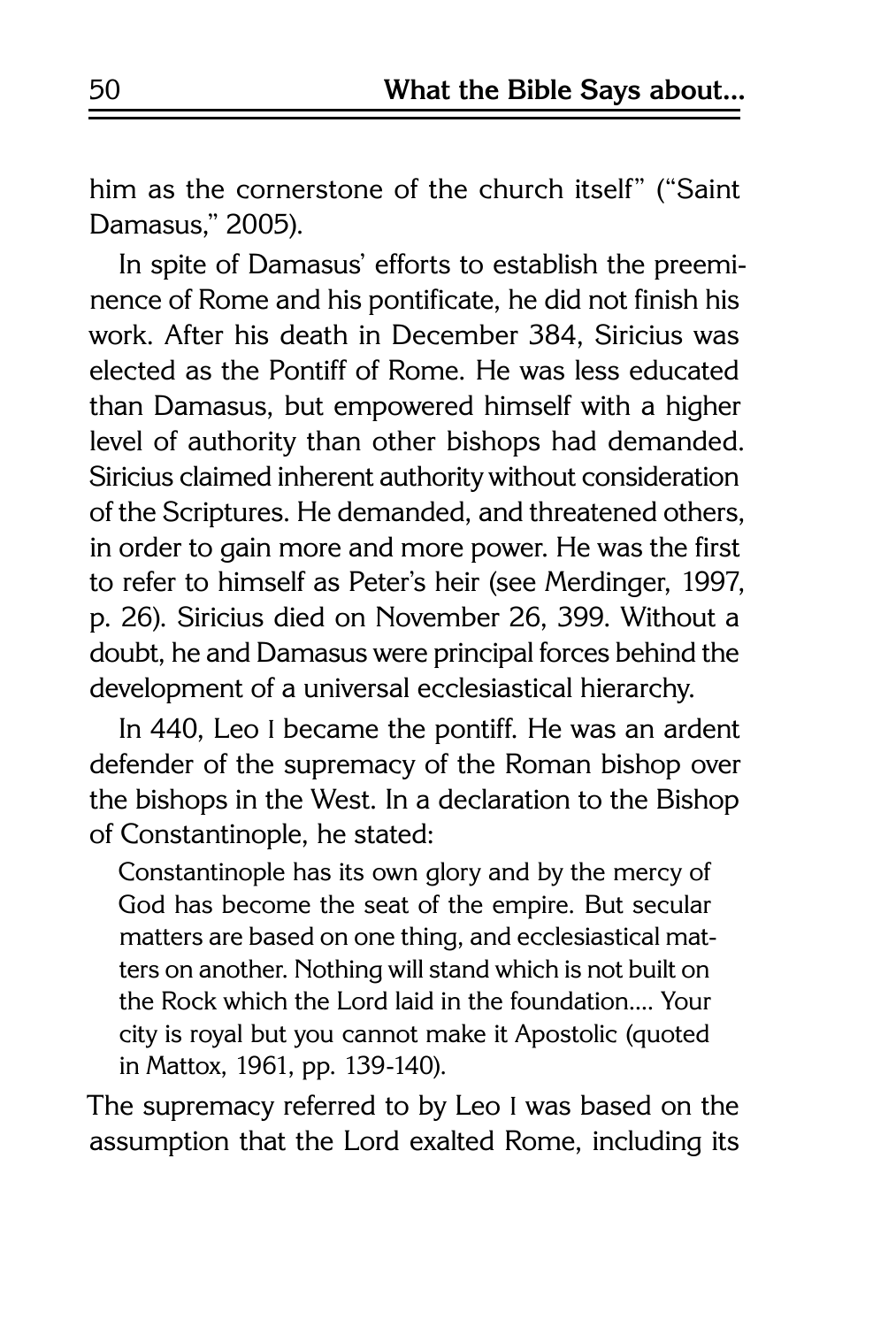church and pontiff, over other major cities because of traditions about Peter. By that time it was accepted as "fact" that Peter had been the first Bishop of Rome and that he had been martyred there. Those traditions, along with Rome's legacy as an evangelistic influence in the first century, gave the city a "divine aura" that supposedly connected it to the apostolic age and distinguished it from other cities. These beliefs greatly influenced the development of a hierarchy in the church.

On September 13, 590, Gregory the Great was named Bishop of Rome. He was another advocate of Petrine tradition, and named himself "Pope" and the "Head of the Universal Church." By the end of his pontificate, the theory of Peter's primacy and that of the Bishop of Rome was firmly established. Finally, with the appearance of Boniface III on the papal throne on February 19, 607, Roman papacy became universally accepted. Boniface III lived only a few months after his election. Many other bishops followed his legacy of "runners for supremacy."

The apostle Paul told the Ephesians, "For the husband is the head of the wife, and **Christ also is the head of the church**, being Himself the savior of the body" (5:23, emp. added). Just as there should be only **one** husband with authority over one wife, there is only **one** Person with authority over the one church. That Person is Jesus Christ!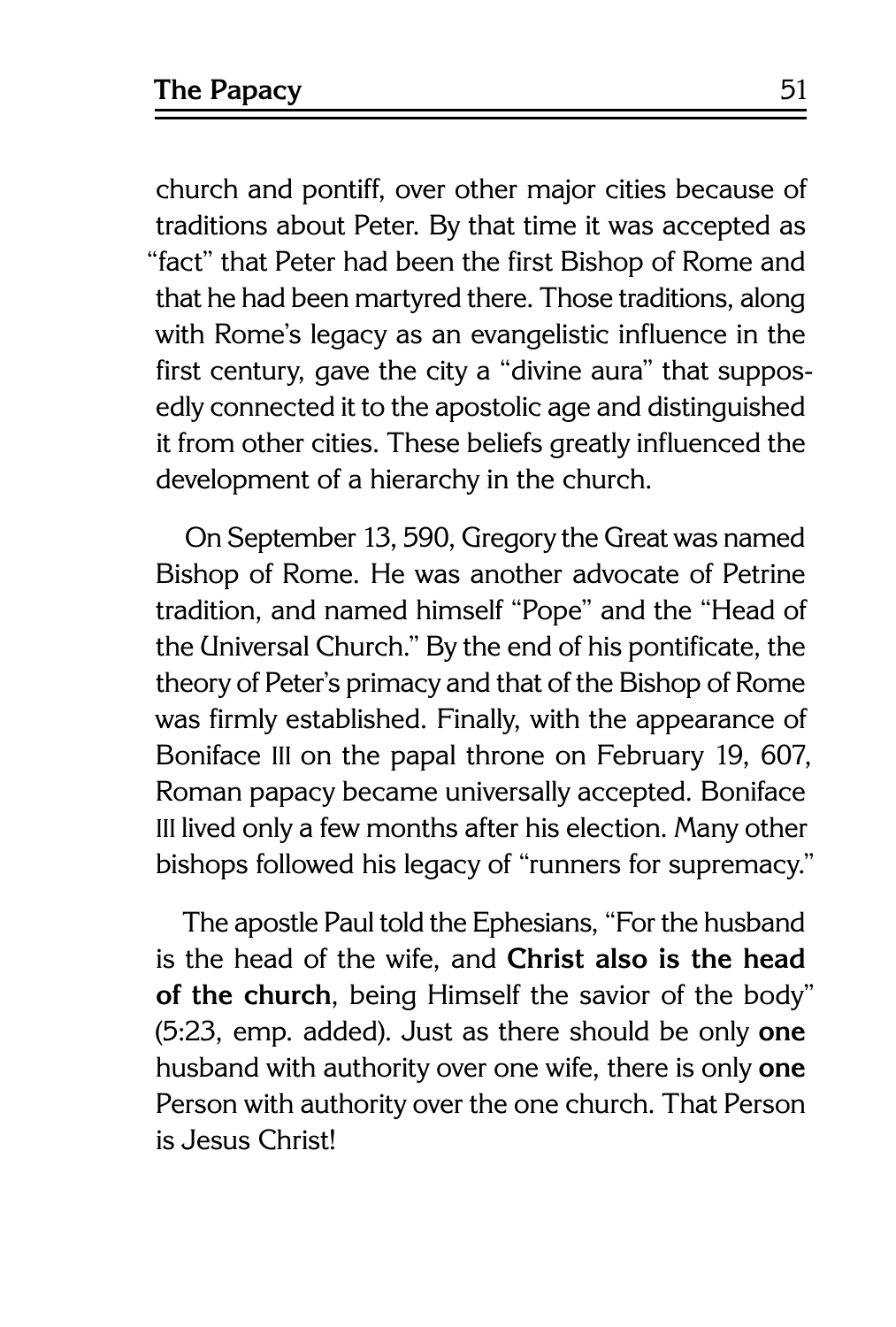## **The "Infallible" History of the Papacy**

One of the most treasured doctrines of the Roman papacy is that of infallibility. This dogma was issued by Pope Pius IX and was approved and defined by the Vatican I Council in 1870. The conciliar document declares that

when the Roman Pontiff speaks EX CATHEDRA...he possesses, by the divine assistance promised to him in blessed Peter, that infallibility which the divine Redeemer willed his Church to enjoy in defining doctrine concerning faith or morals. Therefore, such definitions of the Roman Pontiff are of themselves, and not by the consent of the Church, irreformable ("First Dogmatic...," 4.9).

In other words, papal infallibility means that the pope makes, or should make, **no** mistakes in matters concerning the doctrine of the Catholic Church. The Council even went so far as to state that "should anyone, which God forbid, have the temerity to reject this definition [of papal infallibility—MP] of ours: let him be anathema [condemned—MP]" ("First Dogmatic...," 4.9).

For more than a century, this dogma has plagued many Catholics who have worked feverishly to try to harmonize the nature of the "infallible" dogma with the declarations, teachings, and revelations of the popes who lived before and after its establishment. After all, it is claimed that the Catholic Church does not create new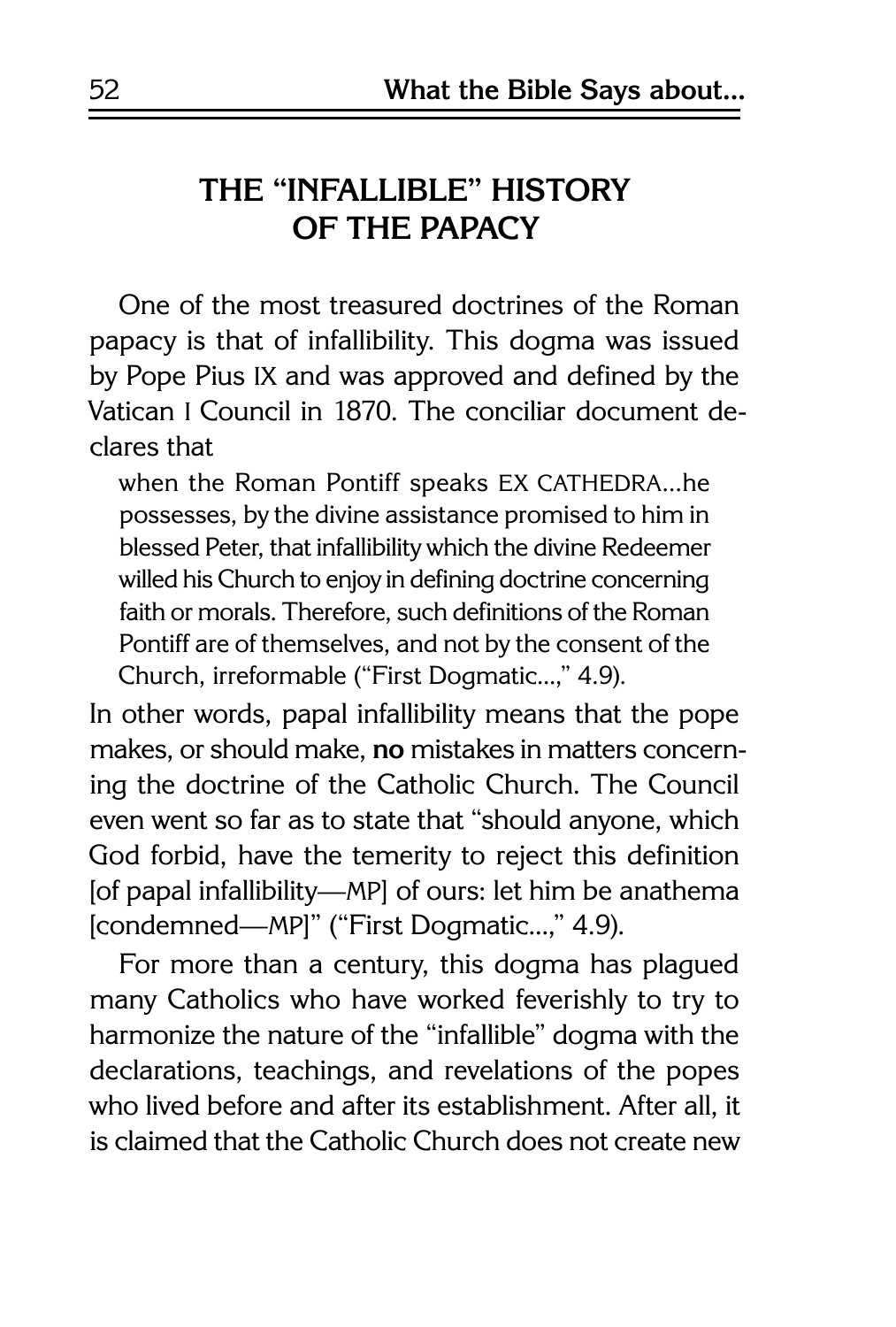dogmas; rather, it proposes eternal truths already contained in the "deposit of faith" (see "Roman Catholic...," 1892, 8:772; Dixon, 1852, p. 197). Therefore, it could be said that every pope has been subject to "infallibility" without knowing it.

History militates against papal infallibility. For example, Pope Honorius I (A.D. 625-638) was deemed a "heretic" for many years after his death for espousing the doctrine of monotheletism (the doctrine that acknowledged two distinct natures within Christ, but only one divine will). He was censured by the Third Council of Constantinople in 680 (see "Honorius I," 2001). Another pope, Eugenius IV (1431-1447), condemned Joan of Arc, considering her to be a participant of witchcraft, though Benedict XV canonized her as a "saint" in 1920 (see "Joan...," 2001). Other popes, such as Paul III, Paul IV, Sixtus IV, Pius IX, et al., authorized, promoted, incited, and reinforced the "Holy" Inquisition for which the late Pope John Paul II had to apologize worldwide.

The same John Paul II (1978-2005) gave a fatal blow to the doctrine of infallibility. In opposition to the declarations of other popes and to Catholic doctrine itself, this pope declared:

∙ The Spirit of Christ uses churches and ecclesial communities other than the Catholic Church as means of salvation (1979, 4.32).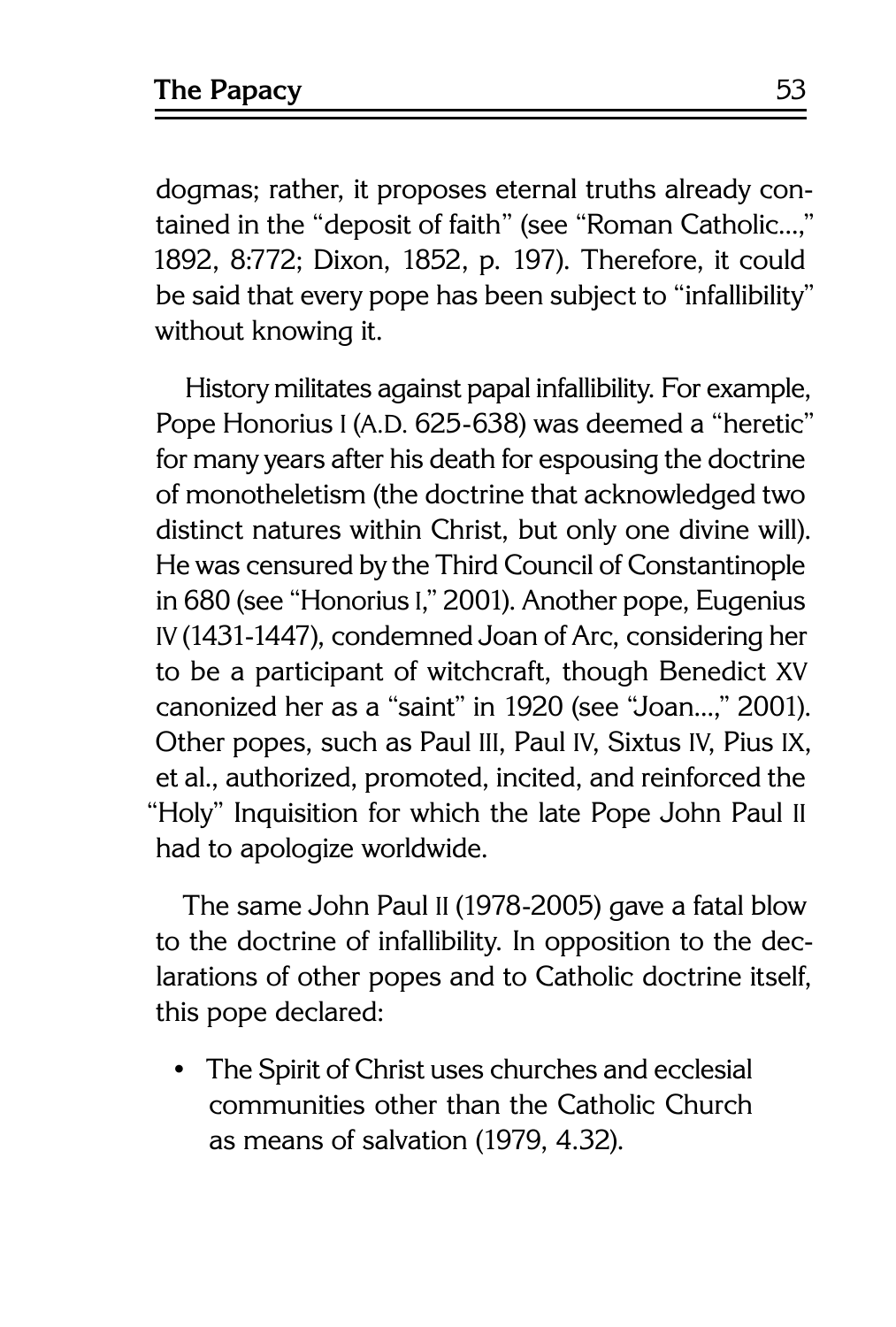- ∙ People outside the Catholic Church and the Gospel can attain salvation by the grace of Christ (1990, 1.10).
- ∙ People can be saved by living a good moral life, without knowing anything about Christ and the Catholic Church (1993, 3).
- ∙ There is sanctification outside the Catholic Church (1995, 1.12).
- ∙ The martyrs of any religious community can find the extraordinary grace of the Holy Spirit (1995, 3.84).

Furthermore, concerning the erroneous concept of organic evolution, on October 22, 1996, Pope John Paul II declared that "new knowledge has led to the recognition of the theory of evolution as more than a hypothesis" (see John Paul II, 1996). But if evolution is to be considered **more** than merely a hypothesis, Adam disappears! Ultimately, then, how can it be, as Catholics allege, that humanity carries the sin of the first man? Should they not say, instead, that humanity carries the "sin" of the last primate from which we "descended" (as if primates could sin!)?

Due to this obvious failure to satisfy the demands of infallibility, Catholicism has to explain, reformulate, and justify the dogma. Innumerable "clarifications" have been offered to calm Catholics and other religious people who question its veracity. Concerning the possibility that the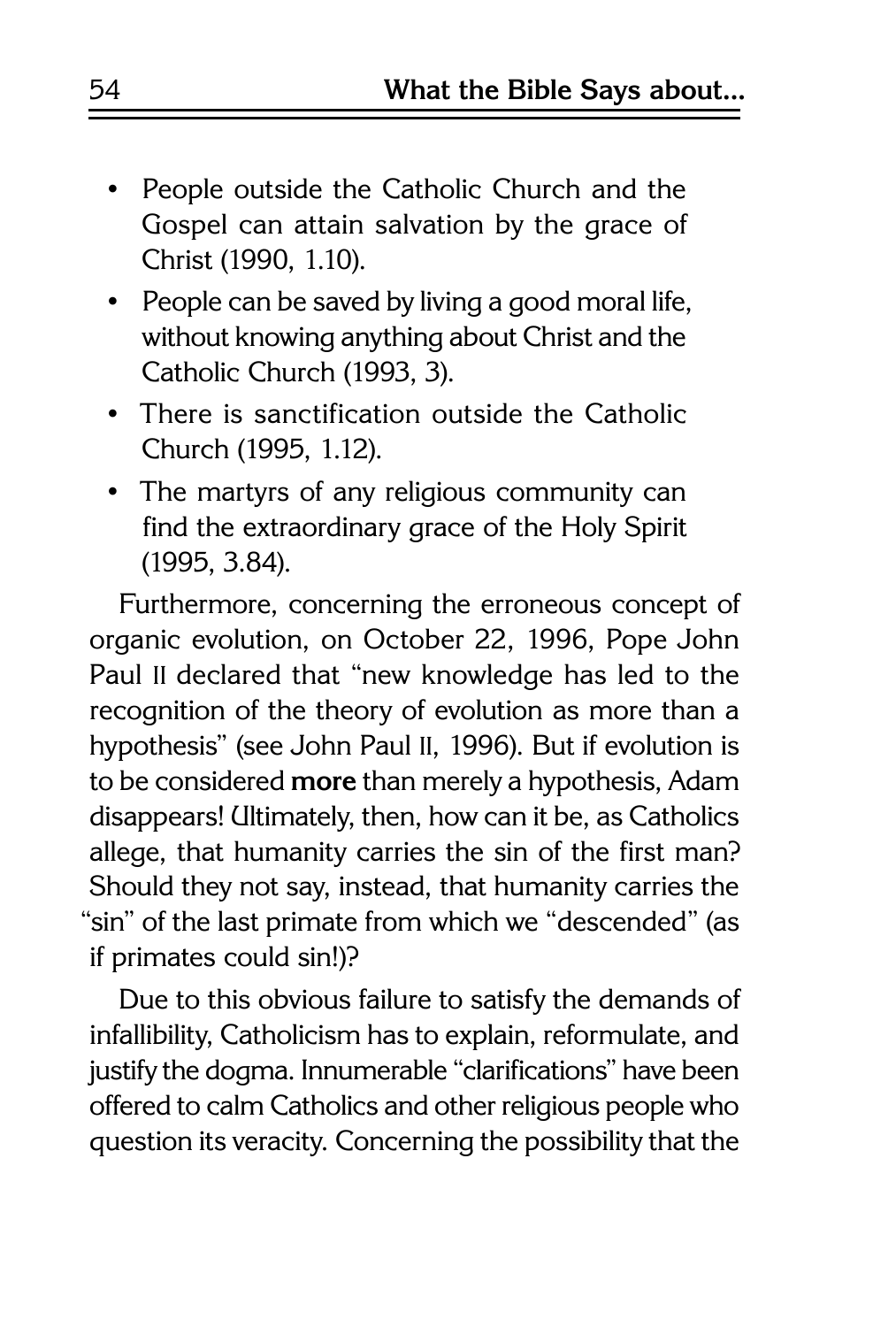pope could fall into heresy, Cardinal Cajetan, one of the most outspoken supporters of papal infallibility, maintained that "this only applies to the pope as a private individual, for then he is as fallible as any other person" (quoted in Fernhout, 1994, p. 106).

In a Web site devoted to Catholic apologetics, the following is said about the pope:

And if he is a heretic, at least he is not going to declare his heresies as part of the doctrine of the profession, that is, things which we are required to believe and observe. It was never permitted by the Holy Spirit (see Toth, Hillaire, and Rascón, n.d).

Other apologists even have gone so far as to declare that

it is true that certain popes have contradicted other popes, in their private opinions or concerning disciplinary dogmas; but there was never a Pope who would officially contradict what a previous Pope officially taught about faith and moral matters. The same could be said about ecumenical councils, which also teach with infallibility. **There was not an ecumenical council that would contradict the teaching of a previous ecumenical council concerning faith and morals** (Keating, n.d., emp. added).

Now Catholicism proposes that, in reality, the pope can make mistakes in religious matters, but he **never** will do it officially. [This is very convenient, since Catholicism itself defines what is "official."] In the same way, we are told that the councils invoked by the popes teach with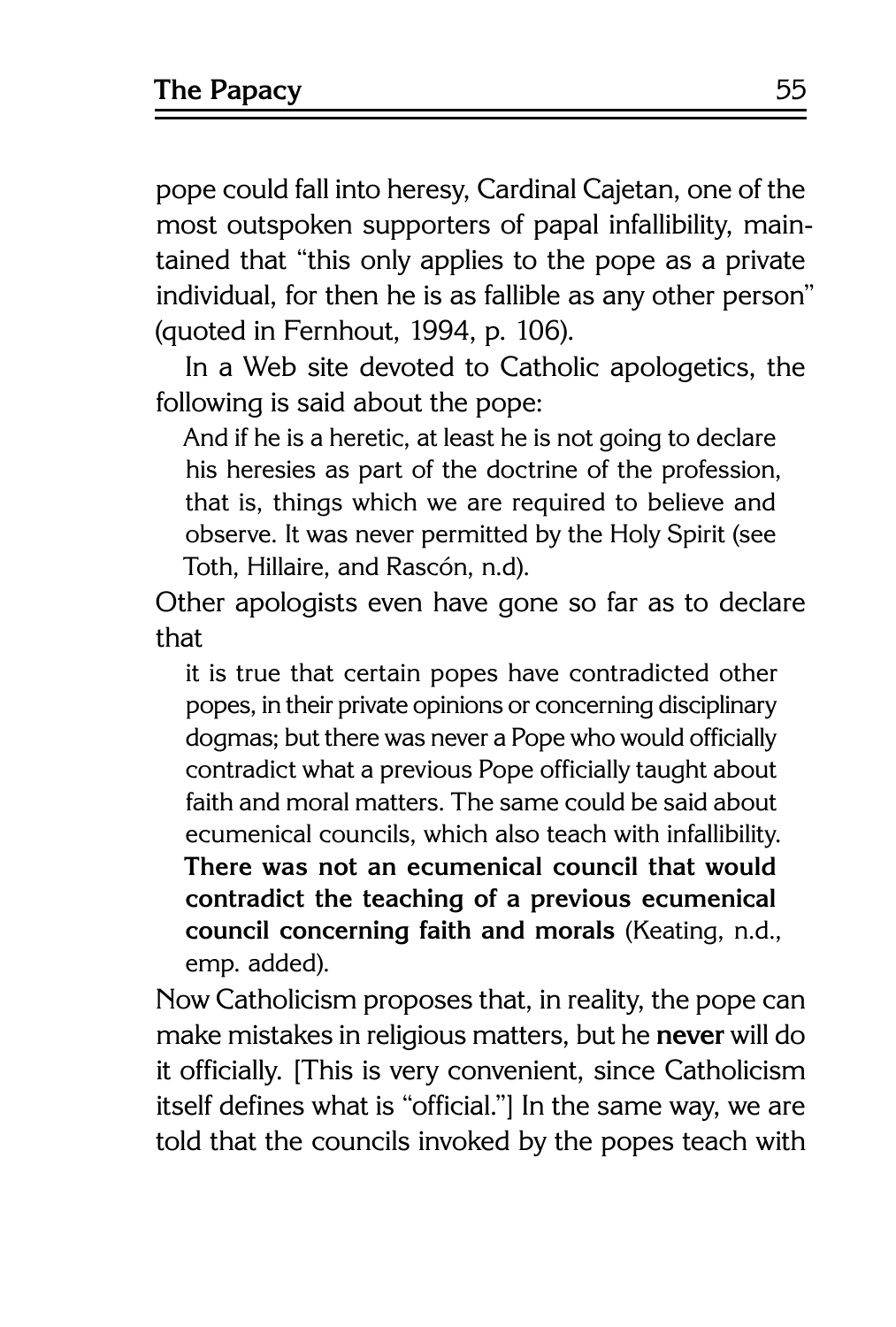infallibility and **never** contradict each other. But are these statements true? We are going to let the two last **official** councils of the Catholic Church answer this question.

In its Dogmatic Constitution on the Catholic Faith, Vatican I Council expressed the following:

The abandonment and rejection of the Christian religion, and **the denial of God and his Christ**, has plunged the minds of many into the abyss of pantheism, materialism and atheism, and the consequence is that they strive to destroy rational nature itself, to deny any criterion of what is right and just.... **And so we, following in the footsteps of our predecessors, in accordance with our supreme apostolic office, have never left off** teaching and defending Catholic truth and **condemning erroneous doctrines** (1870, 7,10, emp. added).

While Vatican I condemned erroneous doctrines such as the denial of Christ, Vatican II declares:

**The Church regards with esteem also the Moslems**. They adore the one God, living and subsisting in Himself; merciful and all-powerful, the Creator of heaven and earth.... **Though they do not acknowledge Jesus as God**, they revere Him as a prophet ("Declaration Nostra Aetate...," 1965, 3, emp. added).

But Muslims' refusal to acknowledge Jesus as God is a denial of God and His Christ, and thus the heresy condemned by Vatican I.

In its canonic sentence on written revelation, Vatican I states: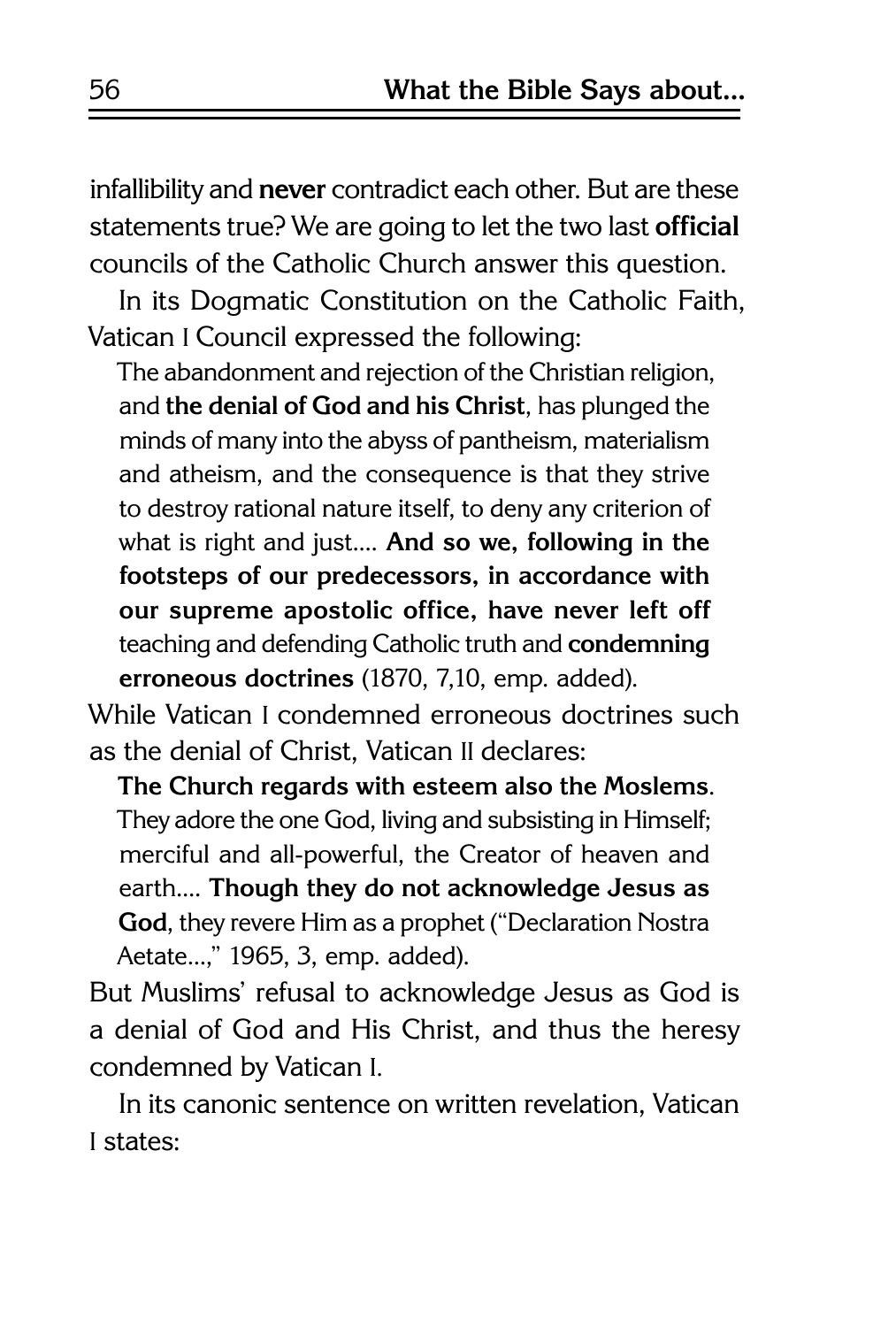If anyone does not receive as sacred and canonical **the complete books of Sacred Scripture with all their parts**, as the holy Council of Trent listed them, or denies that they were divinely inspired: **let him be anathema** [condemned—MP] ("Canons," 1870, 2.4, emp. added).

However, Vatican II, in speaking about Hinduism, Buddhism, and other religions that discard much of canonical Scripture, declared that these religions

try to counter the restlessness of the human heart, each in its own manner, by proposing "ways," comprising teachings, rules of life, and **sacred** rites. The Catholic Church rejects nothing that is true and holy in these religions. She regards with sincere reverence those ways of conduct and of life, those precepts and teachings which, **though differing in many aspects from the ones she holds and sets forth, nonetheless often reflect a ray of that Truth which enlightens all men** ("Declaration Nostra Aetate...," 1965, 2, emp. added).

On the permanence of the Petrine primacy of the Roman pontiffs, Vatican I, in its Pastor Aeternus, declares:

Therefore, **if anyone says** that it is not by the institution of Christ the Lord himself (that is to say, by divine law) that blessed Peter should have perpetual successors in the primacy over the whole Church; or **that the Roman Pontiff is not the successor of blessed Peter in this primacy: let him be anathema** ("First Dogmatic...," 1870, 2.5, parenthetical item in orig., emp. added).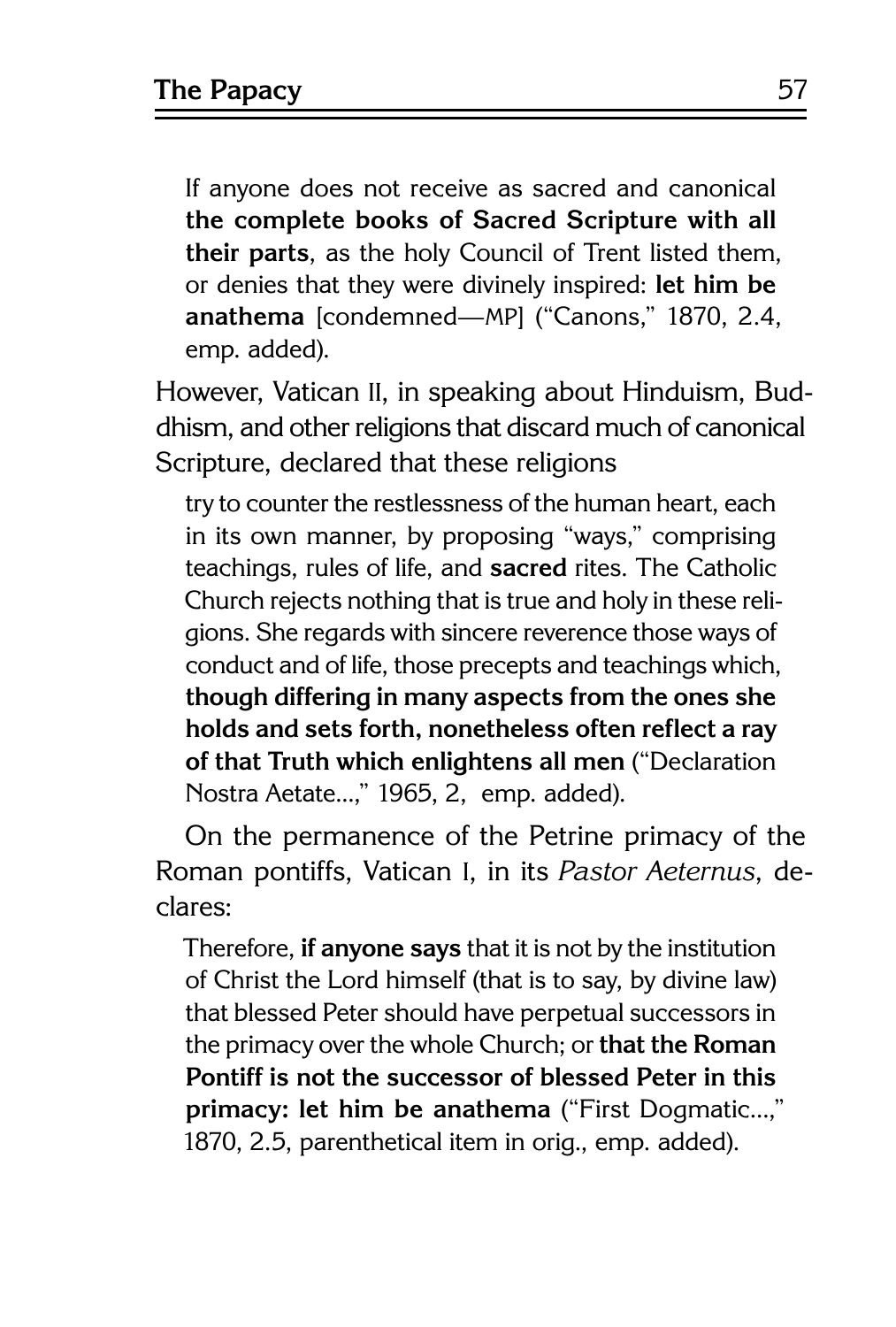However, Vatican II claims:

The Church recognizes that in many ways she is linked with those who, being baptized, are honored with the name of Christian, **though they do not profess the faith in its entirety or do not preserve unity of communion with the successor of Peter** [that is to say, they do not accept the papal hierarchy—MP]. For there are many who honor Sacred Scripture, taking it as a norm of belief and a pattern of life, and who show a sincere zeal. They lovingly believe in God the Father Almighty and in Christ, the Son of God and Saviour. They are consecrated by baptism, in which **they are united with Christ** ("Dogmatic Constitution...," 1964, 2.15, emp. added).

Now Vatican II has "united to Christ" the same people who, for refusing Petrine hierarchy, were condemned as anathema by Vatican I. Truth be told, the Vatican II Council, invoked by John XXIII, cannot coexist with Vatican I Council, invoked by Pius IX (the father of the dogma of infallibility). These two councils stand as permanent historical evidence of papal fallibility.

Upon analyzing the allegedly infallible history of the popes, we can arrive only at the same conclusion to which Adrian VI (another supposedly infallible pope) arrived in the 16<sup>th</sup> century: "The pope may err even in what belongs to the faith" (McClintock and Strong, 1867-1880, 1:83).

Certainly, the doctrine of papal infallibility has caused, and continues to cause, many people to accept false doctrines such as original sin, the assumption of Mary,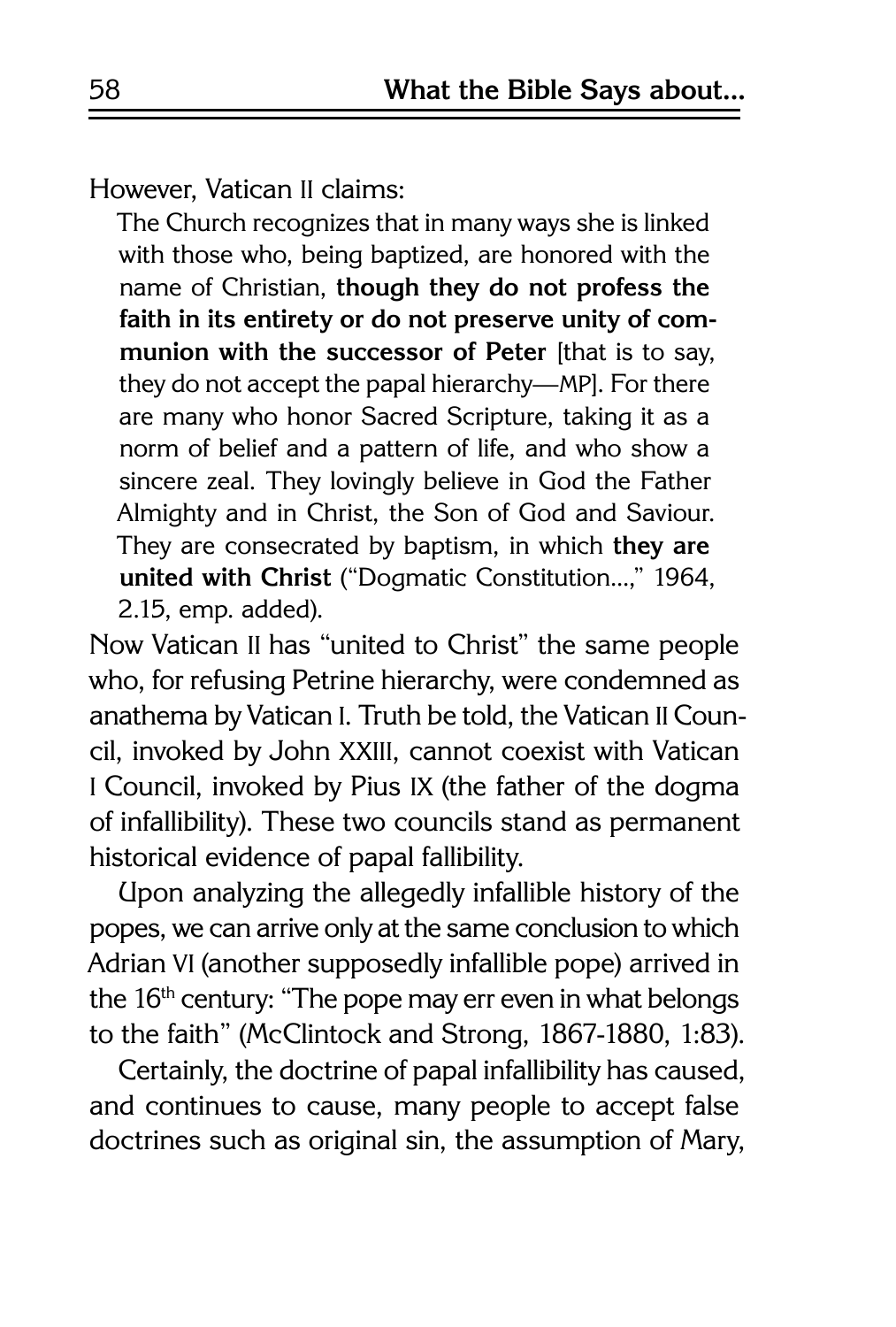the canonization of saints, the "factuality" of evolution, and even papal "infallibility" itself—doctrines that are completely lacking biblical foundation. Christians must understand that there is only one infallible truth—the Word of God (John 17:17). It is this truth from which we need to obtain the salvation of our souls. It will keep us away from error and apostasy. In the end, when our Savior returns in the clouds to reward and punish in a universal Judgment, it will not be the words of men's **fallible** councils, but the Word of God, that will be open; then the Lord will give the "canonical" sentence.

## **Papal Celibacy**

One of the Catholic doctrines that is considered demonstrative of papal dedication to holiness is that of celibacy. For most professed Catholics, the idea of a married pope is blasphemous. In fact, from a Catholic perspective, the idea of a "papa pope" with a wife is unthinkable. But it is important to ask if the doctrine of papal celibacy is biblical.

When we speak of "celibacy" in a religious sense, we are referring to the unmarried state of a person for ecclesiastical purposes. Addressing the subject of celibacy, a Catholic apologist states:

[T]he "sacerdotal celibacy" is not a "law" of obligatory character for all of the Church, but is better understood as an "ecclesiastical discipline" that emerged to **fulfill**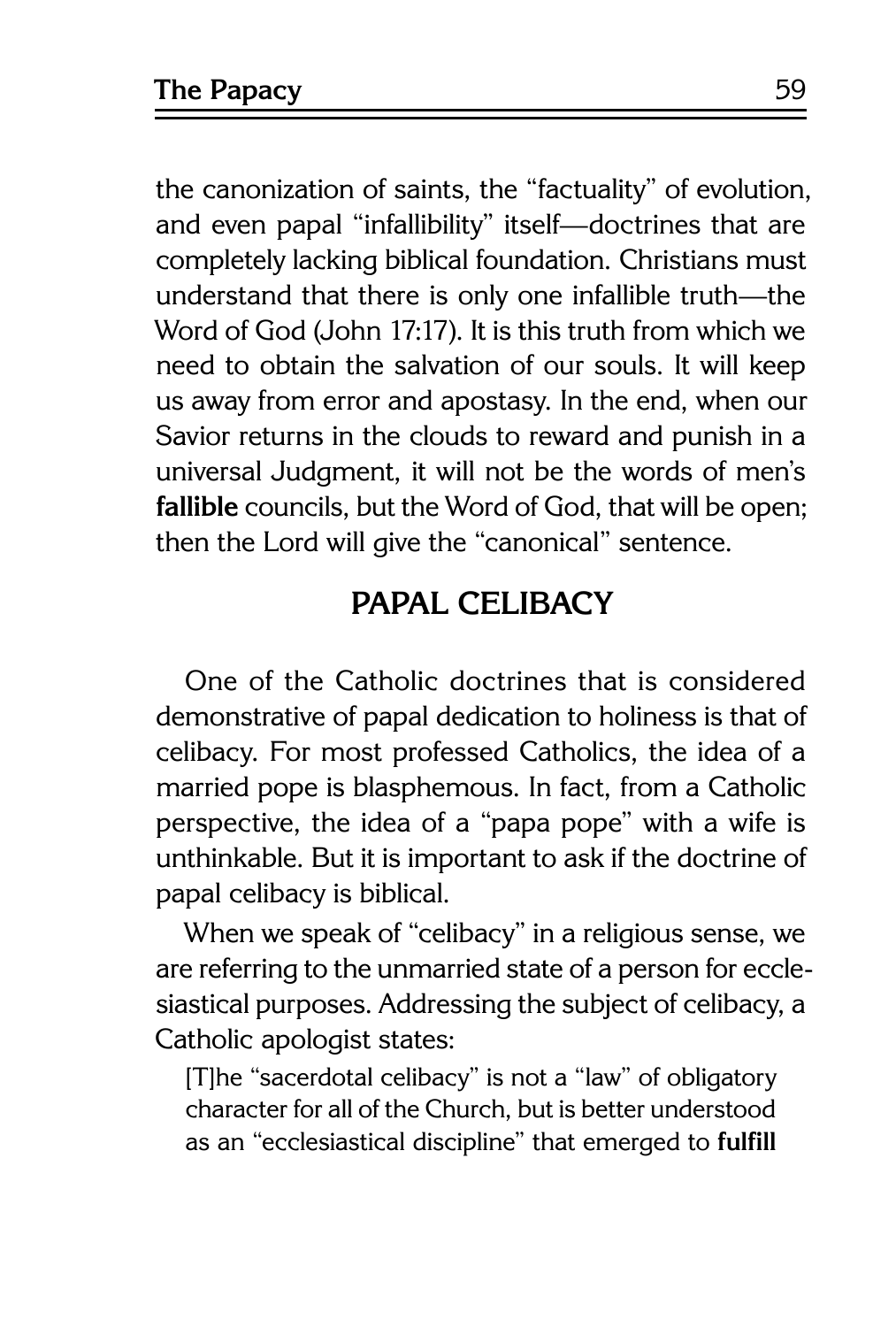**the advice of the Apostle Paul and, above all, our Lord Jesus Christ** (see Zavala, 2000a, emp. added).

Through this declaration, we understand that celibacy is **not** considered a mandatory law but a "submission" to the advice of the apostle Paul and Jesus. But to what advice is this statement referring? The same apologist clarifies that it is referring to the apostle's statement in 1 Corinthians 7:7 ("For I wish that all men were even as I myself"), and Jesus' statement made in Matthew 19:11- 12 ("There are eunuchs who have made themselves eunuchs for the kingdom of heaven's sake. He who is able to accept it, let him accept it").

Do these declarations provide any biblical authority for papal celibacy? Even celibacy supporters, when confronted with the biblical evidence, are forced to admit that celibacy is **not** a "law of obligatory character." The truth is that Paul, stating optional advice due to the "present distress" (vs. 26), mentioned that it was better to remain single in order to give more attention to the "things of the Lord" (1 Corinthians 7:32-34). However, Paul mentioned that not everybody has the same gift from God. In fact, some had a gift "in **this** manner" (i.e., remaining unmarried; cf. 1 Corinthians 7:7), and others had a gift "in **that** manner" (i.e., to be married; cf. 1 Corinthians 7:7). Therefore, Paul, having declared, "But even if you do marry, you have not sinned" (1 Corinthians 7:28), concluded that whoever marries "does well," and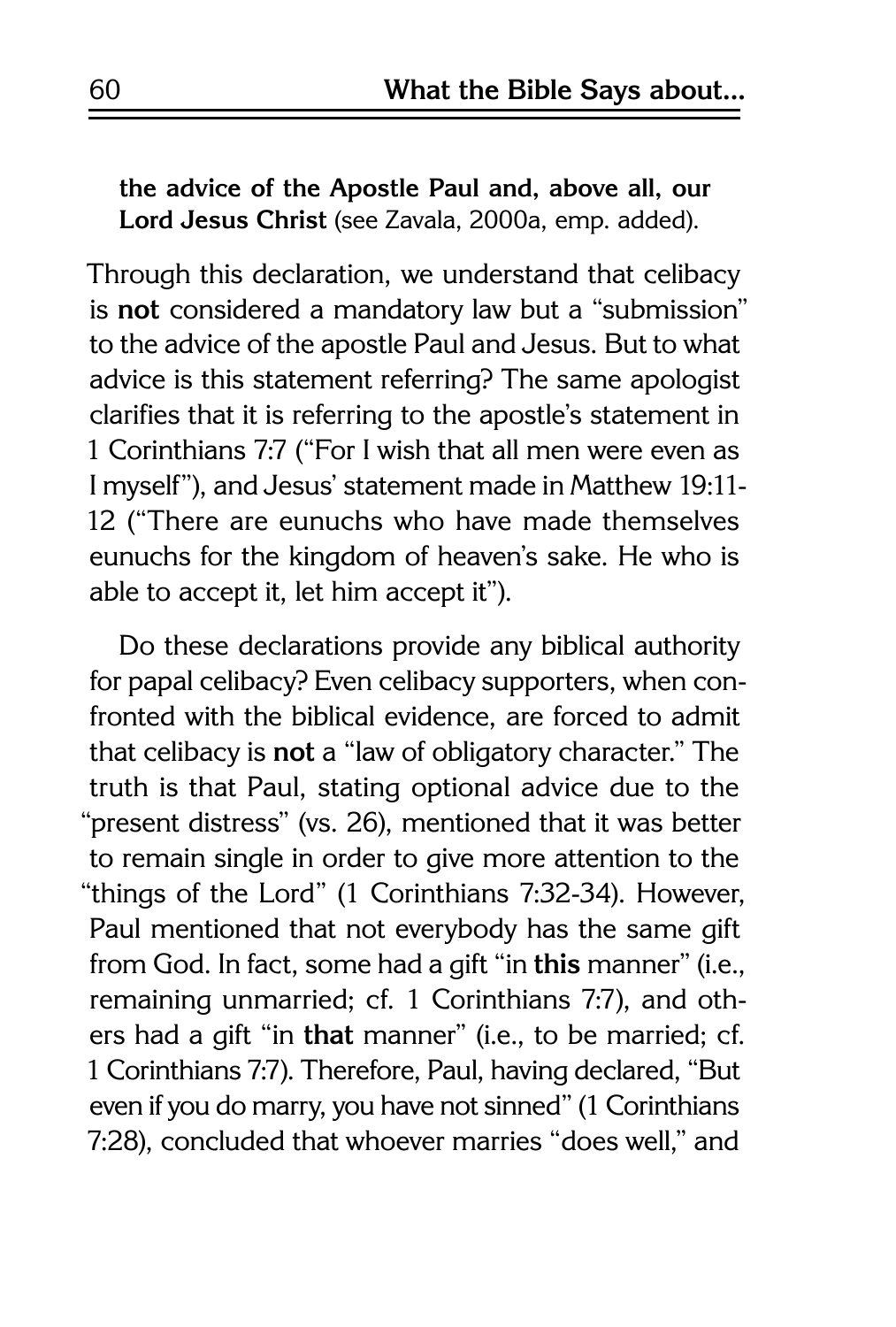he that does not, during a time of distress, "does better" (1 Corinthians 7:38).

Jesus' statement in Matthew 19:12 ("He who is able to accept it, let him accept it") did **not** imply that the "incapacity" to accept celibacy was a sin. Paul agreed (1 Corinthians 7:28). Rather, Jesus implied that many lacked the "gift of abstinence," so it would be better for them to marry and avoid fornication (1 Corinthians 7:9). The Bible does not obligate anyone to marry nor to remain single.

But if the choice is between "what is good" and "what is better" (in a time of distress; 1 Corinthians 7:38), Catholics may argue: "Why question the practice of celibacy in our religion?" The truth is that the problem is rooted, not in the personal choice of staying unmarried, but in God's **requirements** for those who fill specific ecclesiastical roles. The Bible tells us that God constituted different ministries in the church (Ephesians 4:11). Every one of those ministries had (and has) its specific qualification requirements in the Bible. For example, in the case of apostleship, the requirements included learning directly from Jesus and seeing Him after His resurrection (Acts 1:21-22). Even Paul saw the resurrected Lord while on his way to Damascus (Acts 9:3-5; 22:6-8). He learned the Gospel directly from the Lord (Galatians 1:11-12).

There are also biblical requirements concerning bishops. Since the pope is considered the "Universal Bishop,"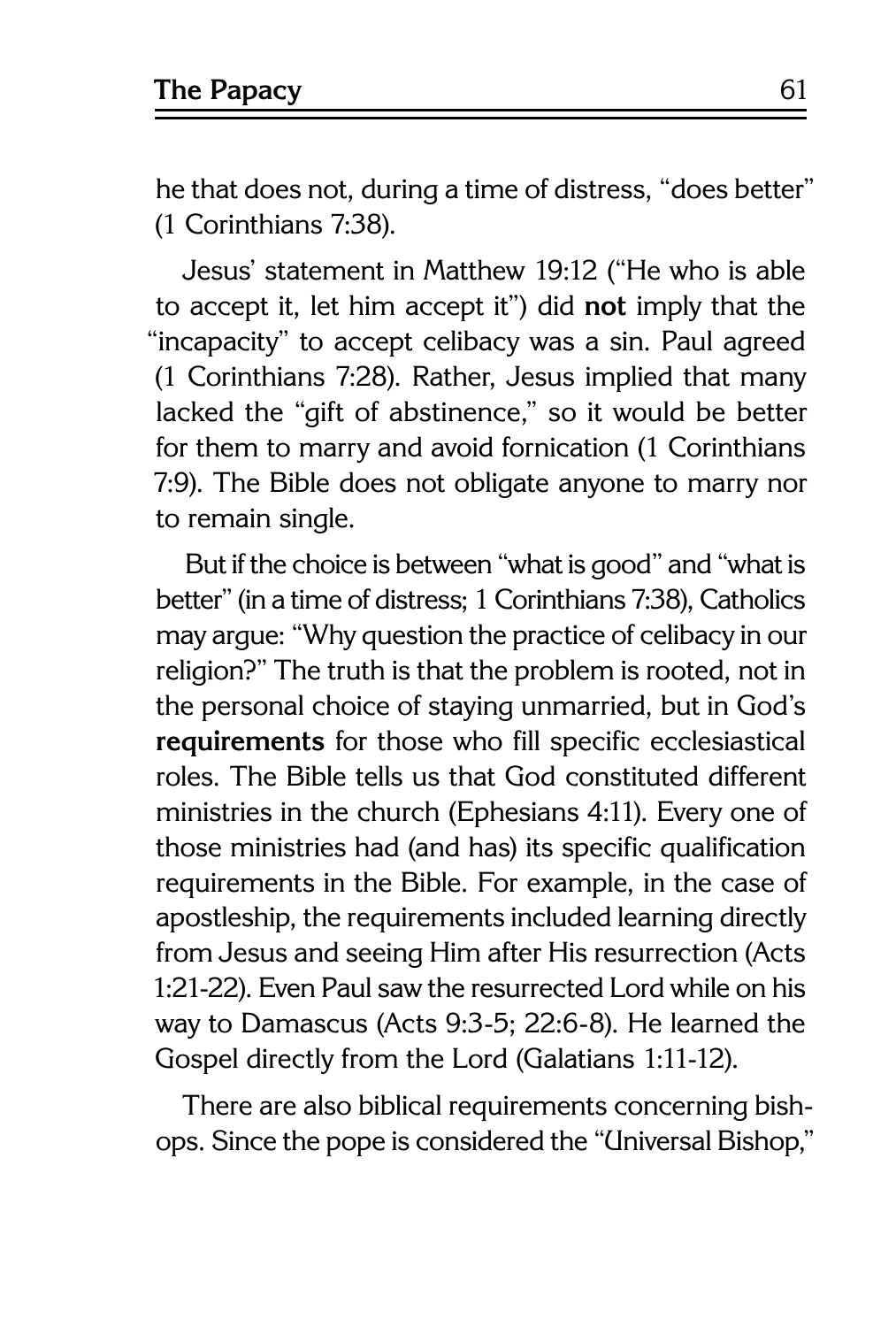it is expected that he "universally" fulfills the requisites for bishops. Let us, then, go to the Bible and see whether or not celibacy is a requirement for bishops.

The title "bishop" is equivalent to the title "elder" or "pastor." These three terms refer to the same person in the same office (e.g., Acts 20:17,20; Titus 1:5,7; 1 Peter 5:1-2). In 1 Timothy 3 and Titus 1, we find the biblical requirements for bishops. Paul began his statement about the requirements for bishops with the following expression: "A bishop then **must be**..." (1 Timothy 3:2, emp. added). With these words, the apostle Paul implied that a bishop did not have the option to fulfill the followig requirements, but rather that every one was **mandatory**.

Generally, the requirements focus on the morality of the prospective bishop. Among these is the following: "**the husband of one wife**...one who rules his own house well, **having his children** in submission with all reverence" (1 Timothy 3:2,4, emp. added). If we connect these requirements with Paul's statement in 1 Timothy 3:2, we learn that for the bishop it was (and is) **necessary**  to be a husband, and to have his home and children in subjection to the Lord. Does this conclusion contradict the idea that the Bible obligates no one to marry? No. The Bible obligates no one to marry, just as it obligates no one to be a bishop of a congregation. Paul himself indicated, "If a man **desires** [desire is optional] the posi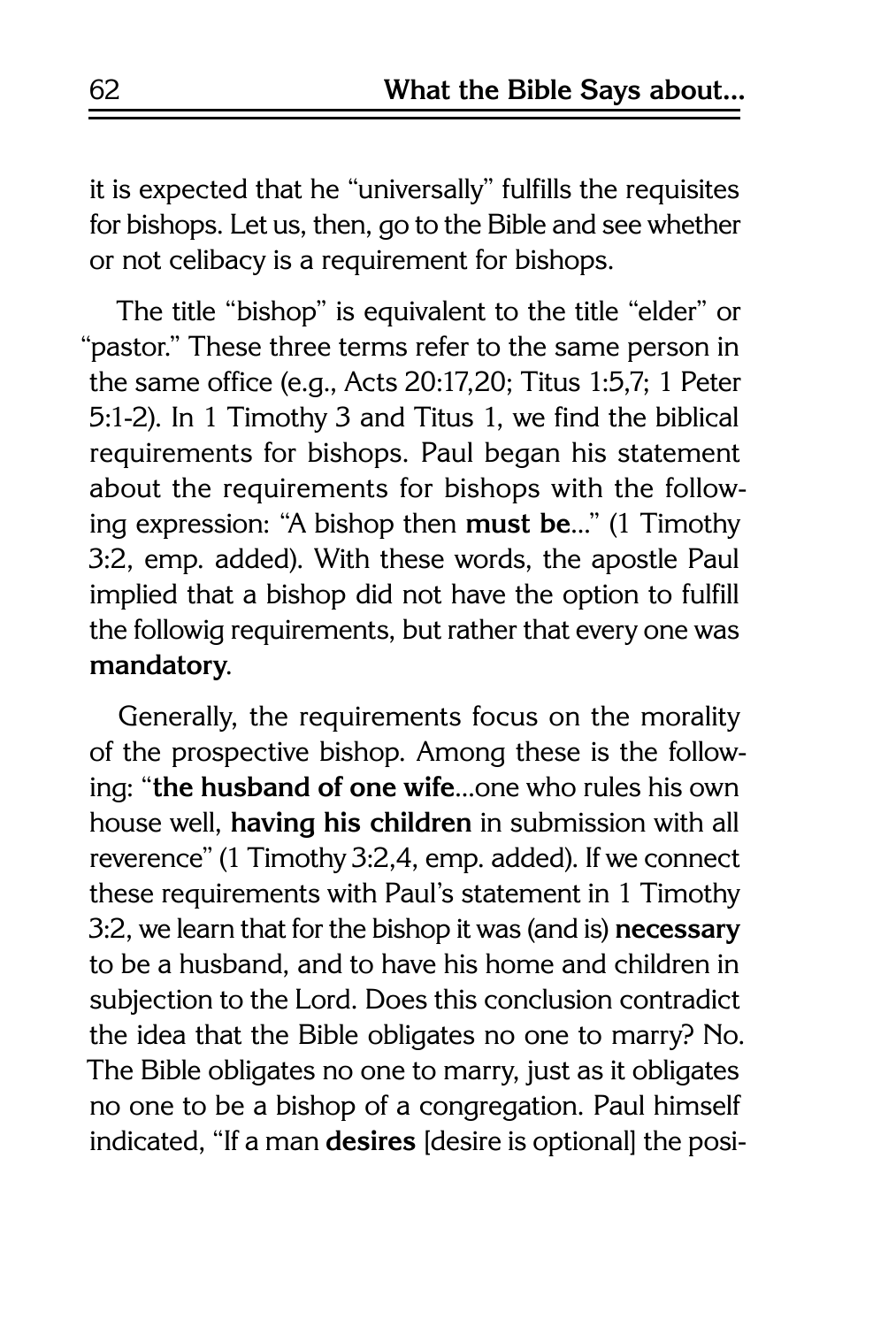tion of a bishop, he **desires** a good work" (1 Timothy 3:1, emp. added).

Although the Bible obligates no one to marry or to be a bishop, it **requires** that he who "desires" the office of a bishop must be a person who is already married and already has children who are under God's subjection. This simply means that the unmarried (good and faithful as they may be) cannot be bishops, since they fail to meet the divine qualifications for this office. It is important to notice here that being unmarried impedes no one from serving God, since there are many other ministries in which to serve Him. The bishop's office, though, is reserved for faithful, married men who have children.

Why is this the case? Paul said that it is better to remain unmarried (1 Corinthians 7:38). Does that imply that the unmarried one could "serve better" in the office of a bishop? Certainly, remaining unmarried is a good decision that allows more freedom (from obligations inherent in marriage) to serve God and spread the Gospel (particularly in a time of oppression and persecutions; see Lyons, 2004a). The Bible does not require preachers, evangelists, and teachers to be married. But, bishops keep watch over the internal affairs of the congregational **family** and should be married. Paul stated in 1 Timothy 3:5: "[F]or if a man does not know how to rule his own house, how will he take care of the church of God?" It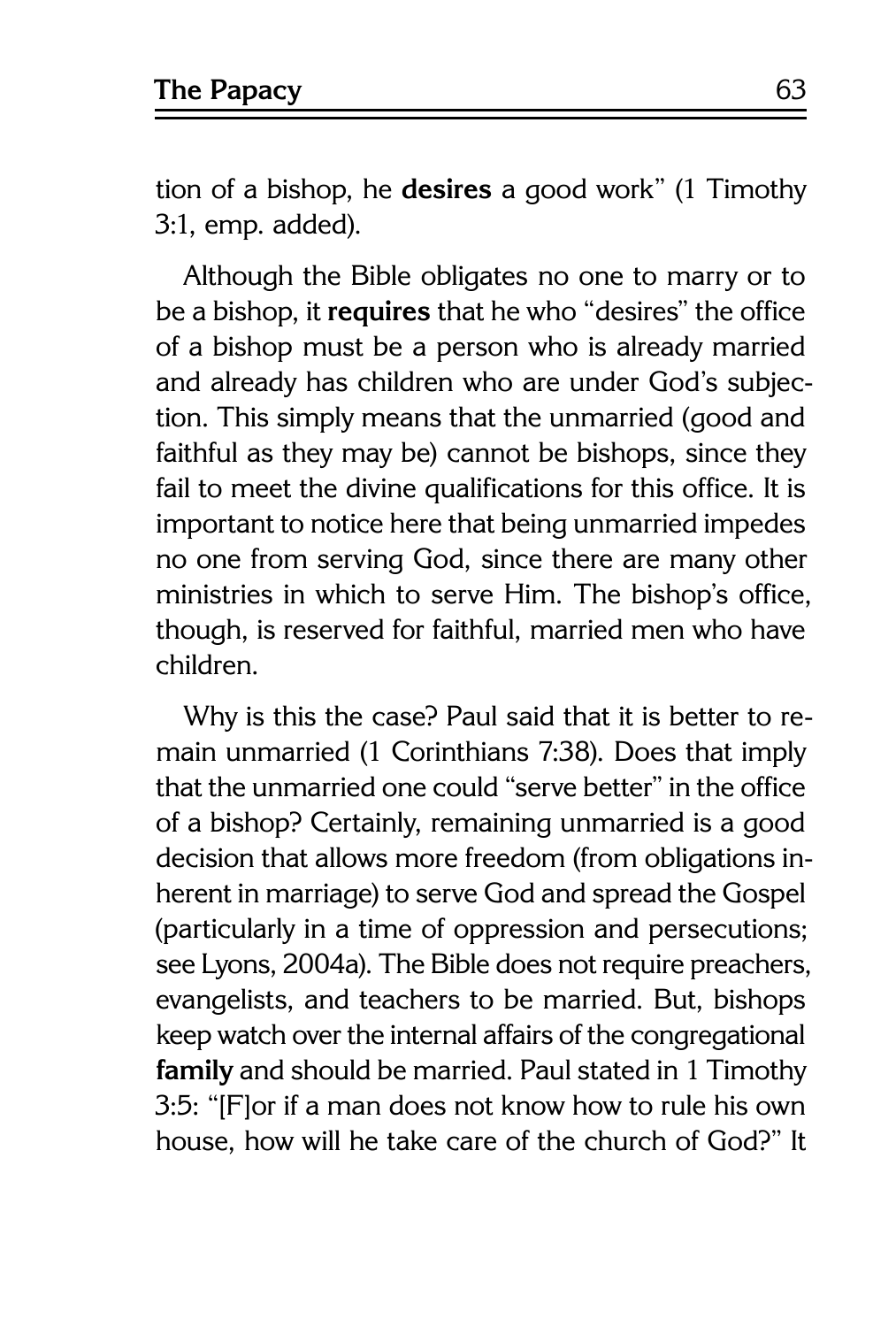is necessary for the bishop to demonstrate that he can govern his own physical family (wife and children). In doing so, he shows his ability to be a bishop over a spiritual family (a local congregation of the church). The wisdom in this requirement becomes evident when we consider that the church is formed by many families, and, therefore, needs leaders who have shown faithfulness and wisdom in leading their own families. A man who has never been married has no family subjected to him. Because of this, he does **not** fit all qualifications of a bishop.

Still, some may argue, "Paul was a great apostle who was unmarried. Did he not do a great work for the church?" Absolutely! Paul was a great apostle and evangelist, but he was **not** a bishop. He knew the requisites for a bishop and, therefore, did not dare to take this title. When teaching the young man Titus, he told him who could be a bishop: "A man [who] is blameless, **the husband of one wife, having faithful children** not accused of dissipation or insubordination" (Titus 1:6, emp. added).

Considering once more the papal order, we should ask if the "Universal Bishop" of the Catholic Church the pope—fulfills God's episcopal requirements of being married and having children. What many Catholics consider to be blasphemous (a married bishop with children) is, in fact, a biblical requirement for bishops. And, what many Catholics consider a symbol of purity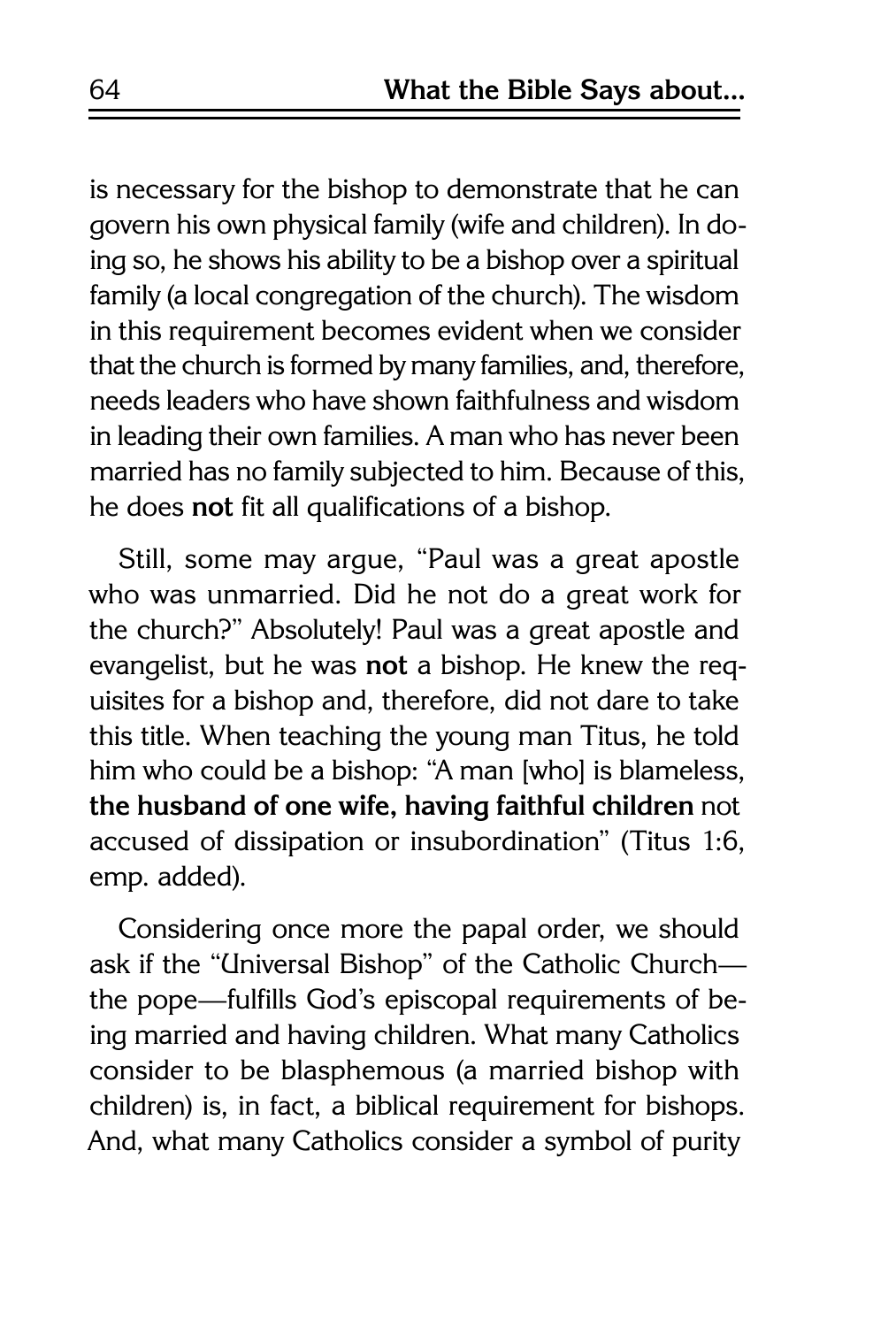and selfless sacrifice (papal celibacy) is disobedience to the Word of God.

Today, although the Catholic Church allows marriage for its members, it **does prohibit** marriage among those who participate in the role of bishop (as well as many priests, monks, and nuns). The apostle Paul (to whom many Catholic defenders appeal for argumentation in favor of celibacy) wrote: "Now the Spirit expressly says that in latter times some will depart from the faith, giving heed to deceiving spirits and doctrines of demons, speaking lies in hypocrisy, having their own conscience seared with a hot iron, **forbidding to marry**, and commanding to abstain from foods which God created to be received with thanksgiving by those who believe and know the truth" (1 Timothy 4:1-3, emp. added). The Catholic Church prohibits marriage when it **forbids** a bishop to marry. It falls away from the faith when it rejects the divine requirements for bishops and instead requires the opposite. Prohibition of marriage is a false doctrine about which the Holy Spirit warned us.

# **The "Chaste" History of Papal Celibacy**

Although the Bible clearly does not support the doctrine of celibacy as a requisite to any office of the church, the Catholic Church has established celibacy as a distinctive mark of the papacy and other Catholic offices. In fact,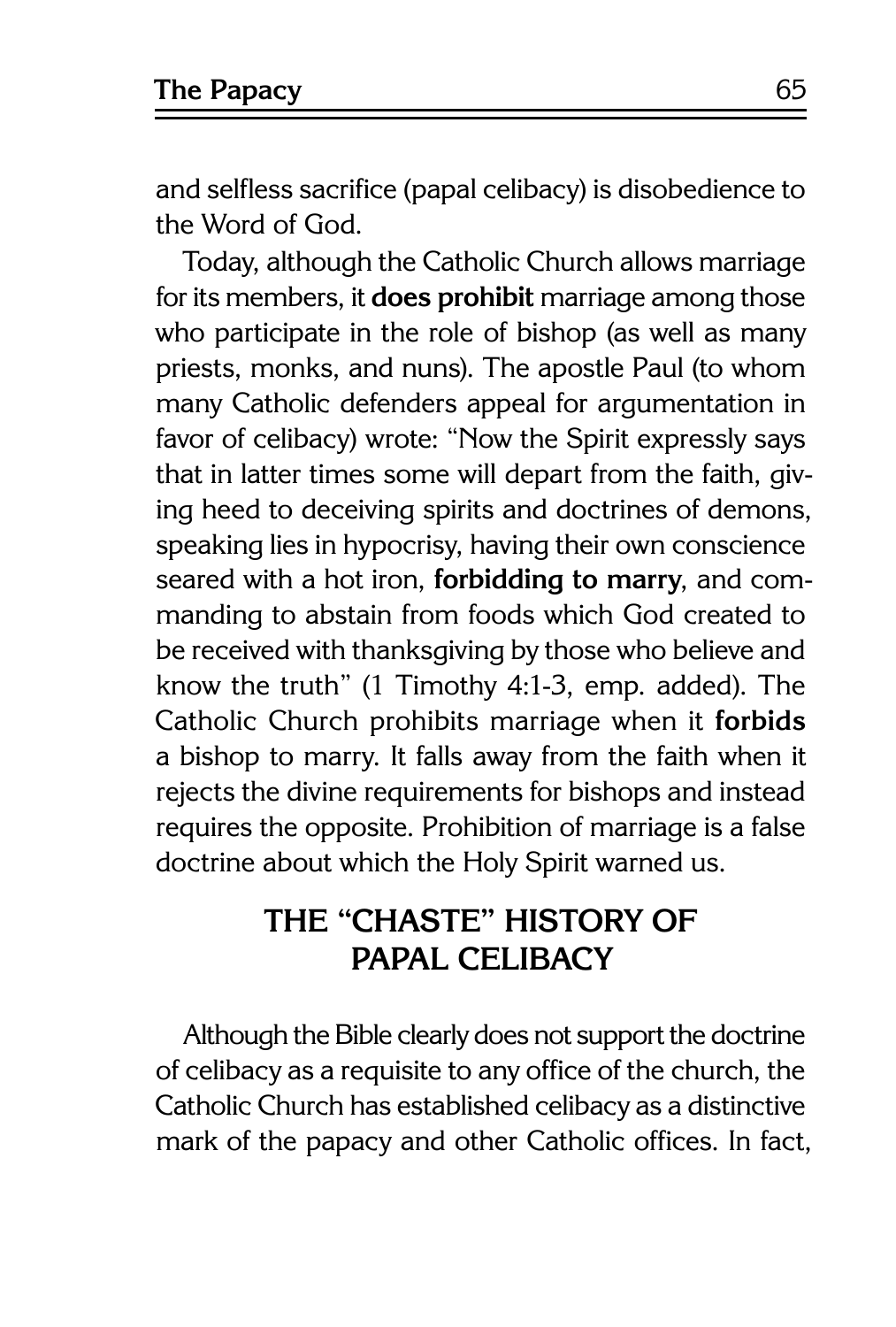the current pope, Benedict XVI, affirmed that celibacy (imposed by Pope Gregory VII in the Council of Rome in 1074) "is really a special way of conforming oneself to Christ's own way of life" ("Pope Pens...," 2007). Therefore, whoever wants to serve as a priest, and finally as the Universal Bishop of the Catholic Church (the pope), must be celibate.

According to Catholic doctrine, Peter was the "first pope." And, since popes are considered to be Peter's successors and keepers of Petrine tradition, one would expect them to follow Peter's example in every aspect including the acceptance or rejection of celibacy. Matthew 8:14-15 records that Jesus healed one of Peter's relatives. This relative was none other than his mother-in-law. The text states, "Now when Jesus had come into Peter's house, He saw **his wife's mother** lying sick with a fever" (emp. added). Some have tried to argue that this lady was the mother-in-law of another disciple—not Peter. However, the grammar of the text in Matthew (and in the parallel records of Mark and Luke) is very clear when it says that Jesus came to **Peter's house** and saw **his** mother-in-law (cf. Mark 1:30; Luke 4:38). The only conclusion from a straightforward reading of the text is that if Jesus saw Peter's mother-in-law, then Peter had a wife!

The apostle Paul also confirmed that Peter was married when he wrote, "Do we have no right to take along a believing wife, as do also the other apostles, the broth-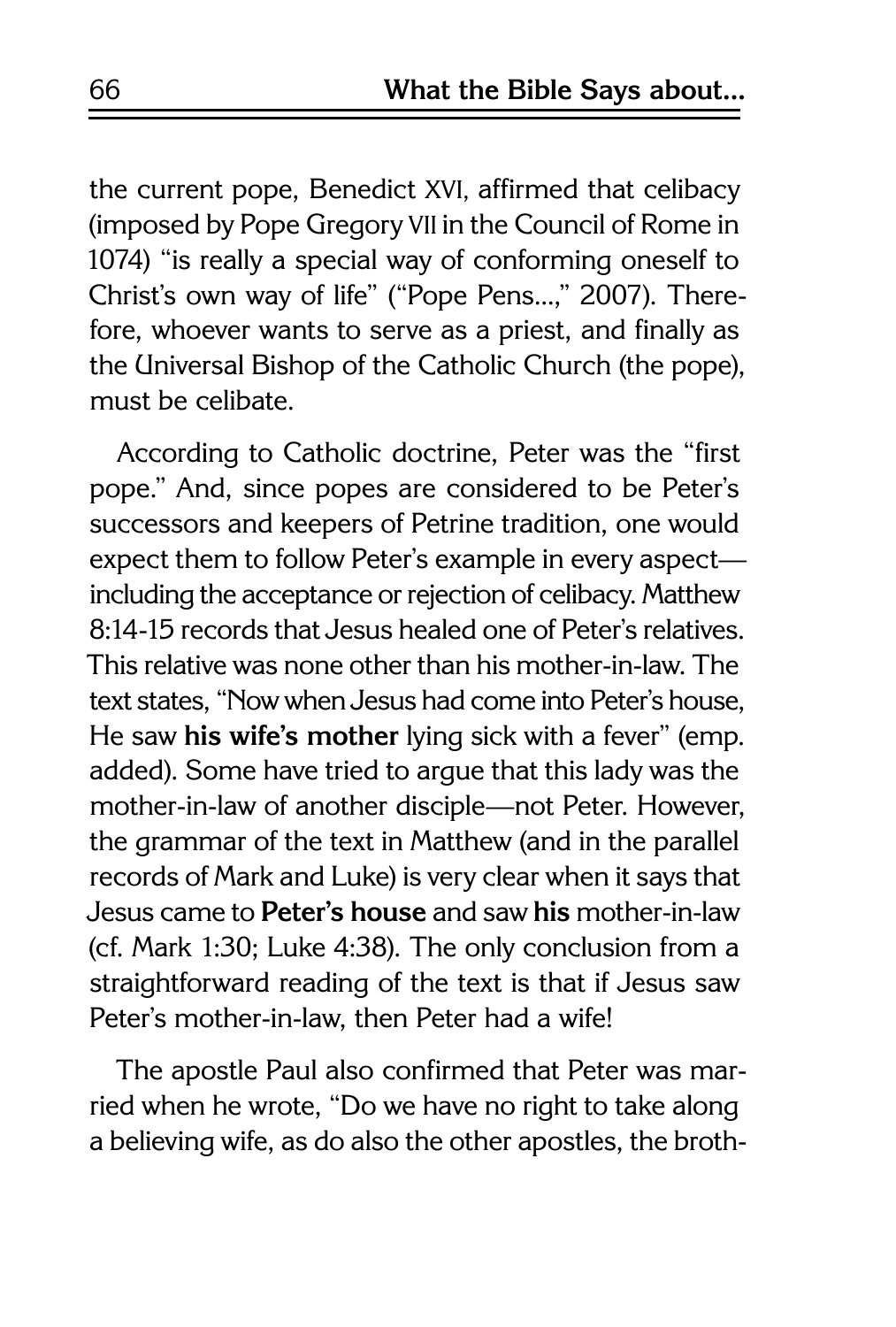ers of the Lord, and **Cephas**?" (1 Corinthians 9:5, emp. added). Paul identified Peter (also called Cephas; cf. John 1:42; 1 Corinthians 1:12) as someone who already had taken advantage of his right to be married. Additionally, in the first epistle that bears his name, the apostle Peter identified himself as an elder of the church (cf. 1 Peter 5:1). As we observed in the last section, one of the qualifications of elders of the church is to be "the husband of one wife, having faithful children" (Titus 1:5-6). Every piece of biblical evidence on this subject points to the fact that Peter was a married man.

While Catholics appeal to Peter for support of the papacy, ironically, they will not appeal to Peter to argue in favor of papal celibacy for one important reason: Peter was not celibate! Here Catholics exalt Paul, who opted to be celibate. But if popes are the alleged successors of Peter (not Paul), should they not follow Peter's example?

Like many other teachings of the Catholic Church, celibacy is a man-made doctrine. Though many consider it as a sign of purity, celibacy, imposed on those who aspire to ecclesiastical office, is simply a sign of apostasy (1 Timothy 4:1-3). Consider, for example, the immoral things many "celibate" popes did during their papacies.

**Pope Sergius III** served as pope from A.D. 904 to 911. History records that he began a "shameful succession" of immoral popes (Schaff, 1910, 4:285). He "owed his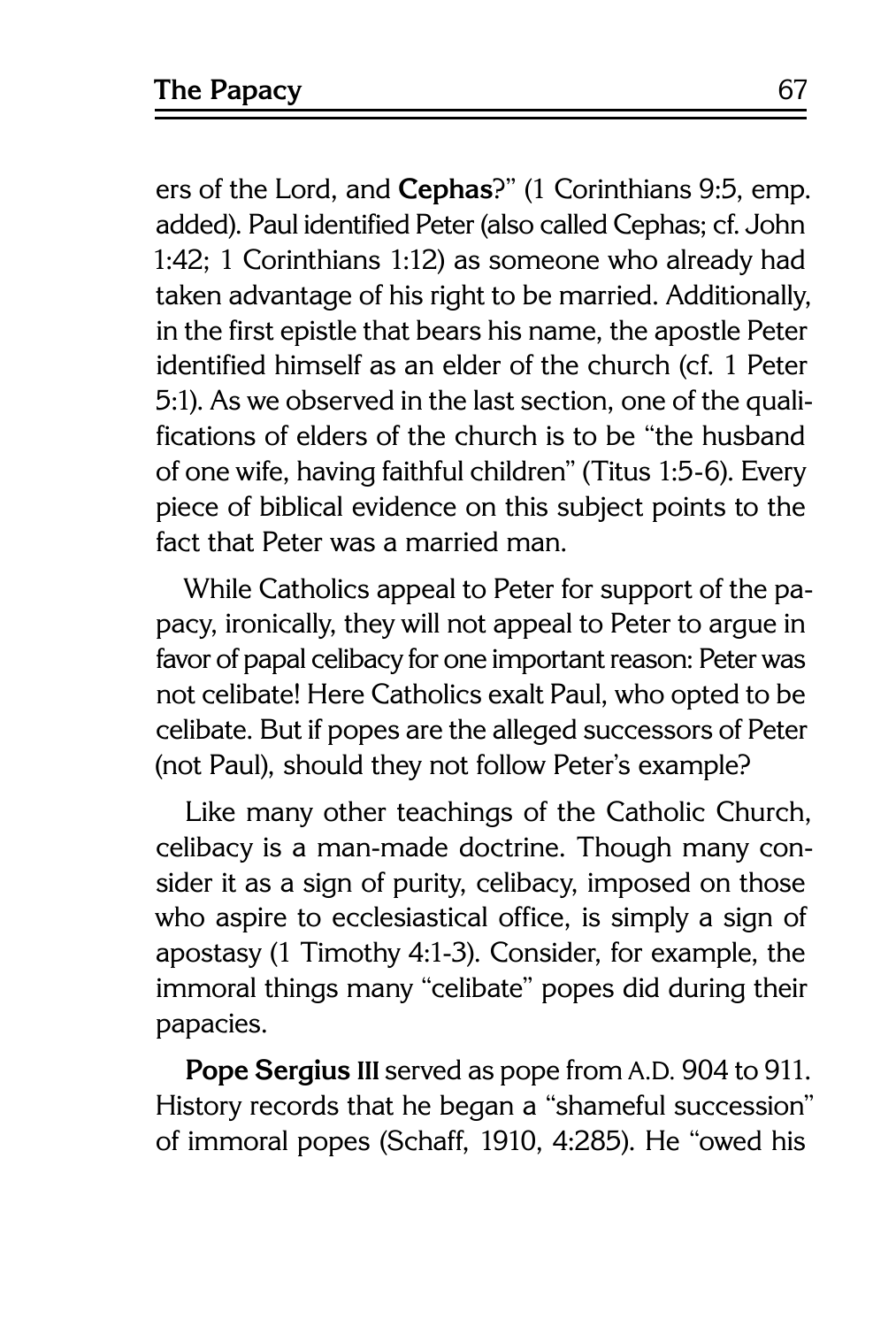elevation [to the papacy—MP] to the influence of the shameless Theodora [a Roman noblewoman—MP] and her no less shameless daughters Marozia and Theodora.... He was grossly immoral, and lived in licentious relations with Marozia, who bore him several children, among them the future pope John XI" (McClintock and Strong, 1867-1880, 9:570).

**Pope John XII** served as pope from A.D. 955 to 963. He is considered "one of the most scandalous popes of history" ("John XII," 1997). Philip Schaff noted that "[h]e was one of the most immoral and wicked popes, ranking with Benedict IX., John XXIII., and Alexander VI. He was charged by a Roman Synod, no one contradicting, with almost every crime of which...human nature is capable, and deposed as a monster of iniquity" (1910, 4:287). Writing around A.D. 1000, a Catholic monk recorded that "John XII loved hunting, had vain thoughts, liked women reunions more than liturgical and ecclesiastical assemblies, was pleased by tumultuous insolences of young people and, concerning lasciviousness and audacity, he surpassed even the pagans" (quoted in Hernández, n.d.). It is recorded that he died "of a stroke while in bed with a married woman" (Walsh, 2001, p. 663).

**Pope John XXIII** served as pope from A.D. 1410 to 1415. It is said that "he was destitute of every moral virtue, and capable of every vice" (Schaff, 1910, 6:145). He was accused "on seventy charges, which included almost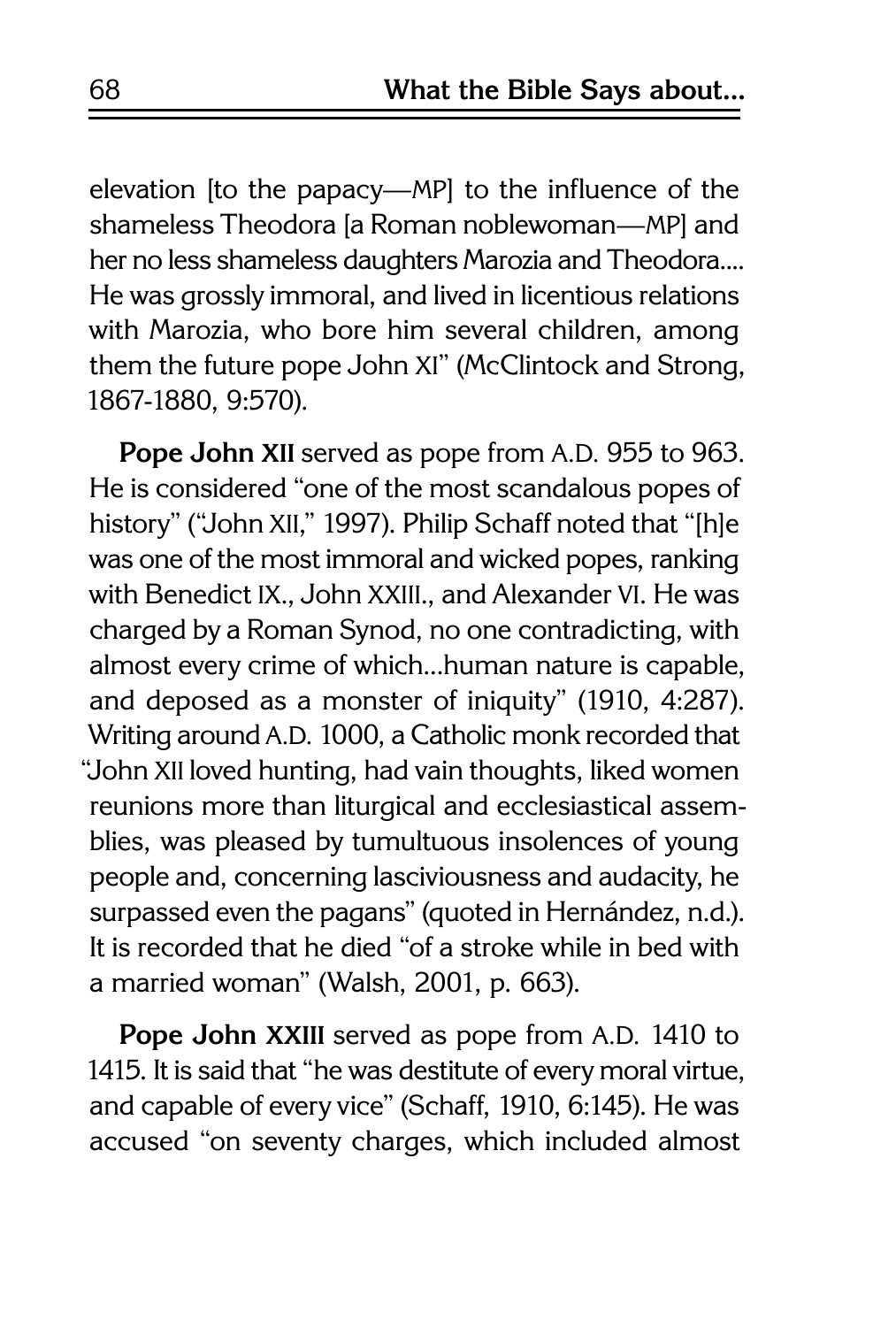every crime known to man. He had been unchaste from his youth,...committed adultery with his brother's wife, violated nuns and other virgins, was guilty of sodomy and other nameless vices" (Schaff, 6:158). Finally, he was removed from office by the council of Constance and erased from the official list of the papacy.

**Pope Innocent VIII** served as pope from A.D. 1484 to 1492. "His conduct was disgracefully irregular: he had seven illegitimate children by different women, and was, besides, married when he took orders" (McClintock and Strong, 1867-1880, 4:593). It is said that his children numbered "16, all of them children by married women" (Schaff, 1910, 6:438). It also is said that "the success of Innocent VIII in increasing the population of Rome was a favorite topic with the wits of the day" (McClintock and Strong, 4:594).

**Pope Alexander VI** served as pope from A.D. 1492 to 1503. In their Cyclopedia of Biblical, Theological, and Ecclesiastical Literature, McClintock and Strong point out that Alexander is considered "the most depraved of all the popes" (1867-1880, 4:594). They explained: "His youth was a very dissolute one; and he early formed a criminal connection with a Roman lady living in Spain with her two daughters. He soon seduced the daughters also; and one of them, Rosa Vanozza, became his life-long mistress.... His pontificate of eleven years was a stormy one, as he made every thing subordinate to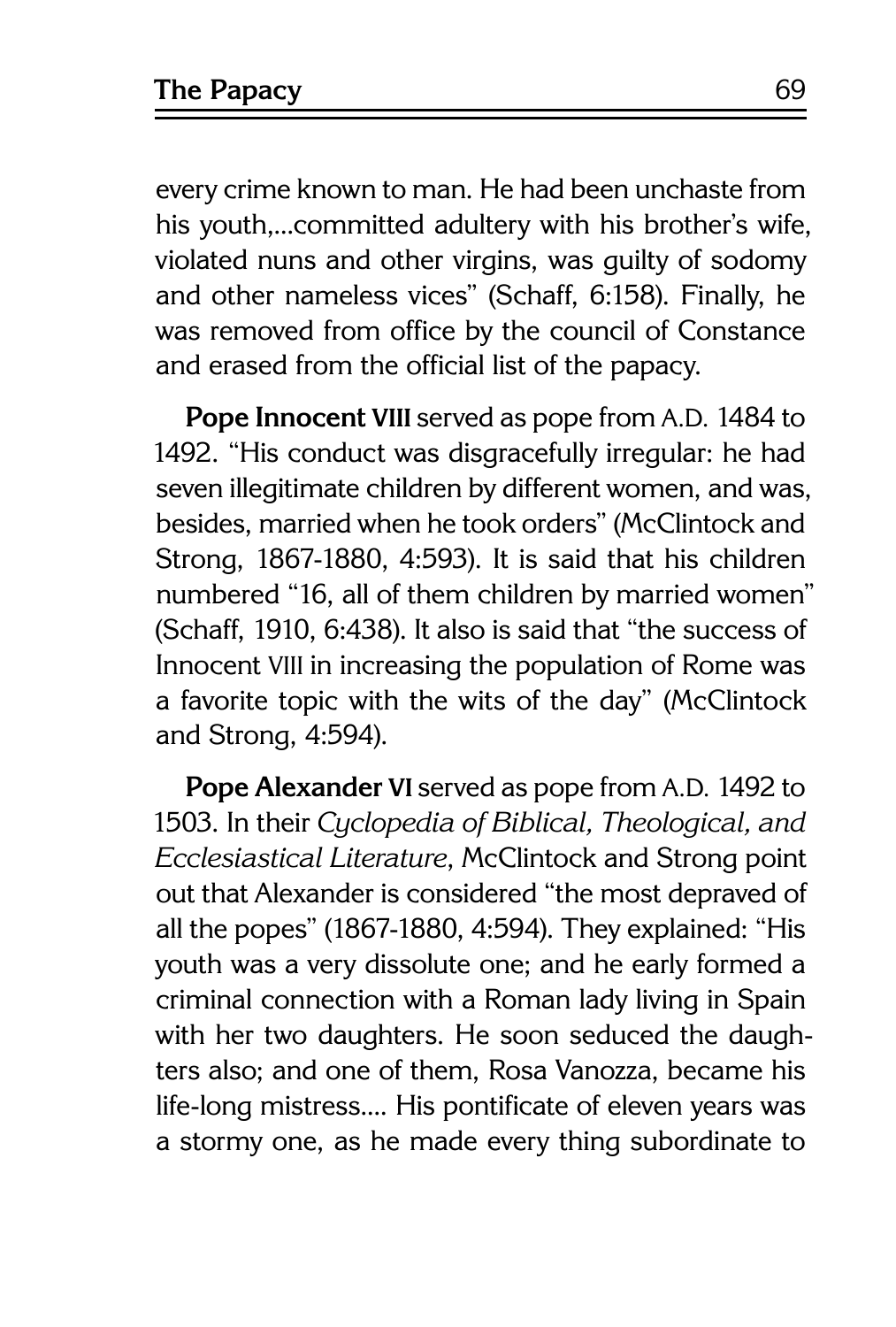the purpose of raising his bastard children above the heads of the oldest princely houses of Italy" (1:145-146). A Roman Catholic historian says that he was "one of the greatest and most horrible monsters in nature that could scandalize the holy chair. His beastly morals, his immense ambition, his insatiable avarice, his detestable cruelty, his furious lusts, and monstrous incest with his daughter Lucretia, are, at large, described by Guicciardini Ciaconius, and other authentic papal historians" (as quoted in Barnes, 2005b, p. 82). The following words summarize Pope Alexander's life: "To Alexander nothing was sacred,—office, virtue, marriage, or life" (Schaff, 1910, 6:462).

**Pope Paul III** served as pope from A.D. 1534 to 1549. Before his pontificate, he had four children—Pier Luigi, Paolo, Ranuccio, and Costanza—by a Roman mistress (see "Paul III," 1997, 9:205). History summarizes his life as "largely given up to pleasure and frivolity. He kept low company, supported mistresses, became a father, and in many ways gained an unenviable notoriety" (McClintock and Strong, 1867-1880, 7:831).

More examples could be given, since papal history is characterized more by its sins than by its "holiness." But the examples listed above clearly prove that many "celibate" popes were anything but celibate, and moreover, anything but chaste.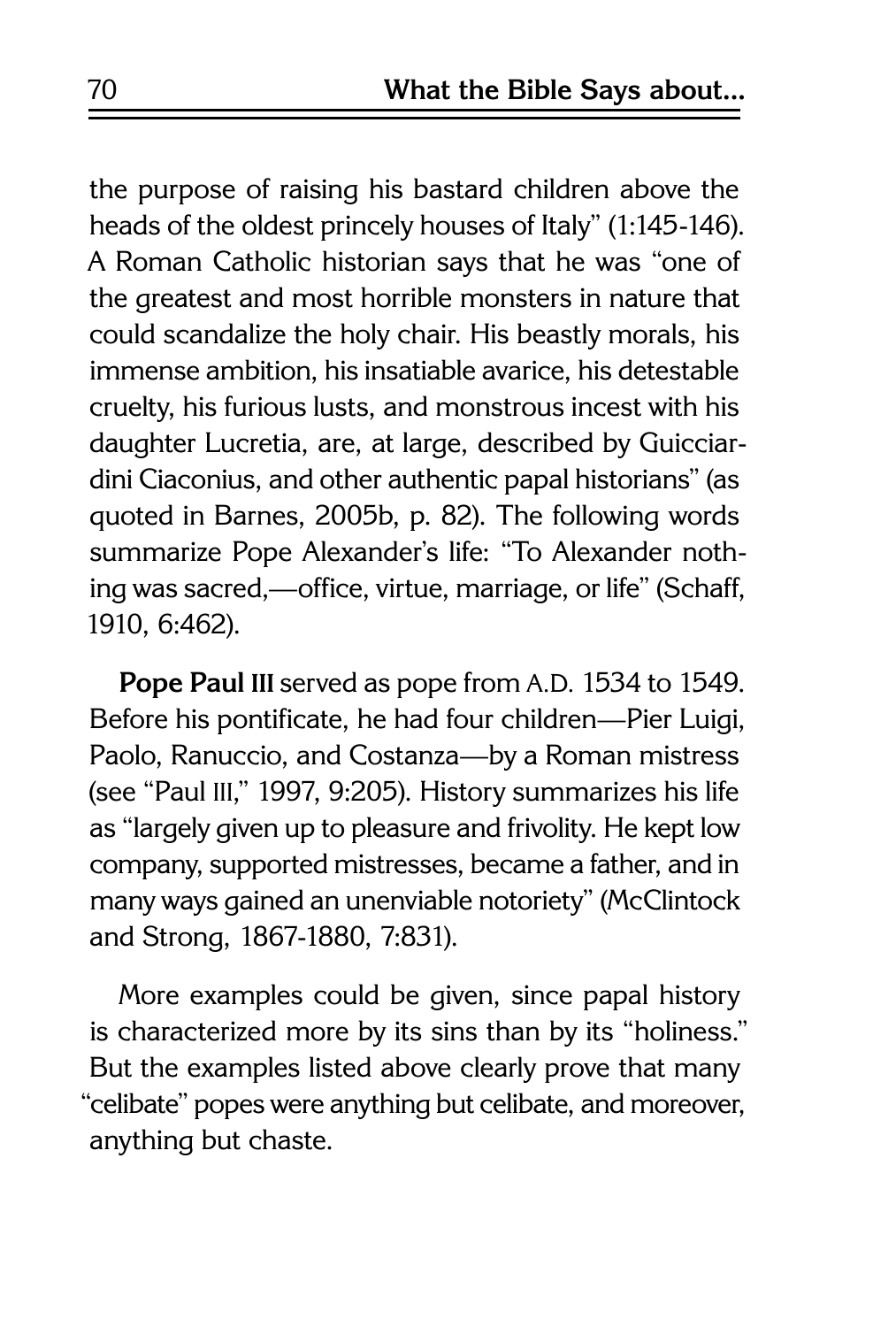When men departed further from the truth of God's Word, they deified themselves, choosing an earthly representative (the pope) to usurp the place of God. Many immoral men, thirsty for glory and power, desired the human office (i.e., the papacy) that apostasy promoted. These men fought for this office, hating each other and killing their fellow man. And, in their zeal, they **pretended** to fulfill the demand for celibacy imposed by human tradition, while giving free rein to their carnal passions.

What sacrifice did these "selfless" popes endure by being "celibate" (i.e., unmarried) if they had the lovers they desired? What altruism did these popes exhibit by disallowing themselves to have **only one wife**, yet diving into indescribable immoralities with **many** lovers, including relatives, nuns, prostitutes, and other men's wives during nights of "celibate solitude"? The truth is, this kind of "celibacy" has produced many illegitimate children in the history of Catholic religion!

The Catholic who points to 1 Corinthians 7:7-8 in order to provide biblical support to papal celibacy, should read the advice of Paul in the following verse in order to see that celibacy is not demanded, nor should it be sought in order to institute a certain ecclesiastical order: "[B]ut if they cannot exercise self-control, let them marry. For **it is better to marry than to burn with passion**" (1 Corinthians 7:9, emp. added). Many popes, as well as many local bishops, priests, monks, nuns, etc., have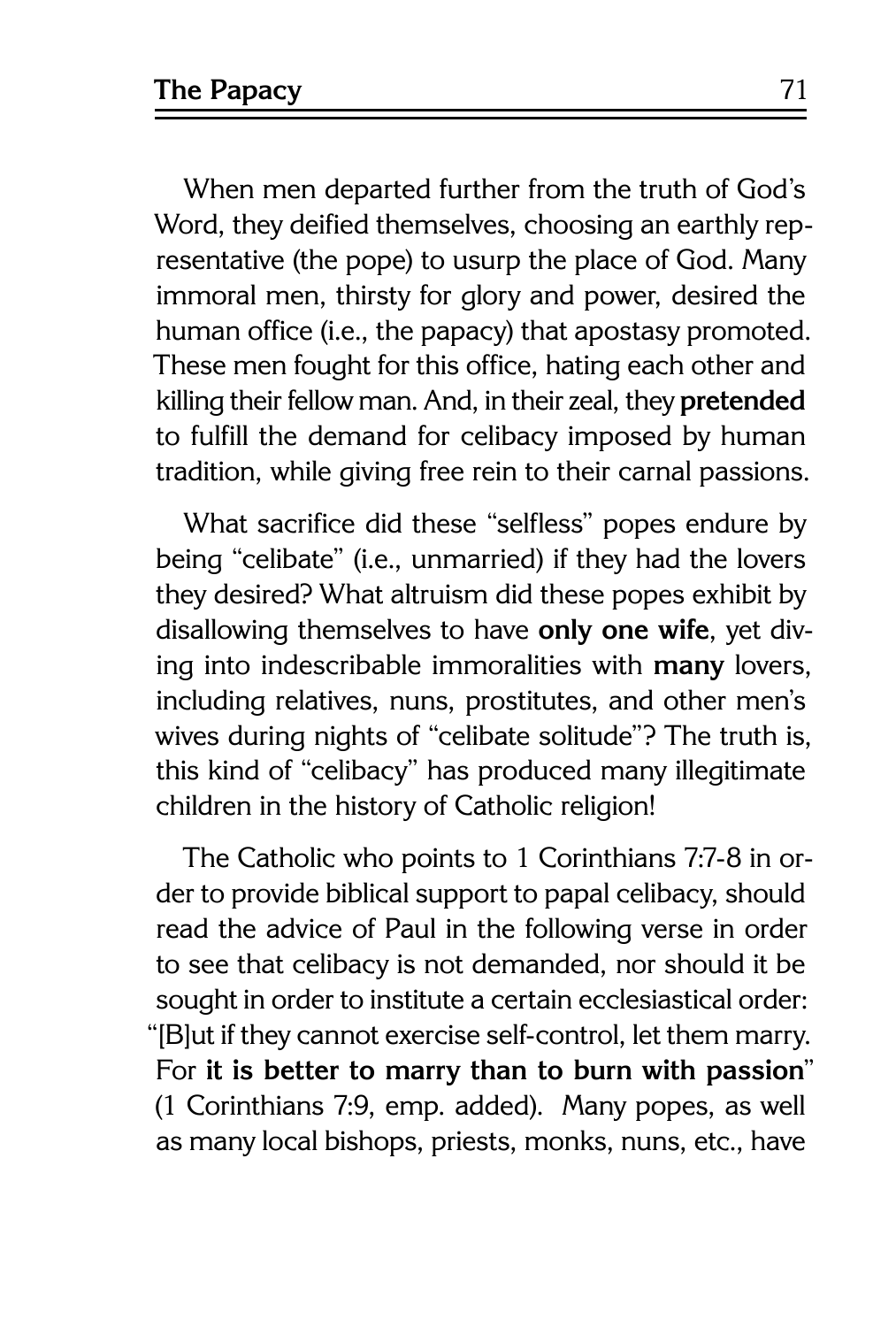burned with passion for centuries, and many are adding logs to the fire today. The Bible warns: "But the cowardly, unbelieving, abominable, murderers, **sexually immoral**, sorcerers, idolaters, and all liars shall have their part in the lake which burns with fire and brimstone, which is the second death" (Revelation 21:8, emp. added).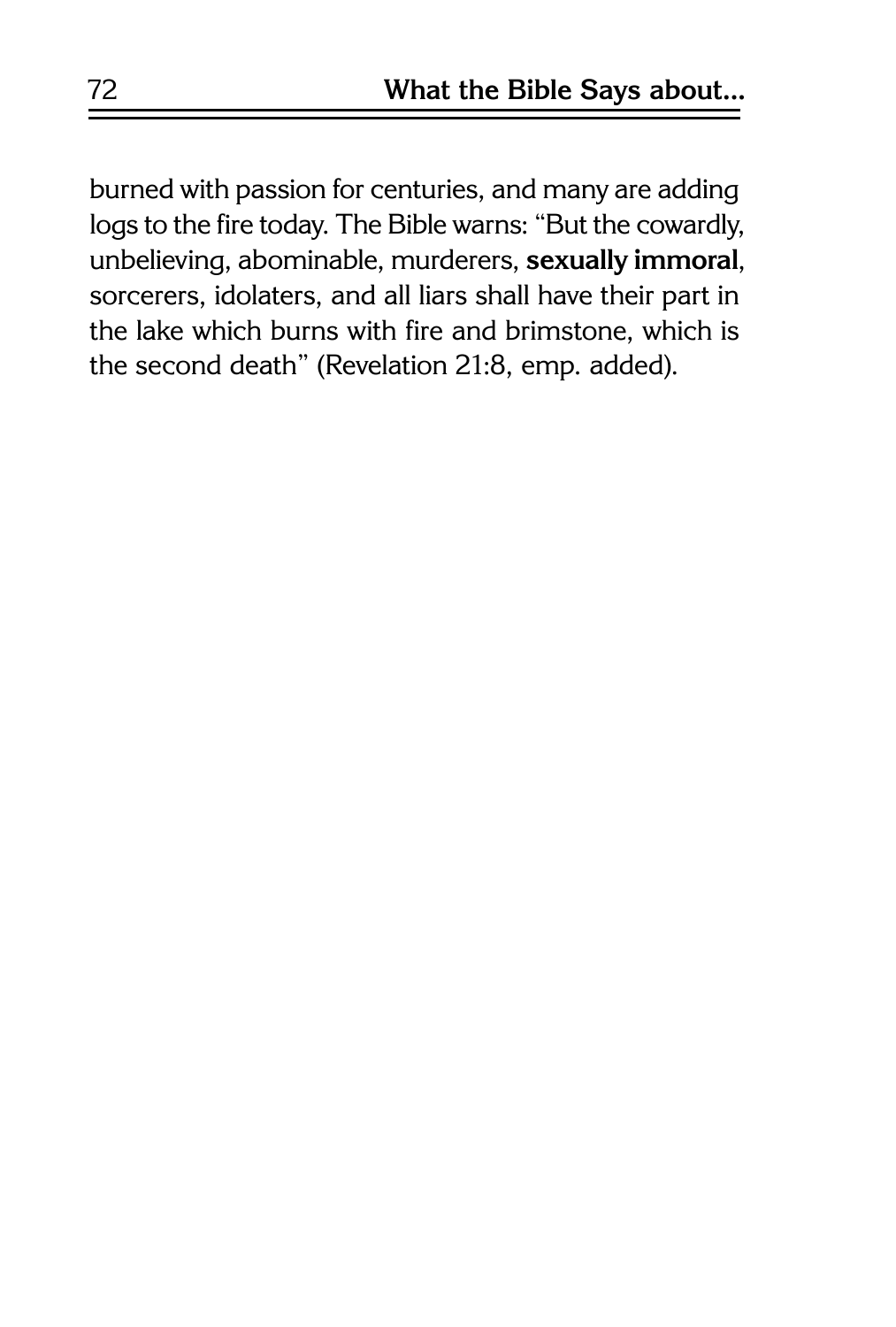# Chapter 3

## **Images**

Religious images occupy a special place in the hearts of members of the Catholic community. Images are honored, venerated, prayed to, blessed, displayed, kissed, bought, and sold by the devout. It is no secret that the majority, perhaps all, of Catholic Church buildings are full of images. Catholicism claims that "[i]t is right to show respect to the pictures and images of Christ and His saints, because they are representations and memorials of them" (O'Brien, 1901, p. 175).

Are the images of Catholicism only "inoffensive" images, like photographs of family that many of us carry in our wallets? Does the Bible authorize the Catholic use of religious images? These questions and others should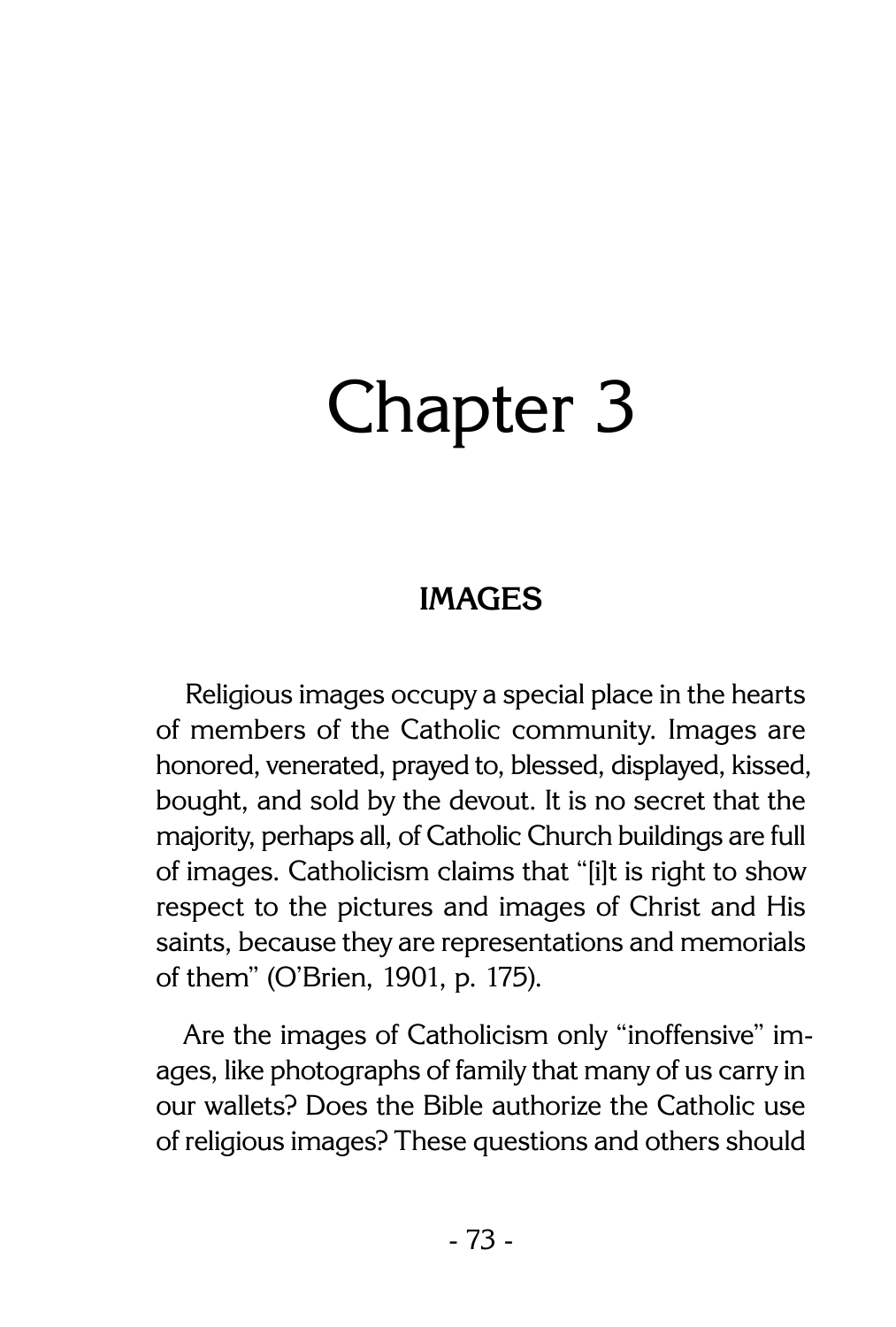be answered with an open Bible, not with subjective emotions or traditions of men.

#### **"We Do Not Worship, We Only Venerate!"**

I have chosen this subtitle in order to address one of the most well-known, but least understood, arguments in favor of religious images. In a conversation about religious iconography, it is not surprising to hear the word "venerate" from the mouths of Catholics. The argument used is: "We don't worship wood, relics, or images. We **venerate** them" (see Porvaznik, 2007, emp. added). This common assertion is a result of ignorance of the etymology and usage of the word "venerate" and of the implications of the Bible's teaching concerning to Whom we are to give religious honor.

Once, when speaking with a very devout Catholic who used this word "venerate," I asked her: "What do you understand the word 'venerate' to mean?" She could not answer the question. She had used this word frequently, even though she did not know what it meant. Consequently, the first question we should answer is: What is the meaning of the word "venerate"?

The Concise Oxford English Dictionary records the following definition of "venerate": "[R]egard with **great respect**,...from Latin venerat-venerari '**adore, revere**'" (Pearsall, 2002, p. 1590, emp. added). The Webster's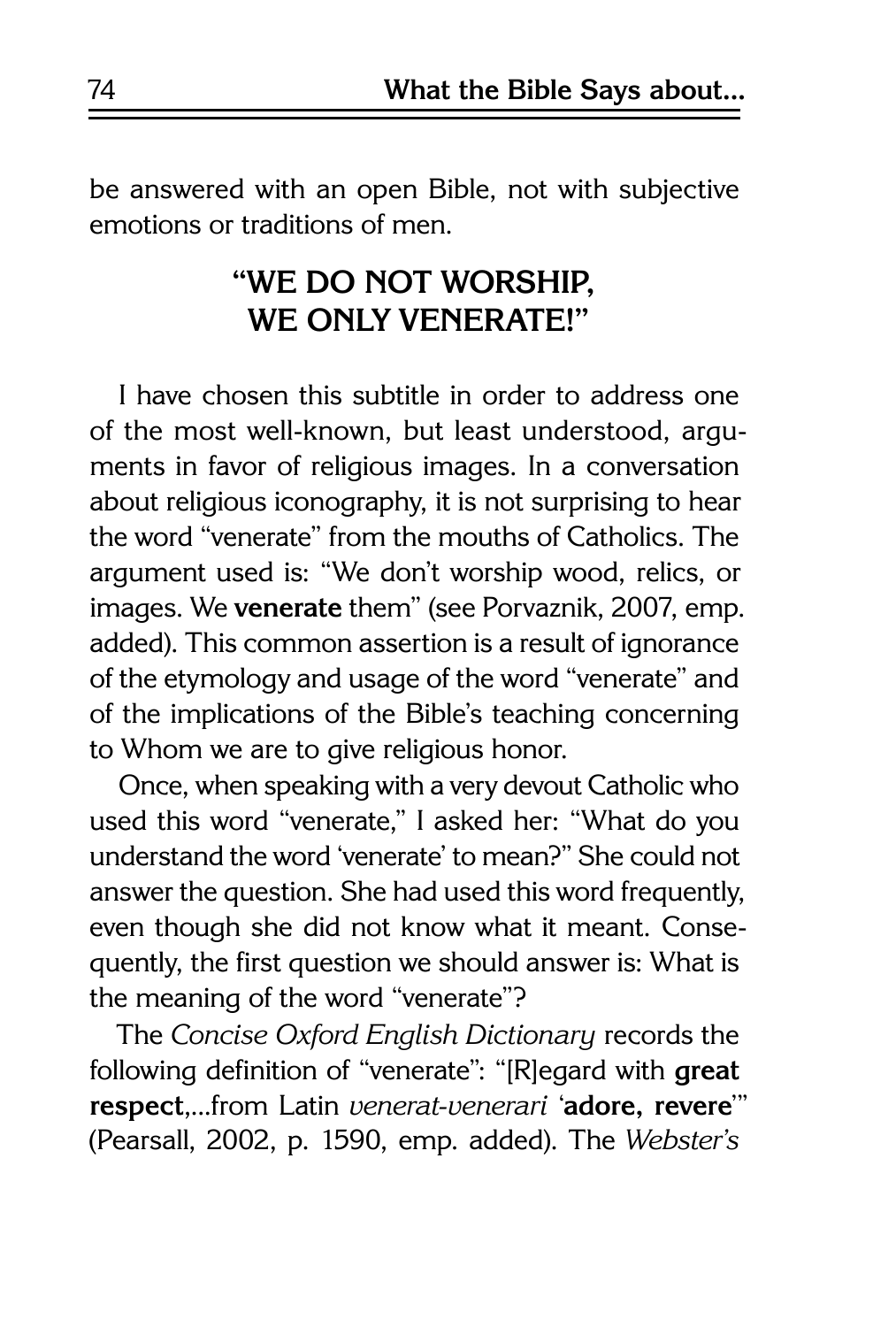New World Dictionary of the American Language gives the following definitions for "venerate": to **worship**, **reverence**..., to look upon with feeling of deep respect; regard as venerable; **revere**" (1964, p. 1616, emp. added). The Espasa Dictionary of Synonyms and Antonyms lists the following synonyms (among others) for the word "venerate": **Worship**, honor, reverence, **idolize**, exalt, etc. (1996). Finally, the Catholic Cofrade Dictionary notes the following definition for the word "venerate": "**To worship**  God, Saints or sacred things" (2005, emp. added).

We can see easily, by its etymology and synonymy, that a primary meaning of the word "venerate" is simply "to worship or to revere." Additionally, note that the Catholic Cofrade Dictionary applies the word "venerate" to God and "sacred things." Therefore, when the supporter of Catholicism insists, "We do not worship, we only venerate," he is actually confirming that Catholics worship images like they worship God.

The truth is that the word "venerate" has been **deliberately** substituted for the word "worship" to excuse the polytheistic practice of Catholicism. Since the meaning of the word "venerate" is unfamiliar to many, it has become a major argument in defense of religious iconography. But if the supporter of Catholicism would only open his dictionary, and look up the meaning of the word that he uses so casually, his favorite argument would soon disappear like the morning mist on a hot summer day.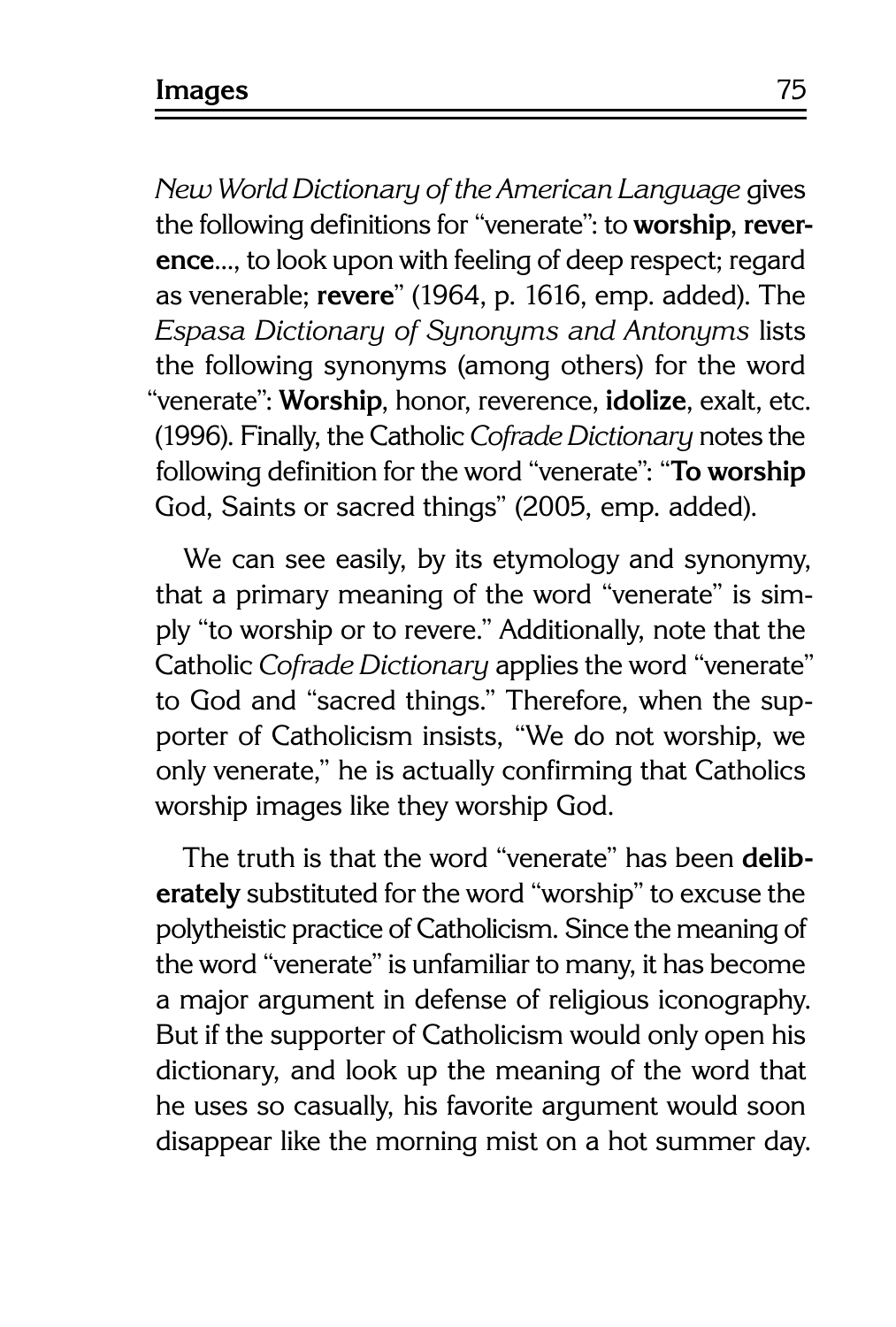In fact, the very etymology and correct usage of the word "venerate" exposes the error of iconography. We completely agree that Catholics "only venerate" (i.e., they worship).

But what about respecting images? Are the images of the so-called "saints" and of other "sacred" objects, worthy of respect? What does the Bible say? In addressing images made for religious purposes, Exodus 20:5 warns: "You shall not bow down to them nor serve them [i.e., you shall not show them any kind of respect, service, or worship]" (emp. added; cf. 1 John 5:21). In spite of the divine warning, some in the Catholic community insist: "[I]f someone bows down, doing it only as an expression of respect and affection, **there is nothing wrong with it**" (Zavala, 2000b, emp. added). It seems that some supporters of images read the verse in this way: "You shall not bow down to them, except in the case of giving them respect and affection." However, such a statement is not in the Bible! Making images for the purpose of religious "veneration," reverence, respect, or affection is condemned by God.

In the end, who should we believe? Should we believe God Who tells us, "You shall not bow down to images," or religious people who tell us, "There is nothing wrong with it"? In the beginning, God warned man: "[F]or in the day that you eat of it you shall surely die" (Genesis 2:17). But the serpent said to the woman: "You will not surely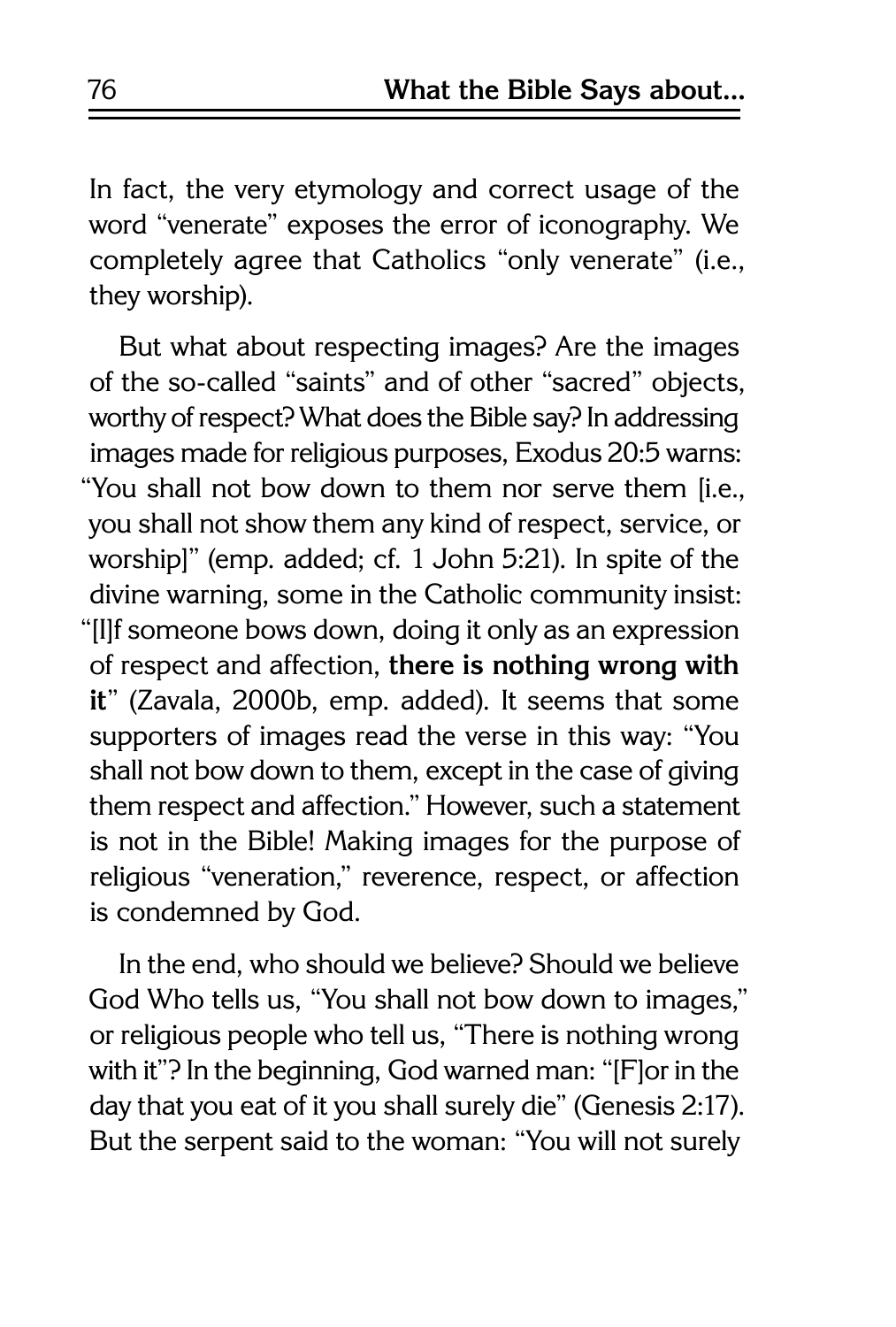die" (Genesis 3:4). Every Bible student knows very well what happened to the first human couple who listened to the serpent's assurance that everything was going to be fine. Many religious people today should take more seriously God's commands about Whom we worship because disobeying His commands **is always wrong**!

#### **"Images Yes, Idols No!"**

On a Web site devoted to Catholic apologetics, under the title "Images Yes, Idols No," we find the following emphatic declaration: "Catholics do not have 'idols' like ancient pagan people, WE ONLY HAVE IMAGES" (see Rojas, 2000, capitals in original). With this declaration, two things are proposed: (1) The "veneration" of Catholic images is not idolatry; and (2) there is a difference between an idol and an image. Since we have seen in the last section that the first proposition is erroneous, i.e., the "veneration" of Catholic images really is worship, in this section we will focus on the second proposition: Is there a difference between an idol and an image?

The Concise Oxford English Dictionary suggests, among others, the following definitions for "image": (1) "a representation of the external form of a person or thing in art; (2) a visible impression obtained by a camera, telescope, or other device; (3) a person or thing closely resembling another; (4) likeness; or (5) **an idol**" (Pearsall, 2002, p. 708, emp. added). Defining the word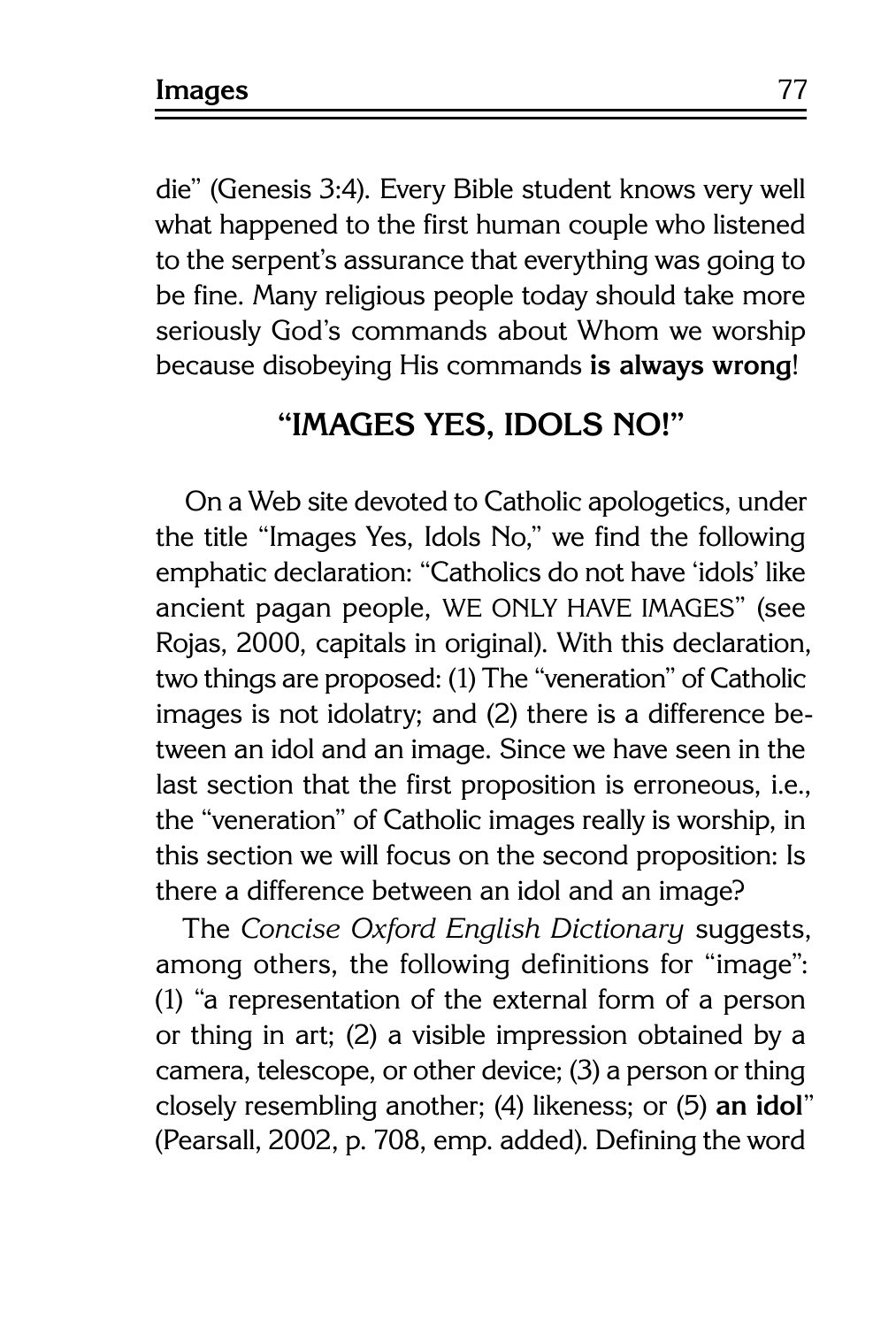"idol," the same dictionary notes the following: (1) "**an image** or representation of a god used as an object of worship; and (2) an object of adulation" (p. 706, emp. added). There are some differences between an image and an idol. An image may be a photograph, a portrait, a comparison, a picture on the television, or a piece of art. However, it is very important to note that an image **also** may be an object of worship (i.e., an idol).

Some (who actually mean well) argue that "all images are idols." But if that were the case, one could accuse virtually everyone of being an idolater, since most people have at least one photograph of someone in their wallet, purse, or on their wall. Theoretically, God could also be called "idolatrous" since He made man in His "image and likeness" (Genesis 1:26-27). But this is not a legitimate argument. In truth, some images are idols. The person who wants to please God must examine the Scriptures carefully to determine which images (idols) he should reject. Let's look at the biblical teaching concerning idols.

#### **An idol is any image to which religious reverence and honor is offered**

Exodus 20:4-5 reads: "You shall not make for yourself a carved **image—any likeness** of anything that is in heaven above, or that is in the earth beneath, or that is in the water under the earth; **you shall not bow down to them nor serve them**" (emp. added). Many times,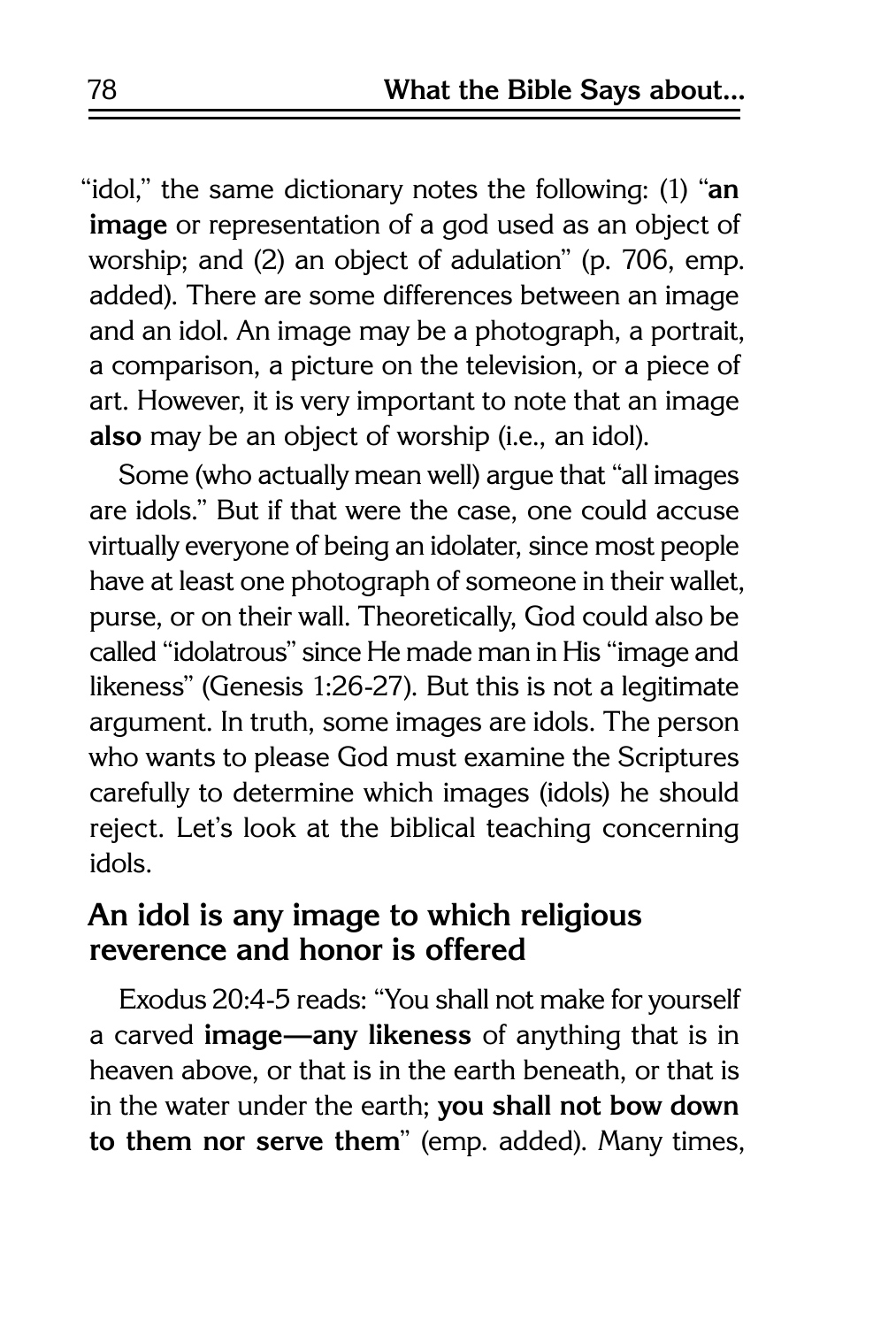the advocate of religious iconography argues that the images Catholicism promotes are not idols, since they do not represent pagan gods; rather they represent "holy" people, and in some cases, the true God (see Rojas, 2000). Nevertheless, the text in Exodus does not support such an argument. God condemns **any** image (either of a pagan god or of the incarnated Son of God) made for the purpose of worship and honor (cf. Acts 17:24-25,29). God protected against erroneous interpretations by saying: "You shall not make for yourself a carved image...of anything that is in heaven above...or that is in the earth beneath...or that is in the water under the earth." The question then becomes, what image designed for the purpose of worship or honor would fall outside these parameters? Are the Catholic images, which are "venerated" and honored, representations of anything that is in heaven, earth, water, or under water?

#### **An idol is any image that does not deserve the religious honor given to it**

When the devil tempted Jesus in the desert, he said to Him: "All these things I will give You if You will fall down and worship me" (Matthew 4:9). To this temptation, Jesus answered: "You shall worship the Lord your God, and Him only you shall serve" (Matthew 4:10). With this singular and scriptural assessment, Jesus made clear to the Christians' enemy that only one Being deserves such regard and worship. Jesus' point was not that the devil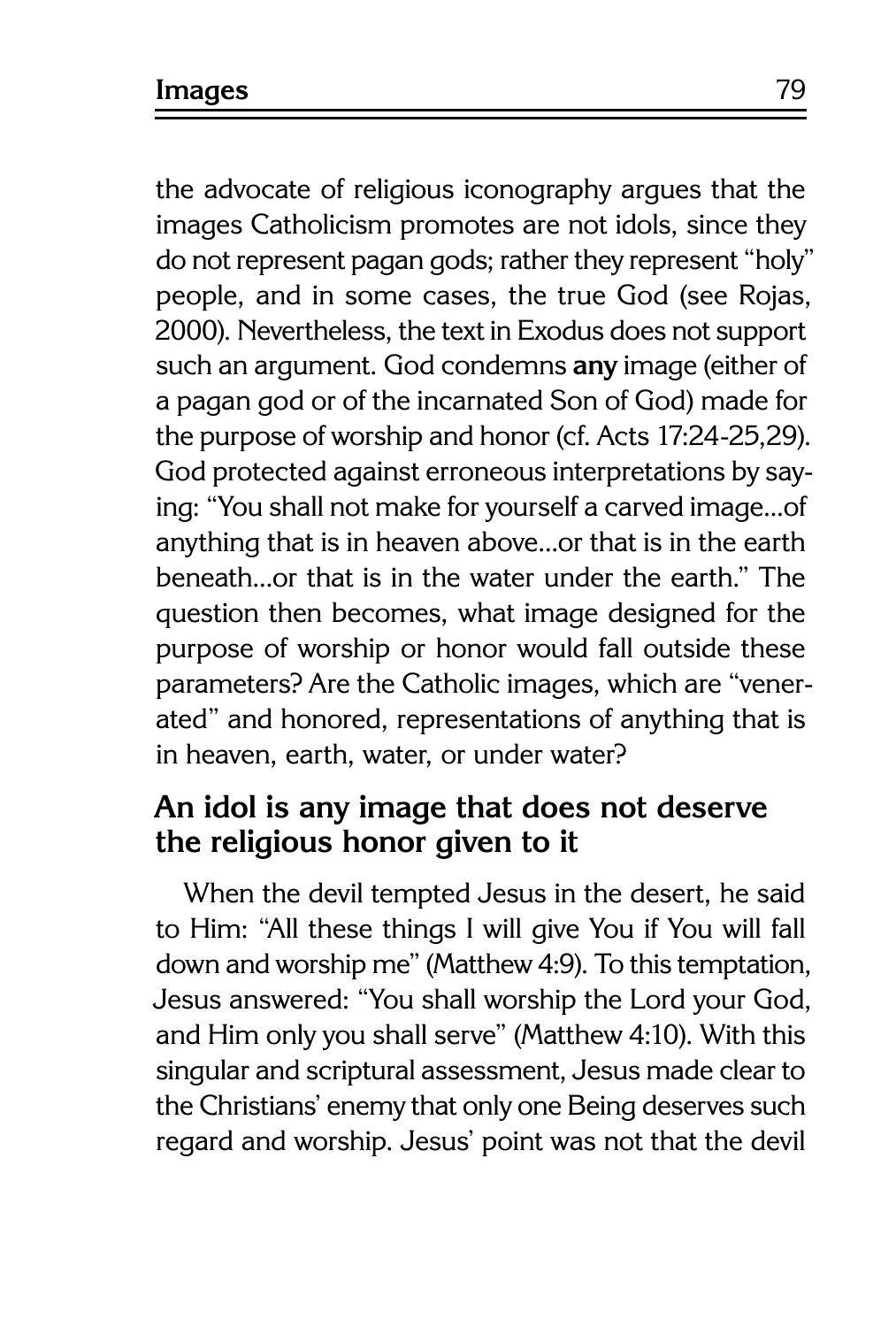did not deserve worship because of what he **was** (i.e., an evil spirit condemned to hell), rather His point was that the devil did not deserve worship because of what he **was not** (i.e., the sovereign God over all creation).

Some people believe that Jesus condemns worship directed toward the devil merely because the devil is intrinsically malevolent, but that He condones worship to "benevolent" beings (whether or not they are divine). But the truth is that God alone is the Being Who deserves worship (cf. Isaiah 42:8). Are the images of Catholicism divine? Do they deserve honor and worship? Certainly not! When someone prostrates himself before these images, he voluntarily agrees to obey the tempter's request to be worshiped.

#### **An idol is any image which is religiously honored but cannot respond**

The book of 1 Kings records one of the most interesting stories of the Old Testament concerning idols. Here Elijah challenged the prophets of an ancient god, Baal, to give a demonstration of their god's "power." The challenge consisted of preparing an altar, cutting a bull in pieces, placing it on the altar, and then calling on their god to send fire from heaven to consume the offering. The challenge was accepted. Then, "they took the bull which was given them, and they prepared it, and called on the name of Baal from morning even till noon, saying, 'O Baal, hear us!' But **there was no voice; no**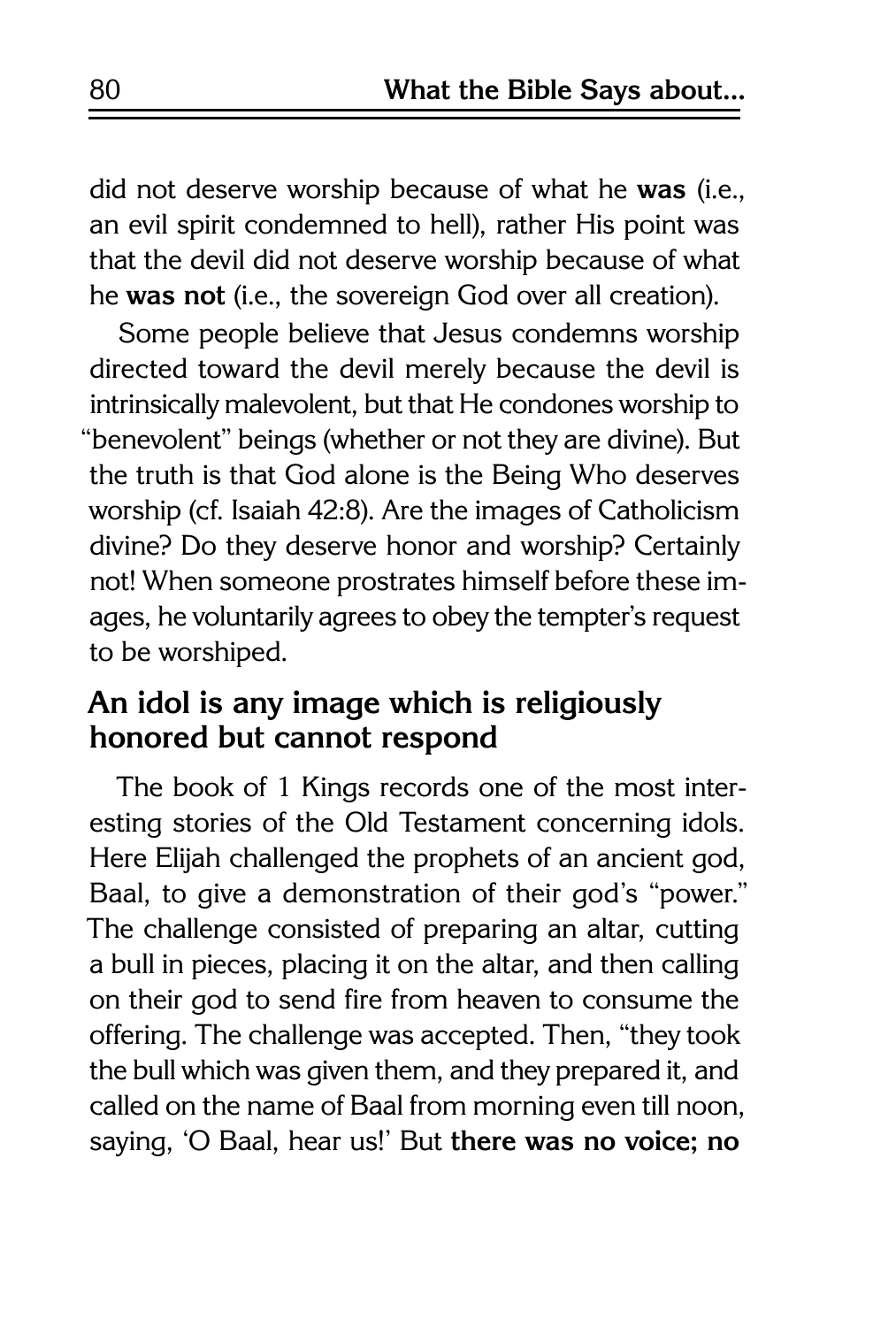**one answered**. Then they leaped about the altar which they had made" (1 Kings 18:26, emp. added). They certainly worshipped, but Baal could not answer, simply because he was not God. In contrast, Elijah prepared an altar and a sacrifice, soaked them completely with water, and prayed to Almighty God. God instantly sent fire from heaven, that not only consumed the altar and the offering, but also "licked up the water" around the altar (1 Kings 18:30-38).

The supporters of Catholicism argue that their images do perform miracles (see Cruz, 1993; Nickell, 1999), but where is the evidence for their "miracles"? Why do they do them "in secret" and only for those who profess Catholicism? Why do they not show their "greatness," as the greatness of God was shown when He sent fire from heaven? If someone had asked Baal's prophets if their god performed miracles, or could send fire from heaven, how would they have answered? They would have said, "Yes." That was the reason they accepted and pleaded with their god and leaped about the altar. But Baal was helpless to perform a miracle. Can religious images work miracles today? They could not do it before, and the situation has not changed.

#### **An idol is any image, religiously honored, that cannot do anything**

In one of the most illustrative biblical passages about idols, the psalmist wrote: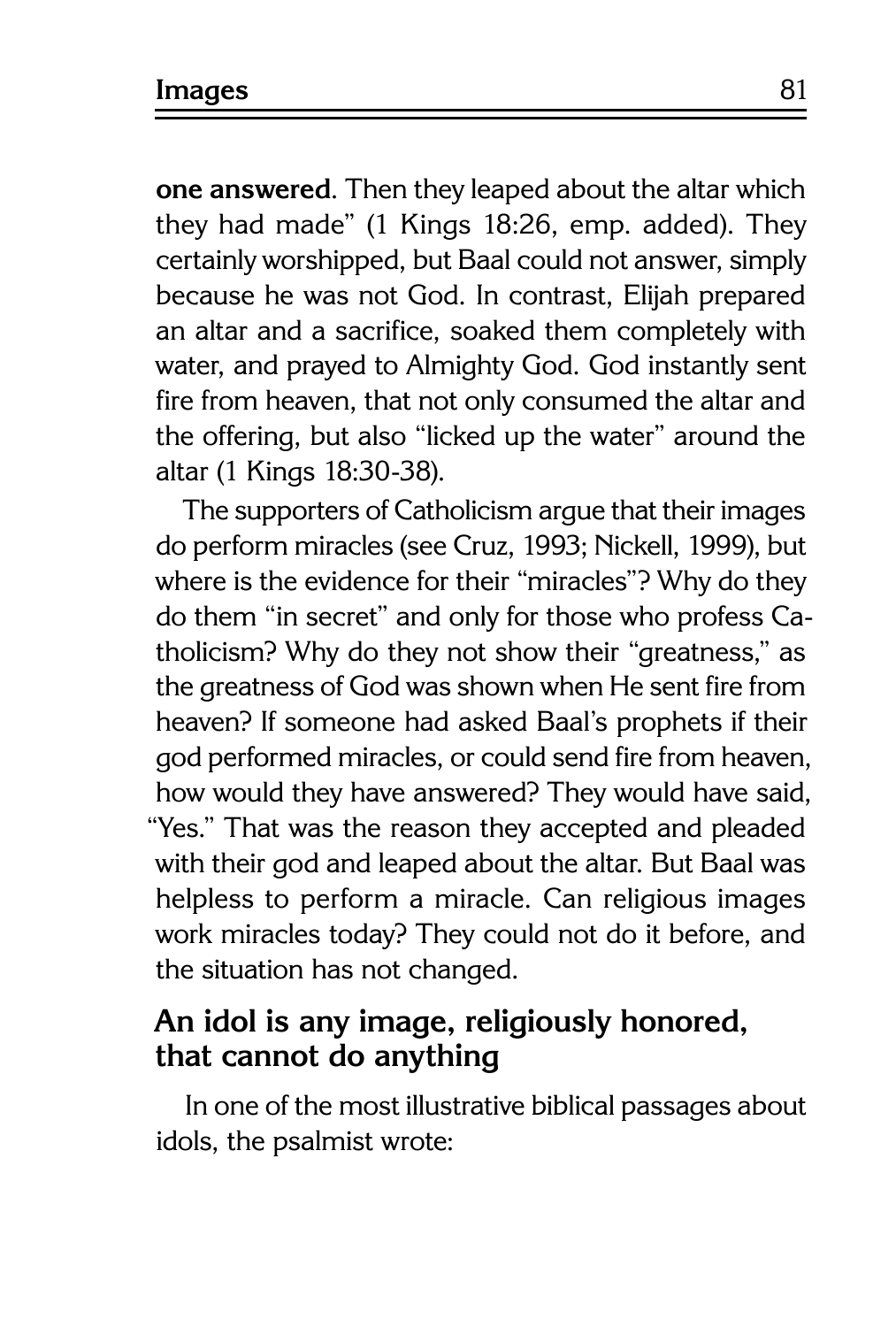Their idols are silver and gold, the work of men's hands. They have mouths, but they do not speak; eyes they have, but they do not see; they have ears, but they do not hear; noses they have, but they do not smell; they have hands, but they do not handle; feet they have, but they do not walk; nor do they mutter through their throat. Those who make them are like them; so is everyone who trusts in them (115:4-8).

What else could be said? This seems to be an exact description of the images made for religious purposes today. Can the images of Catholicism achieve anything more than the images described by the psalmist? Can they repair their own broken noses after being hit by the ball of a little child? Can they clean their dust, touch up their paint, or pick up the money that is placed before them? Do not Catholics light candles to them because the images cannot do it by themselves? And do not Catholics blow out those candles because the images, although having mouths, cannot blow them out? Do not Catholics hold processions and carry them around the city because, although they have feet, they cannot walk or even take the first public bus? What difference do we find between the idols of Psalm 115 and the alleged "inoffensive images" of Catholicism?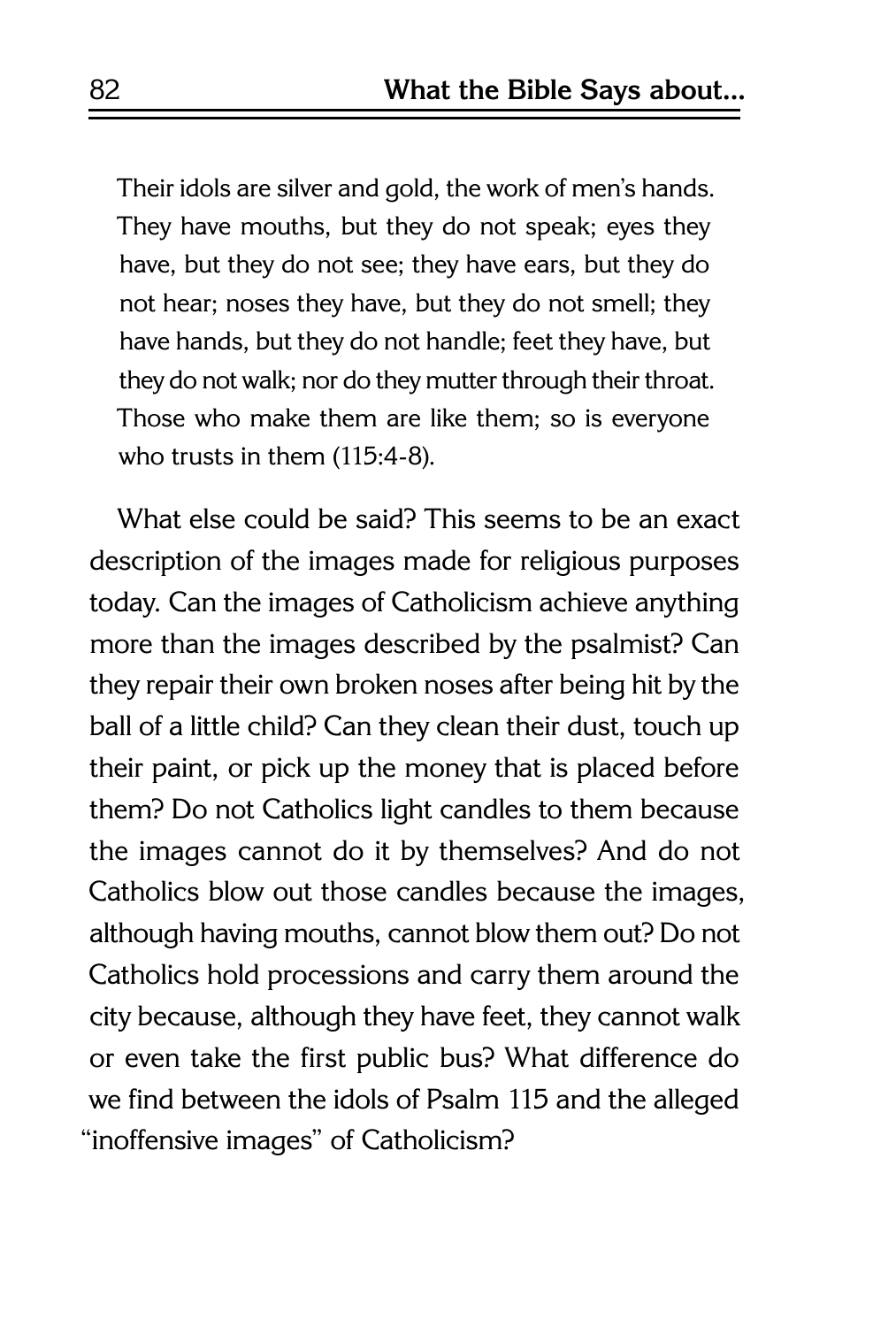#### **An idol is any image, religiously honored, that degrades the concept of Deity**

Advocates of religious iconography may continue to argue that their images are not idols because they are not representations of false gods; rather they are representations of "holy" people and the true God. But we already have seen that these images also fall in the category of idols.

Another very important point must be stressed. In speaking to the Athenians, Paul exhorted them: "Therefore, since we are the offspring of God, **we ought not to think that the Divine Nature is like gold or silver or stone, something shaped by art and man's devising**" (Acts 17:29, emp. added). It is not God's desire to be represented by something material or by something that is the product of man's imagination. It is God's desire that we, His offspring, understand this very important fact: There is nothing in this world—not gold or silver or anything else—that can be compared to God. To represent His nature in a material object is to minimize His greatness. Jesus also declared: "No one has seen God at any time" (John 1:18). If no one has seen Him at any time, who could make a faithful representation of Him? An imagination capable of such is possible only in pagan minds!

There are many images—expressed in photographs of loved ones, in art, on \$50 or \$100 bills, etc.—that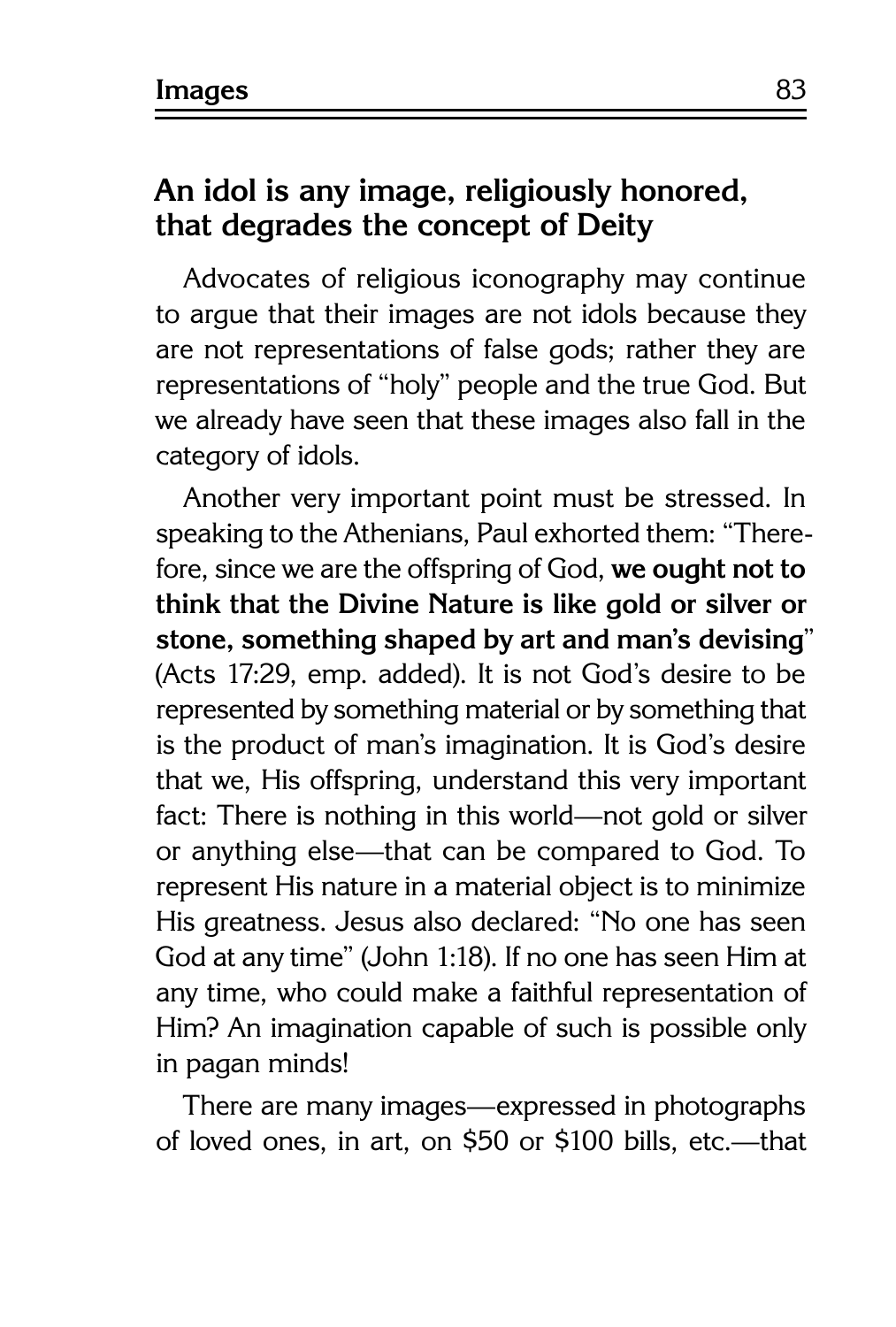God has **not** condemned. But there are many others that are projected to be representations "worthy" of the honor due only to God. Faithful Christians must reject idols (1 John 5:21).

### **The Alleged Biblical Basis for Religious Iconography**

Although the Bible clearly condemns religious iconography, some try to find any hint of biblical support for devotion to man-made images. They have twisted Bible verses to create a shield of protection against the clear teachings of the Word of God, and have formulated different arguments.

#### **Argument #1: God commanded images to be made for veneration**

This argument originates from God's commandment to Moses to make two golden cherubs on the lid of the Ark of the Covenant (Exodus 25:18-21; cf. O'Brien, 1901, p. 175). The argument is faulty for the following reasons.

First, God commanded that the cherubs be made **not**  as objects of veneration or worship. The cherubs were to sit on the lid of the Ark of the Covenant, but they were no more special than the other objects or furnishings of the tabernacle. Each object in the tabernacle (and later the temple) had special significance and purpose, but none was an object of worship.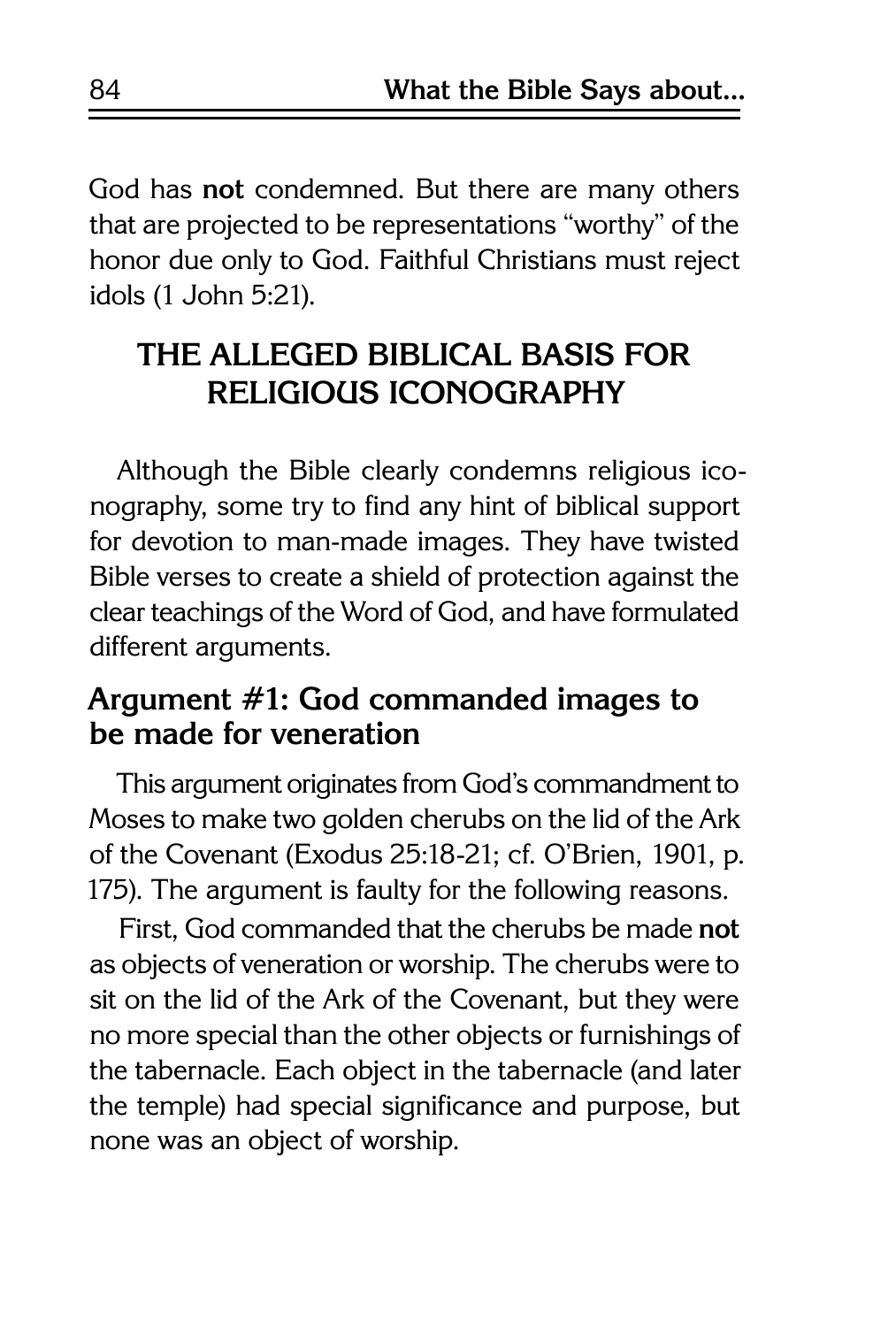Second, the nature and purpose of the Old Testament should be considered. The inspired writer of Hebrews tells us that the first covenant had an "**earthly** sanctuary" (9:1, emp. added). The tabernacle and its furnishings were models or patterns of the "greater and more perfect tabernacle **not made with hands**," of which Christ is the High Priest (9:11, emp. added; cf. 8:5). The tabernacle and its contents were **figures and shadows** of heavenly things (9:23; 10:1) and of a new covenant (8:5-6). Now we, "having boldness to enter the Holiest [i.e., the Holy of Holies]," having "a High Priest [Jesus] over the house of God" (10:21), are admonished to leave behind the "oldness of the letter" (Romans 7:6) and accept the heavenly conditions of the new covenant established by Christ (Hebrews 8:1-6; 9:11-15).

Third, we should consider the authoritative and prohibitive nature of divine commands. God **commanded** Moses to make the cherubs (and other objects for the tabernacle) as representations of heavenly things that would be part of the New Covenant after the sacrifice of Christ. True servants of God do not promote, authorize, or offer anything that "He [has] not commanded" (Leviticus 10:1-2). The desires of God's servant must be subjected to divine authority and divine command. Where is the divine command which authorizes religious iconography? There is not one single biblical text that approves or allows the worship of images.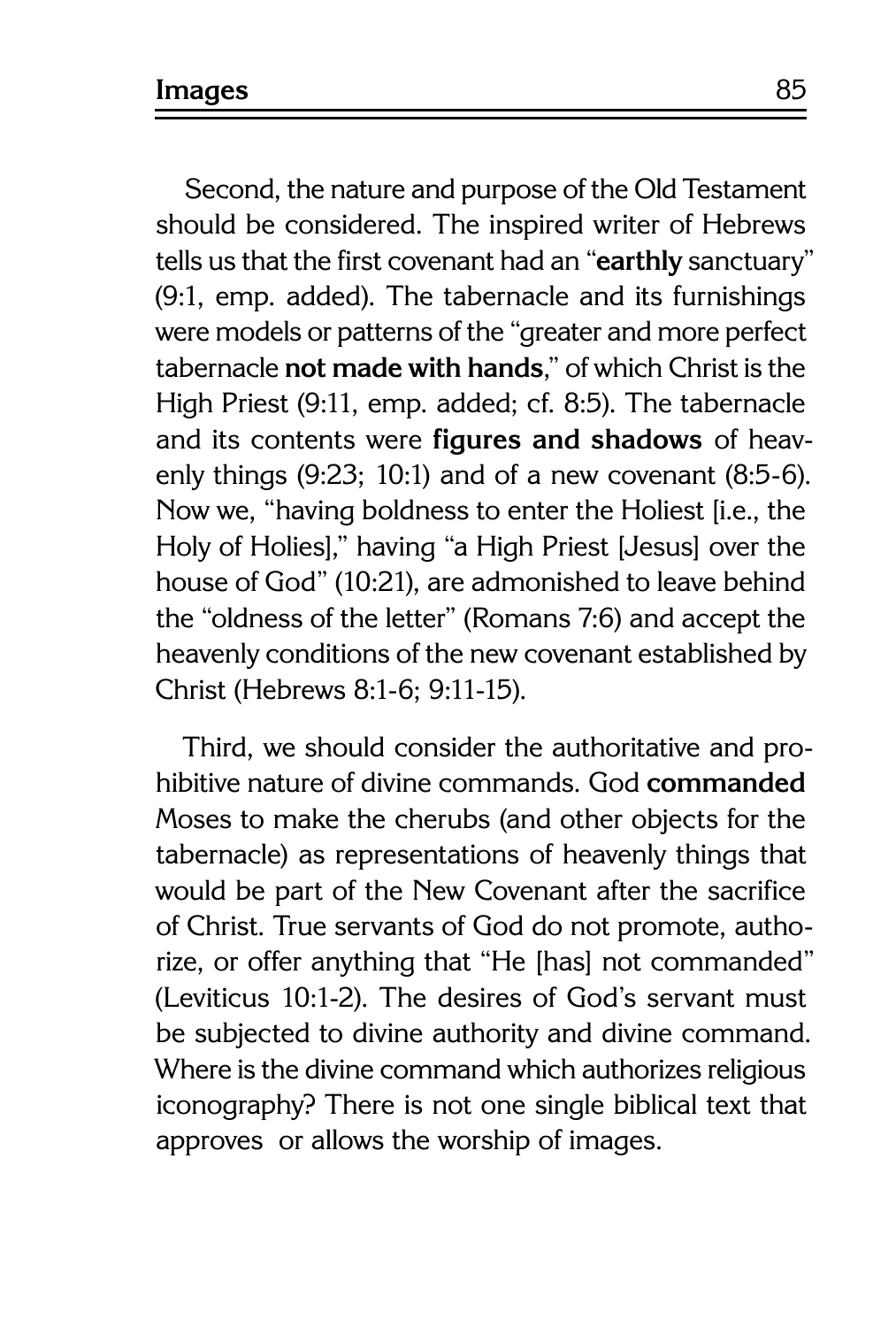Fourth, God's commands concerning the construction and use of the tabernacle and its contents were made under the Old Testament and were exclusively for the people chosen by God at that time, i.e., the Israelites. Christians no longer follow the Old Testament methodology of worship, since it was taken away when Jesus died, and replaced it with a better covenant (Colossians 2:14; Hebrews 10).

The symbols of the Old Covenant, including the cherubs on the Ark of the Covenant, were never objects of worship. Neither Exodus 25:18-21 nor any other Scripture (such as the reference to the bronze serpent in Numbers 21:9; cf. 2 Kings 18:4) authorize religious iconography.

#### **Argument #2: Servants of God bowed before images, indicating divine acceptance of such veneration**

It has been argued that the Bible promotes the veneration of images because Joshua 7:6 says that Joshua and the elders of Israel "bowed down before the Ark, and there were the two images of the cherubs, and nothing happened to them" (Zavala, 2000b). Although at first glance this passage may seem to favor religious iconography, consider the following points often overlooked.

First of all, the nature of the Old Testament should be considered again. Under the Old Covenant, God "dwelt" in a special way in the tabernacle (over the Ark), and from there He spoke to the people of Israel (Exodus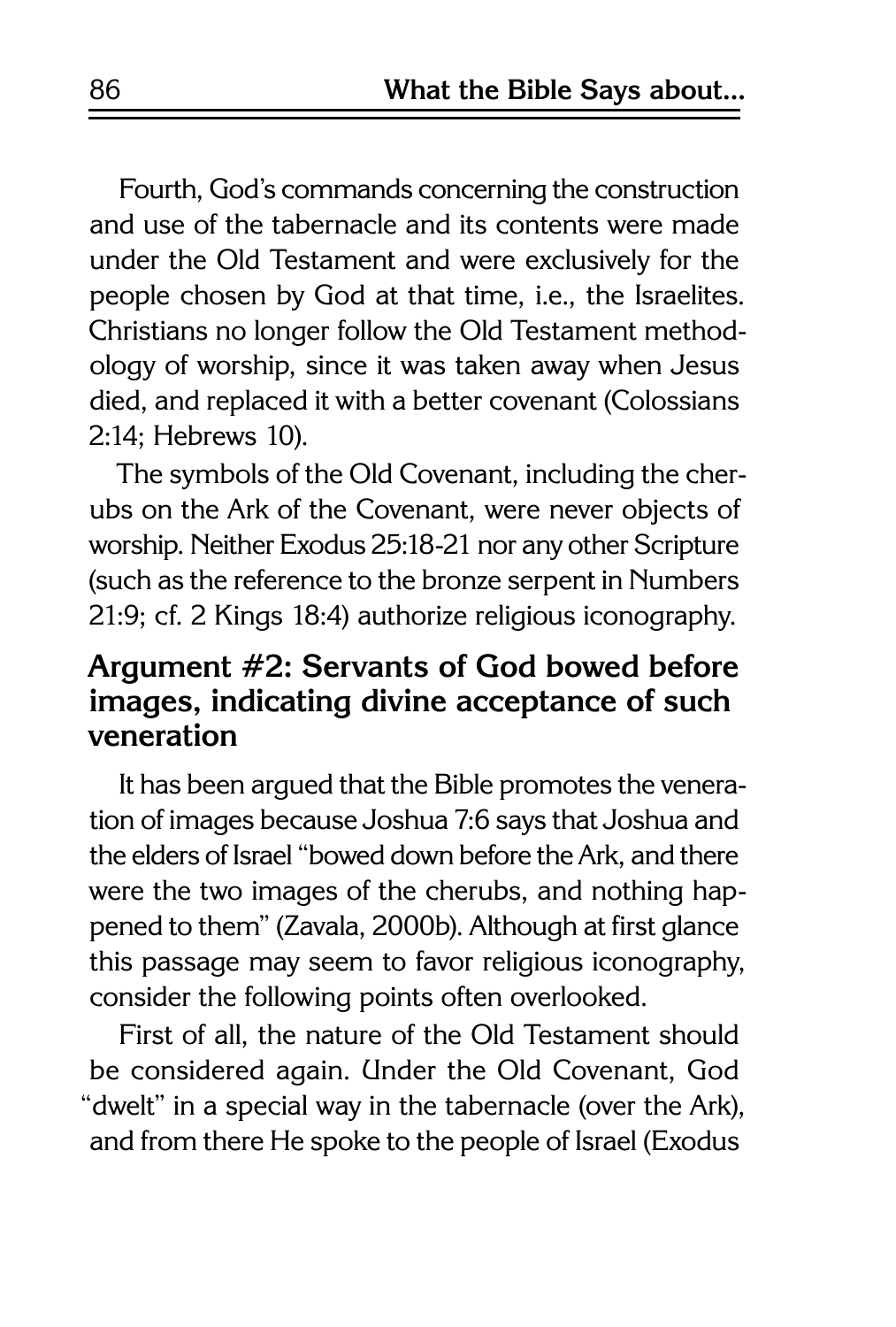25:22; 30:36; Leviticus 16:2). However, under the New Testament, God "does not dwell in temples made with hands" (Acts 17:24). If God does not dwell in temples made with human hands, would He dwell in images made with human hands?

Second, it is essential to consider the context of Joshua 7:6. Although Catholics argue that Joshua and the elders of Israel bowed down to honor and venerate the images of the cherubs that were on the Ark, the context reveals completely different facts. Verse six informs us that Joshua "tore his clothes," and he and the elders of the people "put dust on their heads." Tearing one's garments and covering one's head with dust or ashes were signs of great sorrow, shame, or penitence (cf. Job 1:20; Genesis 37:29,34; 2 Samuel 3:31; 2 Samuel 13:30-31; Lamentations 2:10; et al.). They never were signs of worship. It is certain that Joshua and the elders of Israel did not have the faintest intention of giving honor to or worshipping the Ark of the Covenant or the cherubs on it.

#### **Argument #3: In Bible times, people bowed before servants of God as a sign of reverence or veneration**

Second Kings 4:27 records an event in which a woman came to Elisha, a prophet of God, and grabbed his feet. It has been said that this is a clear biblical example that showing reverence to certain people, and by implication to images, is authorized by God. But the truth is that this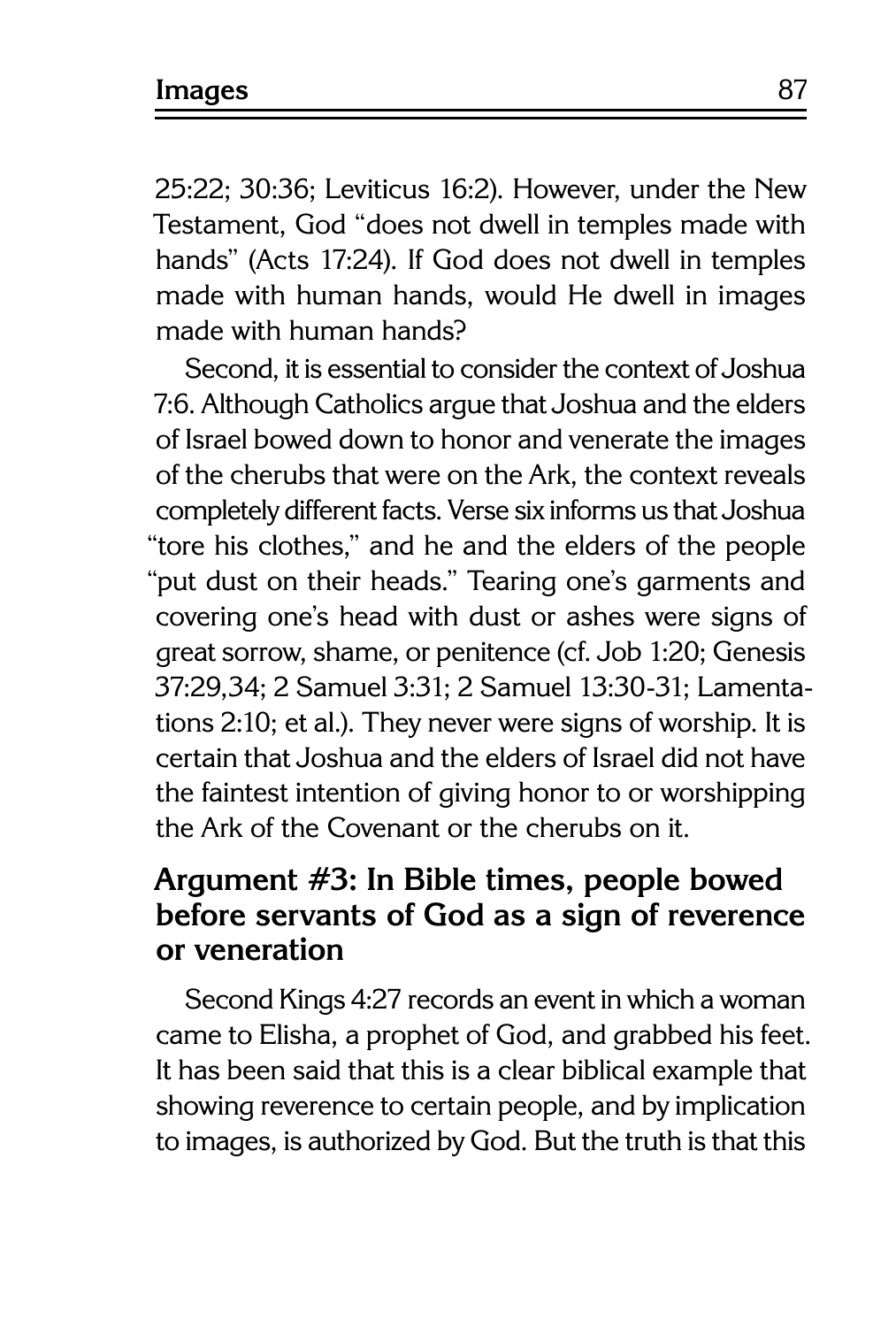is one of the most shameful arguments used by some supporters of Catholicism. It is a deliberately dishonest use of the Word of God and a desperate attempt to excuse false doctrine.

First, a straightforward reading of the context reveals that the woman did not grab Elisha's feet to "venerate" him. Because this woman had been very hospitable to Elisha (2 Kings 4:8-10), he promised her that God would give her a child. Her son was born within the time Elisha promised but died at a very early age (4:20). The woman went to Elisha, grabbed his feet, and demanded an explanation because her soul was "in deep distress" (4:27). Note her words: "Did I ask a son of my lord? Did I not say, 'Do not deceive me?'" (2 Kings 4:28). If she had been "venerating" Elisha, would she have accused him of deceiving her? Of course not! The woman was grieving, her son had died, and she wanted help. At no time did this poor woman's grief represent veneration of Elisha.

Second, if 2 Kings 4:27 authorizes the veneration of servants of God (as some Catholic apologists claim), this verse still would not authorize showing reverence toward **images**. But this verse authorizes veneration of neither men nor images! The Bible clearly condemns bowing before men to venerate or worship them (cf. Acts 10:25-26).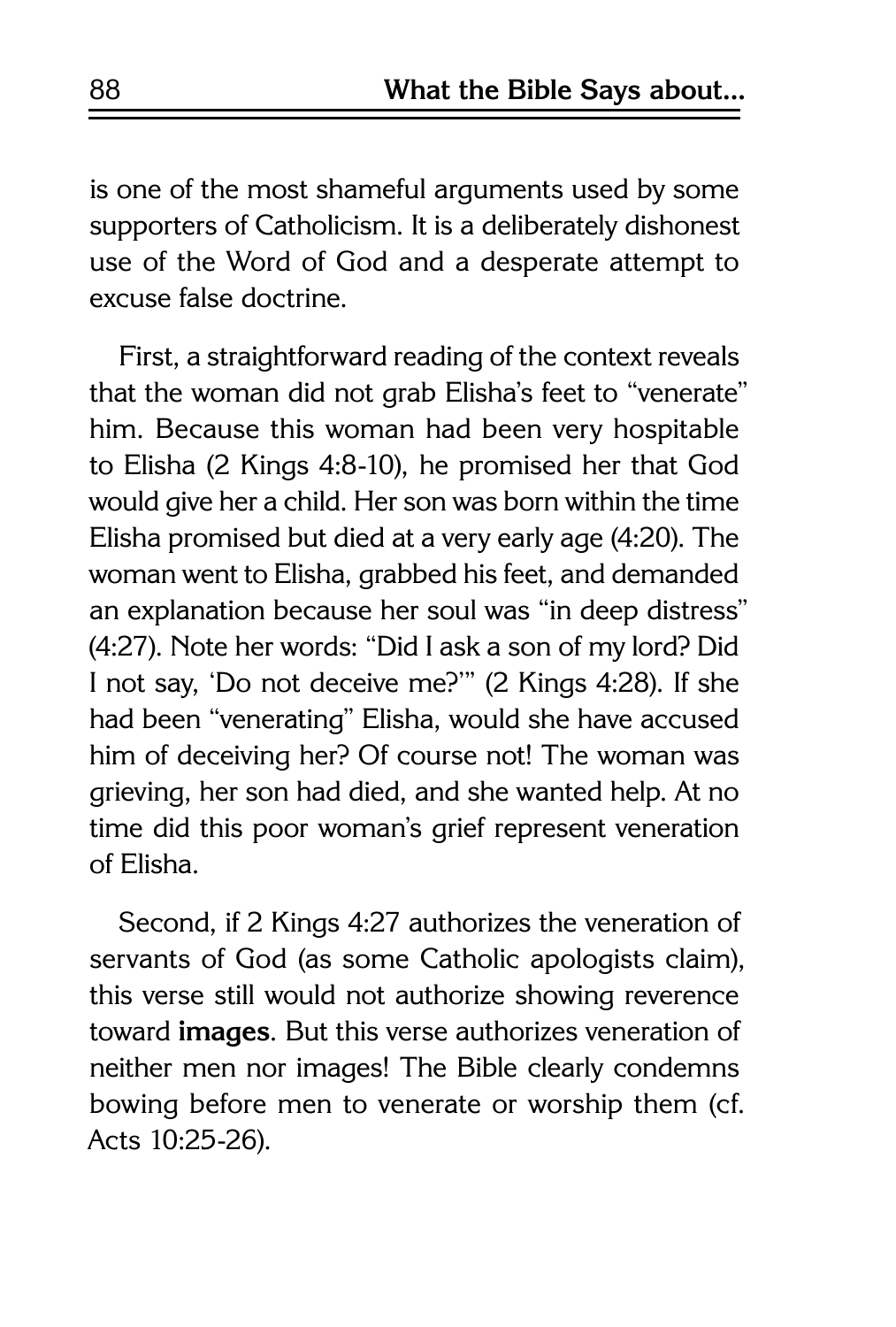**Images** 89

Third, the narrative in 2 Kings 4:27 describes an incidental scene completely separate from any kind of worship. This verse does not imply or authorize—much less command—men to worship servants of God. Those who advocate such, advocate a practice that lacks biblical authority (see Chapter 2, pp. 43-44).

#### **Argument #4: In Bible times, people carried images in processions**

It is said that 2 Samuel 6 describes a religious procession in which an icon was carried because "David gathered all the choice men of Israel" (6:1), "set the ark of God on a new cart" (6:3), and everybody "played music before the Lord" (6:5). Consider the following points.

Modern-day Catholic processions are characterized by a large number of people carrying images on a special day. Although the situation recorded in 2 Samuel 6 may seem similar, the principle is not the same. The Ark of God had been left in Kiriath-Jearim for about four decades, and David wanted to bring it to the capital city of Jerusalem. At no time was it David's intention to "show off" the Ark of God or to encourage the multitudes to worship it, nor was that day designated as holy. In Jerusalem, the Ark would occupy a special and permanent place in the temple that Solomon (David's son) would build.

The Ark was never to be worshipped. God never commanded that the Ark, or any other object with religious significance, be carried in religious processions like the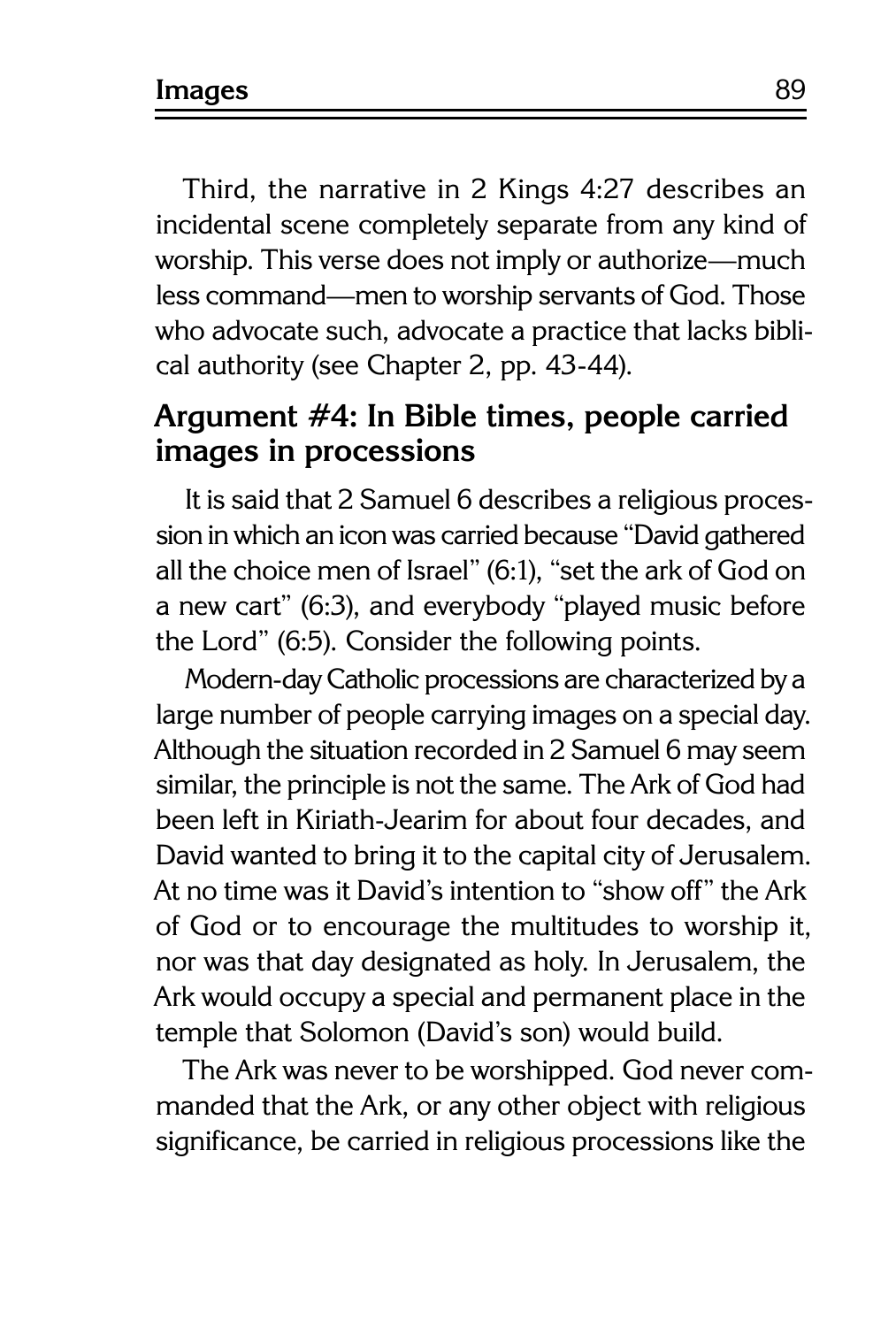ones Catholics perform. There are no similarities between the reasons for which the Ark of the Covenant was brought to Jerusalem and the motivations for religious processions honoring the images of Catholicism, and there is no biblical authority for such processions.

#### **Argument #5: Jesus did not condemn images**

In Mark 12, we read that some Jews tried to trick Jesus with a question about paying taxes to Caesar. Jesus took a Roman coin and asked, "Whose image and inscription is this?" (12:16). Because of this simple question, and because He did not condemn Caesar's likeness on the coin, some Catholics argue that Jesus authorized veneration of images by indirectly promoting them.

First, the fact that Jesus did not condemn an image does not mean that He approved religious images or their veneration. To argue such on the basis of this incident would imply that Jesus approved veneration of immoral political leaders, not the images of "saints" or deity (as Catholics claim). Would Jesus approve, or encourage, the veneration of images representing evil Roman emperors such as Tiberius and Nero? Obviously not! God had condemned this from ancient times (cf. Daniel 3).

Second, the context of Mark 12 should be considered. Some Catholic apologists have argued that if God really condemns religious images, this incident in the life of Christ would have been an excellent time to do it (see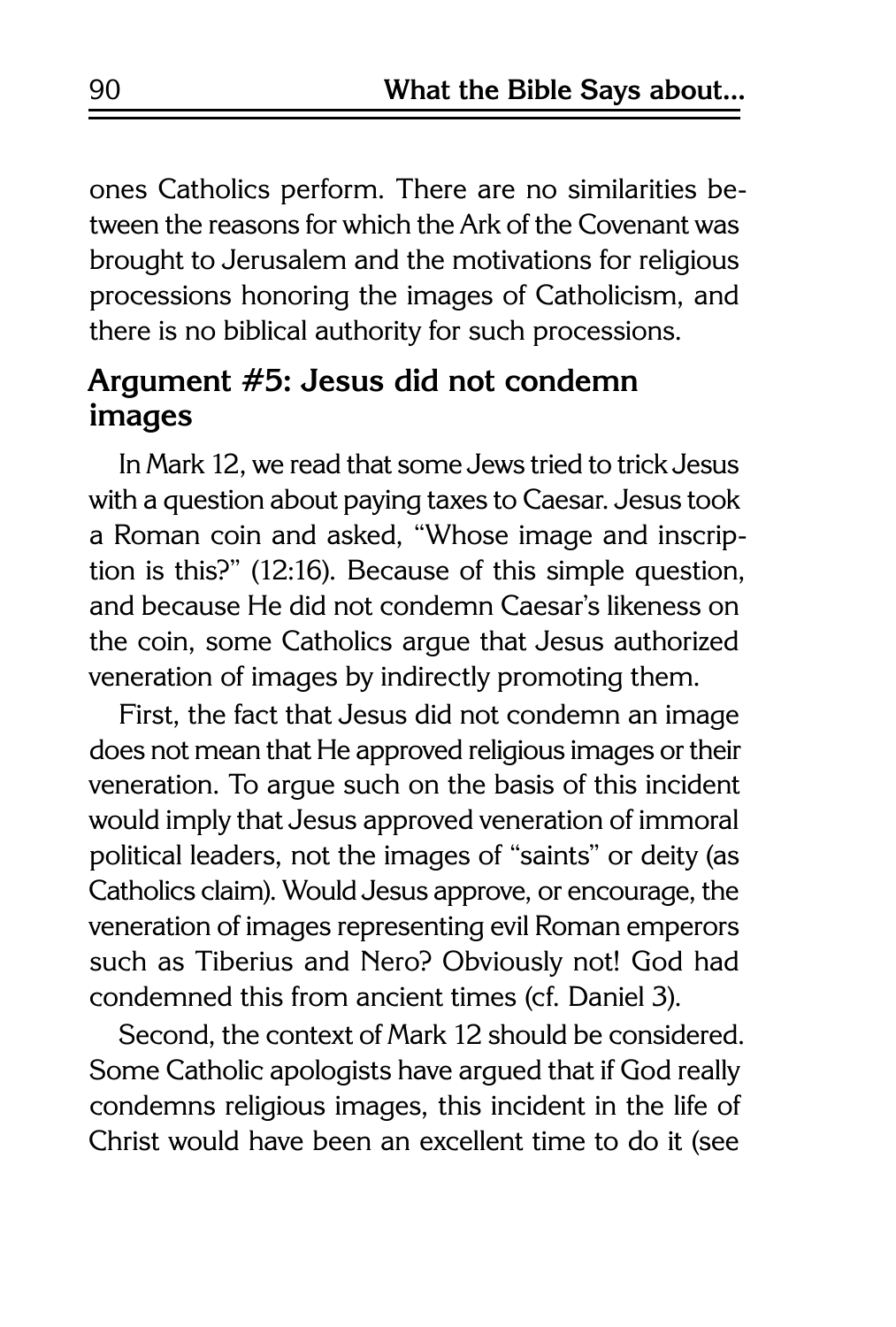Gagnon, n.d.). But Jesus' discussion with the Jews was not on the subject of idolatry. The discussion at hand was based on the question presented to Him by the Jewish religious leaders: "Is it lawful to give tribute [taxes] to Caesar, or not?" (Mark 12:14). The question was not, "Is it lawful to worship images or not?" Jesus' reply was related directly to their question: "Render to Caesar the things that are Caesar's and to God the things that are God's" (Mark 12:17). Jesus' answer cannot be applied to a totally unrelated question.

Simply put, there is **not** one single text, in either the Old or New Testament, that supports (by direct command, example, or implication) the worship of images in order to draw near to God. Those who support this erroneous doctrine have become "futile in their thoughts" and have "changed the glory of the incorruptible God into an image made like corruptible man" (Romans 1:21-24).

#### **Biblical Warnings**

Some Catholic apologists want us to believe that there is nothing wrong with venerating images, but what does the Bible say? Deuteronomy 4:15-19 notes the following:

Take careful heed to yourselves, for you saw no form when the Lord spoke to you at Horeb out of the midst of the fire, lest you act **corruptly** and make for yourselves a carved image in the form of any figure: the likeness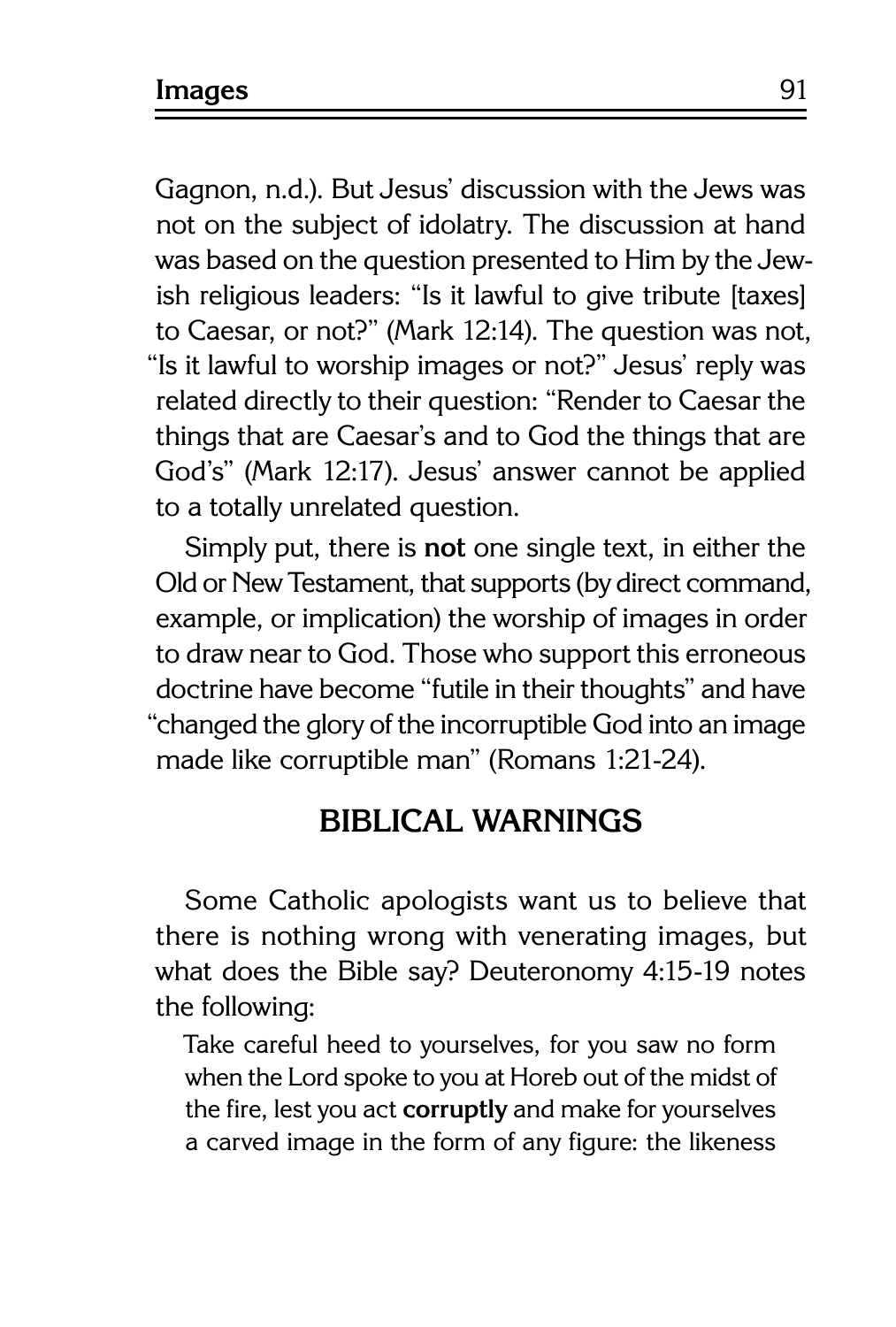of male or female, the likeness of any animal that is on the earth or the likeness of any winged bird that flies in the air, the likeness of anything that creeps on the ground or the likeness of any fish that is in the water beneath the earth. And take heed, lest you lift your eyes to heaven, and when you see the sun, the moon, and the stars, all the host of heaven, you feel driven to worship them and serve them, which the Lord your God has given to all the peoples under the whole heaven as a heritage (emp. added).

The divine warning is very clear: veneration or worship of images is evidence of the corruption of the human heart.

In the next chapter of the same book, God warned: "You shall not make for yourself a carved image—any likeness of anything that is in heaven above, or that is in the earth beneath, or that is in the water under the earth" (5:8). Is this commandment difficult to understand? The Bible continues: "You shall not bow down to them nor serve them. For I, the Lord your God, am a jealous God, visiting the **iniquity** of the fathers upon the children to the third and fourth generations of those who hate Me" (5:9, emp. added). Again, the Bible is clear: the production of images or sculptures for the purpose of religious veneration is iniquity before Jehovah.

Concerning the singularity of God, the prophet Isaiah wrote: "To whom then will you liken God? Or what likeness will you compare to Him?... 'To whom then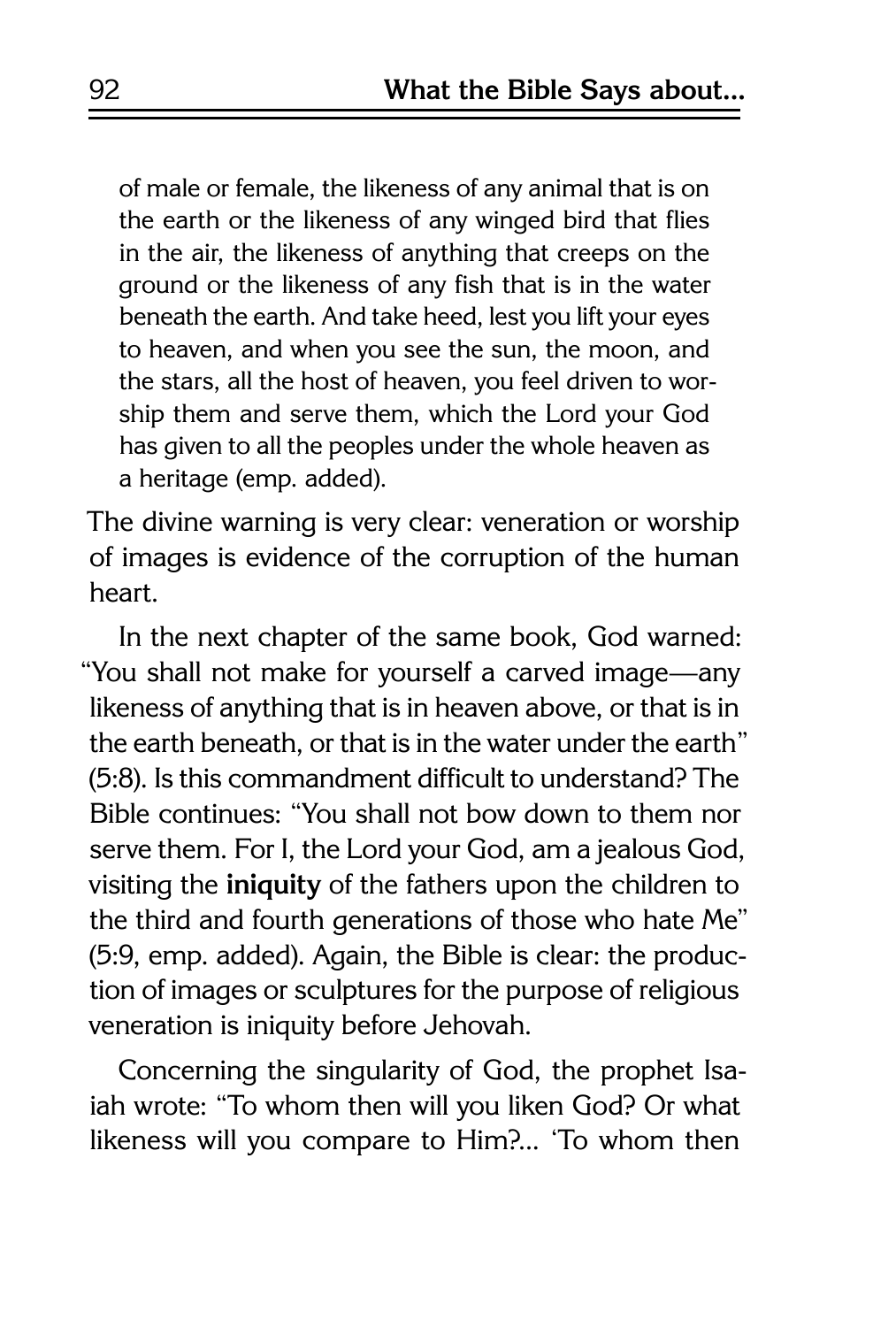**Images** 93

will you liken Me, or to whom shall I be equal?' says the Holy One" (40:18,25). There is no way to compare a man-made object to God, or to make an image that represents His greatness. Those who attempt to do so degrade the person of God.

Jeremiah declared: "Everyone is dull-hearted, without knowledge; every metalsmith is put to shame by the carved image; for his molded image is falsehood, and there is no breath in them" (51:17). The images of worship are simply false gods; they have no life in them. Those who worship images should be ashamed because "their molded images are wind and confusion" (Isaiah 41:29). Jeremiah added: "They [the idols] are futile, a work of errors; in the time of their punishment they shall perish" (51:18).

In an illustrative passage concerning idolatry, Hosea wrote: "Do not rejoice, O Israel, with joy like other peoples, for you have played the **harlot** against your God. You have made love for hire on every threshing floor" (9:1, emp. added; cf. Hosea 8). The biblical comparison is very clear: idolatry is considered to be spiritual prostitution. It is ironic that many consider physical fornication or prostitution to be detestable activities before God, but they overlook, and even defend, spiritual fornication and prostitution.

Paul declared of those who tried to make representations of God: "Professing to be wise, they became **fools**,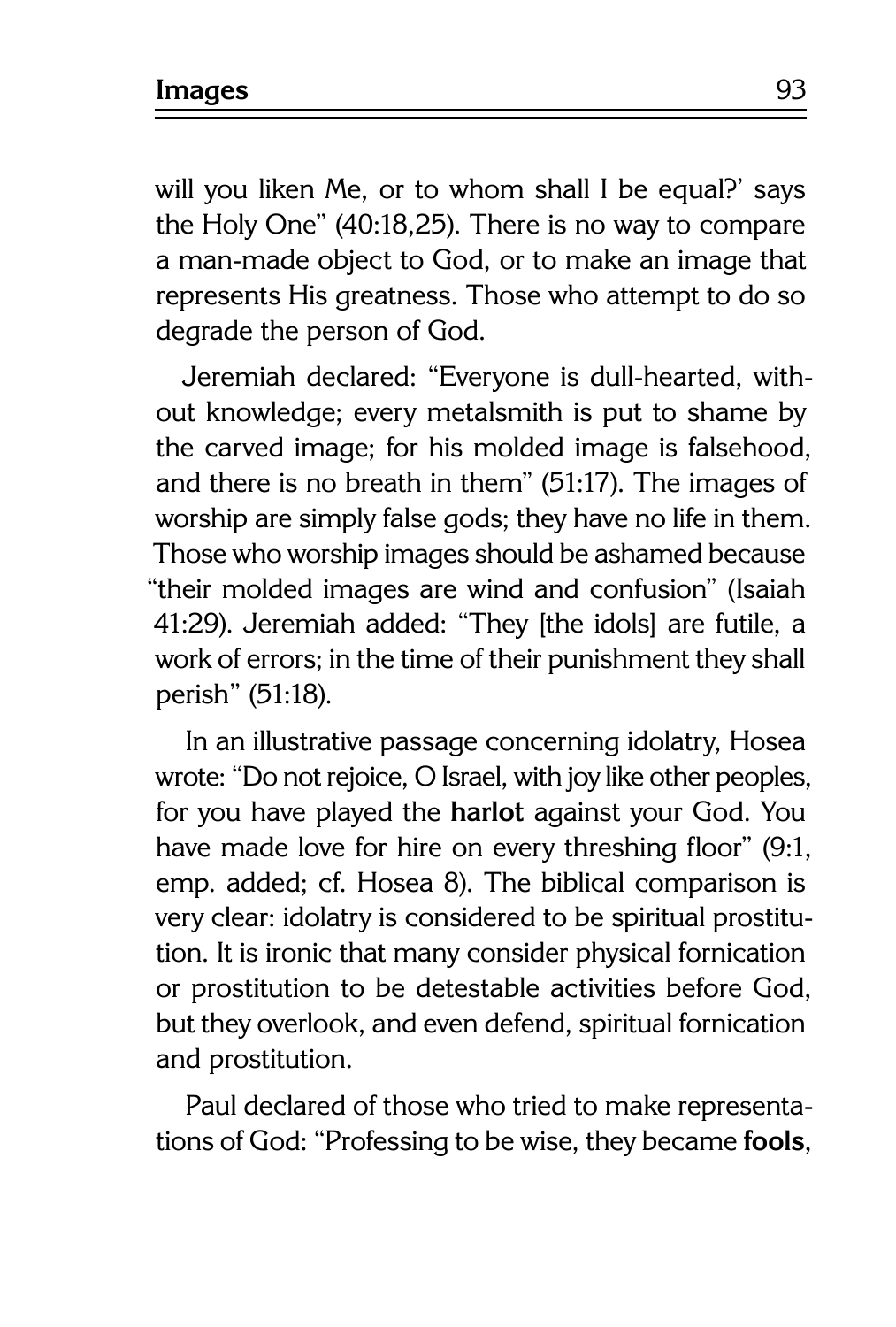and changed the glory of the incorruptible God into an image made like corruptible man—and birds and fourfooted animals and creeping things" (Romans 1:22-23, emp. added). Any defense of physical representations of deity is evidence of man's foolish desire to reduce spiritual things to an earthly level. Concerning these men, Paul added: "Therefore, God also gave them up to uncleanness, in the lusts of their hearts" (Romans 1:24). Ultimately, such men separate themselves from God by their sinful actions (Isaiah 59:1-2). God will not force them to change their ways, but one day will take vengeance on all those who do not obey Him (2 Thessalonians 1:8). The apostle John wrote, "but the cowardly, unbelieving, abominable, murderers, sexually immoral, sorcerers, **idolaters**, and all liars shall have their part in the lake which burns with fire and brimstone, which is the second death" (Revelation 21:8, emp. added).

God will condemn those who participate in idolatry. No gods of gold, silver, wood, or stone will be able to intervene on their behalf. There is only One Who can mediate between us and God the Father—"the Man Christ Jesus" (1 Timothy 2:5). John encouraged the first-century Christians by saying: "Little children, keep yourselves from idols" (1 John 5:21). Twenty-first-century Christians also must heed this warning.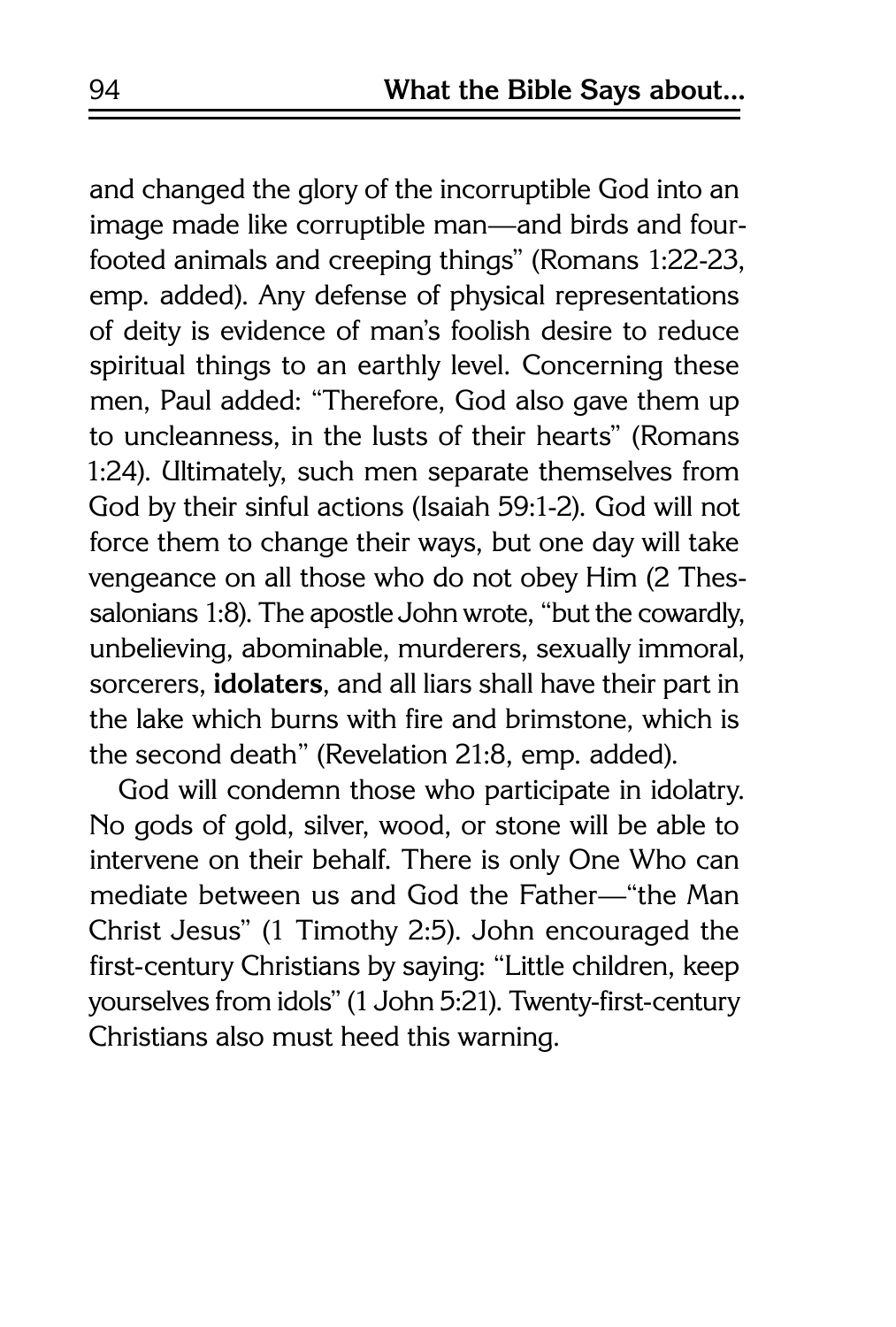## Chapter 4

#### **Mary**

No woman in all of history stands out more than Mary. Her fame is due to the fact that God chose her to bring into the world the long-awaited Savior and Messiah, Jesus Christ. Since Jesus Christ was the greatest Person ever to set foot on the Earth—the Teacher of teachers, the Man Who has changed more lives than any other throughout the centuries, and the One Who gives mankind the opportunity to be free from the bonds of sin—everything associated with His life, His character, and His teachings has been a source of great interest to many. The desire to know more about the Lord has led many to place excessive emphasis on those who were close to Him and uninspired traditions about them.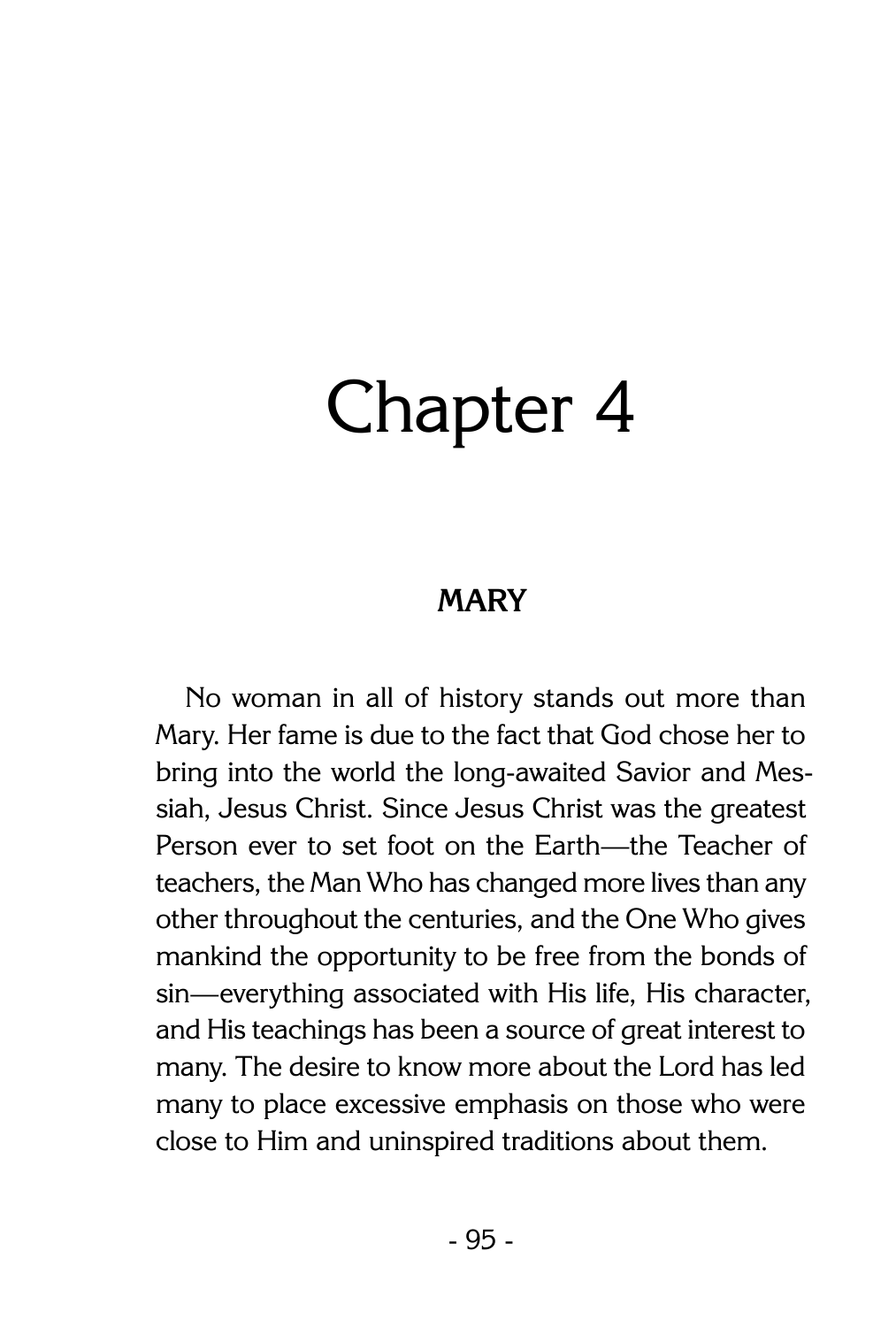Questions arise: Who would have been the closest to God Incarnate? Who could tell us, in profound detail, about His nights of infancy, His adolescent anxieties, and the afflictions of His ministry? Obviously, the woman who held the Savior of the world in her arms from the time of His birth, calmed His crying with her lullabies, healed His childhood wounds, and watched Him grow and become a man, would have been closer to Him than any other human being. So, by virtue of her relationship to Jesus, some argue that Mary is deserving of greater honor than anyone else who ever has obeyed God.

Catholics have elevated Mary to a higher level than God ever intended. The supporters of human traditions have united their forces to make Mary not just a "maidservant of the Lord" (Luke 1:38), but rather the "Mother of God." We will open the Bible to examine the things related to this special woman who "found favor with God" (Luke 1:30).

#### **Was Mary Sinless?**

Many assertions have been made about Mary, and many religious traditions surround her. One prominent Catholic declaration about Mary states that she was sinless (see Catechism..., 1994, 491). In reality, this statement implies two things that even some Catholics do not know or understand: (1) Mary was the only person (apart from Jesus Christ) who came into the world without the con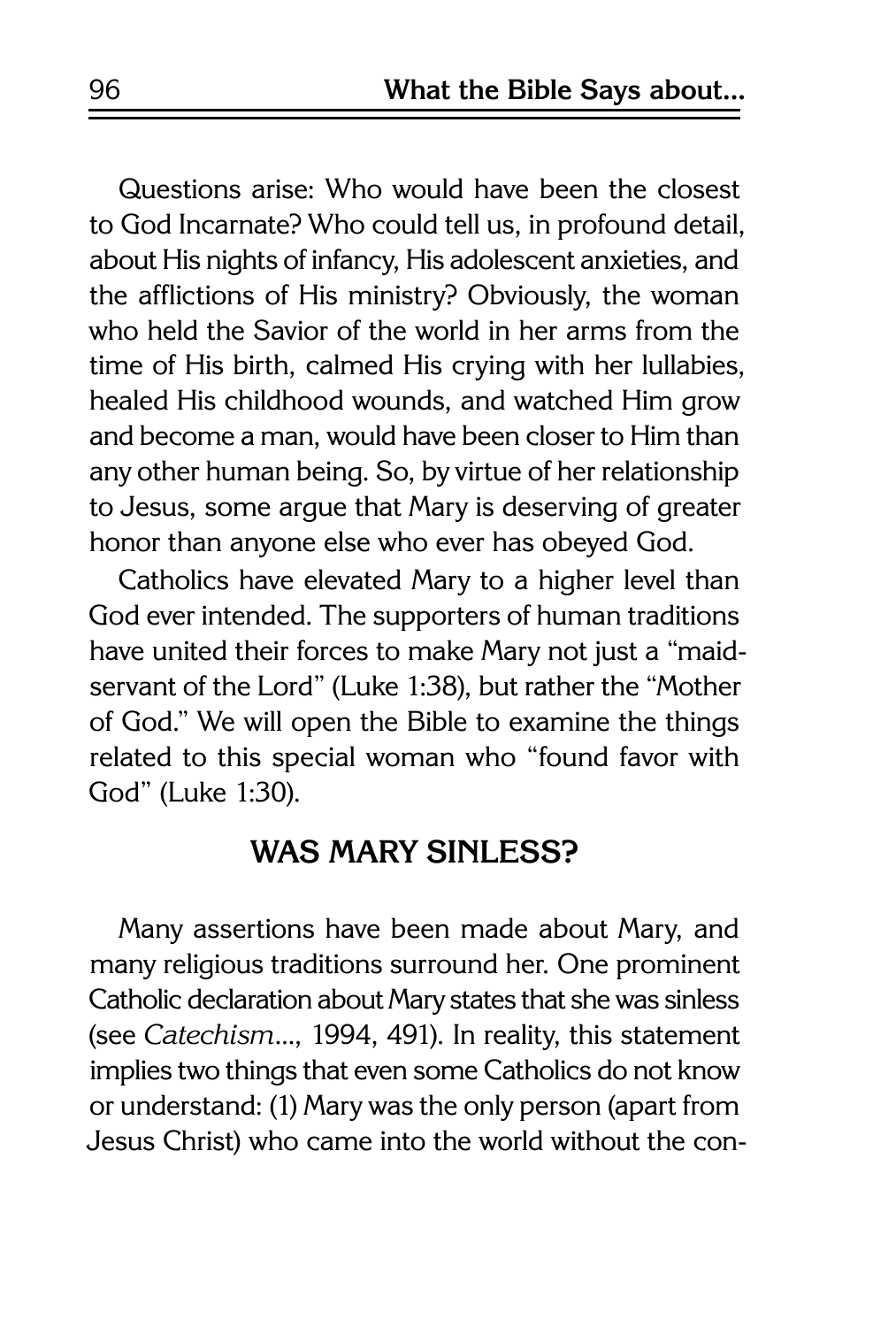tamination of "original sin," and (2) Mary was the only person (apart from Jesus Christ) who never committed sin. We will consider these two assertions briefly.

We agree (in part) with the first assertion. Mary was born free of the contamination of Adam's sin, but she was not the only one. In fact, **everyone** arrives in this world without the contamination of original sin. The Catholic doctrine, which teaches that all people inherit Adam's sin (which led to the requirement of infant baptism), originated from a misinterpretation of some biblical passages. It is an example of great familiarity with tradition and very little understanding of the Scriptures. The doctrine of "original sin" has caused many problems for Catholicism. It undermined the high level to which Catholics had elevated Mary, as well as the image of her they created. They had to find a way to preserve the sinless image of Mary that they had created. So, in 1854, policymakers within the Catholic Church "liberated" Mary, stating that she was born without original sin (see Herbermann, 1913, 7:674-675). This allowed her to wear the title "Most Holy."

Romans 5:12 has been used extensively to support the Catholic doctrine of "original sin." In this passage, Paul wrote: "Therefore, just as through one man sin entered the world, and death through sin, and thus death spread to all men, because all sinned." At first glance, this text may seem to support the idea of original sin;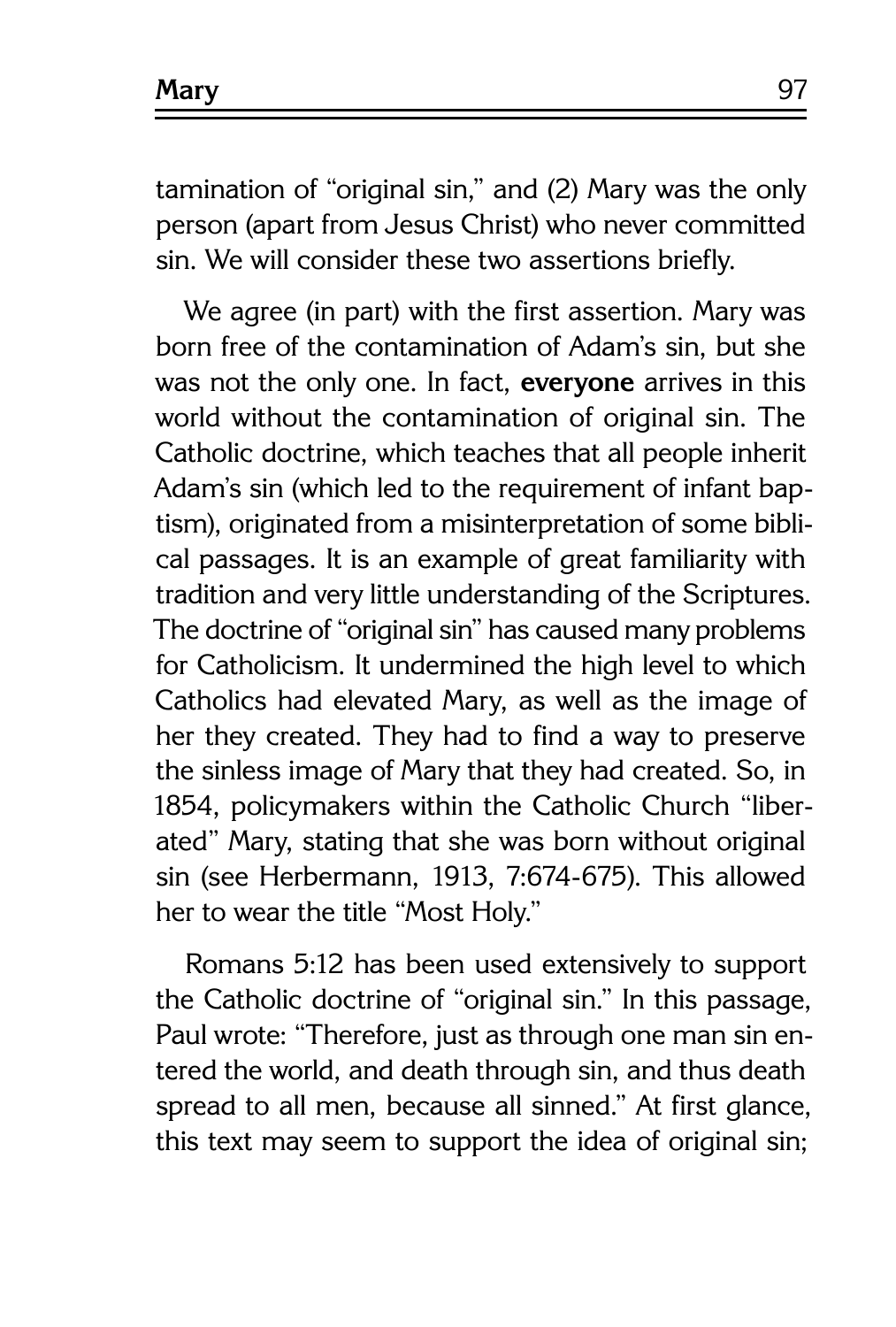however, a proper study of this verse will show that this is not the case.

First, Paul said that "through one man sin entered **the world**." Paul did not say that sin entered into every person at birth. Rather, sin became a part of the world in general. Second, Paul said that **death** entered the world through sin. This refers exclusively to the death that Adam and Eve experienced in the beginning. Third, Paul noted that "death spread to all men, because **all sinned**." The text does not say that death spread to all men because Adam sinned but because all sinned. It is clear that humanity is the recipient of the **consequence** of Adam's sin (i.e., death), but is not the recipient of the **guilt** of Adam's sin. Each accountable person dies for his or her own sin (Romans 3:23).

Ezekiel 18:20 declares: "The soul who sins shall die. The son shall not bear the guilt of the father, nor the father bear the guilt of the son. The righteousness of the righteous shall be upon himself, and the wickedness of the wicked shall be upon himself" (cf. Deuteronomy 24:16; Jeremiah 31:30). Since the Bible emphatically affirms that the son does not bear the guilt (or iniquity) of the father, this means that Cain, Abel, and Seth did not carry the sin of their father, Adam. How, then, can we possibly carry Adam's sin? The truth is that children are born without sin. This is why Jesus said that in order to enter into the kingdom of heaven, one should become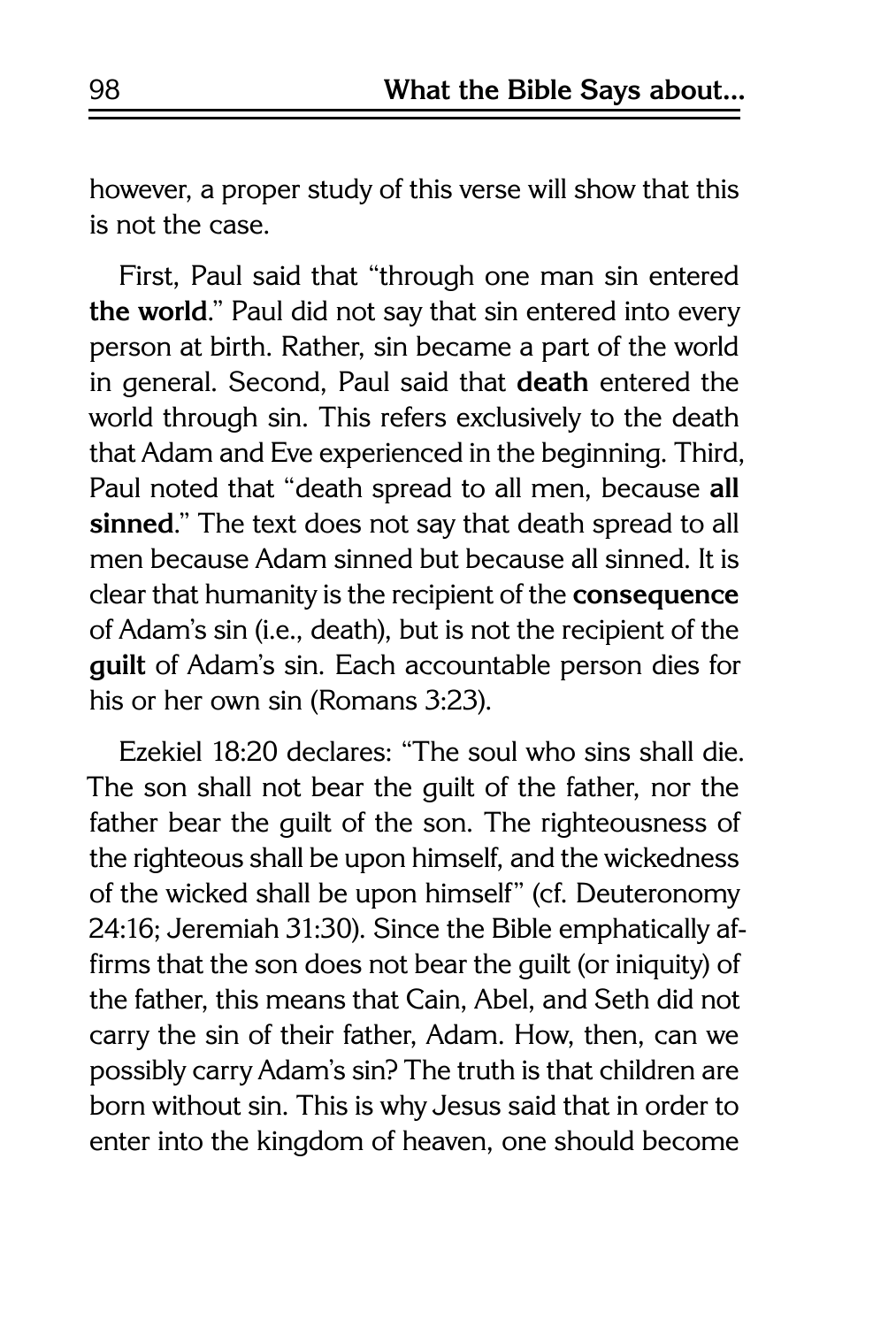**Mary** 99

like a child (Matthew 18:3). But if children come into this world "dragging" the sin of the first man and, therefore, are contaminated, what sense would it make for Jesus to encourage us to be like them? [For a more extensive study on this subject, see Chapter 5, pp. 139-143.]

A just and righteous God would not (and will not) condemn all humanity for the sin of one man. No man on Earth bears the sin that Adam committed. Mary, just like everyone else in this world, was born without the contamination of any original sin.

But what about the assertion that Mary was the only person (apart from Jesus Christ) who never committed sin? No Bible verse explicitly declares that Mary committed any sin (just as there is no verse which declares that Seth, Enoch, Stephen, Philemon, etc., committed sin), but many Bible verses explicitly state that **everyone**  sins. Therefore, Mary sinned. We should not belittle the impressive biblical record of Mary. But she, like any other human being, needed a Savior to take away her sins.

Paul was very emphatic about this subject: "For **all** have sinned and fall short of the glory of God" (Romans 3:23, emp. added). Paul allowed no exceptions. He wrote that all have sinned. There is no doubt that the word "all" includes Mary. Paul agreed with the psalmist's inspired assessment of humanity: "There is none righteous, no, not one" (Romans 3:10; cf. Psalms 14:3; 53:1-3). But if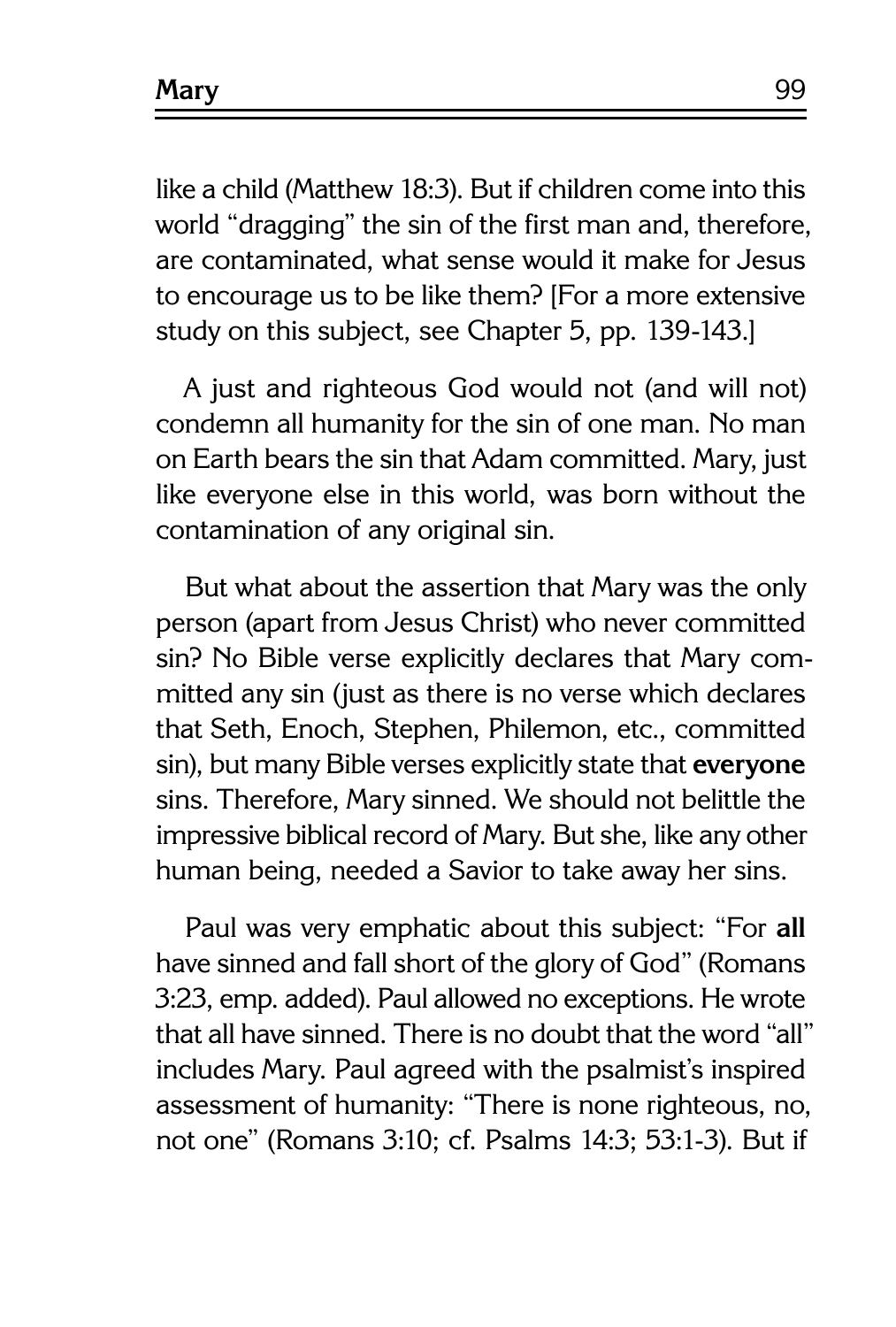Mary never committed sin, the text should read: "There is none righteous, except Mary."

It is important to note that the Bible places emphasis on what all, except Jesus, have done (i.e., sinned). One of the major differences between the sons of men and the Son of Man is that we succumb to sin, but Jesus never did. Hebrews 4:15 notes: "For we do not have a High Priest who cannot sympathize with our weaknesses, but was in all points tempted as we are, yet **without sin**" (emp. added; cf. 2 Corinthians 5:21). What praise or honor should be given to Jesus Christ (our High Priest) if He achieved that which a mere human had already achieved? If Mary never sinned, why did God give the high priesthood of the church to Jesus instead of her? In fact, the declaration of the Hebrews writer would lose its power if someone else had already achieved sinless perfection.

Mary herself acknowledged this great doctrinal truth, i.e., that all have sinned and are in need of a Savior. She declared: "And my spirit has rejoiced in God **my Savior**" (Luke 1:47, emp. added). This fits with what the angel told Joseph about Mary: "And she will bring forth a Son, and you shall call His name Jesus, for **He will save His people from their sins**" (Matthew 1:21, emp. added). Jesus came to save mankind from the bondage of sin. When Mary recognized God as her Savior, she also recognized that, just as any other human being, she needed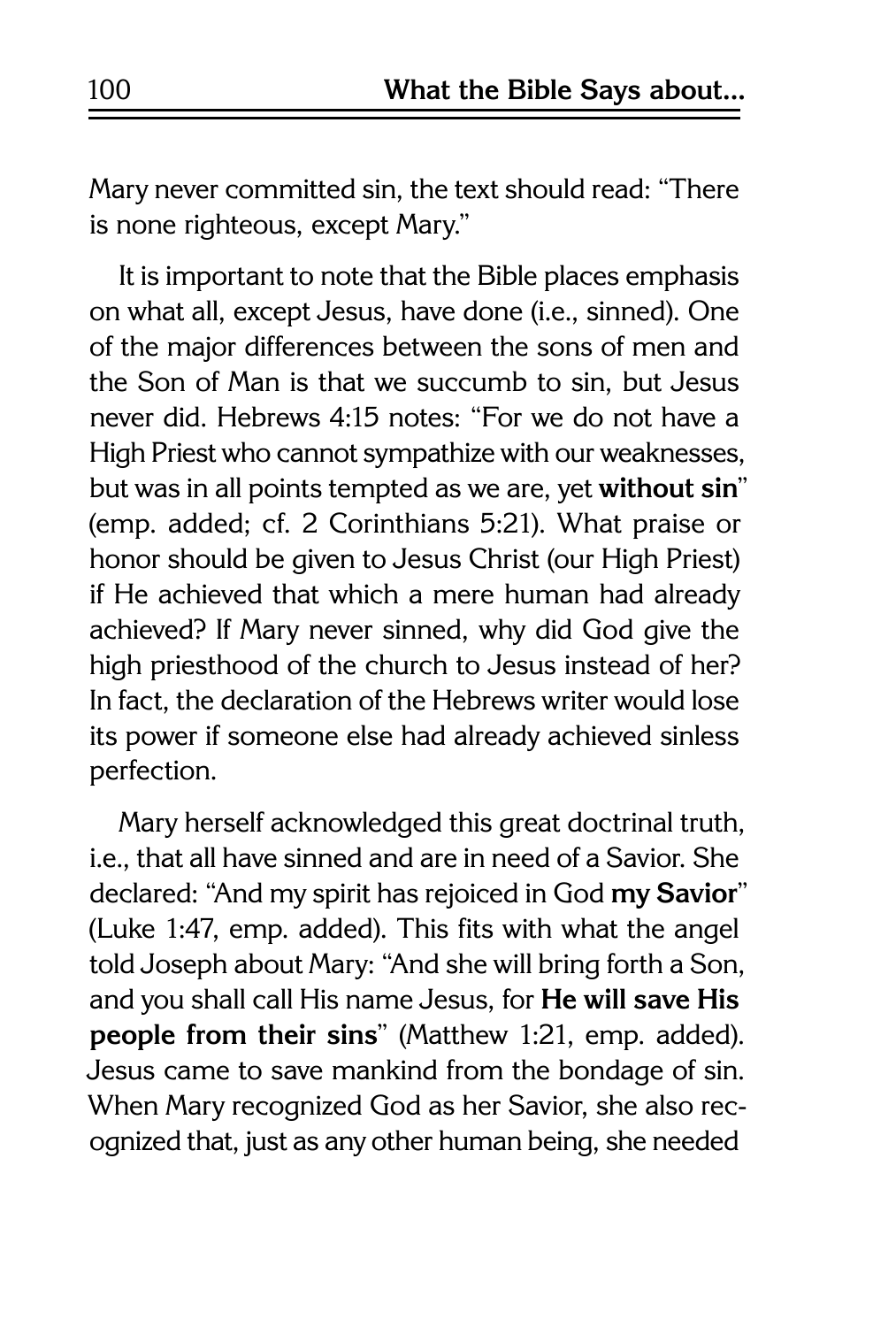salvation. If Mary lived and left this life without committing sin, it follows that she would not have needed a Savior. Why, then, did she refer to God as her "Savior"? If she was sinless, from what was she saved?

Finally, God's grace for Mary was not earned—but **given**. Advocates of the doctrine of the Most Holy Immaculate Conception argue that when the angel called Mary the "highly favored one" (Luke 1:28), he implied that she was pure in the highest sense of the word and, ultimately, without any vestige of sin. Nevertheless, the expression "highly favored one" is not intended to emphasize some sort of unique nature of Mary, but rather the nature of God's immeasurable favor. Verse 30 states: "Then the angel said to her, 'Do not be afraid, Mary, for you have found favor with God.'" The great peculiarity of Mary's life is not some sort of unique moral nature that she **achieved**, but rather the greatness of divine favor and grace that she **received** from God. Mary understood this point very well and declared: "Behold the **maidservant** of the Lord! Let it be to me according to your word" (Luke 1:38, emp. added).

If Mary was not exempt from sin, how was Jesus born without sin? As we already indicated, no child bears the iniquity of his or her parents (Ezekiel 18:20). If it were necessary for Mary to have been sinless, in the absolute sense of the word, in order to have a sinless child, then sinlessness also would be required of Mary's parents,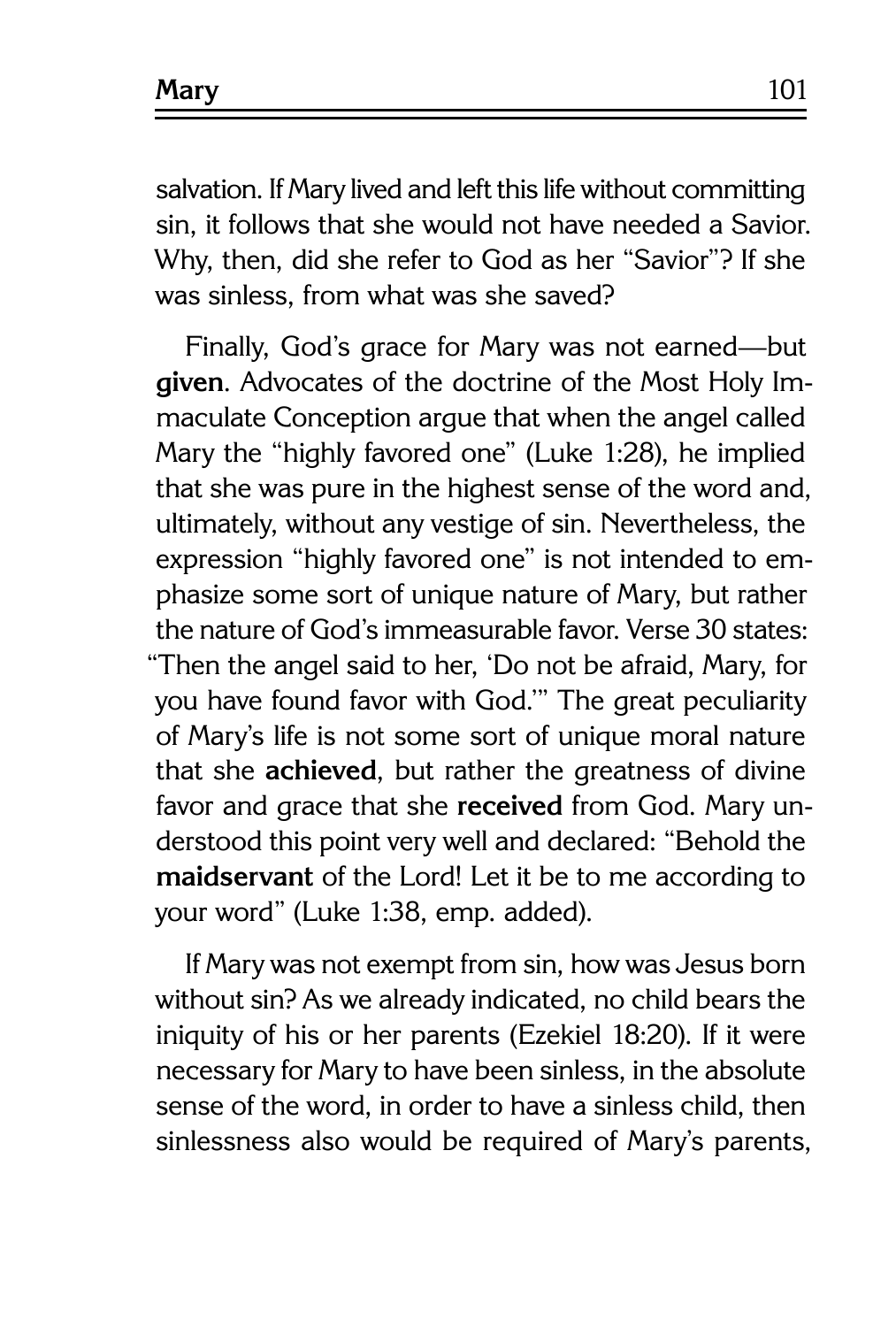in order to conceive a "sinless" Mary. In turn, all Mary's ancestors logically would have had to meet the same requirement.

We conclude from the Bible: (1) Like every other person ever born, Mary was born without any kind of original sin; (2) like every other person ever born (apart from Jesus Christ), Mary was not exempt from sin and its consequences; and (3) like every other person ever born (apart from Jesus Christ), Mary was in need of a Savior. These biblical facts do not minimize the importance of Mary's role in fulfilling God's divine plan to save man. Because of her godly life, God chose this particular young Jewish virgin to bring forth the Messiah. However, she was not sinless. Throughout history, God has used ordinary, imperfect men and women to accomplish extraordinary things, bringing them closer to "perfection" through His Son, Jesus Christ.

#### **The Virginity of Mary**

The idea of Mary's perpetual virginity is critical to Catholic Mariology (see Herbermann, 1913, 15:459- 472). Catholics maintain that Mary was a virgin, not only before and during the conception of Jesus, but also afterward, for the rest of her life. This idea is known as the "Perpetual Virginity" of Mary. But, was Mary a virgin for the **totality** of her life?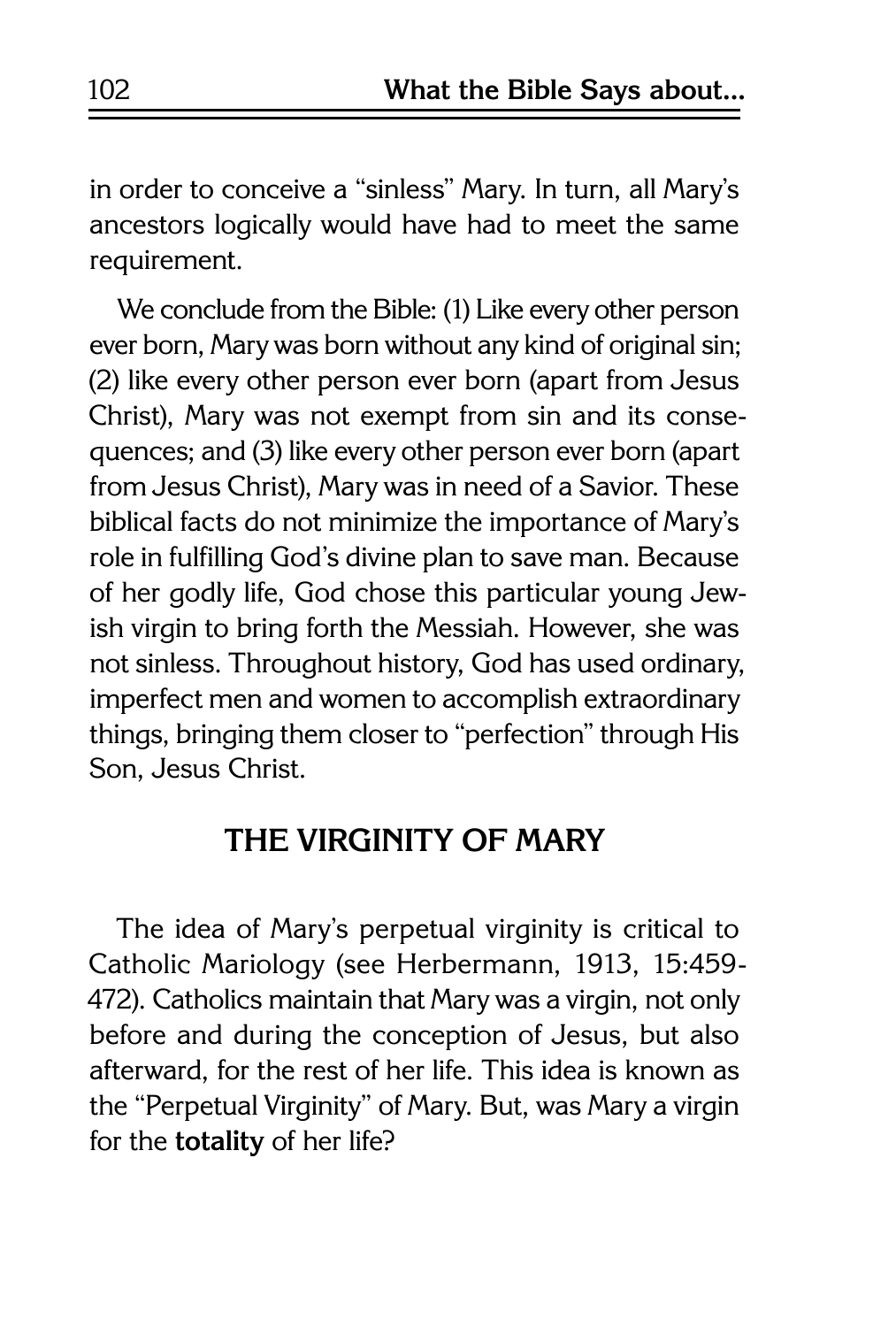All Christians (or at least those who believe the biblical record is inspired) agree that Mary was a virgin when God's angel informed her that she was with child of the Holy Spirit. Matthew is plain when he states: "**Before they** [Joseph and Mary] **came together**, she was found with child of the Holy Spirit" (Matthew 1:18, emp. added). Luke records Mary's question upon hearing that she was to bring forth a son: "Can this be, since **I do not know a man**?" (Luke 1:34, emp. added). The word "know" in Luke 1:34 obviously was used not for "having an idea or notion about a man," but in reference to "having conjugal relations." [Mary thought it was impossible for her to have conceived a child since "she did not know a man."] The word "know" comes from the Greek ginosko and, in the context of Luke 1:34, is "used to convey the thought of connection or union, as between man and woman" (Vine, 1966, 2:298). The Bible clearly teaches that Mary was a virgin at the time of Jesus' conception (cf. Isaiah 7:14). But what about **after** giving birth to the Savior?

First, consider Catholicism's ideas about virginity itself. If they define virginity as "the intact conservation of a woman's hymen" (the membrane located in the vulva), naturally Mary would have "lost her virginity" at the moment of Jesus' birth. The Bible records that Mary's conception was miraculous (Matthew 1:18), but to say that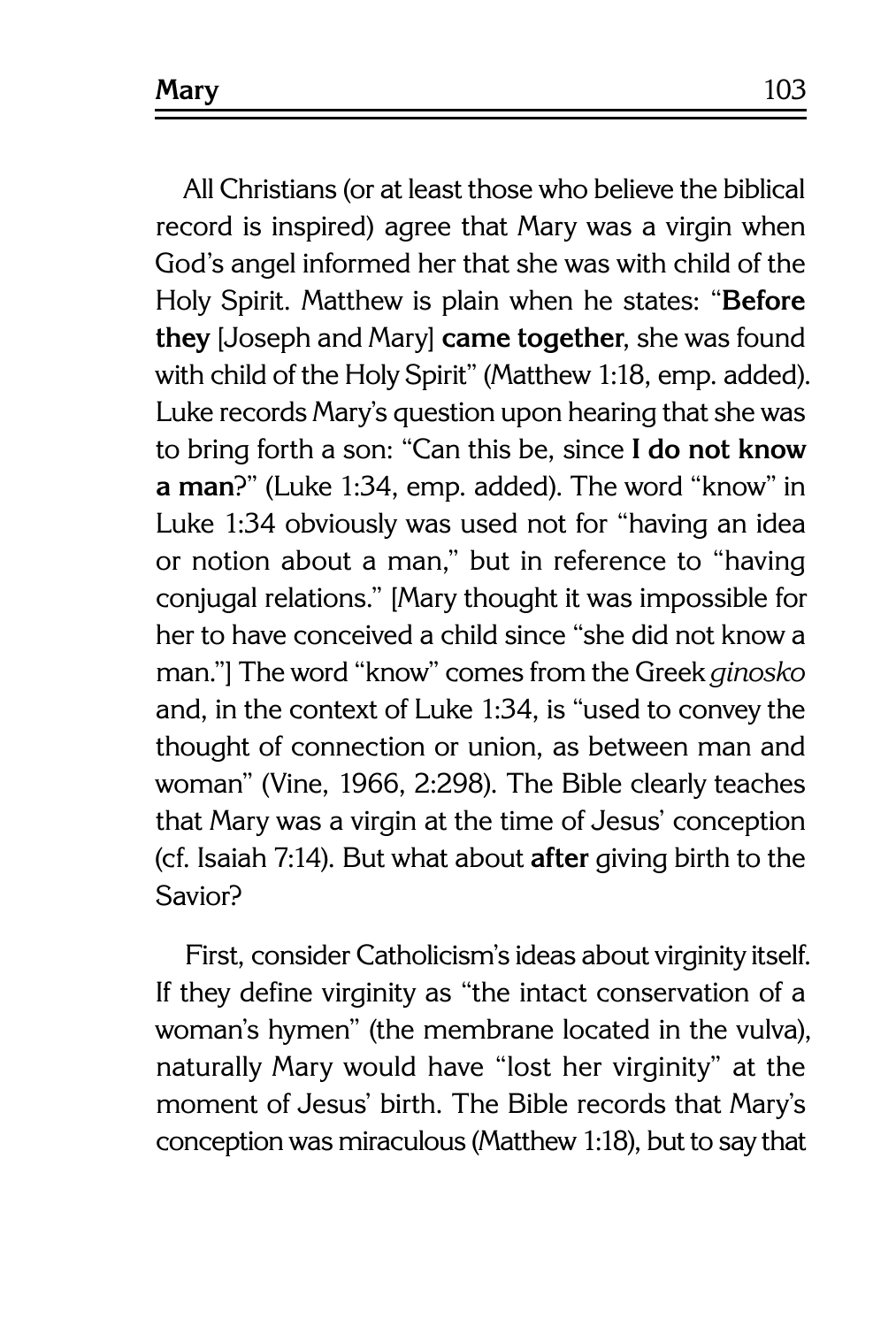her pregnancy, as well as her delivery, were miraculous would be a forced interpretation of the text.

Second, consider the word "till" in Matthew 1:25 ("and [Joseph] did not know her **till** she had brought forth her firstborn Son"), in connection with the word "before" in Matthew 1:18 ("**before** they [Joseph and Mary] came together"). The Greek phrase heos hou, translated "till," does not necessarily imply that Joseph and Mary had sexual relations after Jesus' birth. However, as Lewis noted, the rest of the New Testament bears out the fact that where this phrase is preceded by a negative, it "**always** implies that the negated action did take place later" (quoted in Miller, 2003). Most probably, Matthew's use of the words "till" and "before" emphasizes an opposite post-condition to a virgin state. Also note that Matthew wrote his gospel account (between A.D. 40 and A.D. 70) after the events of his record had transpired. Thus, if he had wanted the reader to understand that Mary was a virgin for all her life, surely he would have been very clear on that matter. But his wording leads to an opposite conclusion.

Third, as Joseph pondered Mary's sudden pregnancy (although they had not yet "come together," according to Matthew 1:18), "an angel of the Lord appeared to him in a dream, saying, 'Joseph, son of David, do not be afraid to **take to you Mary your wife**'" (Matthew 1:20, emp. added). This phrase ("to take to you Mary your wife"),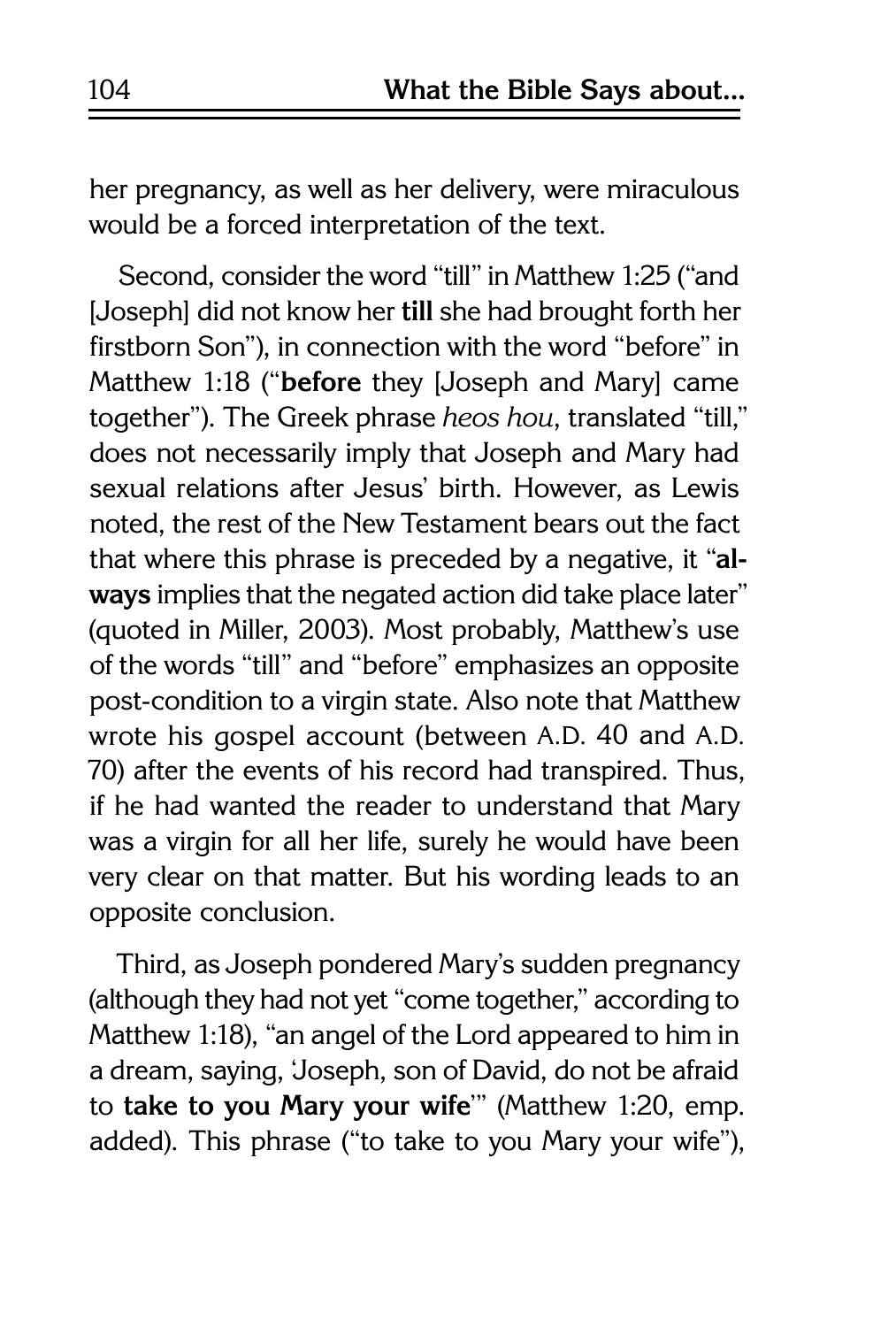**Mary** 105

as Barnes noted, means to "recognize her as such, and to **treat** her as such" (2005a, p. 6, emp. added). God's angel encouraged Joseph not only to take Mary, but to take her as his wife, not as a sister or a roommate for life. The truth is clear: Mary became Joseph's wife in the absolute physical sense of the word.

Fourth, both Matthew (1:25) and Luke (2:7) record that Mary gave birth to her **firstborn** son. "Firstborn" comes from two Greek words: protos, meaning first, and tikto, meaning to beget (Vine, 1966, 2:104). In these verses, Jesus is referred to as Mary's first son, which may imply that Mary had more children after Jesus' birth. It also is worth mentioning that while Luke referred to baby Jesus as Mary's **firstborn** (prototokos; 2:7), one chapter earlier he referred to the infant John (the only son of Zacharias and Elizabeth) as Elizabeth's **son** (huios; 1:57). This does not prove that Mary had other children, but adds to the weight of the case against Mary's perpetual virginity.

Other passages in the New Testament provide evidence to conclude, beyond any doubt, that Jesus had half-brothers and half-sisters who were born to Joseph and Mary sometime after they "came together" (Matthew 1:18). For example, Mark 3 tells us about a disturbance that arose while Jesus was teaching a crowd of people. "Then **His brothers and His mother** came, and standing outside they sent to Him, calling Him" (Mark 3:31, emp. added; cf. Matthew 12:46-50). Mark also noted that the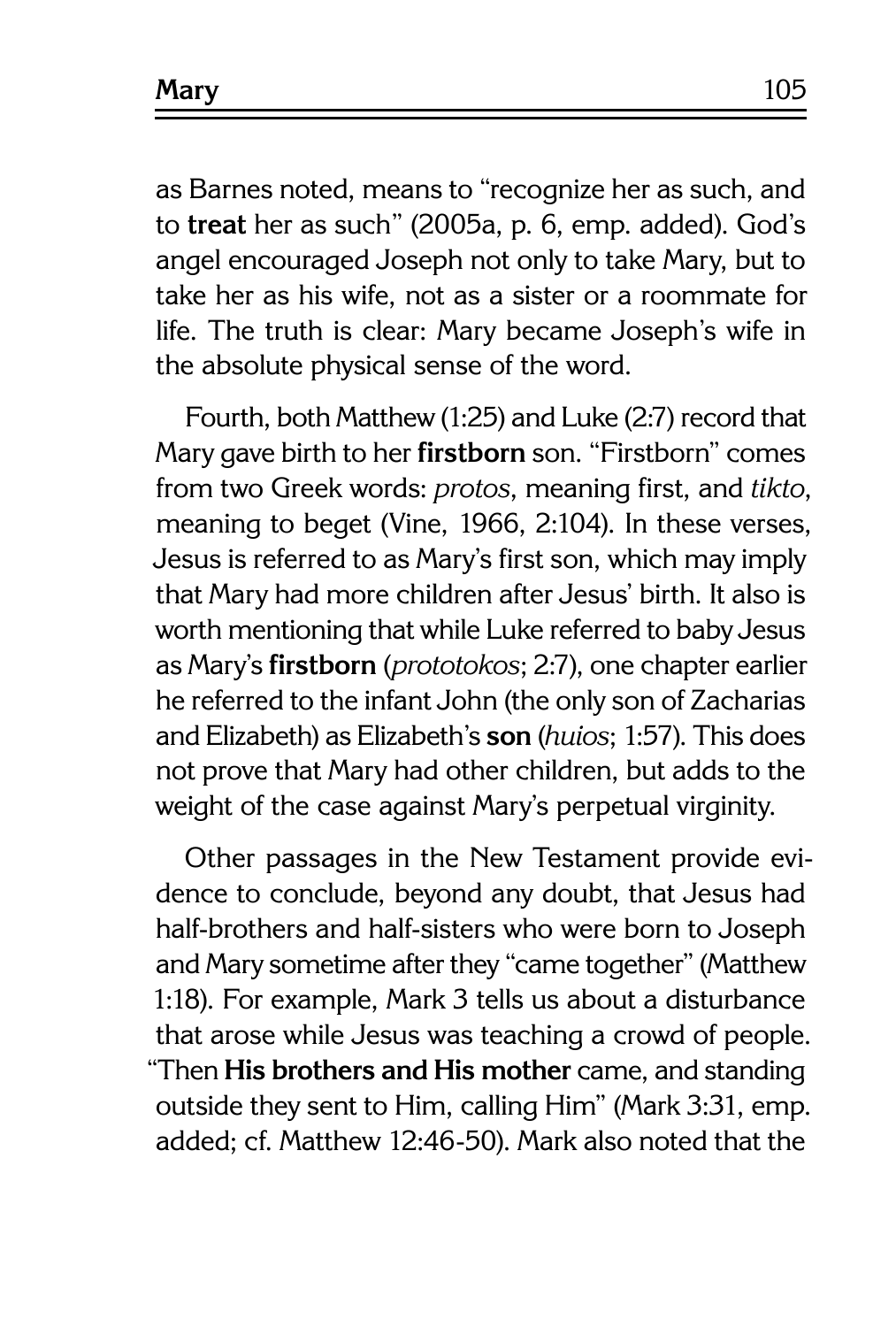people around Jesus "said to Him, 'Look, **Your mother and Your brothers** are outside seeking You'" (3:32, emp. added). Not only did Mark identify these people as Jesus' direct relatives, but he recorded that the multitude (who knew Jesus) identified the same group of people as His family. Additionally, when pointing out the superiority of His spiritual family over His physical family (who was looking for Him), Jesus said: "For whoever does the will of God is My brother and My sister and mother" (Mark 3:35). Jesus' statement emphasizes the unique and intimate relationship between Christ and His followers. He did not intend to convey that those who do the will of God are His spiritual **cousins**, but His spiritual **brothers** and **sisters**!

Matthew 13:53-58 is similar to Mark 3:31-35. Matthew records Jesus' arrival in His hometown, Nazareth of Galilee, where He taught the people in their synagogue (13:54). When the people heard Jesus' teaching, "they were astonished and said, 'Where did this Man get this wisdom and these mighty works? Is this not the carpenter's son? Is not His mother called Mary? And **His brothers James, Joses, Simon, and Judas**? And **His sisters**, are they not all with us?'" (13:54-56, emp. added).

Various theories attempt to avoid the fact that Joseph and Mary had children together. One of the theories maintains that the "brothers" mentioned in Matthew 13 were His apostles. This theory fails to recognize that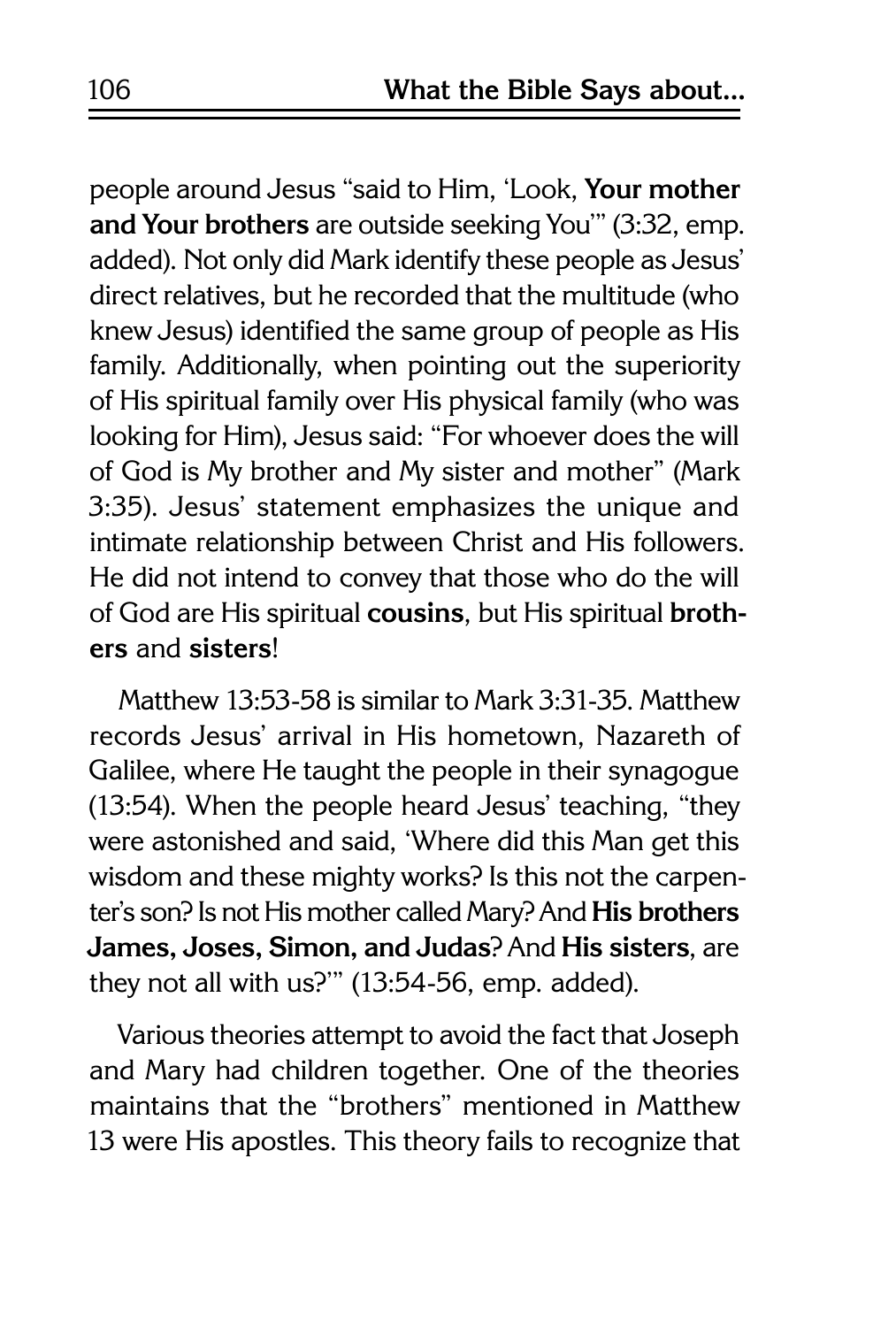**Mary** 107

Jesus did not arrive at just any country but "to **His own country**" (13:54, emp. added). Those who identified Jesus' brothers and sisters knew very well who Jesus was and who His close relatives were, as evidenced by the fact that they identified Jesus' family members by name. One reason they marveled at His teaching was the fact they knew His earthly family consisted of ordinary people. It is ironic that many Catholics accept that the phrase "carpenter's son" literally identifies Jesus' adoptive father, Joseph, and that the phrase "His mother called Mary" literally identifies Jesus' mother, while they deny that the phrases "His brothers" and "His sisters" literally identify Jesus' half brothers and sisters. What kind of interpretation is that? Furthermore, even though the names James, Simon, and Judas (listed by the multitude) may remind us of the names of three of Jesus' apostles (Matthew 10:2-4), no apostle was named Joses (Joseph—Matthew 13:55). It is clear that these "brothers" were not Jesus' apostles. If "His brothers" refers to the apostles, pray tell, to whom does the phrase "His sisters" refer?

Luke offers more evidence that the men referred to as Jesus' brothers could not be His apostles. In Acts 1:13, he identified the apostles (at this time only eleven) by name. Then, in verse 14, he added: "These all [the apostles of verse 13] continued with one accord in prayer and supplication, with the women and Mary the mother of Jesus, and **with His brothers**" (emp. added). Paul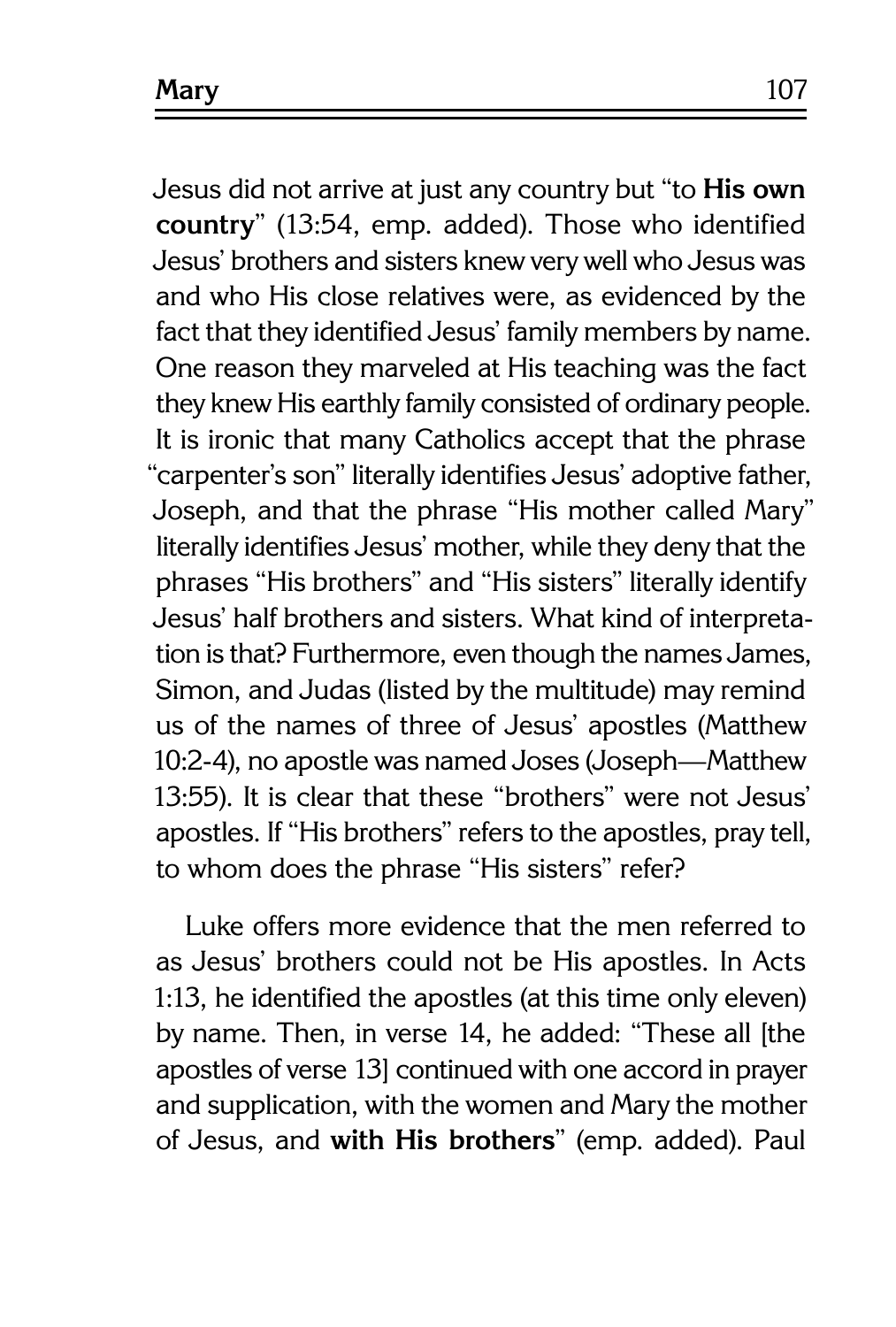made the same distinction when he asked, "Do we have no right to take along a believing wife, as do also the other apostles, **the brothers of the Lord**, and Cephas?" (1 Corinthians 9:5, emp. added). There can be no doubt that "the brothers of the Lord' about whom Luke and Paul wrote were a different group from the apostles.

Due to the weight of the biblical evidence, few Catholics maintain that Jesus' brothers were His apostles. Rather, many of them have suggested that these "brothers" and "sisters" were His **disciples** or **followers**. But, again, the biblical evidence is overwhelming.

When the people identified Jesus in Matthew 13:53- 58, they connected Him with a family composed of a "carpenter," "Mary," "His brothers" (James, Joses, Simon and Judas), and "His sisters." Why would the people refer to Joseph and Mary and then connect them to His "spiritual family" (followers) in order to establish Jesus' identity? Why would they have named only four of Jesus' "followers"? John helps us to conclude that these "brothers" and "sisters" were not Jesus' disciples or followers. In chapter seven of his gospel account, John tells us that "**His** [Jesus'] **brothers** therefore said to Him, 'Depart from here and go into Judea, that **Your disciples** also may see the works that You are doing'" (7:3, emp. added). John made a clear distinction between Jesus' brothers and His disciples or followers. He went on to state that "even His brothers did not believe in Him"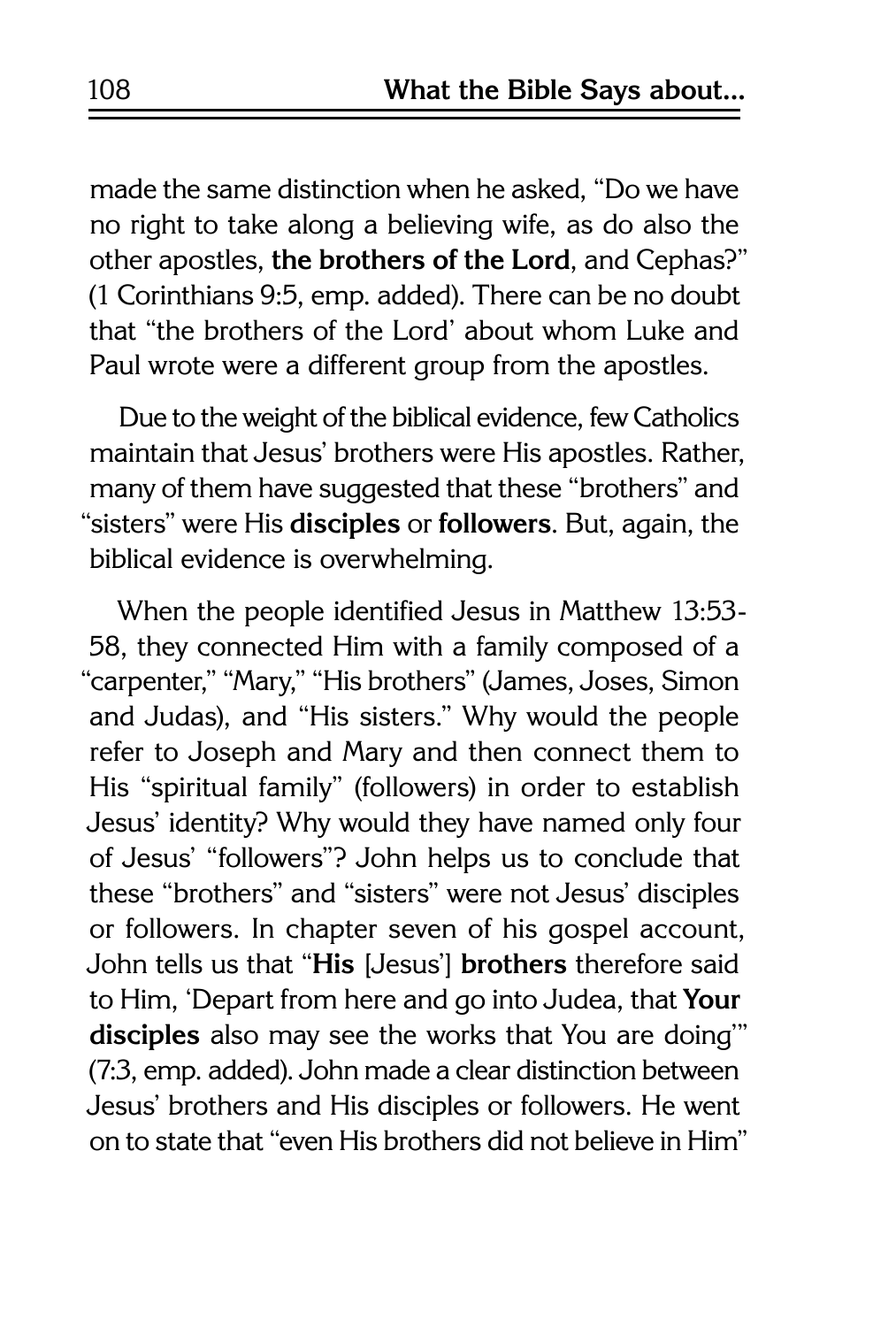(7:5). By this time, Jesus' brothers were not counted in the group known as "His disciples," those who believed in Him. Luke also makes a distinction when, in Acts 1:14, he identifies a group known as Jesus' brothers, while in verse 15 he gives the number of the disciples: "[A]ltogether the number of names was about a hundred and twenty." Although by the time the event of Acts 1 transpired, Jesus' brothers believed in Him and were counted in the number of His disciples, they still were described as having been closely related to the Savior. Truth be told, these "brothers" and "sisters" were neither Jesus' disciples nor His followers during His ministry.

Is it possible that these "brothers" and "sisters" were Jesus' **cousins** or other near relatives? In trying to defend this theory, a Catholic apologist turned his attention to Joses (Joseph), one of Jesus' brothers listed in Matthew 13:55. He argued that the Jews "never name their sons after their parents.... Therefore, Joseph cannot be the son of Joseph [the carpenter—MP]" (Zavala, 2000c). This conclusion is unfounded. First, tradition may reflect what a majority of people do, but it cannot accurately represent every individual case. It cannot be said that Jews "**never** name their sons after their parents." Second, by Jesus' time, Hebrew tradition had been influenced greatly by Greek and other cultures (e.g., Babylonian, Persian, etc.). As it happens with modern influence (e.g., Latin children called by English names), by this period Jewish tradition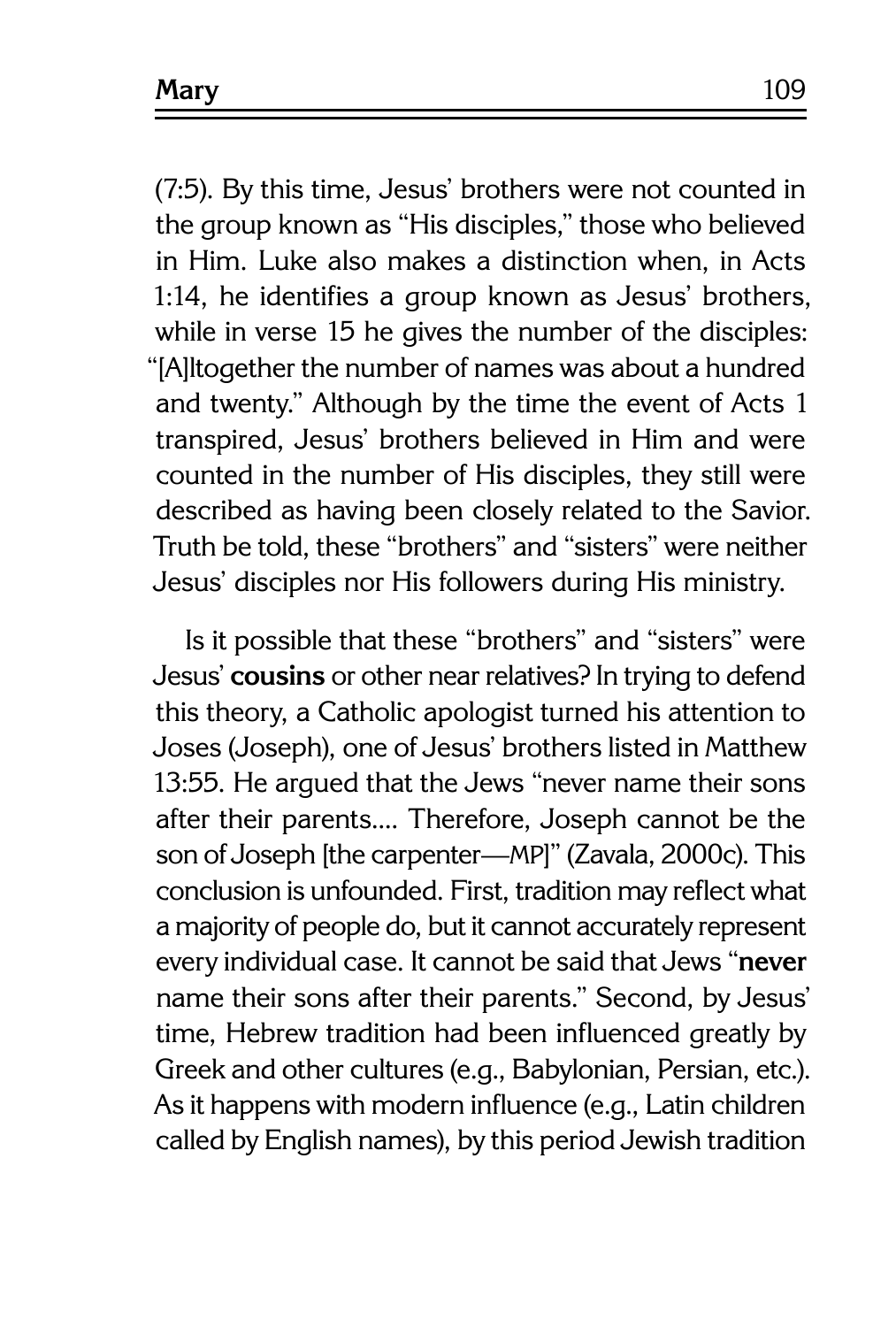was a mixture of different customs. Third, Luke shed light on the Hebrew tradition of naming babies by Jesus' time. Concerning the immediate time after the birth of John the baptizer, Luke recorded that the "neighbors and relatives...called him [John] **by the name of his father, Zacharias**" (1:58-59, emp. added). Why would Hebrew relatives and neighbors do so if it was not an accepted tradition? Luke further informs us that when Elizabeth (John's mother) responded that the child "shall be called John" (vs. 60), they said to her, "There is no one among your relatives who is called by this name" (vs. 61). The conclusion is clear (and shows the lack of Bible knowledge of some Catholic apologists): By Jesus' time it was acceptable to name a son after his father. Therefore, Joseph (Joses—Matthew 13:55) refers to the son of Joseph the carpenter.

It is true that the Septuagint (the Greek translation of the Old Testament Hebrew) uses adelphos (brother) with a broader meaning to refer to a near relative or kinsman who is not technically a brother. However, this use does not establish the meaning "cousin" for adelphos in the New Testament. As Walther Gunther has indicated, "In no case in the New Testament can adelphos be interpreted with certainty in this sense [i.e., as cousins—MP]" (see Brown, 1975, 1:256). Lewis declared, even more emphatically, "'Brothers' (adelphos) never means 'cousins' in New Testament Greek" (1976, 1:181, emp. added).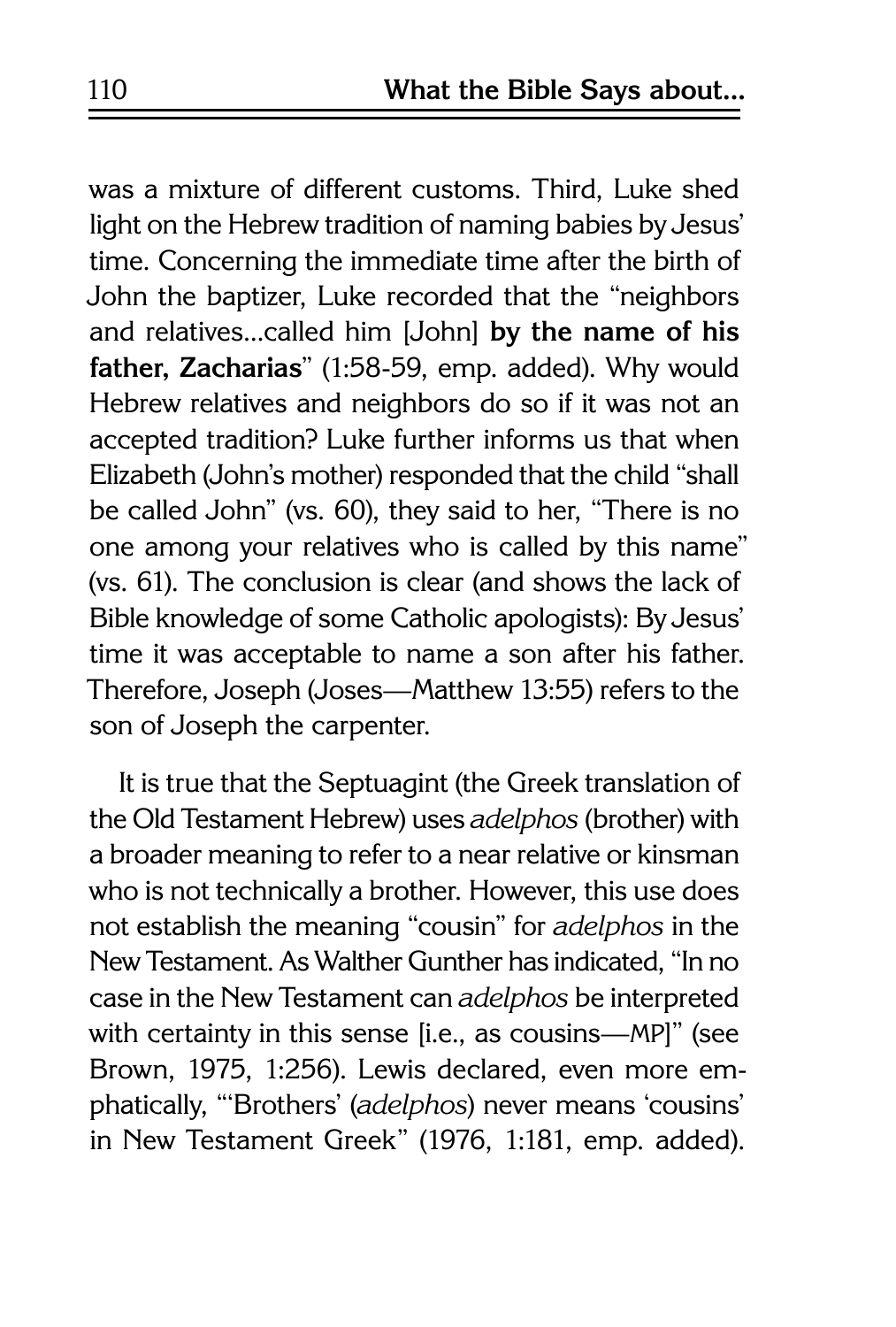Therefore, interpreting adelphos as "cousins" only in New Testament passages that make reference to Jesus' brothers is an arbitrary exegesis that lacks contextual and/or textual basis (see Miller, 2003).

Paul offers additional circumstantial evidence. When defending his apostleship before the Galatians, he declared that when he arrived in Jerusalem, he "saw none of the other apostles except **James**, the **Lord's brother**" (1:19, emp. added). This information fits perfectly with Matthew 13:55, where James is identified as one of Jesus' brothers. Further, when Jude wrote his epistle, he introduced himself as "a bondservant of Jesus Christ, and **brother of James**" (vs. 1, emp. added). As a way of confirmation, Matthew identified James and Jude as Jesus' brothers. [NOTE: Contrary to what some Catholics have declared (e.g., Tapias, 2006; Arráiz, n.d.), this James, brother of Jesus, was not James the apostle (cf. Galatians 1:17-19) and, therefore, was not the son of Alphaeus, but the son of Joseph the carpenter. As far as we know, neither of the two apostles with the name James had a brother named Jude (cf. Matthew 10:2-3).]

If Jesus, indeed, had physical half-brothers, why did He commend the care of His mother to one of His disciples while on the cross (John 19:25-27)? Does this show that Jesus had no brothers who could take care of His mother? No. Jesus' brothers disbelieved in Him during His ministry (John 7:5). [Apparently they became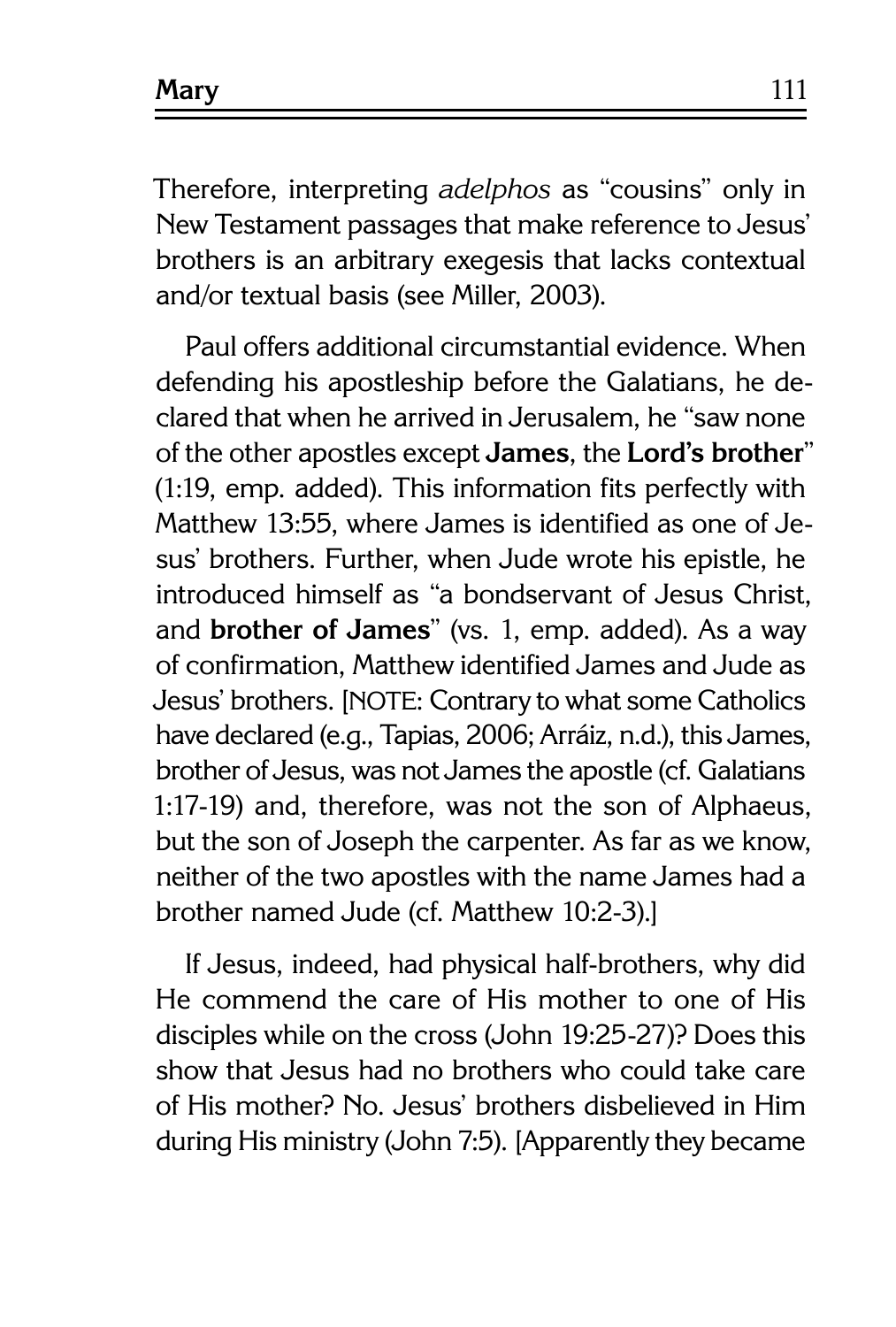Jesus' disciples after His resurrection.] This may have been the principal reason why Jesus trusted one of His apostles to take care of His mother instead of one of His physical brothers. Jesus always prioritized His spiritual family above His physical family (Matthew 12:48-50).

One last point should be discussed. It has been argued obstinately (as a "last ray of hope" for Mary's "perpetual virginity") that Mary had no more children after Jesus because the Bible never mentions "children of Mary" (see Salza, n.d.). Why is the specific phrase "children of Mary" needed when so many biblical passages, which we have mentioned previously, clearly indicate that she and Joseph had children together after Jesus' birth? Do they need the specific phrase "children of Mary" to come to this conclusion? It is interesting to note that while some Catholic apologists refuse to believe that Mary had other children because the Bible does not record the phrase "children of Mary," they accept and promote ideas and phrases, such as "Most Holy Immaculate," "Ever Virgin," "Mother of the Church," and "Mother of God," that the Bible does not mention, much less support.

Demonstrating that Mary had more children does not, in any way, impugn her dignity. But to justify their worship of Mary, Marianists have looked for a way to distinguish her from any other woman and elevate her to the level of "sublimely pure"—which, they think, is obtained by means of her "virginity." When God created man and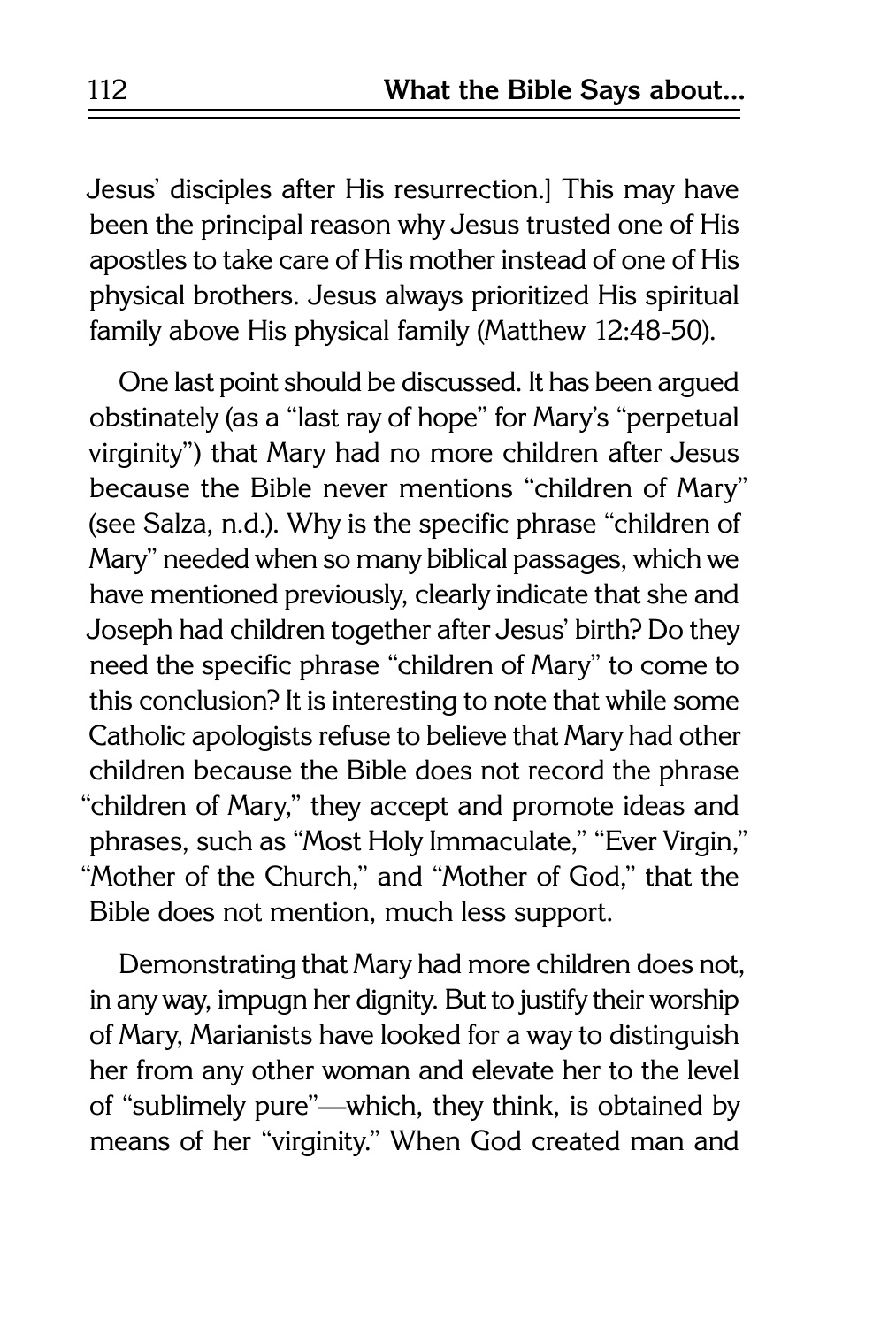woman, it was His pure and sublime desire that the two would come together to produce descendants (Genesis 1:28). Since Mary was a creation of God, we know that she could enjoy that blessing from Him. The Hebrews writer tells us that the conjugal relationship between a husband and wife is honorable (13:4), and Paul wrote that such a relationship is necessary for those who are married (1 Corinthians 7:3-5). From all we are told about Mary in Scripture, it is reasonable to believe that Mary, as an obedient servant of our Lord (Luke 1:38), also was obedient in this respect.

### **Is Mary the Mother of God?**

Catholics have recited the "Hail Mary" prayer for many years. It includes the words "Holy Mary, **Mother of God**." These words represent one of the most treasured doctrines of Catholicism. In A.D. 431, the Council of Ephesus proclaimed Mary "to be the mother of God because God the Word took flesh and became man and from his very conception united to himself the temple he took from her" ("Formula of Union..." n.d.). One of the arguments used extensively to support this doctrine is presented as follows: (1) Mary was the mother of Jesus; (2) Jesus is God; (3) therefore, Mary is the "Mother of God." This syllogism may seem logical, but the conclusion is superficial. Consider the following.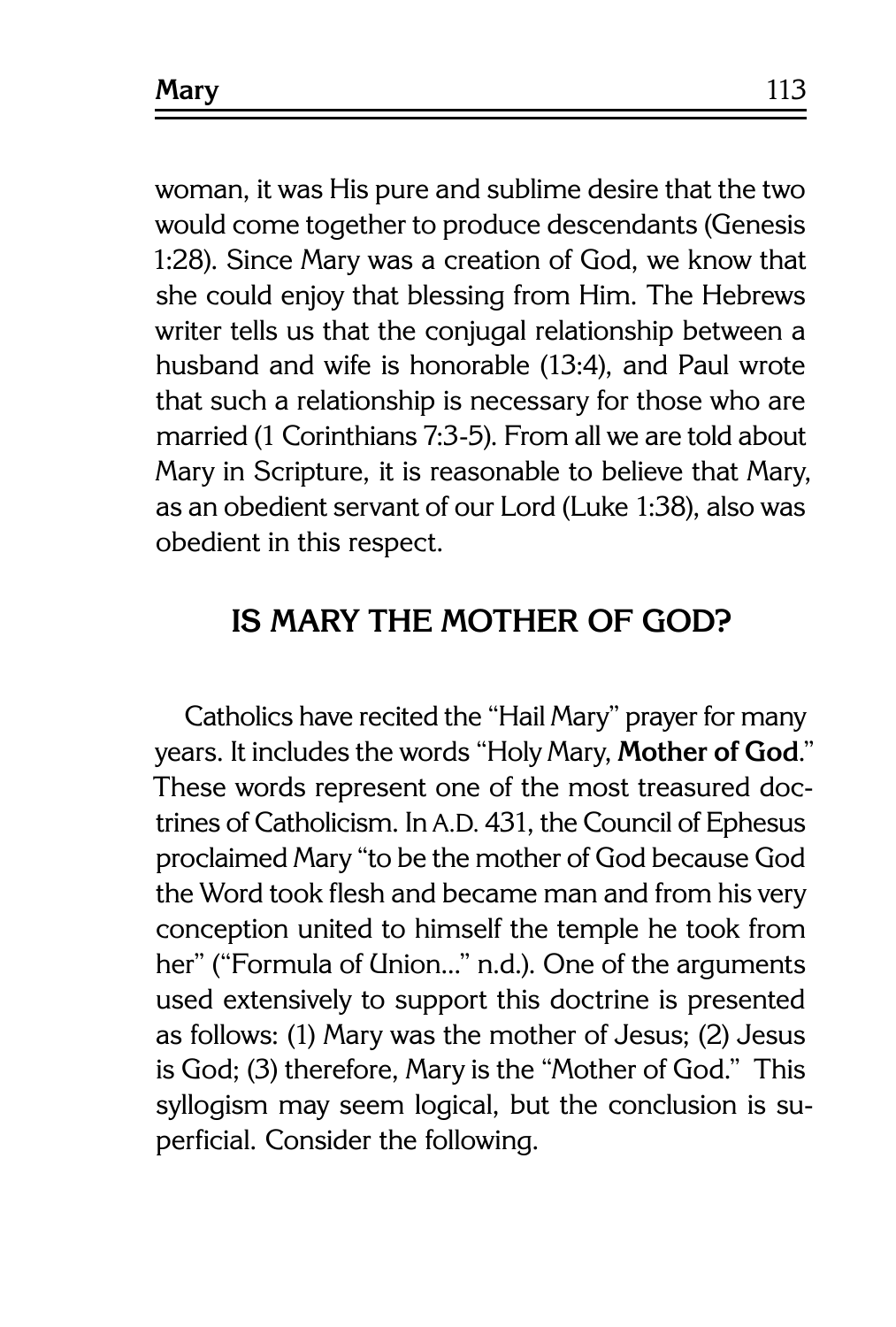First, although the Bible documents that Mary became the mother of Jesus and clearly teaches that Jesus is God, it never states, or even implies, that Mary was (or is) the "Mother of God." For a theological syllogism to explain correctly the relationship between Mary and God, it must be based on biblical truth. We can propose correctly that (1) Jesus is God (Hebrews 1:8); (2) God became flesh (John 1:1,14); (3) therefore, Mary is the mother of Jesus according to the flesh (Romans 9:5), i.e., Jesus' physical body.

Second, we should keep in mind that Deity is not constituted by a literal family—with fathers, mothers, sons, and daughters—like some of the gods of Greek and Roman mythology. Although we refer to the first and second Persons of the Godhead as the Father and the Son, these titles do not denote a literal familial bond, but emphasize their united and divine nature. To refer to Mary as the "Mother of God" is to misunderstand the nature of Deity and misapply Scripture.

Third, consider the consequences which develop from such an inappropriate use of the syllogism aforementioned. Since the Bible records that Mary conceived by the Holy Spirit (Matthew 1:18), Catholics conclude that it is correct to refer to Mary as "the daughter of God the Father, Mother of Jesus Christ, and true spouse of the Holy Spirit" (Peffley, n.d., p. 3). If the Holy Spirit is Mary's "husband" (and, therefore, Jesus' "father"), and Jesus is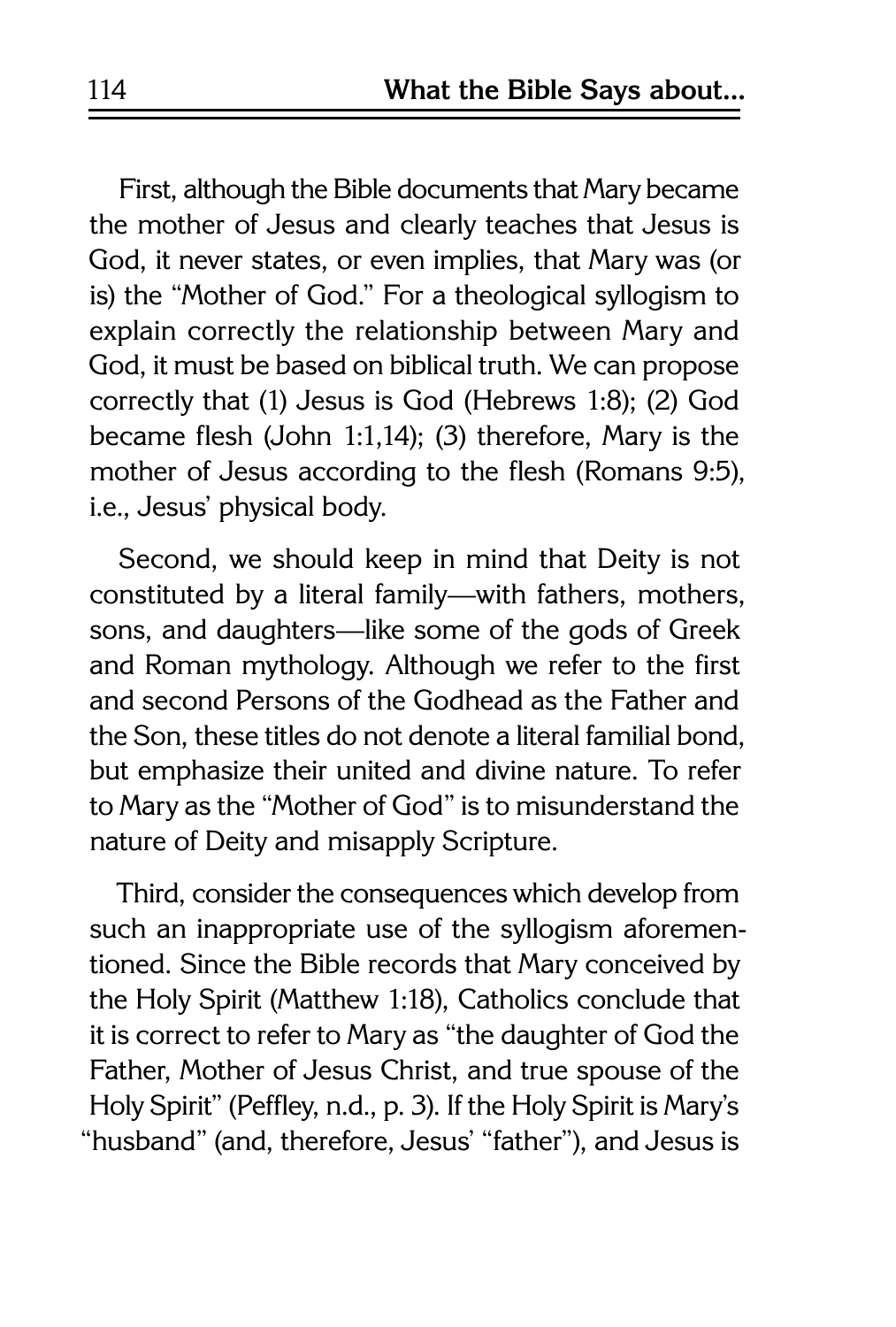**Mary** 115

God, would not the Holy Spirit be the "father" of God? This is not only a completely erroneous application of Scripture, but also blasphemous theology. Now let us consider some additional evidence from the Bible that further explains Mary's relationship to God.

#### **God does not have a physical mother**

Speaking to the Son, the Father declared, "Your throne, O **God**, is forever and ever" (Hebrews 1:8, emp. added). In God's revelation to the apostle John, the resurrected Christ said, "I am the Alpha and the Omega, **the Beginning and the End**...who is and who was and who is to come" (Revelation 1:8, emp. added). The Son did not have a beginning; He **is** the Beginning. "He was in the beginning with God" (John 1:1-2). Paul pointed out, "He is **before** all things, and in Him all things consist" (Colossians 1:17, emp. added).

The Son's existence did not begin with His conception in Mary's womb. He was alive in eternity (cf. Micah 5:2), and, at the right time in history, He became flesh (John 1:1,14). Paul put it this way: "But when the fullness of time had come, God sent forth His Son, born of a woman, born under the law" (Galatians 4:4). On the other hand, Mary came into a time-bound world long after the creation of the Universe. She, like all human beings, was not eternal. She was not divine, not "from everlasting to everlasting" (Micah 5:2). She could not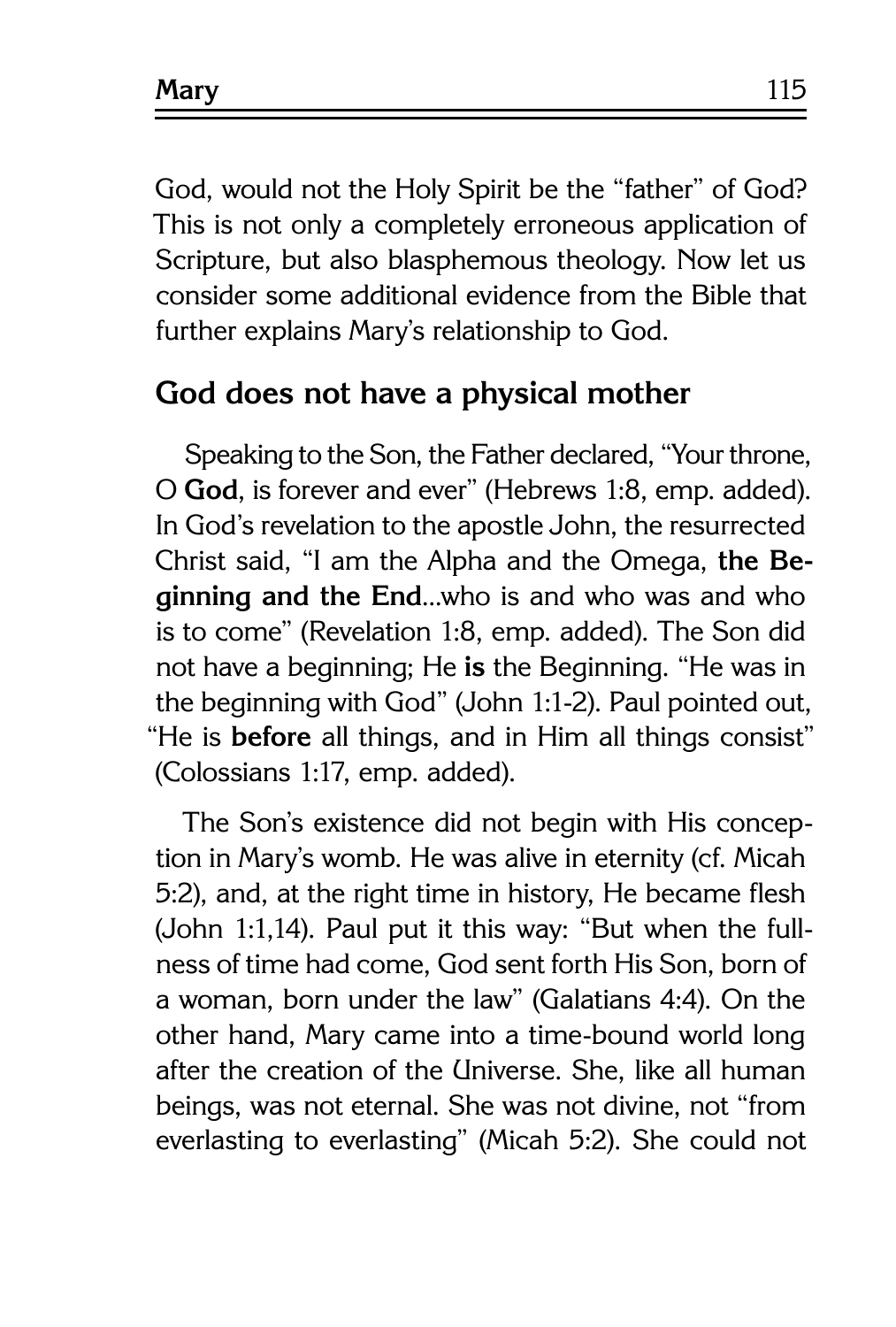have provided an eternal nature to her Son. He is Deity. He is the "eternally blessed God" (Romans 9:5).

Consider how Jesus explained His divine nature. When addressing the Pharisees, He asked them: "'What do you think about the Christ? Whose Son is He?' They said to Him, '**The son of David**.' He said to them, 'How then does David in the Spirit call Him 'Lord'.... If David then calls Him 'Lord,' how is He his Son?'" (Matthew 22:42-45, emp. added). The Pharisees failed to answer the question correctly because they were thinking about the physical body of the Messiah. While Christ was a physical descendant of David (cf. Luke 1:32; Matthew 1:1), according to His divine nature He did not have a physical father, since He Himself is before all (John 8:58). In the same way that David could not be the father of the divine Messiah since he called Him "Lord," Mary cannot be the "Mother of God" since she calls Him "Lord" in Luke 1:38,46-47. The truth is, as Paul explains, "according to **the flesh**, Christ came" through the patriarchs, David, and, yes, Mary, but according to **His deity**, He is the "eternally blessed God" who is over all (Romans 9:5, emp. added).

#### **Mary never was considered the "Mother of God"**

There is not a single verse in the Bible that describes Mary as the "Mother of God." In fact, none of the inspired writers of either the Old or New Testament gave even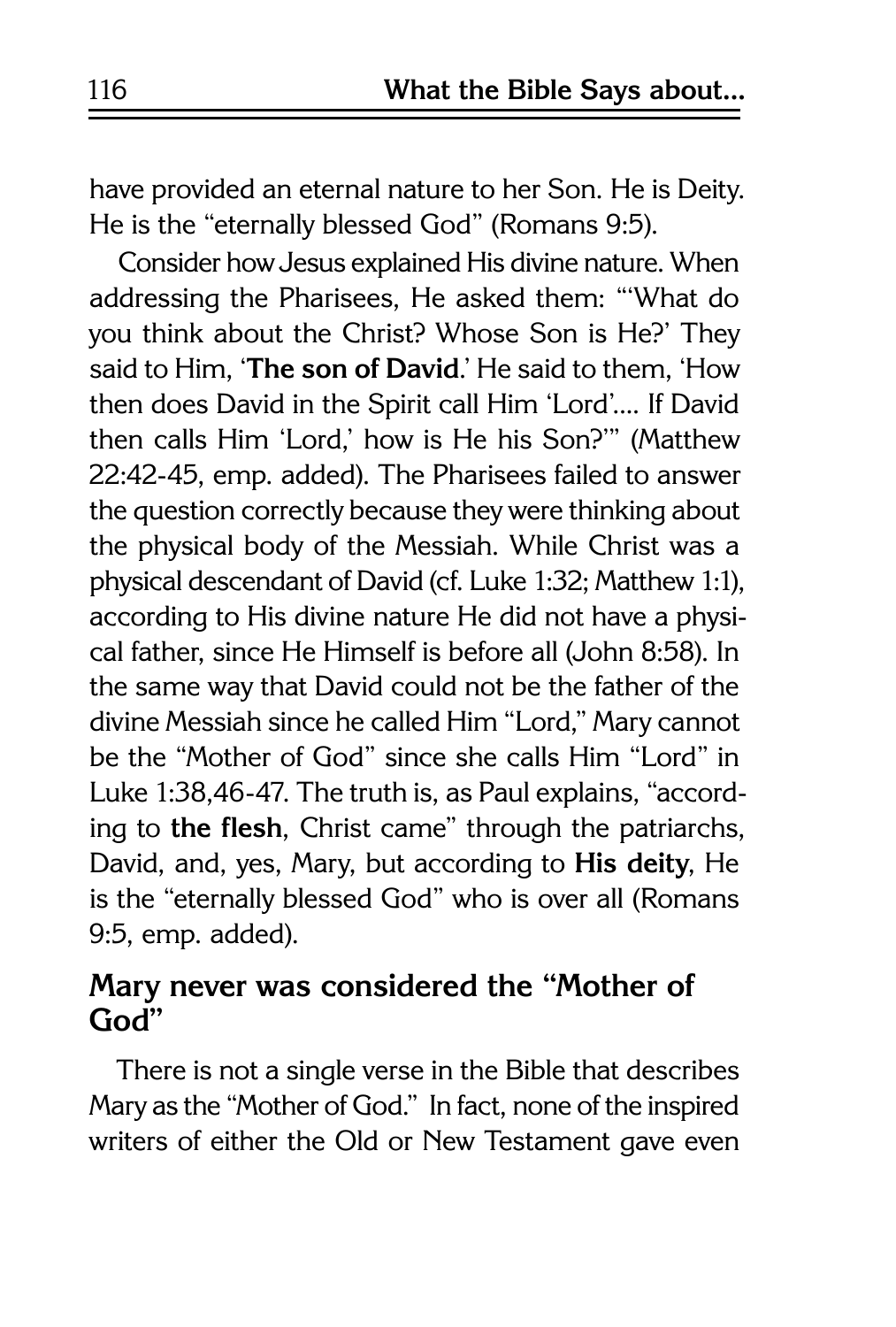| Mary | 117 |
|------|-----|
|      |     |

a hint that she should be regarded as such. This idea is based purely on human tradition. Mary considered herself as a "**maidservant** of the Lord" (Luke 1:38, emp. added) and considered God as her "Savior" (Luke 1:47). Sadly, many have distorted this concept.

When speaking about the blessing of being chosen by God to be the mother of the Messiah, Mary declared: "For He [God] has regarded the **lowly state** of His maidservant" (Luke 1:48, emp. added). Certainly the words "lowly state" would be inappropriate to refer to Mary if she is the "Mother of God." W.E. Vine has noted that the Greek word for "lowly state" is tapeinosis, which denotes "abasement, humiliation, or low estate" (1966, 3:23). Mary was conscious of the humble state of her **human** condition.

Additionally, the New Testament makes it very clear Who became flesh. It was **God** Who took on the form of a man (John 1:14) and was born of a woman (Galatians 4:4). The woman did not become "divine" in order to conceive the Son of God. The Bible mentions Mary as the mother of Jesus, but never as the "Mother of God" (cf. Mark 3:31; Luke 8:19; Acts 1:14; et al.).

#### **Mary never was worshipped as the "Mother of God"**

Catholics worship Mary, claiming that she has "divine maternity" ("Dogmatic Constitution...," 1964, 8.3). But if Mary is to be worshipped as the "Mother of God," we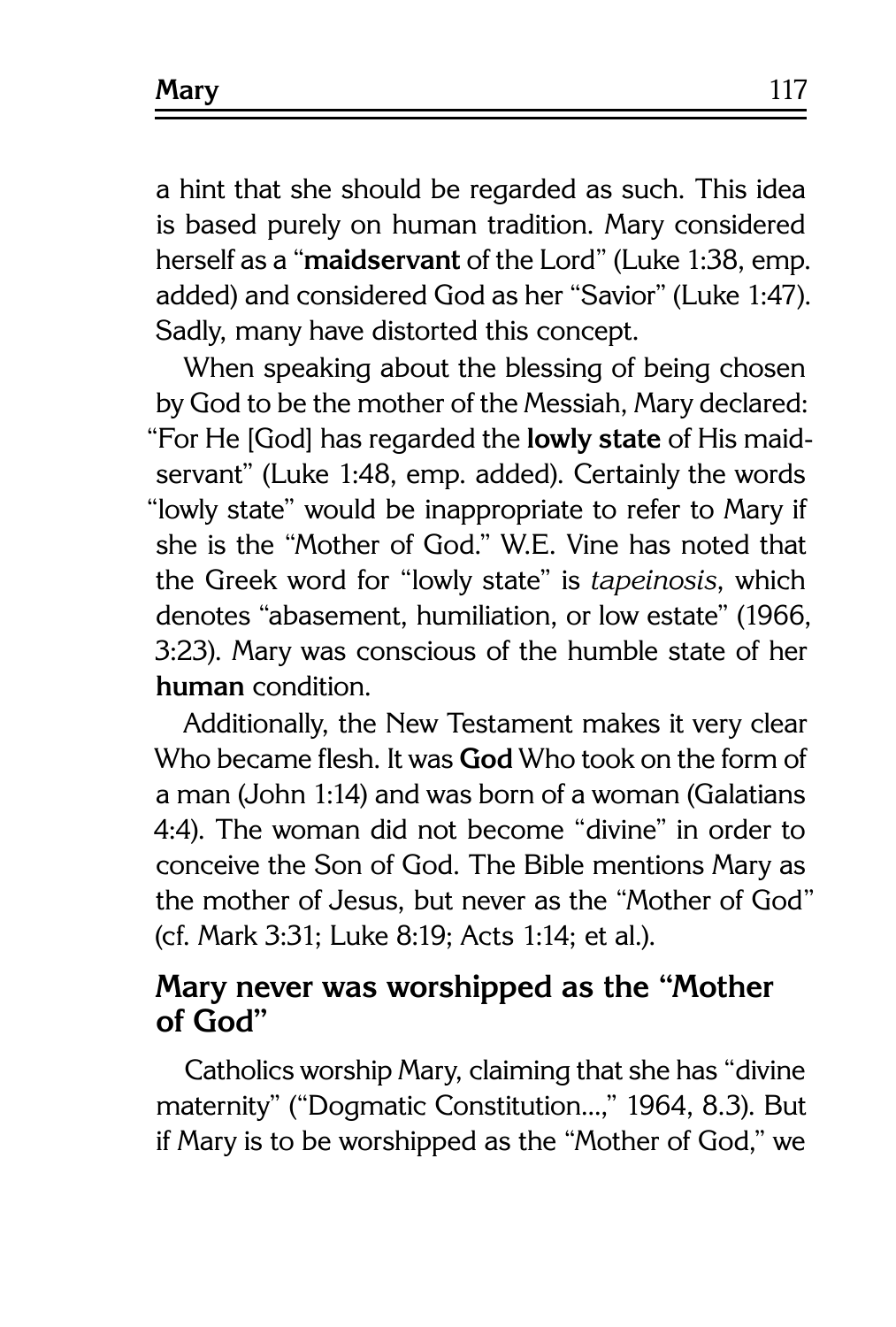should expect to find a biblical command to do so, or a biblical example of approved action. However, such commands and examples are nowhere to be found. From the first moment Mary appears in the biblical record, there is no indication of her being the object of worship of any kind. When God's angel announced to Mary that she would give birth to the Messiah, the heavenly messenger did not worship her (Luke 1:26- 38). The shepherds, who came to the stable, praised **God**—not Mary—for what they had witnessed (Luke 2:16-20). Later, the wise men came to a house and "saw the young Child with Mary His mother, and fell down and worshiped **Him**" (Matthew 2:11, emp. added)—not Mary. Simeon and Anna, who had waited their entire lives for the Messiah, recognized Jesus as the One sent by God. They did not offer any special acknowledgement or praise to Mary (Luke 2:21-38). Additionally, Jesus' disciples never gave Mary any preeminence during their gatherings, much less worshipped her as the "Mother of God" (cf. Acts 1:14-26).

When Mary asked for Jesus' help at the wedding in Cana, He said, "**Woman**, what does your concern have to do with Me?" (John 2:4, emp. added). He used the word "woman" not in a derogatory way but as an expression of respect and affection (cf. Matthew 15:28; John 19:26; 20:15; Lyons, 2004b). He may have used "woman" instead of "mother" to emphasize that "in his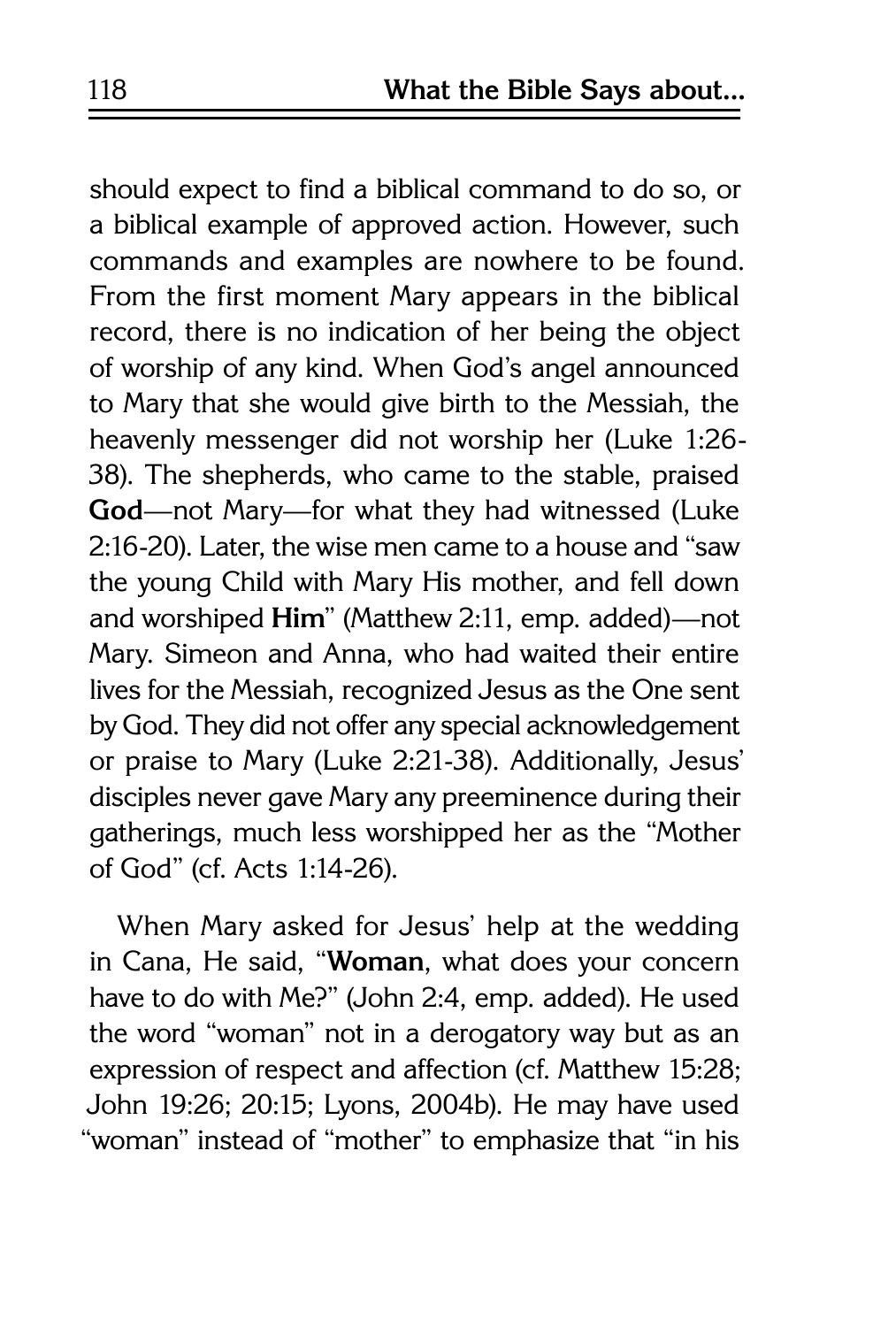calling Jesus knows no mother or earthly relative, [but] he is their Lord and Savior as well as of all men" (Lenski, 1961, p. 189).

Jesus made it clear that Mary had no preeminence among His followers or before God. On one occasion, "He stretched out His hand toward His disciples and said, 'Here are **My mother** and My brothers!'" (Matthew 12:49, emp. added). Jesus wanted His disciples to understand that anyone who believed in Him and obeyed the will of the Father would be blessed as part of His family. But He did not say that any member of that family was worthy of worship or adoration.

Another incident in Jesus' ministry is worth mentioning. While Jesus was teaching the multitudes, "a certain woman from the crowd raised her voice and said to Him, 'Blessed is the womb that bore You, and the breasts which nursed You!'" (Luke 11:27). Jesus responded, "**More than that,** blessed are those who hear the word of God and keep it" (11:28, emp. added). Again, Jesus made it clear that there was nothing about Mary that elevated her above anyone else who heard the Word of God and obeyed it. Jesus Himself taught us not to consider His mother as the "Mother of God," a person to be worshipped.

The title "Mother of God" is unbiblical, as are other titles given to Mary, such as "Mother of the Church," "Mother of Mercy, Life, Gentleness, and Hope," "Door to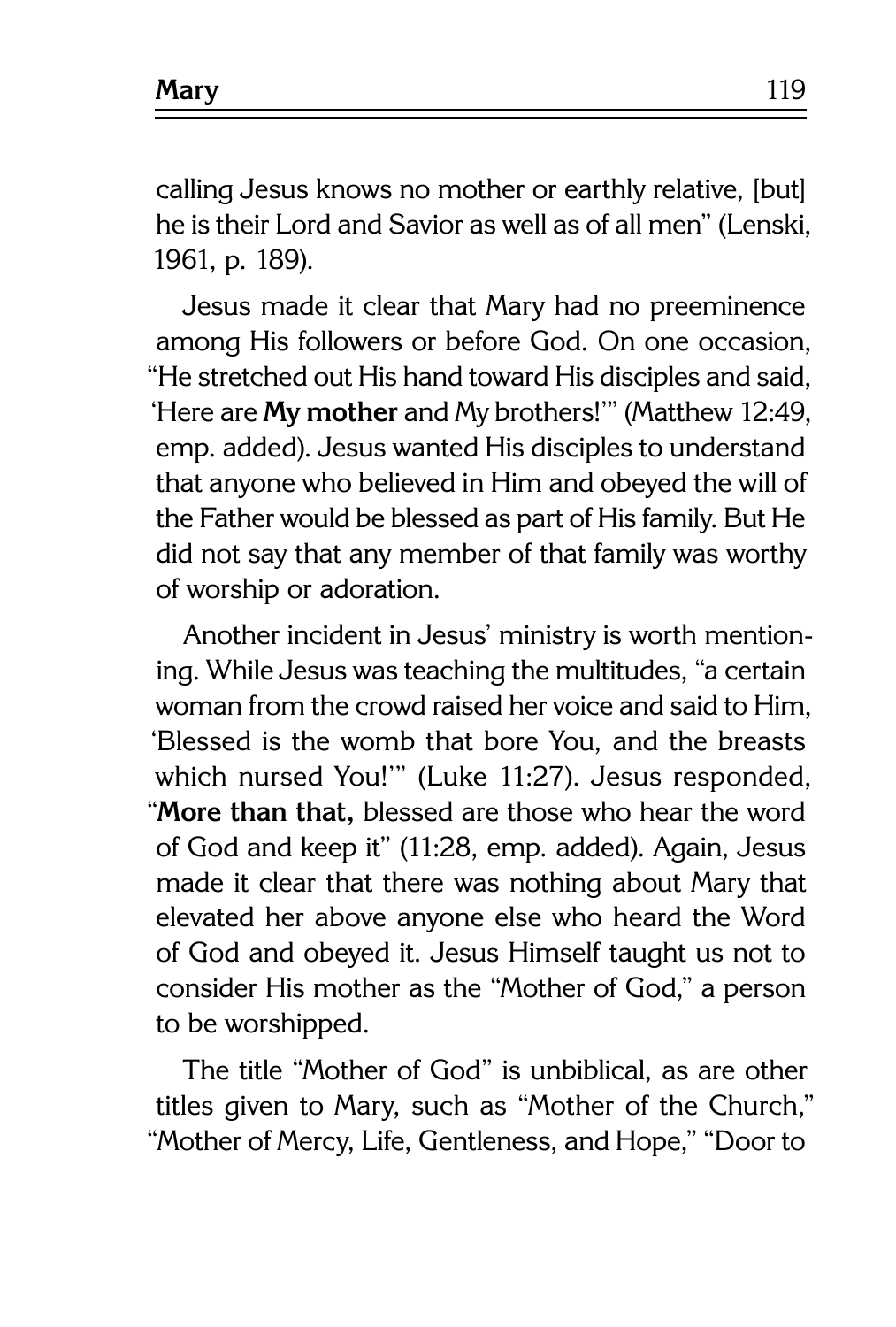Heaven," etc. Worship directed toward her (or any other mere human being), rather than to Almighty God, not only denigrates appreciation and respect for Deity, but also leads further into apostasy.

# **Does Mary Intercede for Christians?**

It has been argued that "Mary is the creature **closest** to God. Moreover, while Christ is the mediator of all grace between God and creation, Mary is the mediator of all grace between Christ and humanity. Consequently, Mary is a powerful intercessor for all who turn to her" (see Zoltan, 1994, emp. added). As we saw in the previous section, Mary is not Deity and should not be worshipped as such. If she is not Deity, is she the closest human being to Deity? Does she play an active role in heaven, interceding for individual Christians? Does she make intercession for us in prayer or have an effect on our salvation?

#### **Mary is no closer to God than any other person, past or present**

When referring to Deity, the Bible mentions only the Father, the Son, and the Holy Spirit (Matthew 28:19; cf. Matthew 3:16-17; John 10:30; 17:21; Acts 5:3-4). Mary is never mentioned in that context. Further, the heaven where God and His angels reside (Deuteronomy 10:14;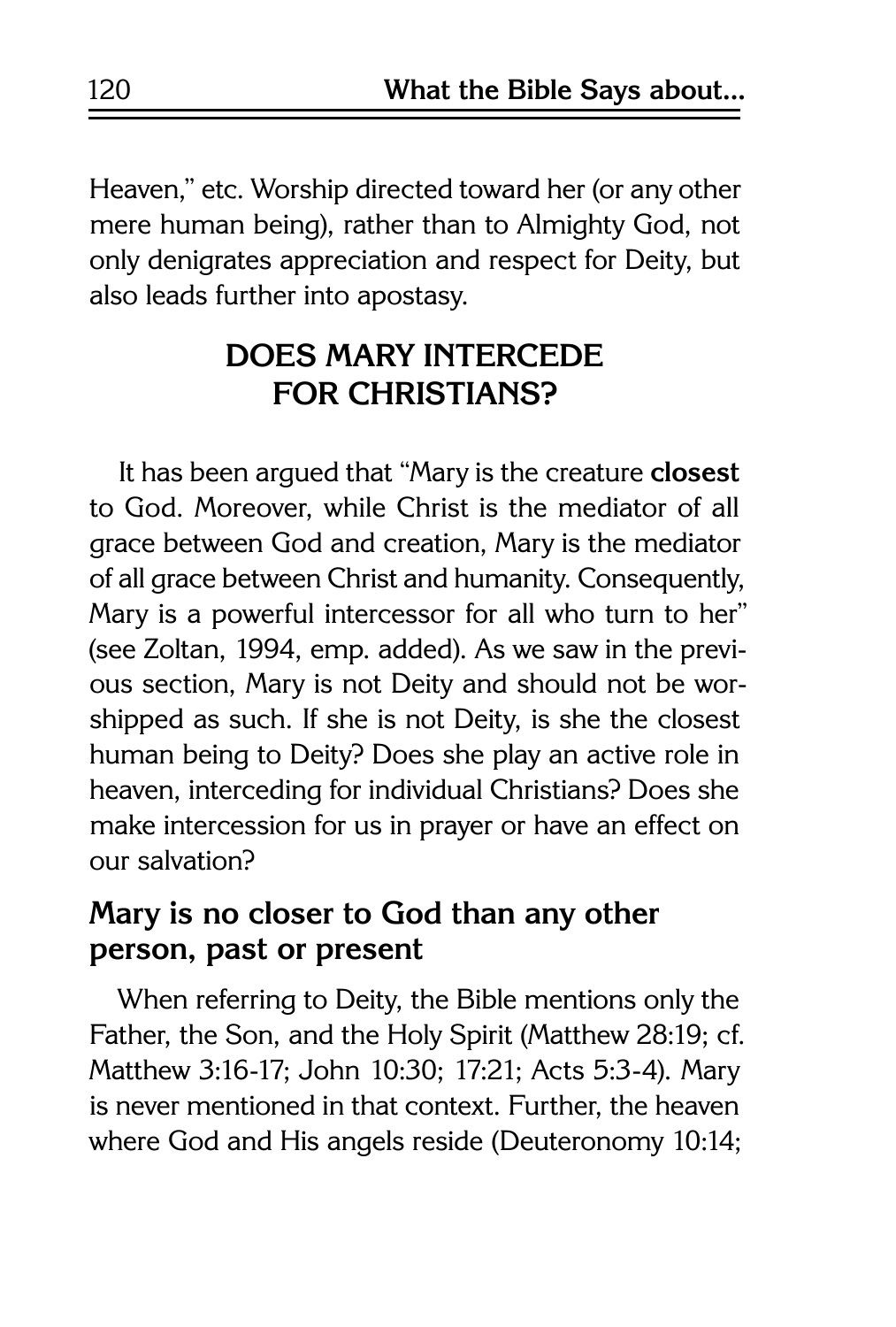26:15; 1 Kings 8:27,30) is not yet inhabited by human beings. Jesus said: "**No one has ascended to heaven** but He who came down from heaven, that is, the Son of Man" (John 3:13, emp. added). These words represent the truth about **all** the people who have left this world (including Mary). No one is in heaven because heaven is reserved for all faithful servants of God since time began (cf. John 14:1-3). Not until after the Second Coming of Christ and the final Judgment will it become home for the faithful, both living and dead (Matthew 25:31-46; 1 Thessalonians 4:13-18).

The idea that Mary occupies a special place in heaven, close to the Son, is a tradition. It shows a lack of understanding concerning biblical teachings on the afterlife. In Luke 16:19-31, Jesus explained that the dead (saved and lost) go to a place called "hades" (16:23, Hebrew sheol)—a spiritual waiting place that separates the consolation of the righteous (referred to as "paradise," cf. Luke 23:43) from the torment of the wicked. In hades, the righteous begin to taste part of the joy that awaits them in eternity, while the wicked begin to taste part of the suffering that awaits them. Hades is not the dwelling place of God; God dwells in heaven. Mary, along with Abraham and other faithful servants from the past, is waiting in hades until its dead are delivered up, when the Lord returns to judge each man and woman according to his or her works (Revelation 20:13). In this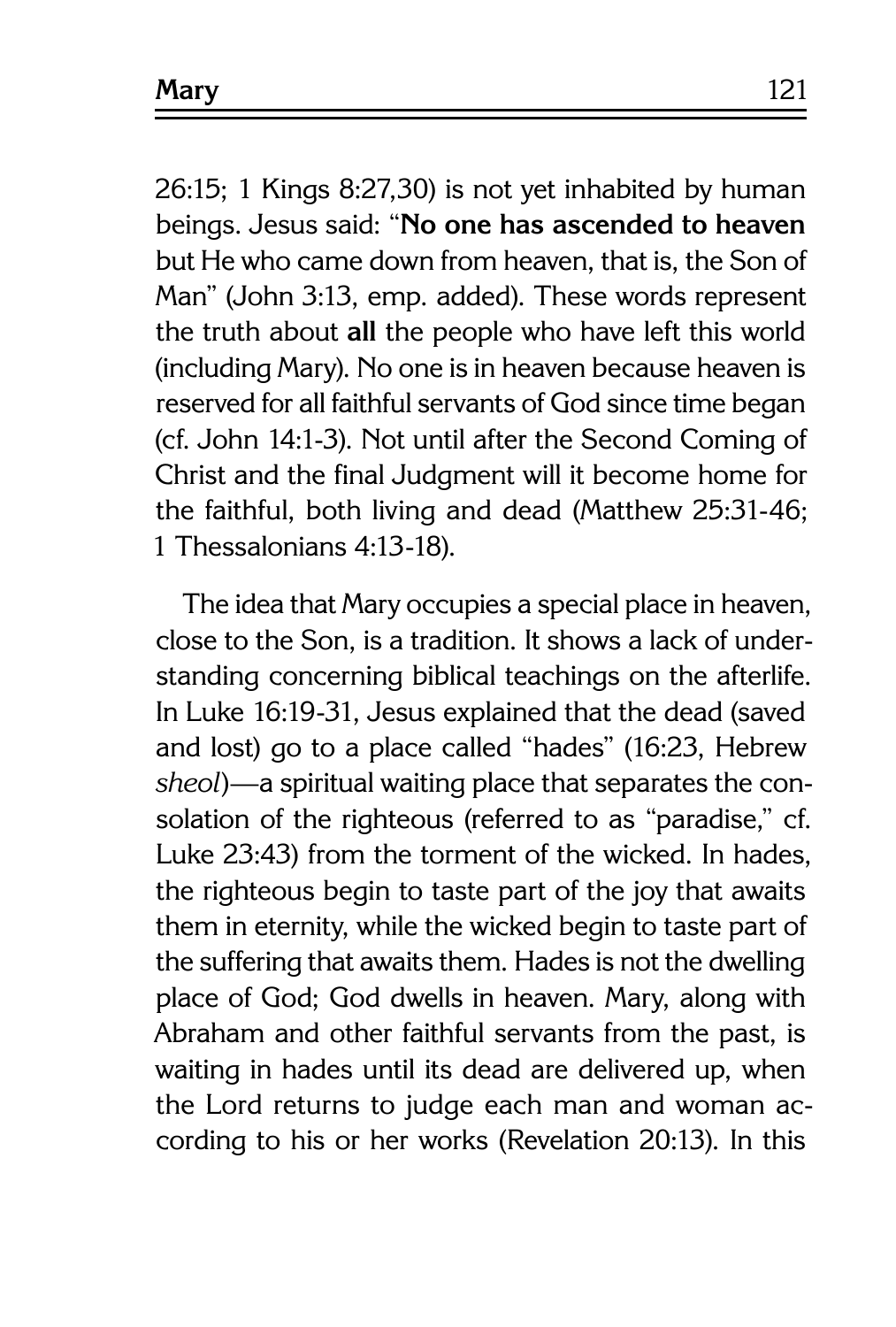spiritual realm that precedes heaven, there is nothing that those who are there can do for those who are here (Luke 16:27-31).

## **The gift of intercession was not given to Mary**

Catholics have given the title of "Intercessor for the Saints" to Mary, although nowhere in the Bible is it applied to her. "Intercession" means "seeking the presence and hearing of God on behalf of others" (Vine, 1966, 2:267). There are only two areas in which Christians need intercession: salvation and prayers. If Mary is now, or ever has been, involved as "Intercessor for the Saints," there should be ample evidence in Scripture.

Concerning salvation, the apostle Peter clearly stated that "there is salvation in no one else; for there is no other name under heaven that has been given among men by which we must be saved" (Acts 4:12, NASB). Of course, he was referring to Jesus Christ. Paul wrote: "[T]here is one God and one Mediator between God and men, the Man Christ Jesus" (1 Timothy 2:5). The Hebrews writer added: "Therefore He is also able to save to the uttermost those who come to God through Him, since He [Jesus] always lives to make intercession for them" (7:25). Jesus is **the one and only** Mediator (Intercessor) between God and Man, and He lives to continually intercede for those who come to God.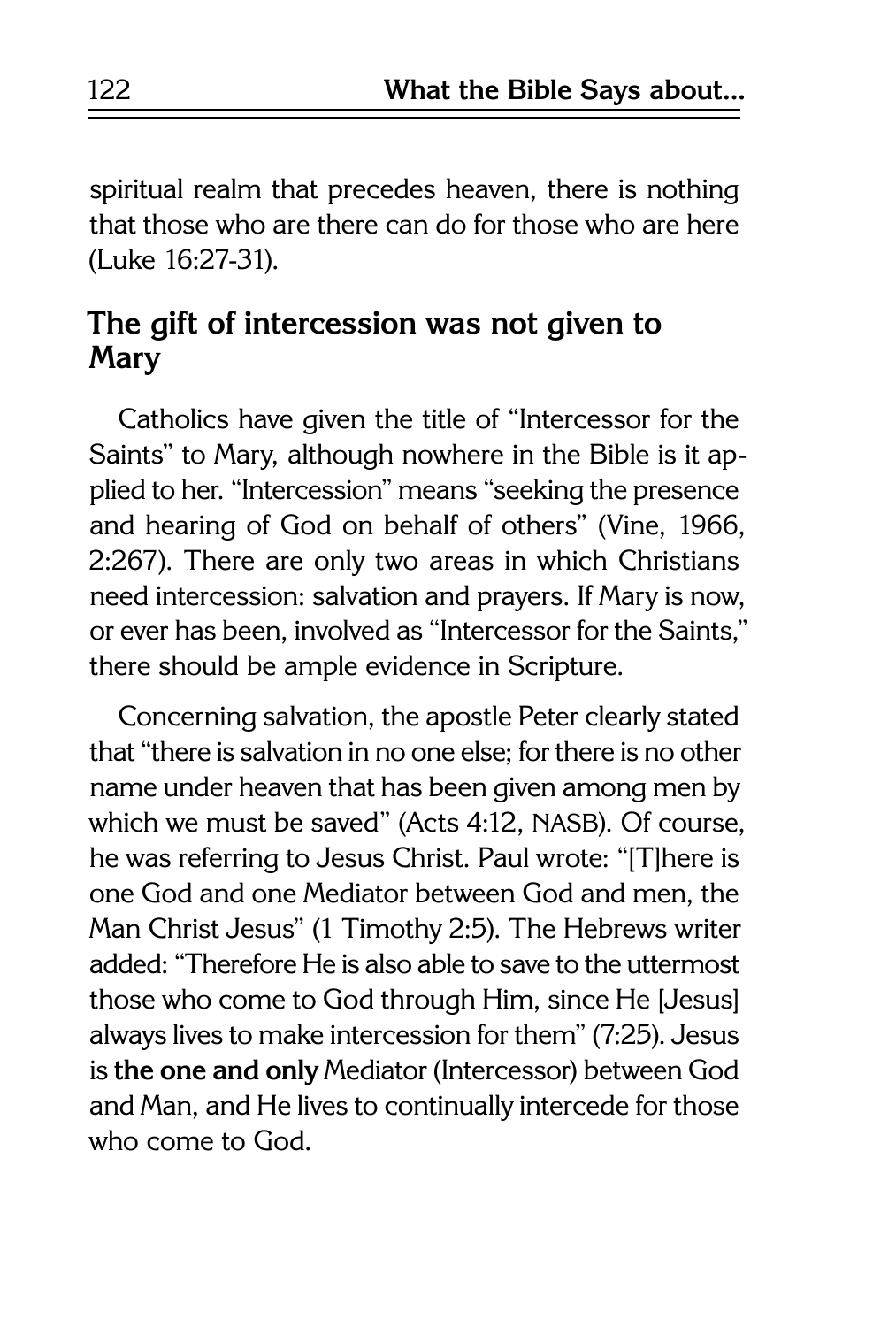But what about prayer? Does Mary intercede in the prayers of Christians? No, she does not. This intercession also belongs to Jesus. When teaching His disciples to pray to the Father (Matthew 6:9), Jesus did not teach them to pray to (or through) Mary. And yet, Catholicism created a prayer—the "Hail Mary"—to include the words "Holy Mary, Mother of God, pray for us sinners now, and at the hour of death." In John 14:13-14, Jesus declared: "And whatever you ask in My name, that I will do, that the Father may be glorified in the Son. If you ask anything in My name, I will do it" (cf. John 16:24). Jesus is **the only One** Who can mediate or intercede in our prayers, since "[a]ll things that the Father has are [His]" (John 16:15). If all things that the Father has are the Son's, then what is left for Mary?

The prerogative of intercession supposedly given to Mary also is argued from the fact that she "interceded" before Jesus on behalf of a family at a wedding in Cana because the wine was running out during the celebration (John 2:2-3). This simple, solitary, tiny thread of argumentation, lost in a loom of confusion, has been misused extensively by the supporters of Marianism. By going to Jesus with a request for help, Mary was not intervening on behalf of anyone's spiritual needs; she only **reported** the situation to Jesus. Moreover, consider Jesus' response: "Woman, what does your concern have to do with Me?" (John 2:4). With these words, He emphasized that Mary's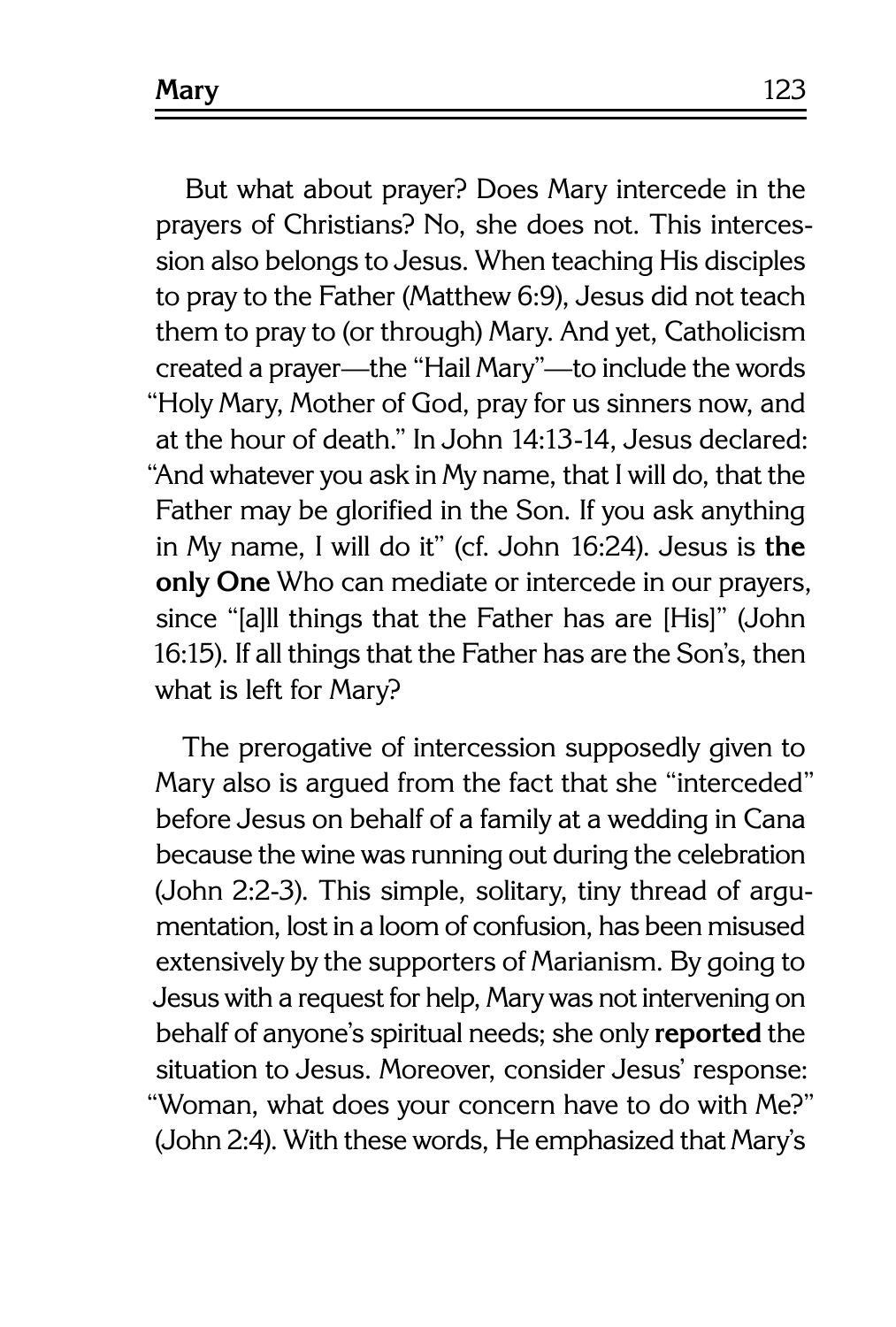concerns did not dictate His actions. Whatever He did in Cana that day would be according to **God's** will, not because of human or motherly influences or desires.

If the situation recorded in John chapter two establishes Mary as the "Intercessor of the Saints," what should we conclude from Matthew 8:5-13 and other passages that tell of similar circumstances? In Matthew chapter eight, a centurion "interceded" before Jesus for his servant who was in bed, paralyzed, and greatly tormented. Seeing the centurion's faith, Jesus performed a miracle and cured the sick servant. Should we consider this centurion as the "Intercessor for the Paralytics, the Sick, and the Tormented"? Should any paralytic, or anyone suffering from physical or mental illness, pray to this man of great faith, asking him to intercede with God on their behalf? [The Bible further condemns the act of invoking the dead (cf. Deuteronomy 18:10-13; 1 Chronicles 10:13-14; Isaiah 8:19).] Neither this centurion, nor Abraham, nor Mary, nor anyone else—living or dead—can intercede before the throne of God in favor of the faithful Christian, except Jesus Christ Himself.

#### **Mary, like all men and women, needed intercession**

In Luke 1:47, Mary raised her voice and declared: "My spirit has rejoiced in **God my Savior**" (emp. added). If she had a Savior, then she needed salvation. And, if she needed salvation, then she also needed the only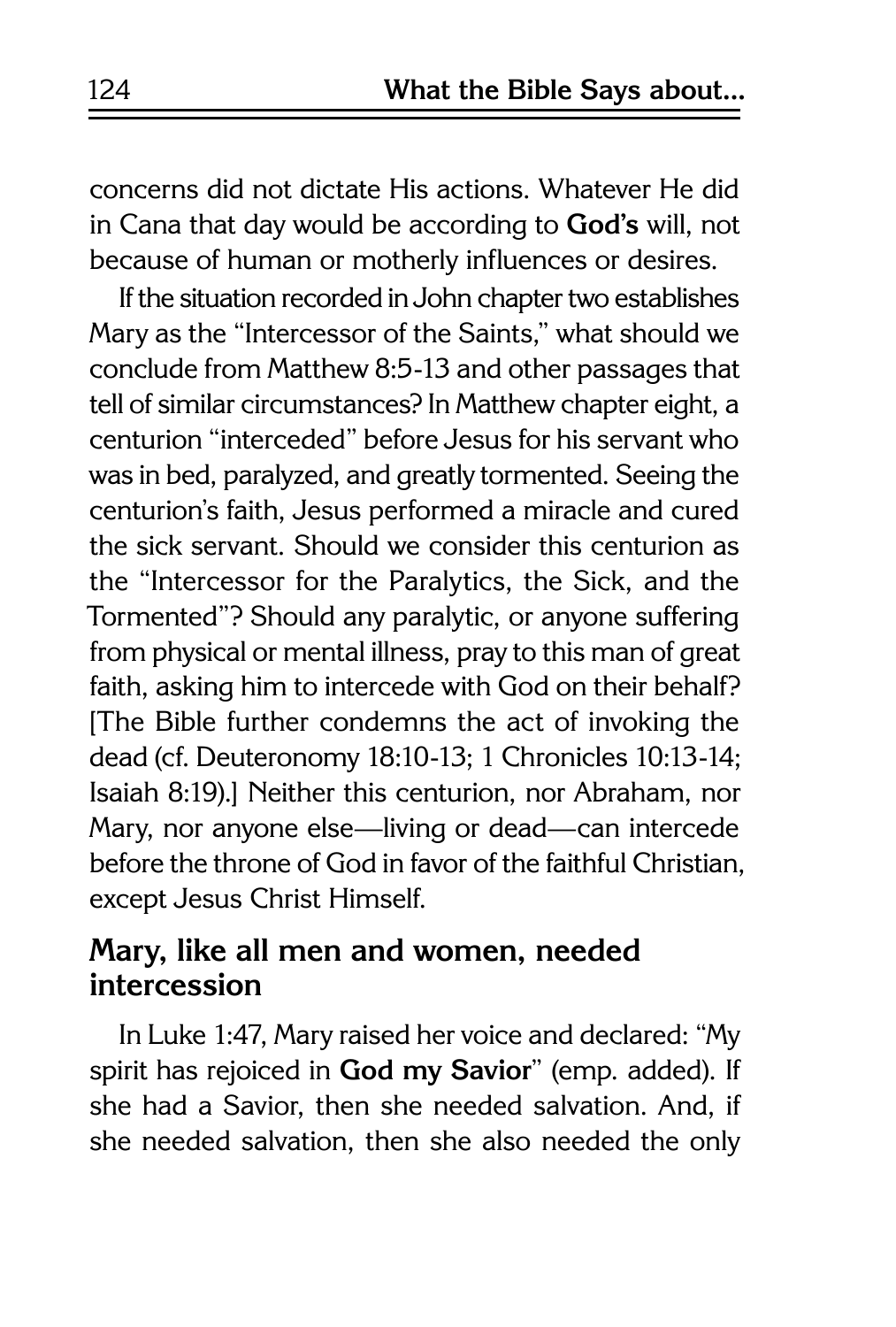Intercessor of salvation—Jesus Christ (Hebrews 7:25). Therefore, Mary's condition was no different from every human being before or after her. She sinned (Romans 3:23), and she needed the only Intercessor who could make peace between her and God (2 Corinthians 5:18-19; Colossians 1:20). Just as Jesus "interceded" on behalf of Mary before He died to make sure her physical needs were met (John 19:26-27), He interceded on her behalf to make sure her spiritual needs were met. Mary cannot intercede for any Christian since she, herself, needed intercession.

Finally, although Christians are commanded to pray for one another (1 Thessalonians 5:25; Hebrews 13:18; James 5:16), Jesus is our only Mediator in prayer. Through Him our prayers are answered.

## **The Assumption of Mary**

The "Assumption of Mary" is one of Catholicism's newest dogmas. Proclaimed by Pope Pius XII in 1950, in the papal bull Munificentissimus Deus, it is one of the most ambiguous, changeable, and confusing teachings of Catholicism. In fact, nobody can say exactly what Mary's condition or circumstances were prior to her "assumption." Soon after the introduction of this new doctrine, serious disagreement arose between Mariologists and Pius XII over whether or not Mary died, was resurrected, and then ascended to heaven, or simply ascended to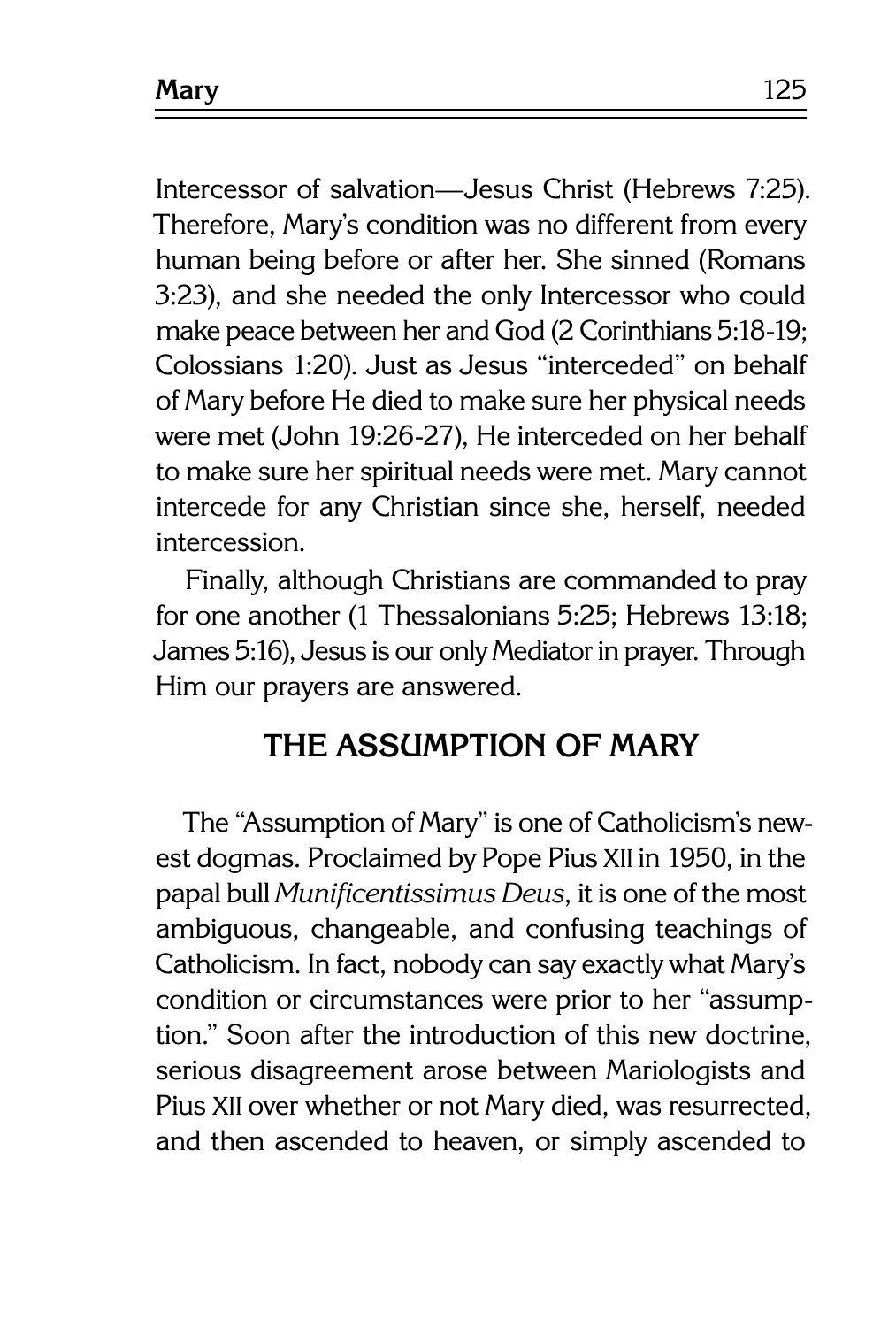heaven without dying. In spite of the Catholic claim that the pope speaks with "infallibility," there is not yet consensus concerning the details of this dogma. Therefore, its advocates have taken the liberty of adjusting the details to better fit their developing ideas and traditions, and to make it more attractive to believers.

Although you may find many versions of Mary's alleged assumption into heaven, one common idea, supported by Catholic tradition, is represented by the following description:

One day, when Mary, according to her custom, had gone to 'the holy tomb of our Lord' to burn incense and pray, the archangel Gabriel announces her approaching death, and informs her that, in answer to her request, she shall 'go to the heavenly places to her Son, into the true and everlasting life.' On her return home she prays, and all the Apostles—those who are already dead and those still alive—are gathered to her bedside at Bethlehem.... [T]he Apostles, carrying the couch on which 'the Lady, the mother of God,' lay, are borne on a cloud to Jerusalem. Here Christ appears to her, and in answer to her request, declares: 'Rejoice and be glad, for all grace is given to thee by My Father in heaven, and by Me, and by the Holy Ghost.... Then, while the Apostles sing a hymn, Mary falls asleep. She is laid in a tomb in Gethsemane; for three days an angel-choir is heard glorifying God, and when they are silent, all know that 'her spotless and precious body has been transferred to Paradise' (Hastings, 1906, 1:683).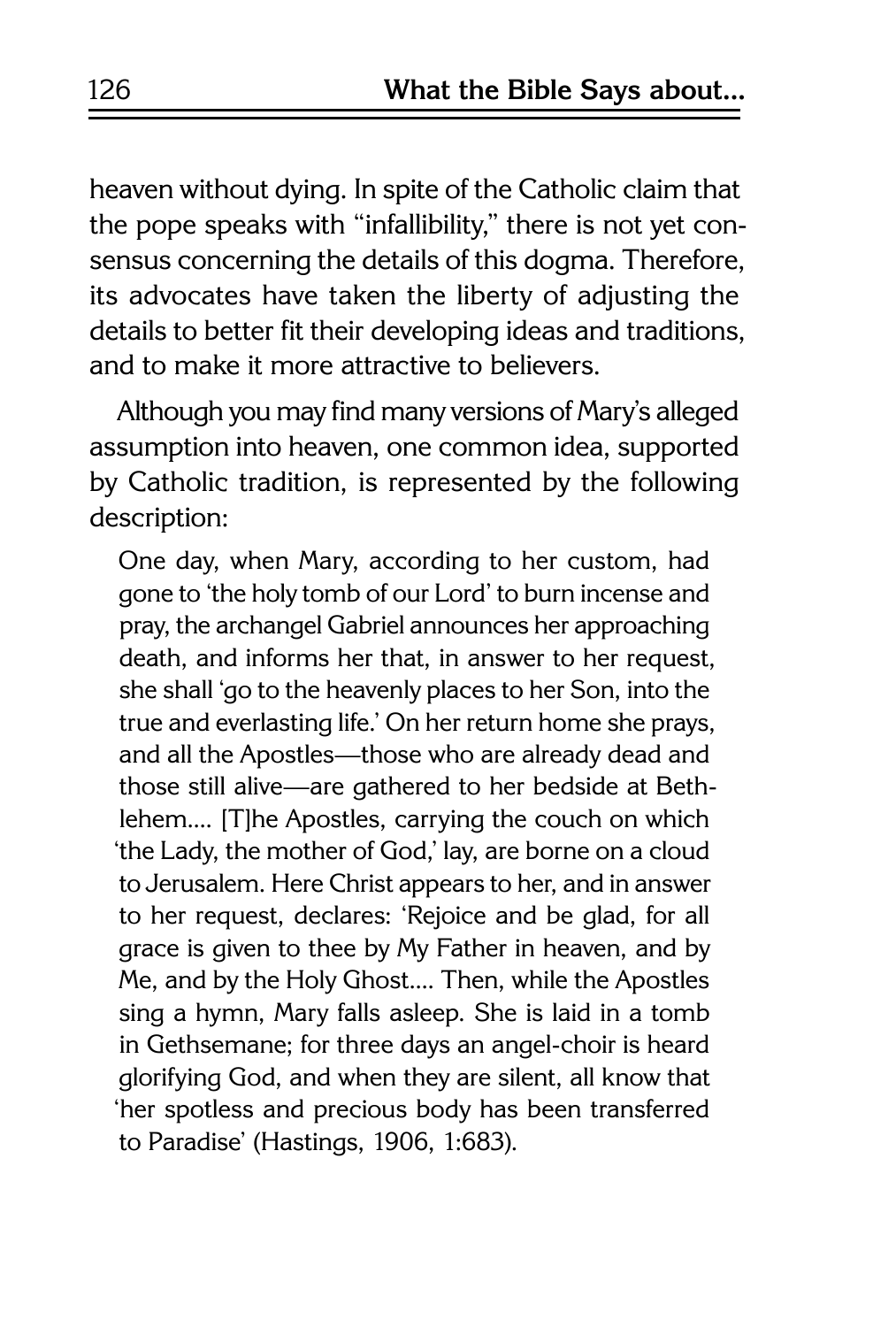| Mary |  |
|------|--|
|      |  |

Many Catholics believe that Mary died before going to heaven (see "Did Mary Die?," 1997, p. 11), but others consider her death an open question (see Mischewski, 2005). They have advocated that

Concerning Mary's death the dogma is non-committal. It only says: "when the course of her earthly life was completed."... As it stands now **both opinions are acceptable** and accepted: Mary's death, resurrection and glorification as well as glorification at the end of her life without death (Roten, 2006, emp. added).

This doctrine is so "flexible" that it can work either way. However, this produces a dilemma since it is said that the Apostolic Constitution of Pope Pius XII, Munificentissimus Deus, clearly and repeatedly refers to the death of the Virgin Mary. In no less than seven separate paragraphs this Apostolic Constitution refers, in one way or another, to the death of the Virgin Mary (Conte, 2006).

It is interesting that, according to some Catholics, the declaration of a supposedly infallible pope can be interpreted in two completely opposite ways. So, what are we to believe? Who has the final word concerning this and other religious topics? Who can say, with any degree of confidence, what we should believe?

The very fact that interpretations of this doctrine are so "flexible" makes it unreliable and incredible. In contrast, the Bible is very clear about those who left behind their earthly existence without experiencing death. Enoch "was taken away so that he did not see death" (Hebrews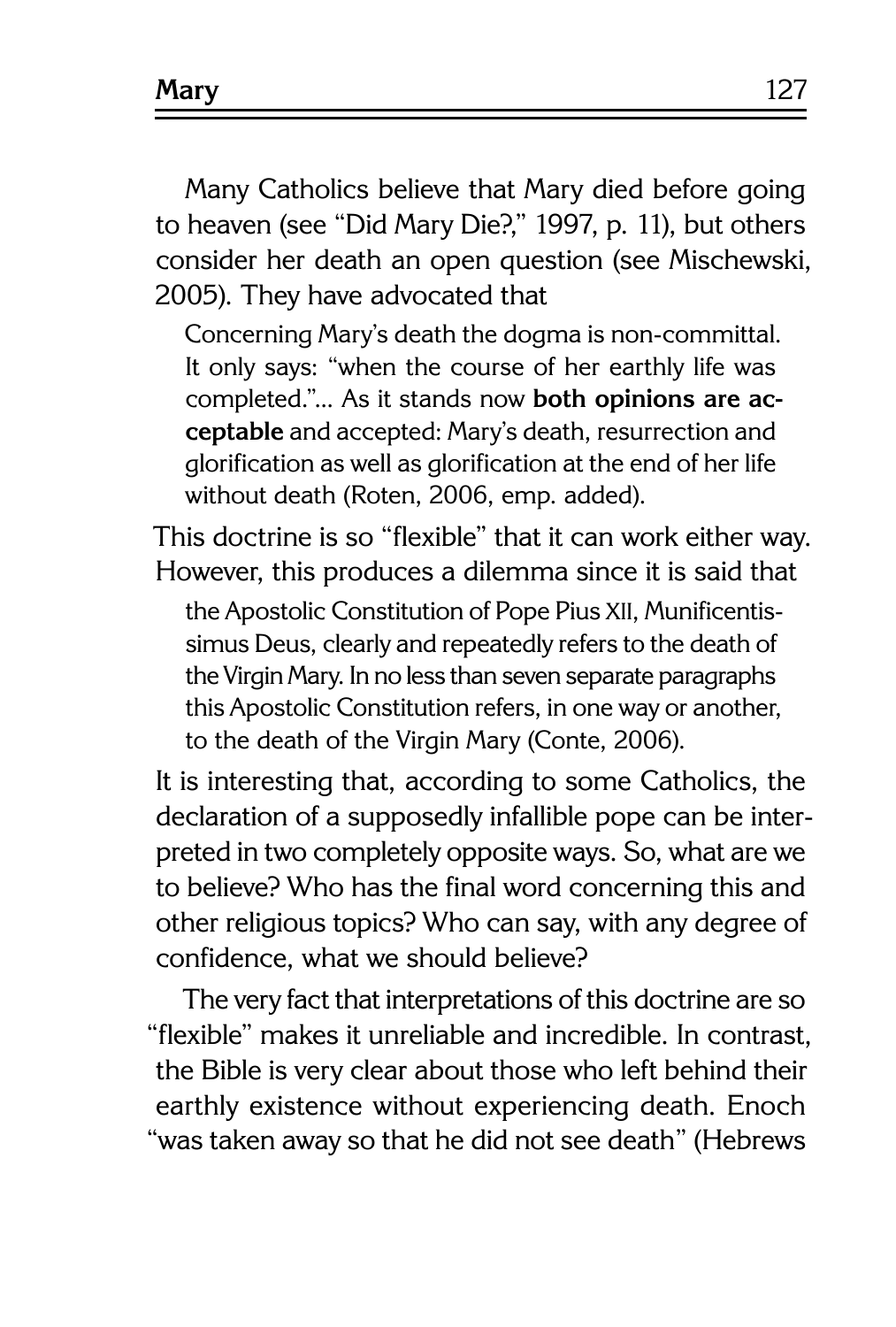11:5; cf. Genesis 5:24). Of Elijah, the Bible says that a "chariot of fire" took him without him seeing death (2 Kings 2:11). Equally clear details are given about Jesus' death, burial, resurrection, and ascension (1 Corinthians 15:3-4; Acts 1:9). There is neither ambiguity nor the slightest hint that these historical facts are open to various interpretations.

A second reason why we should reject this Catholic dogma is its opposition to statements of Christ Himself. Speaking to Nicodemus, Jesus said: "**No one has ascended to heaven** but He who came down from heaven, that is, the Son of Man" (John 3:13, emp. added). This includes everyone who has died, as well as those who were taken by the Lord and did not taste death. Again, Jesus taught that those who die go to a place called hades—a place of waiting for the final Judgment (Revelation 20:13-15) that is independent from heaven and hell (Luke 16:19-23). In John 14:3, Jesus promised His disciples, "And if I go [to heaven] and prepare a place for you, I will come again and receive you to Myself; that where I am, there you may be also." When the time comes for His return, Jesus will keep His promise and open the doors of heaven for all those who have obeyed Him (cf. Matthew 25:31-46). But, since He has not yet returned, we conclude from the Scriptures that none of His disciples have been taken to heaven, not even Mary.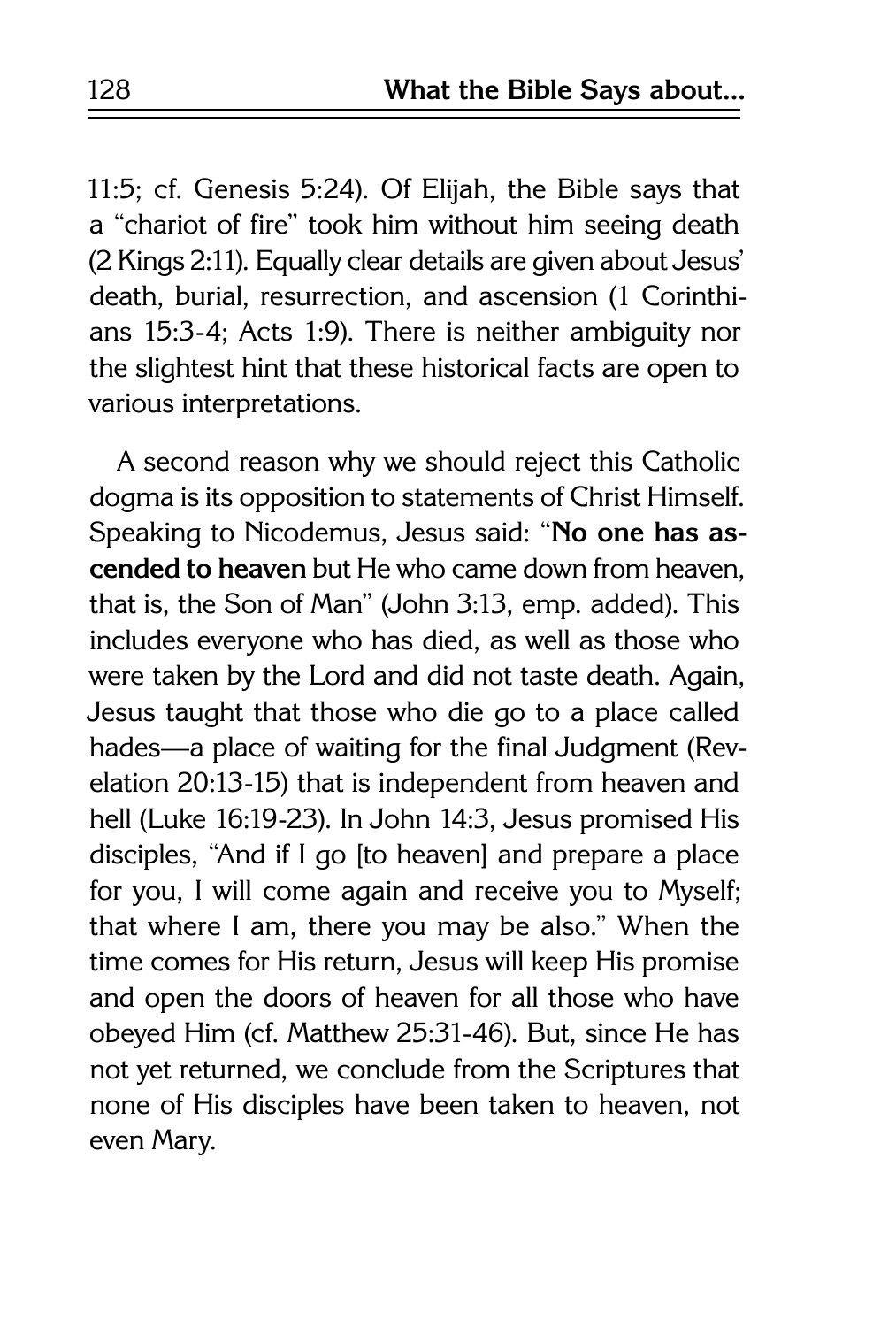A third reason why we should reject the dogma of Mary's assumption is its opposition to other related biblical doctrines. Concerning the Second Coming of Christ, Paul wrote that the resurrection of the dead will occur "in a moment, in the twinkling of an eye, at the last trumpet. For the trumpet will sound, and the dead will be raised incorruptible, and **we shall be changed**" (1 Corinthians 15:52, emp. added). In contrast, the doctrine of Mary's assumption into heaven implies that she has already undergone a transformation of her body into a glorious state. It should be obvious that it is impossible to reconcile the Catholic tradition of Mary's assumption with the biblical doctrine of resurrection.

A fourth reason to reject this doctrine is that the New Testament does not record the ascension of Mary. Some Catholics have proposed that it is implied by the Bible since Mary's death is not recorded. This reasoning fails to acknowledge that the Bible does not record the deaths of many people, including John, Mark, Paul, and even Pilate. Does this mean that these people (and many others whose deaths are not recorded in the Bible) ascended to heaven? To argue in this way is to argue from the silence of Scripture. To establish a historical, biblical truth, we should turn our attention from what the Bible writers did **not** record, to what they **did** record.

By the time the New Testament books were written, the alleged Assumption of Mary would have occurred.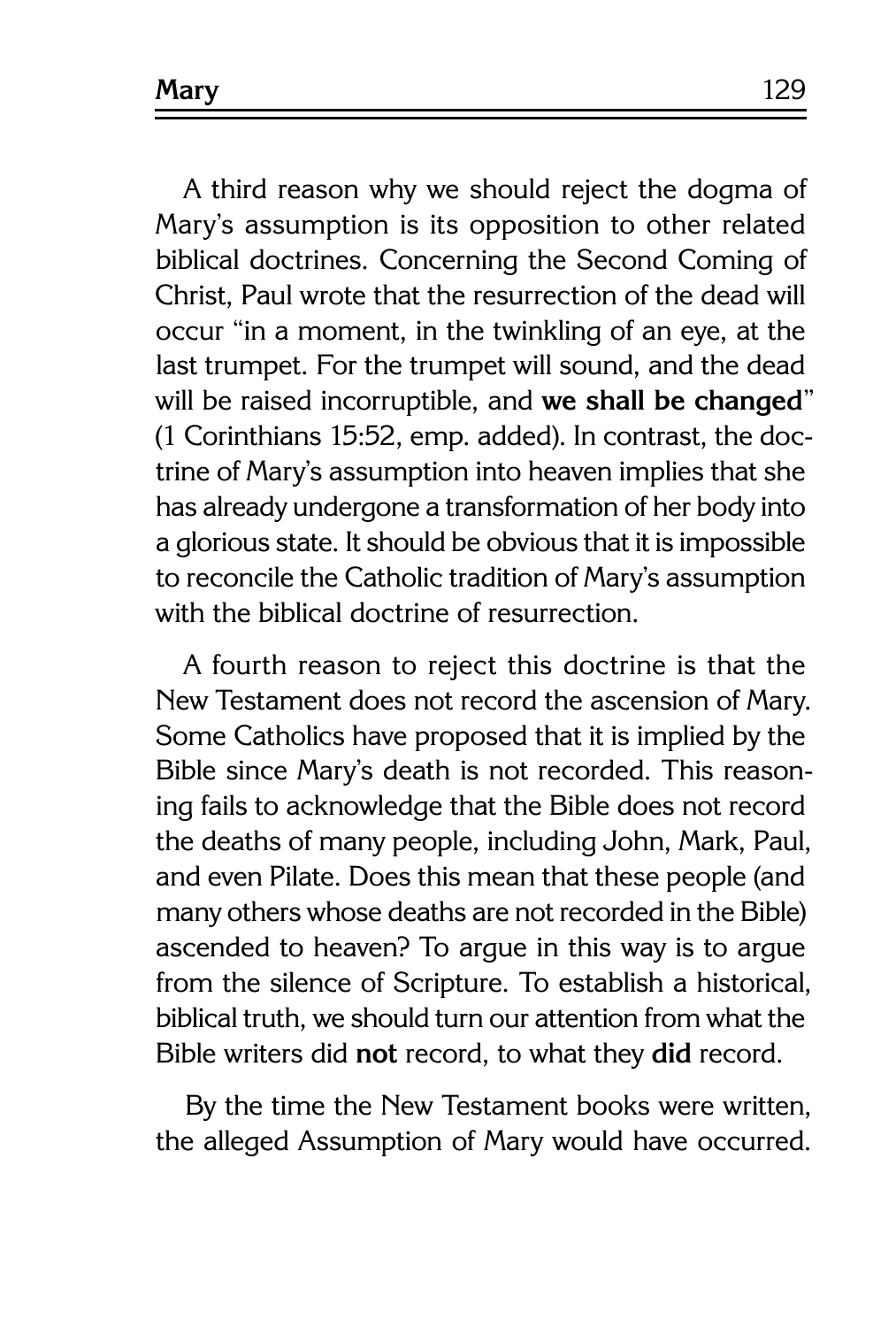However, not one New Testament writer gives even a hint of this event's occurrence. If this doctrine is so important (as Catholicism claims), why was it excluded from the New Testament? If Jesus promised that the apostles were going to be guided into **all** truth and were going to declare **all** of the truth of God (John 16:13), why did they not record this "significant truth" about Mary? If the Bible records the "ascensions" of Enoch and Elijah, why does it not also record Mary's? The simple answer is that the "Assumption of Mary" never occurred; it was created by minds focused on traditions, not truth.

The papal bull of 1950 further declared that "if anyone, which God forbid, should dare willfully to deny or to call into doubt that which we have defined [the "Assumption of Mary"—MP], let him know that **he has fallen away completely from the divine and Catholic Faith**" (Munificentissimus Deus, 45, emp. added). But if this dogma is so important—to the point that those who do not believe it are condemned—how do Catholic clergy and theologians explain the fact that most mainstream Catholics lived for approximately 1,400 years in ignorance of this dogma? Were the Catholics, including the popes, who lived before its declaration by Pius XII (1950), saved in their ignorance of the "Assumption"? If they did not need this "truth" for salvation prior to 1950, why do they need it now?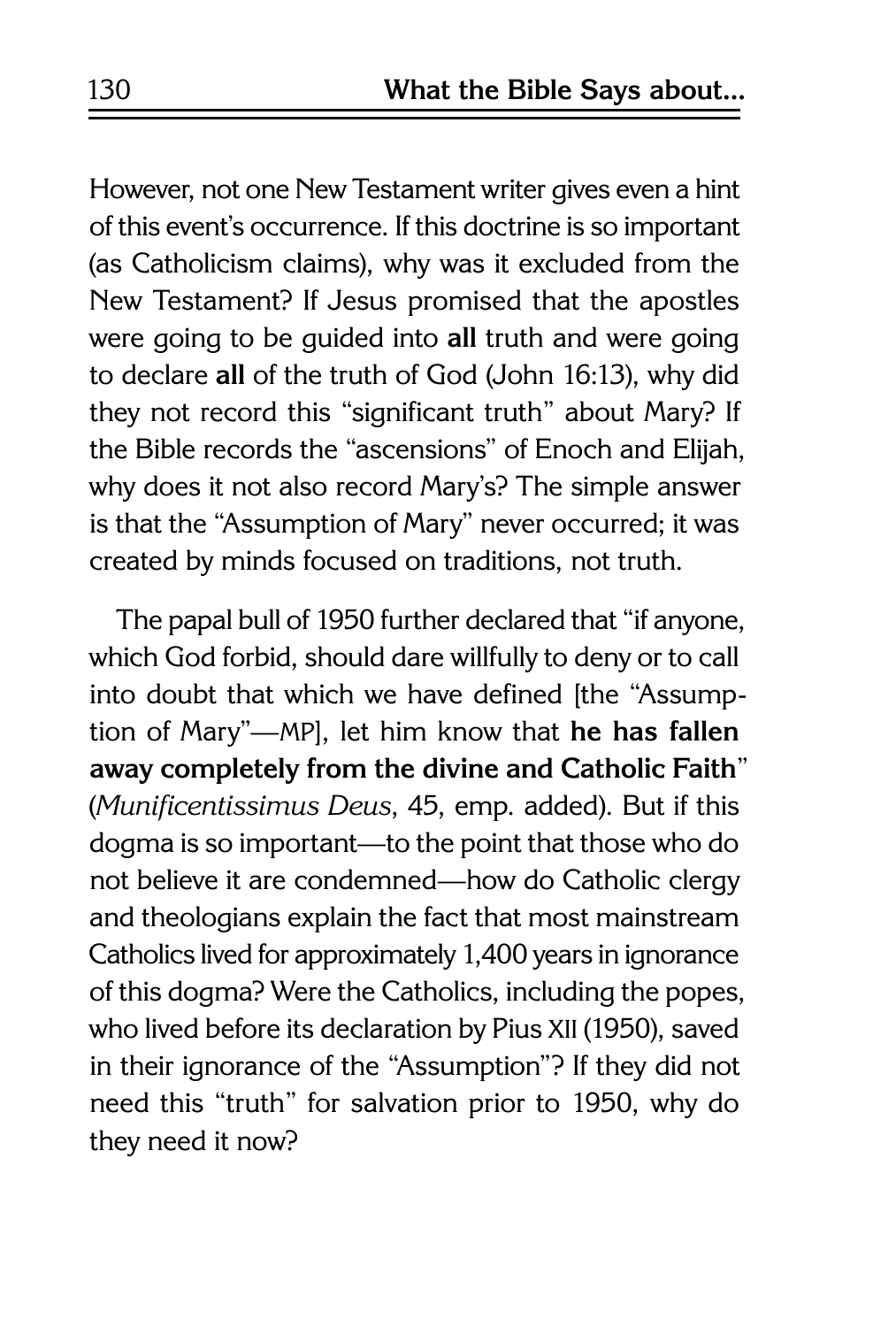There is no doubt that Mary was a special woman, but just like every other human being, she lived in a world regulated by an established principle that affects all of us: "It is appointed for men **to die once**, but after this the judgment" (Hebrews 9:27, emp. added). Mary, at the end of her earthly journey, crossed the path from life to death and met all those who "sleep" in Christ (1 Thessalonians 4:13-14). Like them, and us, she is waiting for the final Judgment, when the doors of heaven will open for all those who have done the will of the Father (Matthew 25:31-46).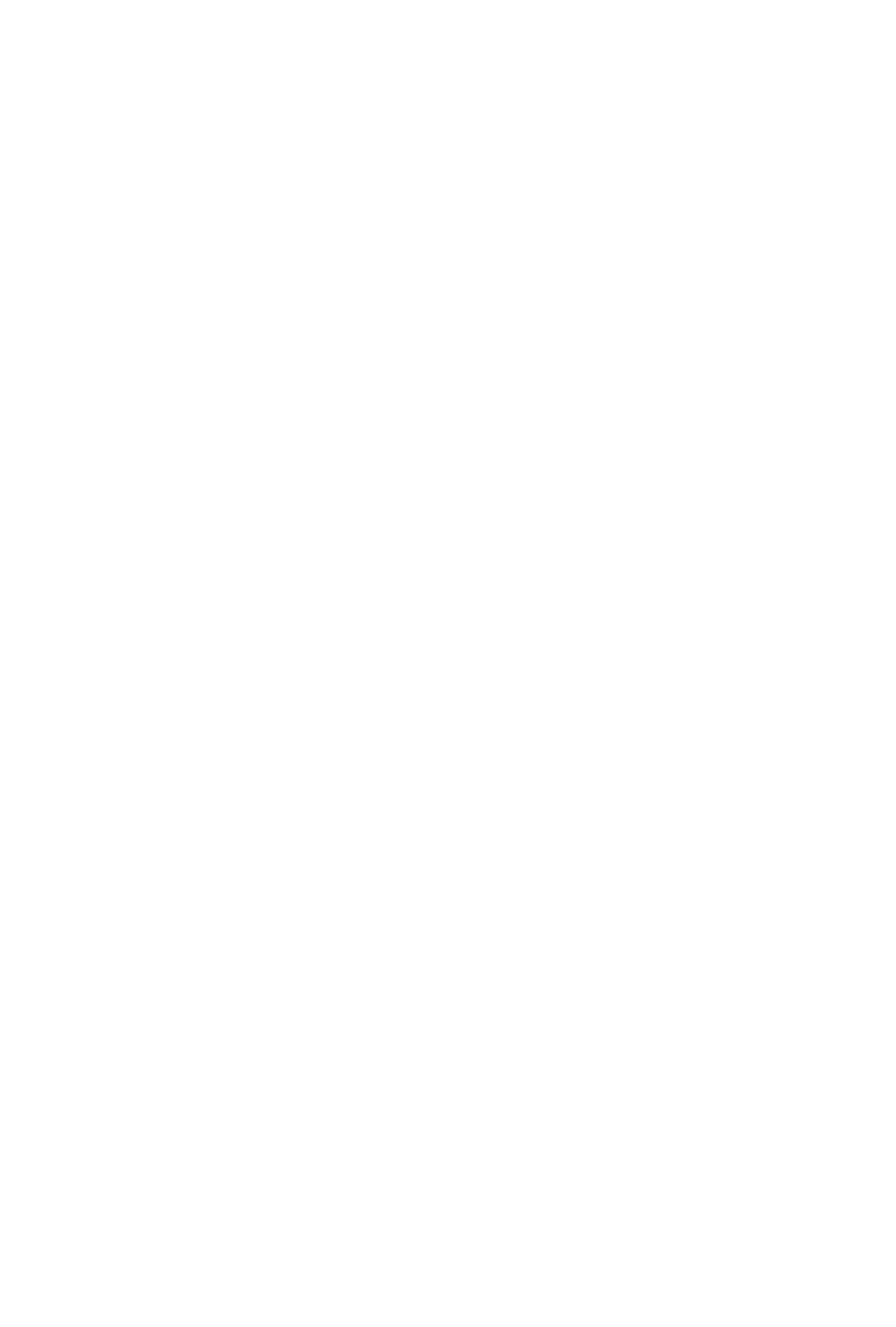# Chapter 5

## **baptism**

It is distressing to see how the doctrine of baptism is distorted in modern-day Christendom. With the passing of time, baptism, as a necessity for salvation, has been replaced by a "prayer of faith," abstract manifestations of conversion, and ecclesiastical ceremonies based on traditionalism. Today, many ignore the concept, implications, and importance of baptism. Jesus said: "[U]nless one is **born of water** and the Spirit, he cannot enter the kingdom of God" (John 3:5, emp. added). Paul wrote that there is "one Lord, one faith, **one baptism"** (Ephesians 4:5, emp. added). These New Testament passages and others make it clear that baptism is not merely a religious tradition or a commandment of men. Therefore, it is very important to understand it correctly.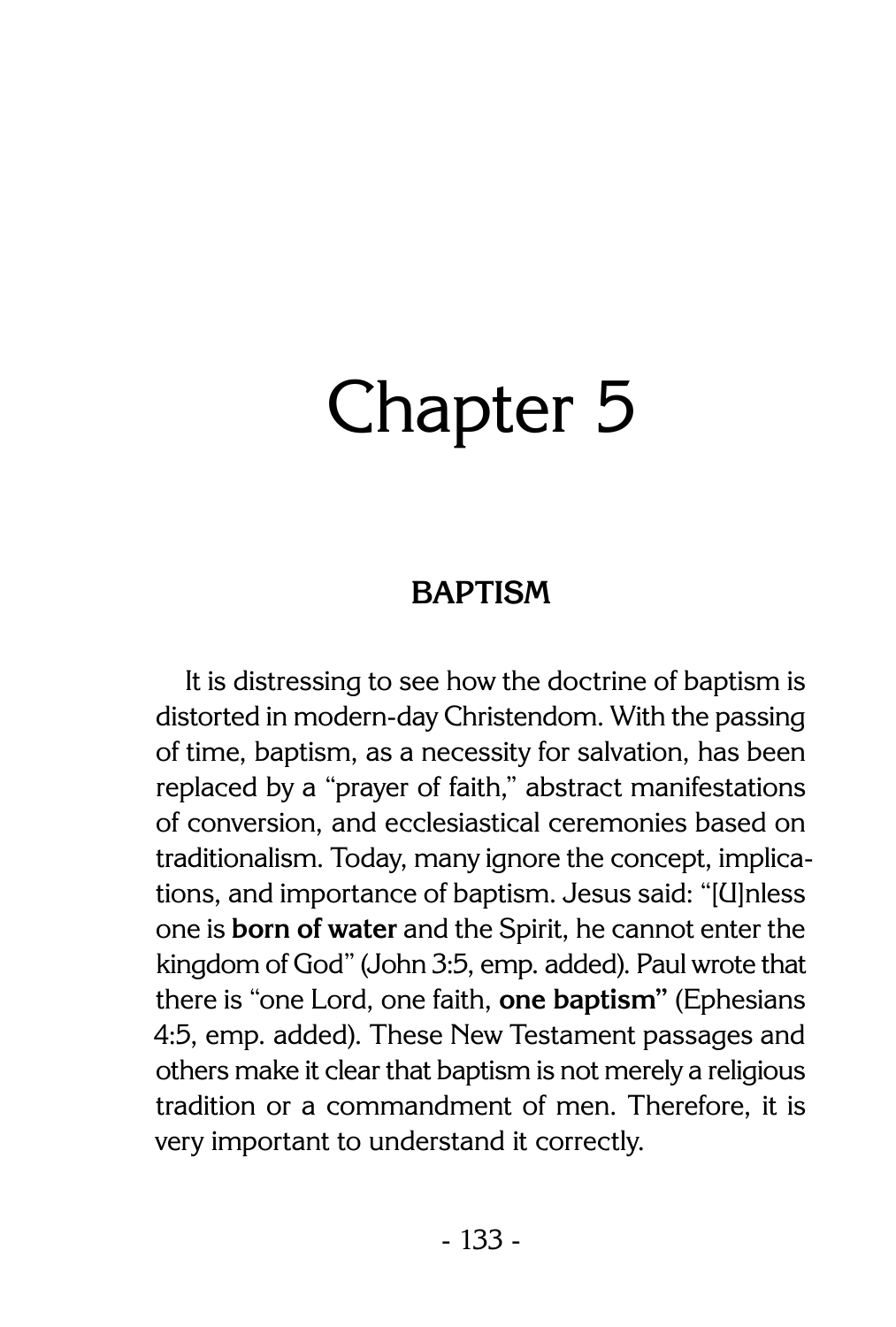## **The Meaning of Baptism**

It is essential to know the meaning of "baptism." Depending on the context in which it is mentioned, "baptism" may mean many different things. For example, in an evangelical context, it is regarded as just a "public profession of faith" (Rhodes, 1997, p. 178). In a Catholic context, the word "baptism" brings to mind a ceremony, godparents, elegant robes, emotional parents, an infant in white, a fountain, and a few drops of water (as well as a pre-paid fee for the ceremony and the actual "baptism"). However, when we consider the real meaning of the word "baptism," many of these erroneous concepts disappear.

In his Expository Dictionary of New Testament Words, W.E. Vine defined "baptism" and other related words:

BAPTISMA, baptism, consisting of the processes of immersion, submersion and emergence (from bapto, to dip).

BAPTIZO, to baptize, primarily a frequentative form of bapto, to dip, was used among the Greeks to signify **the dyeing of a garment**, or the **drawing of water by dipping a vessel into another**, etc. (1966, 1:96-97, emp. added).

From the definition of the word, it is easy to see exactly what was involved in the act of baptism: "immersion, submersion and emergence." Unfortunately, the word "baptism" has been passed from generation to generation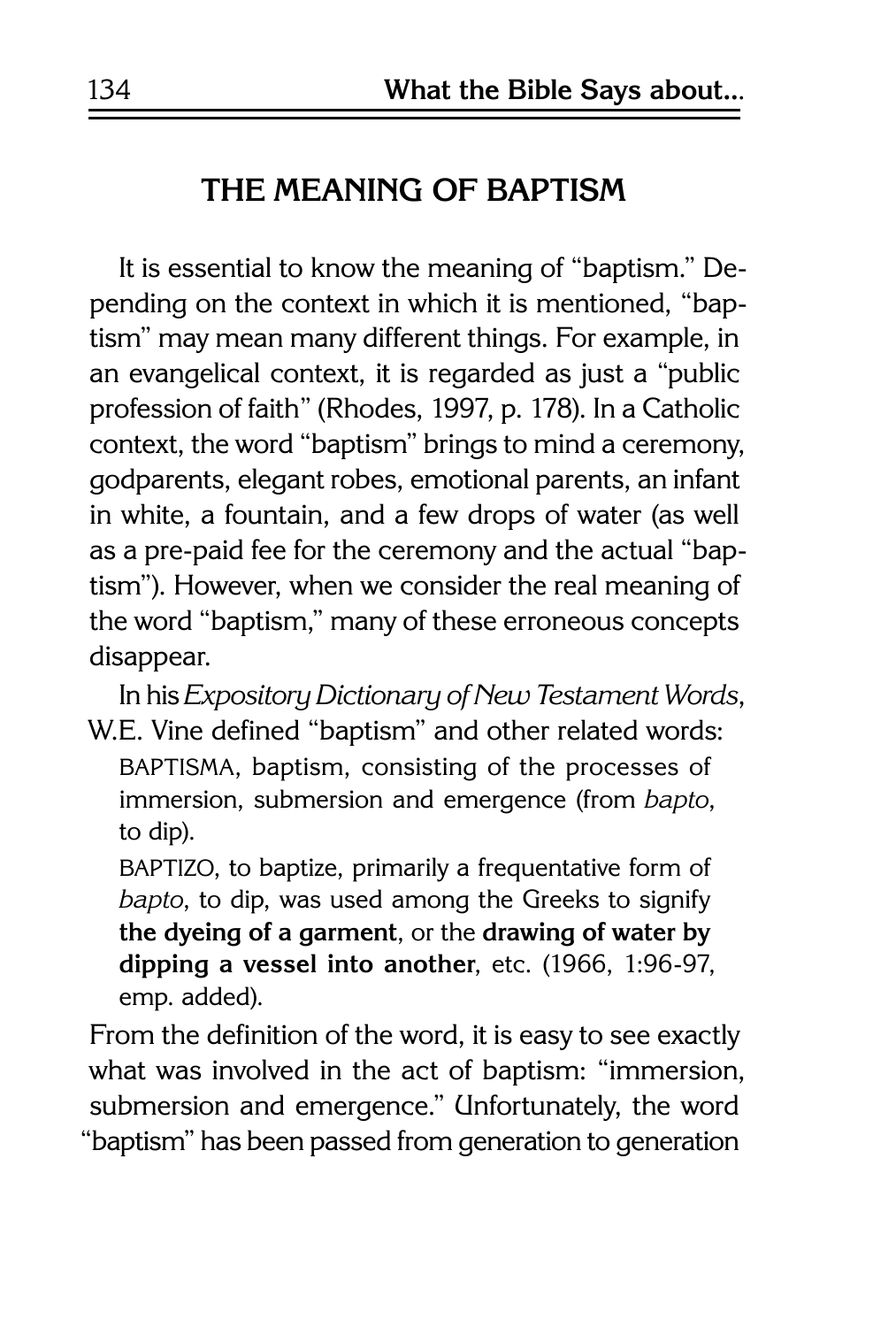as a transliteration, i.e., a phonetic representation of a word in another language. [Note the similarity between the Greek baptisma and the English "baptism"]. A study of the Greek etymology of this word opens the door to its real meaning and also gives us a better picture of how it was carried out in New Testament times. Baptism was **not** sprinkling or pouring, as Catholicism teaches, but immersion. The Bible points out some important implications concerning baptism.

First, baptism requires enough water to immerse completely a believer. The gospel accounts inform us that John the baptizer baptized in the Jordan River (Matthew 3:4-6; Mark 1:4-5; Luke 3:2-3; John 1:28). The Jordan was the largest and most important river in Palestine, and it contained enough water for the innumerable baptisms (immersions) that took place there. For example, in this river, Naaman the leper immersed himself seven times (2 Kings 5:14). If baptism were an act of sprinkling, it would have been unnecessary to baptize in the Jordan; instead, a single container of water would have been sufficient. However, as the apostle John noted, John the baptizer also baptized in the Aenon, "because there was much water there" (John 3:23).

Second, baptism is immersion since one goes down into and comes up out of the water. This fact is seen clearly in the various baptisms in the gospel accounts and the book of Acts. The gospel writers recorded the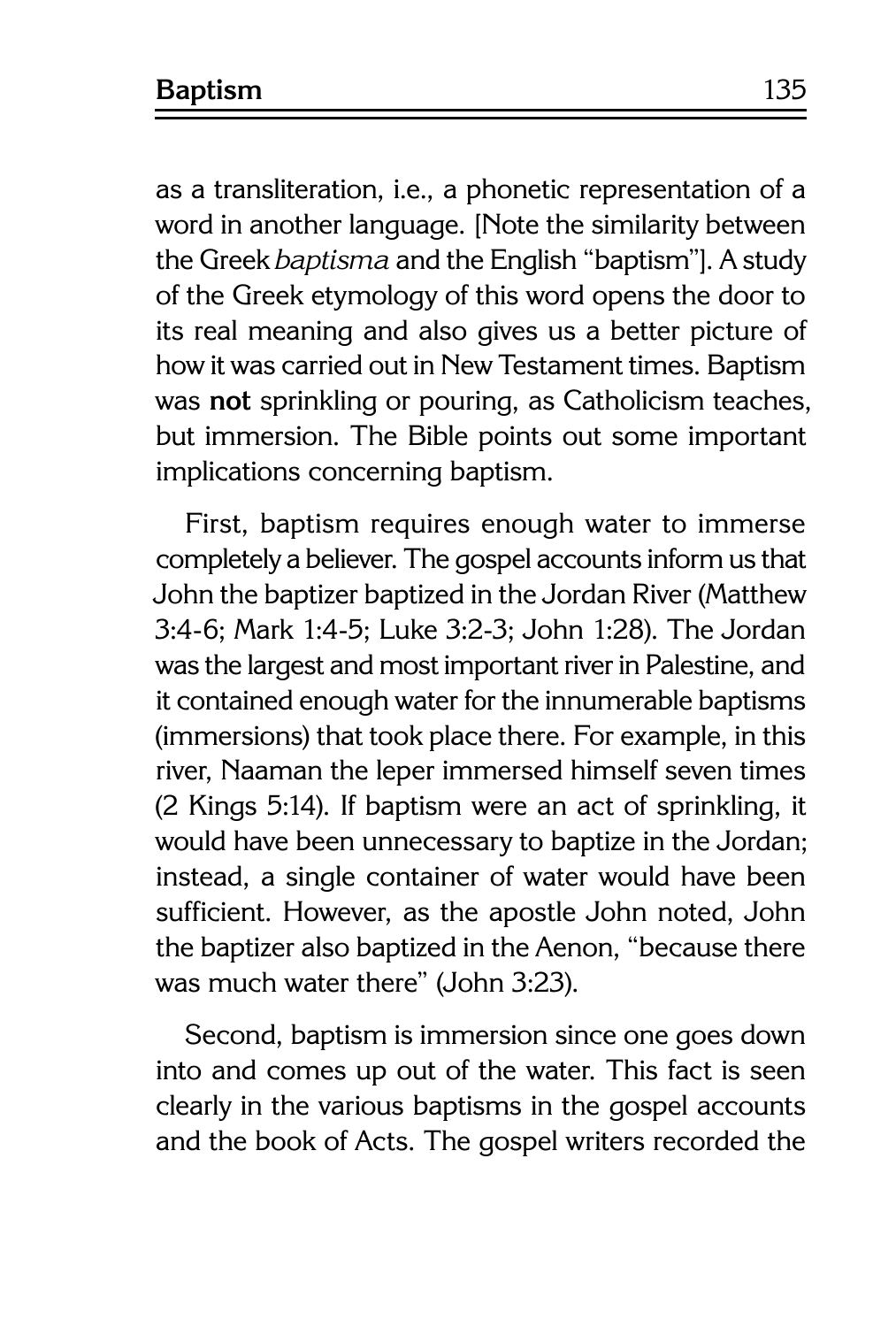baptism of Jesus (Matthew 3:13-17; Mark 1:9-11; Luke 3:21-22). Matthew 3:16 and Mark 1:10 tell us specifically that Jesus "came up from the water." Certainly the phrase "to come up from the water" would have been omitted if Jesus was only sprinkled.

Acts 8:26-39 records one of the most illustrative accounts of the procedure of baptism. Luke says that while an Ethiopian was on his return trip from Jerusalem, he heard the Gospel of Jesus Christ from the mouth of Philip (a servant of God). Then, "they came to some water. And the eunuch said, 'See, here is water. What hinders me from being baptized?'" (Acts 8:36). Luke does not record the source or location of that water, but we can infer that it was sufficient for Philip to immerse the Ethiopian. Luke clarifies how baptism was performed when he notes that "both Philip and the eunuch **went down into** the water," and "they **came up out** of the water" (Acts 8:38-39, emp. added). From this biblical narrative, it is illogical to conclude that the baptism of the Ethiopian was some form of sprinkling. It is impossible to "go down into" and "come up out of" a few drops of water! There is no doubt that the Ethiopian was immersed.

Third, baptism represents the death, burial, and resurrection of Christ. It is not a random practice void of any logic pattern, or special meaning. God chose baptism as the perfect representation of the redemptive plan performed by His Son, Jesus Christ. In Romans 6:3-4,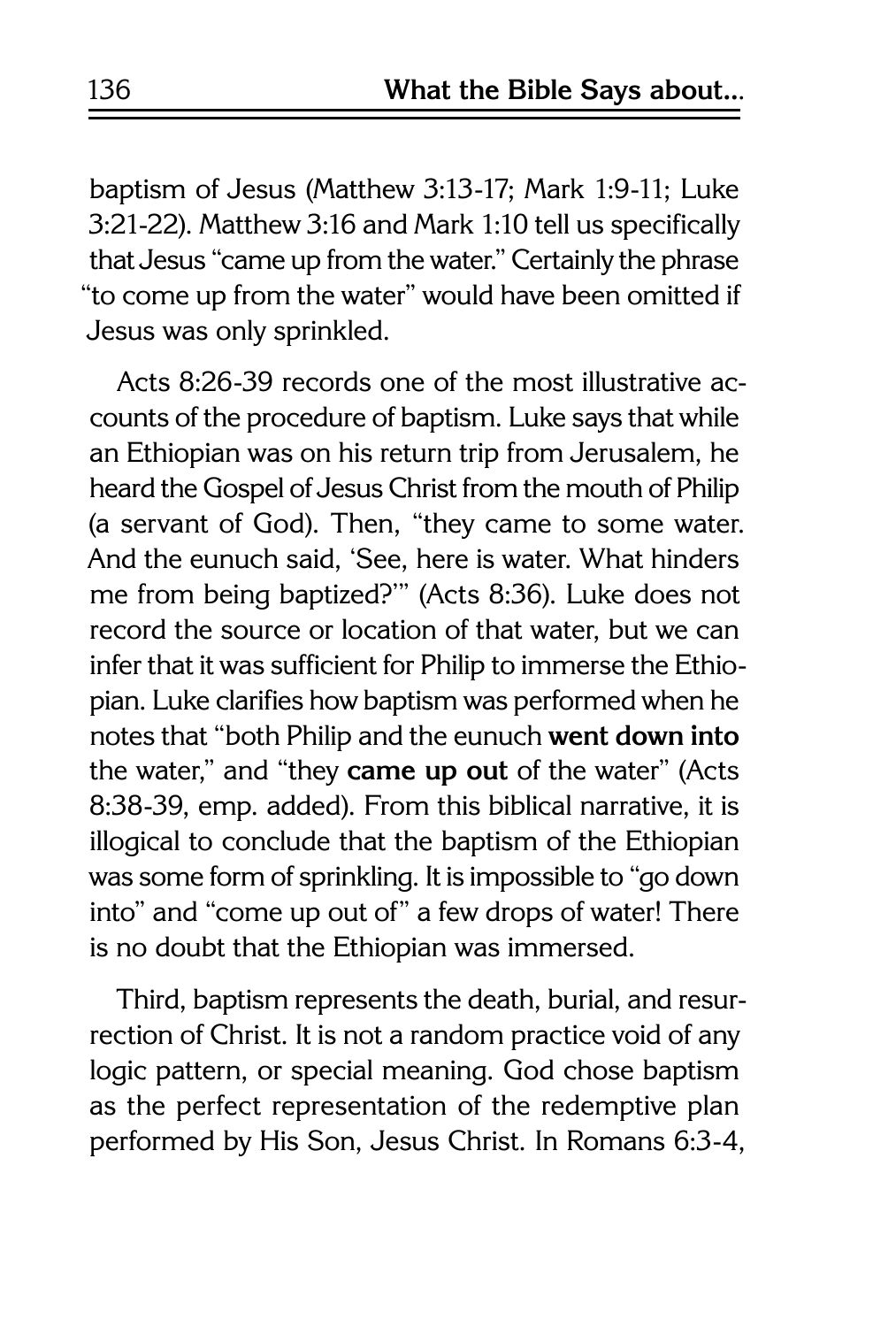**Baptism** 137

Paul explained the symbolic meaning of baptism: "Or do you not know that as many of us as were baptized into Christ Jesus were baptized into His death? Therefore we were buried with Him through baptism into death, that just as Christ was raised from the dead by the glory of the Father, even so we also should walk in newness of life." R.L. Whiteside noted about these verses:

In being buried in baptism there is a likeness of his death; so also there is a likeness of his resurrection in our being raised from baptism to a new life. Hence, in being baptized we are united with him in the likeness of this death and resurrection. We are therefore, partakers with him in death, and also in being raised to a new life. Jesus was buried and arose to a new life; we are buried in baptism and arise to a new life. These verses show the act of baptism, and also its spiritual value (1988, p. 132).

There is great spiritual value and meaning in the act of immersion. It not only re-enacts the death, burial, and resurrection of Christ, but also unites the believer with Christ (Galatians 3:27). There is no other act of faith that is an effective (and biblical) substitute for being immersed into Christ. When a person is immersed, he is buried with Christ. Could sprinkling be described as a **burial**? When a person dies, do people sprinkle dirt on his head and declare him "buried"? Of course not! Rather, he is covered completely (immersed) with dirt. Similarly, to be "buried" with Christ, we must be cov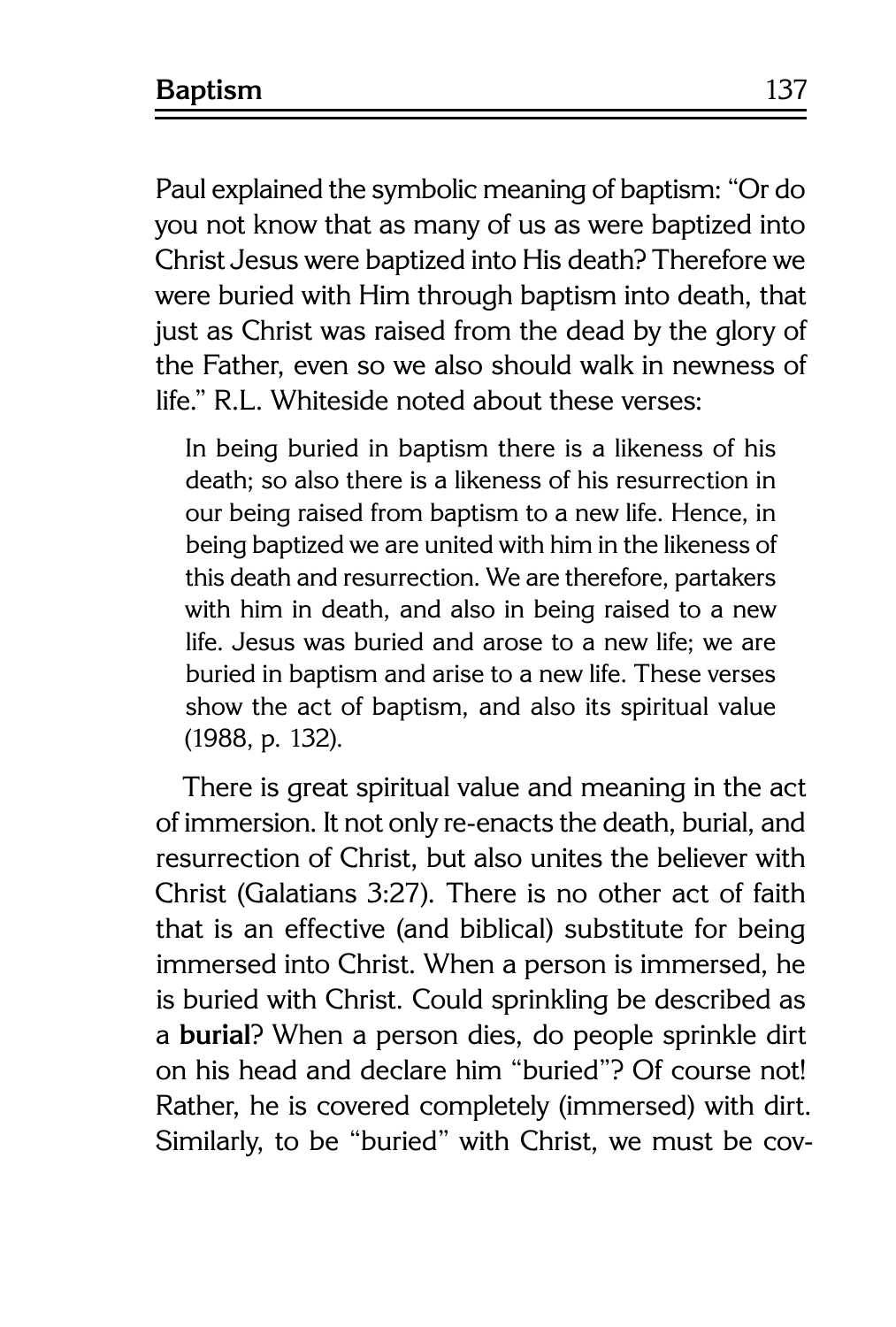ered completely (immersed) in water. Sprinkling falls far short of representing the death, burial, and resurrection of Christ. Both Paul and Peter, in 1 Corinthians 15:1-4 and 1 Peter 3:21, added emphasis to the importance and significance of baptism.

Finally, it is important to note that the modern Catholic practice of "baptism," i.e., sprinkling or pouring, is inconsistent with the Catholics' own understanding of the meaning and method of biblical baptism. In the first chapter of the "Sacraments of the Christian Initiation," the Catechism of the Catholic Church declares:

This sacrament is called Baptism, after the central rite by which it is carried out: to baptize (Greek baptizein) means to **"plunge" or "immerse"; the "plunge" into the water** symbolizes the catechumen's burial into Christ's death, from which he rises up by resurrection with him, as "a new creature" (1994, 1214, emp. added).

It appears that ignorance of the etymology and procedure of biblical "baptism" did not mislead Catholicism from the truth concerning baptism, but rather the emphasis that Catholicism places on tradition above biblical truth. Catholics also declare:

To facilitate the application of the new discipline, baptism by infusion—which consists in pouring water on the child's head instead of immersing the whole child in a basin—gradually became common because it was easier; it became the almost universal practice in the fourteenth century. But although immersion fell into disuse, it still had its place in the rubrics (Cabié, 1988, 3:72).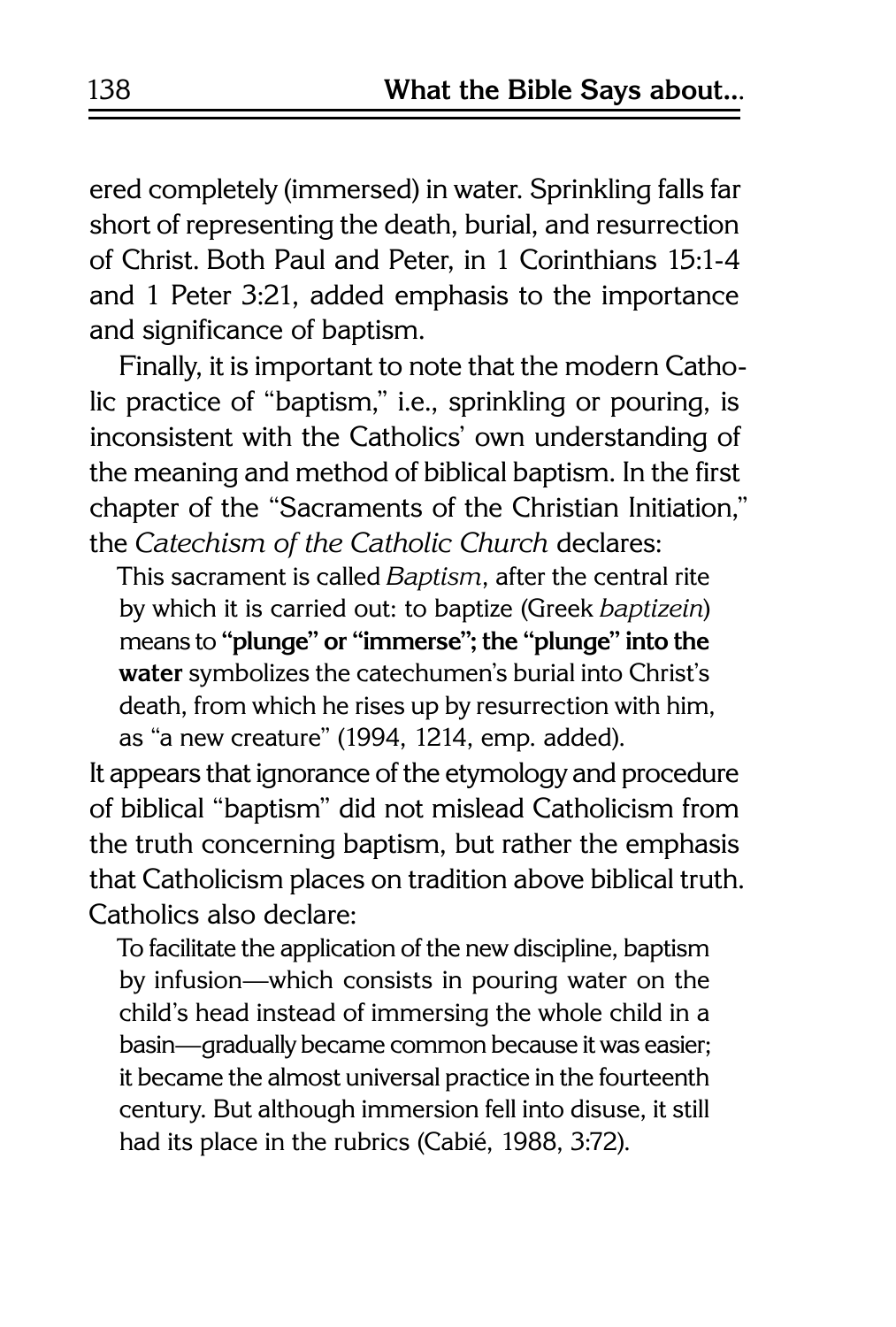It is declared (with shameless audacity) that the commandment for immersion given by the Lord (Matthew 28:19; Mark 16:16) was replaced by the traditional rite of sprinkling or pouring out of convenience. These words can find accurate parallel in the words of condemnation pronounced by Jesus against the Pharisees when He said:

Well did Isaiah prophesy of you hypocrites, as it is written: "This people honors Me with their lips, but their heart is far from Me. And in vain they worship Me, teaching as doctrines the commandments of men." For laying aside the commandment of God, you hold the tradition of men... All too well you reject the commandment of God, that you may keep your tradition (Mark 7:6-9).

# **Are Children Born with Sin?**

Have you ever seen the face of a newborn child, touched the soft skin of his rose-colored cheeks, and sensed his innocence when looking into his beautiful eyes? In stark contrast, Catholic teaching alleges that "small infants are sinful!" The Catechism of the Catholic Church declares:

**Born with a fallen human nature and tainted by original sin**, children also have need of the new birth in Baptism to be freed from the power of darkness and brought into the realm of the freedom of the children of God, to which all men are called (1994, 1250, emp. added).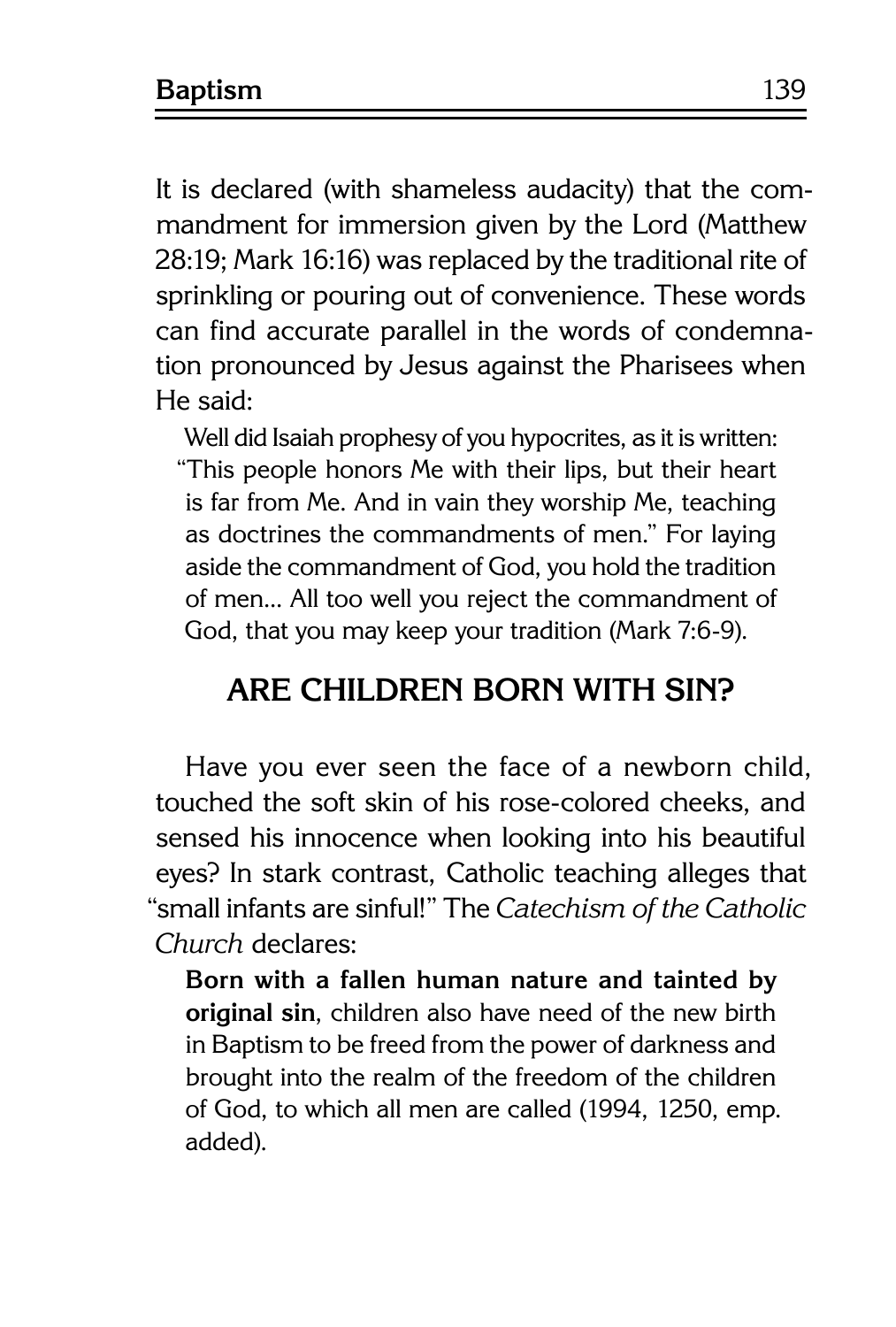As we observed earlier, children do not bear the sin of their parents (Exodus 32:32-33; Deuteronomy 24:16; 2 Kings 14:6; 2 Chronicles 25:4; Jeremiah 31:30; Ezekiel 18:20). However, Catholics are quick to point out that David declared: "Behold, I was brought forth in iniquity, and in sin my mother conceived me" (Psalm 51:5). To understand this passage, we must keep in mind that the subject of Psalm 51 is **David's** sin, not original sin. Consider the nouns and possessives David used to indicate that the sin which he was talking about was the sin **he** committed: "Blot out **my** transgression" (vs. 1); "Wash **me** thoroughly from **my** iniquity, and cleanse **me** from **my** sin" (vs. 2); "**I** acknowledge **my** transgressions, and **my** sin is always before **me**" (vs. 3); "Against You, You only, have **I** sinned" (vs. 4); etc. There is not even the slightest allusion to some kind of original sin in the psalmist's supplication. In fact, it was from his **own** sin and transgression that the psalmist desired to be freed.

But, why did he refer to the moment in which he was formed in the womb of his mother? The psalmist could have been using hyperbole (cf. Psalm 58:3; Colley, 2004), or emphasizing the condition in which his mother conceived him. In the latter case, although he was born without sin, he was born into a world that was covered, plagued, and influenced by sin. Consider also that the psalmist made these pleas for forgiveness as an adult.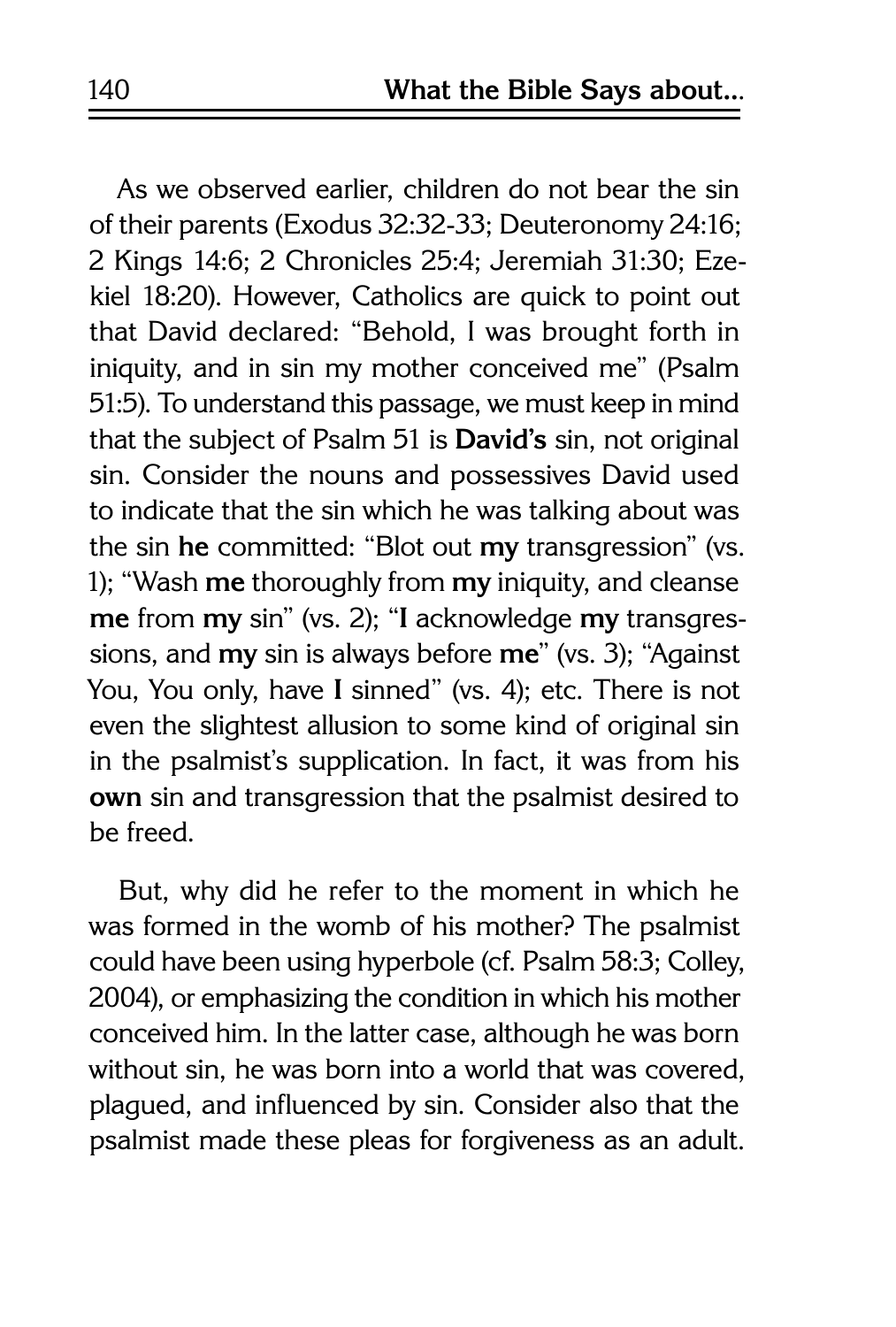He used present-tense verbs to plead for forgiveness: "**Have** mercy upon me...**blot out** my transgressions" (vs. 1); "**Wash** me thoroughly...**cleanse** me from my sin (vs. 2); "I **acknowledge** my transgressions" (vs. 3); "**Purge** me with hyssop...**wash** me" (vs. 7); "**Make** me hear joy and gladness" (vs. 8); "**Hide** Your face from my sins... **blot out** all my iniquities" (vs. 9); "**Create** in me a clean heart...**renew** a steadfast spirit within me" (vs. 10).

David's pleas for forgiveness were due to a sin (or sins) that he committed long after his birth. The psalmist himself made this fact clear in a parallel passage, where he prayed: "Do not remember **the sins of my youth**, nor my transgressions" (Psalm 25:7, emp. added). If Psalm 51 is a plea to be freed from original sin, how do we explain that God anointed, blessed, and used David while he bore the sin of the first man?

Additionally, the psalmist declared that he was "shapen" and "conceived" in iniquity (51:5, KJV). This is not a reference to birth (as Catholicism claims), but to conception. To be consistent with the Catholic idea that Psalm 51 supports the dogma of original sin, we must conclude that original sin is transmitted at the moment of conception. If that is the case, the Catholic Church will have to rework its theology concerning baptism to include a way to "baptize" children **before** birth to save them from "the power of darkness" (Cathecism..., 1994, 1250).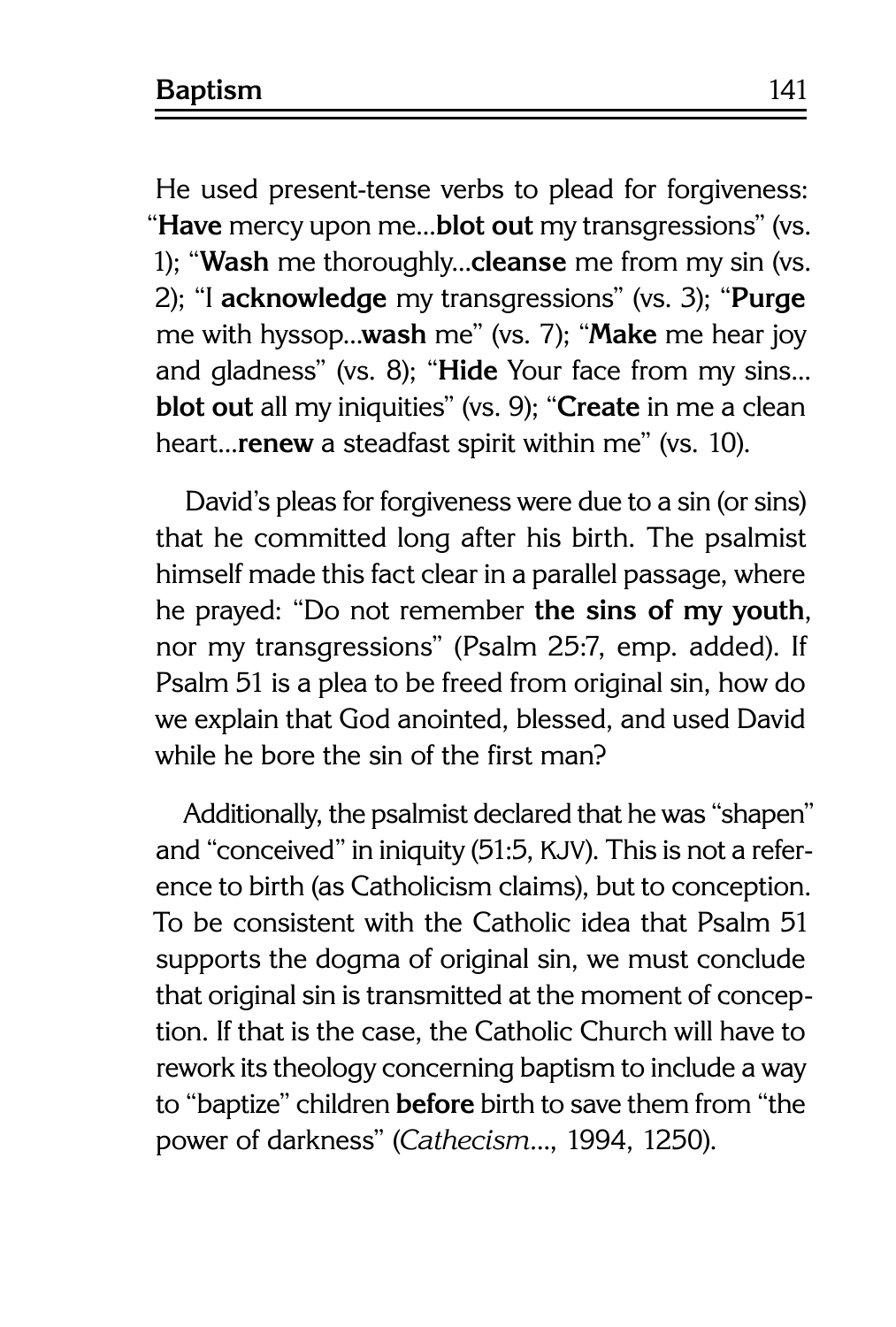To arrive at a correct interpretation of Psalm 51, we also must consider other biblical passages where similar expressions are used. For example, Isaiah declared: "The Lord has called me from the womb; from the matrix of my mother He has made mention of my name" (49:1). In Jeremiah 1:5, God told His prophet: "Before I formed you in the womb I knew you; before you were born I sanctified you." If by the expression, "I was brought forth in iniquity" (Psalm 51:5), David alluded to the original sin he bore, how do we explain Isaiah and Jeremiah's declarations of sanctity from the womb? Were these two prophets born without the contamination of original sin? According to Catholicism, only Jesus and Mary were born in a completely holy condition. These passages cannot be reconciled with the Catholic dogma of original sin (see Colley, 2004).

But, what about Romans 5:12, where the apostle Paul wrote that "through one man sin entered the world, and death through sin, and thus death spread to all men, because all sinned"? Does this verse teach that we bear Adam's sin? No. As we observed (Chapter 4, pp. 97-98), this verse teaches that death—the consequence of sin—spread to all men, not because Adam sinned, but "because **all** sinned" (5:12; cf. Romans 3:23). Of course, this "all" cannot refer only to Adam. Nothing in the Bible teaches, indicates, or implies that children are born with sin.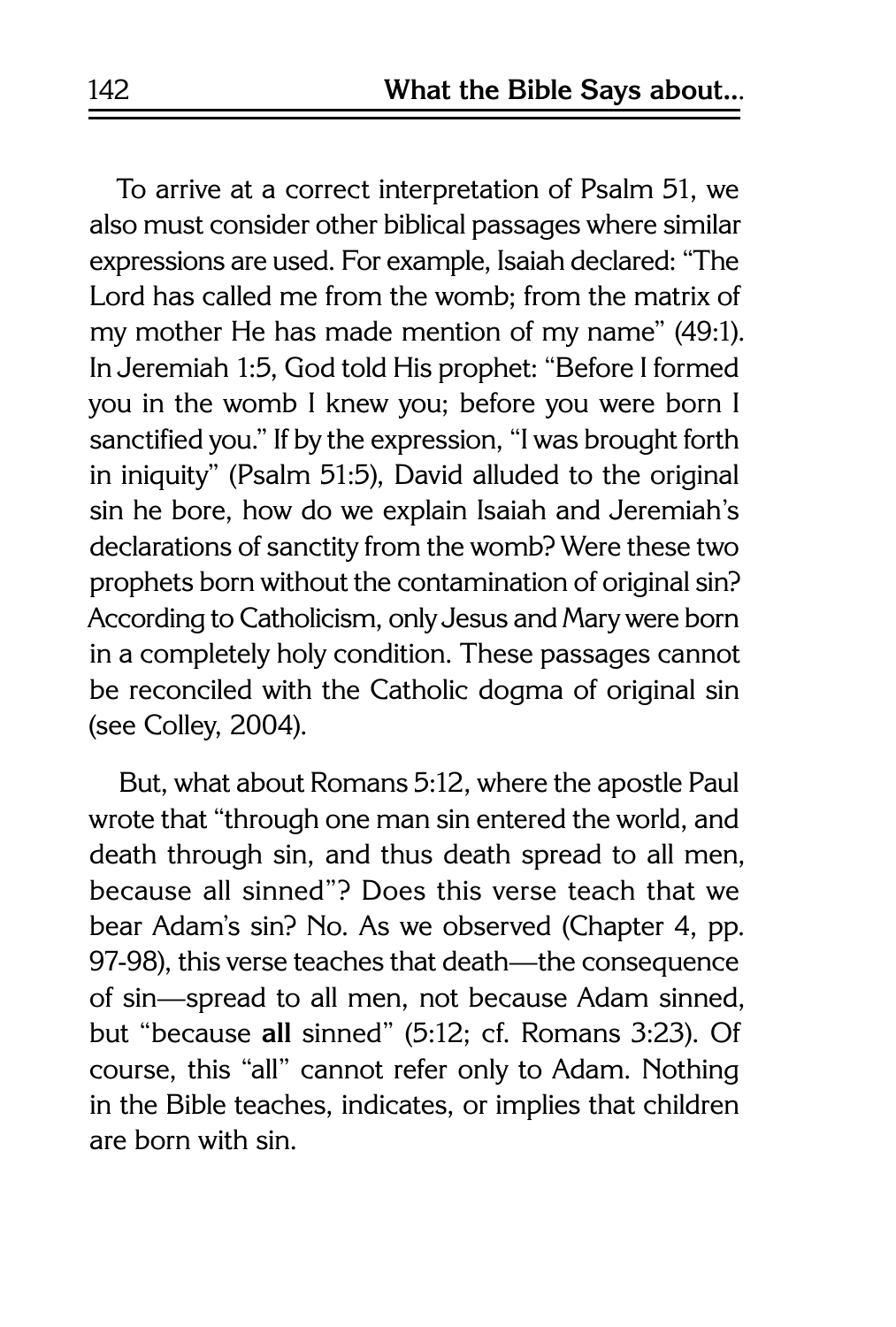**Baptism** 143

Paul indicated that where there is no law, there is no sin (Romans 3:20; cf. John 15:22). And the apostle John declared that "sin is lawlessness" (1 John 3:4). If infants cannot know the Law of God or understand it, they cannot commit lawlessness.

Jesus Himself said: "Let the little children come to Me, and do not forbid them; for **of such is the kingdom of God**" (Mark 10:14, emp. added). Paul declared that none who are unclean can enter into the kingdom of heaven (Ephesians 5:5). Jesus added: "[U]nless you are converted and **become as little children**, you will by no means enter the kingdom of heaven" (Matthew 18:3, emp. added). If children come to the world with a "fallen human nature and tainted by original sin" (to use the words of the Catechism), why would men have to become as little children, who are also "contaminated" with sin? The Bible is clear: sin is not inherited. No baby has ever been born bearing the guilt of Adam's sin. No one bears the responsibility for Adam's sin but Adam himself.

#### **Infant Baptism**

Rooted in the idea that infants bear Adam's sin ("original sin") is the perceived need to baptize babies to free them from this "sinful nature" and "from the power of darkness" (Cathecism..., 1994, 1250). It has also been declared that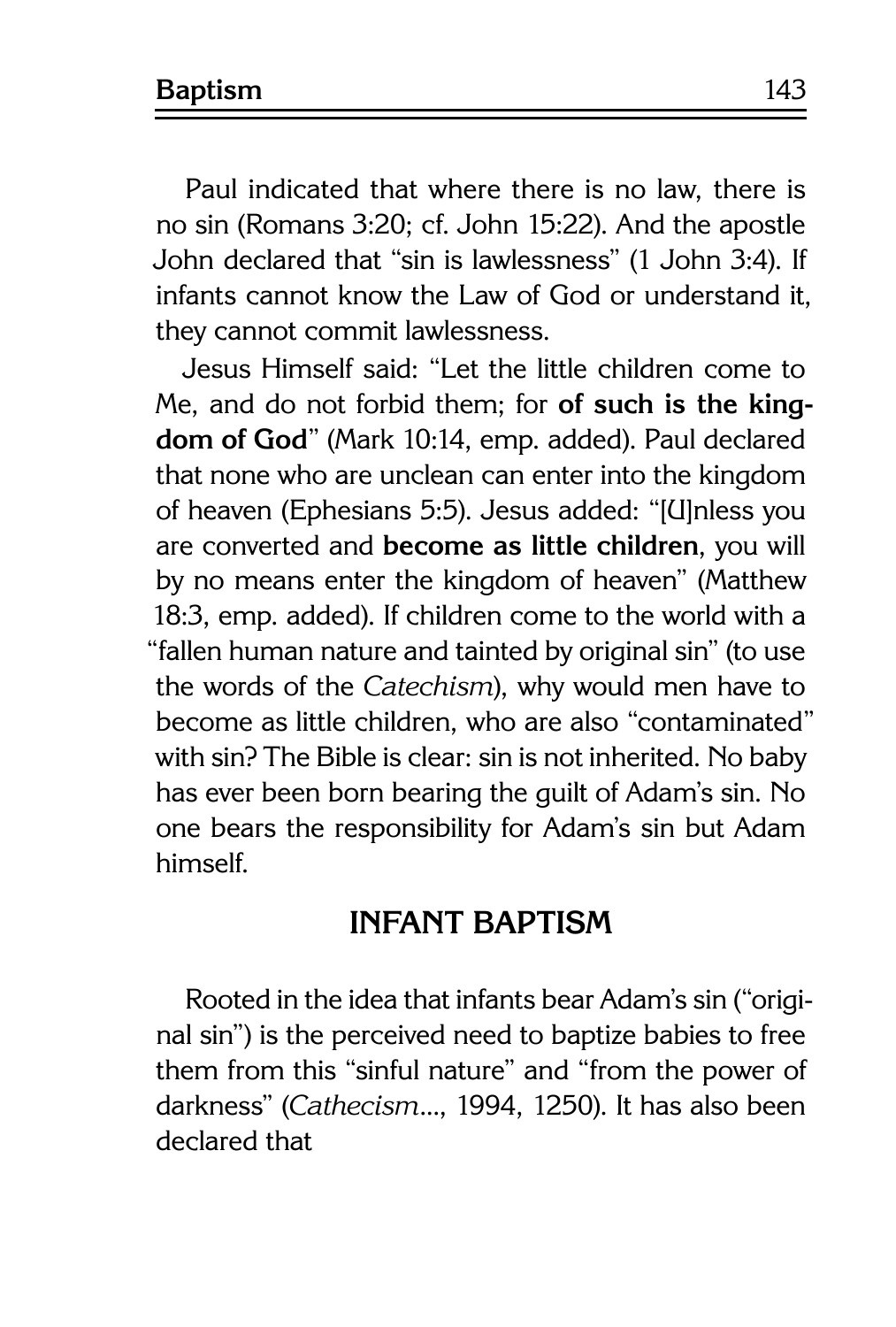[t]he sheer gratuitousness of the grace of salvation is particularly manifest in infant Baptism. The Church and the parents would deny a child the priceless grace of becoming a child of God were they not to confer Baptism shortly after birth (1250).

Some well-meaning people who disagree with infant baptism have opposed it strictly because they see it as an imposition of one's will on someone who is incapable of making his or her own decisions. While making one's own choices is critical in regard to salvation, the argument against imposing the wishes of others on someone else should not be the determining factor in whether or not infant baptism is practiced. The only determinant should be whether God **authorizes** or **requires** it. After all, if God has commanded us to baptize babies, we should obey His command, even if the world calls it an imposition. But, if there is no biblical reason to follow this common practice, we should not impose something purposeless on our children. With this understanding, the following parallel has been drawn:

**If my newborn son is born with an illness, should I deny him medicine** arguing that he is not consciously receiving it? Would I say that it would be better to wait until he has sufficient ability to reason? (Domínguez, 2006, emp. added).

Of course, infant baptism might be a necessity **if** original sin were passed down through the generations. However, children do not inherit the sins of their parents,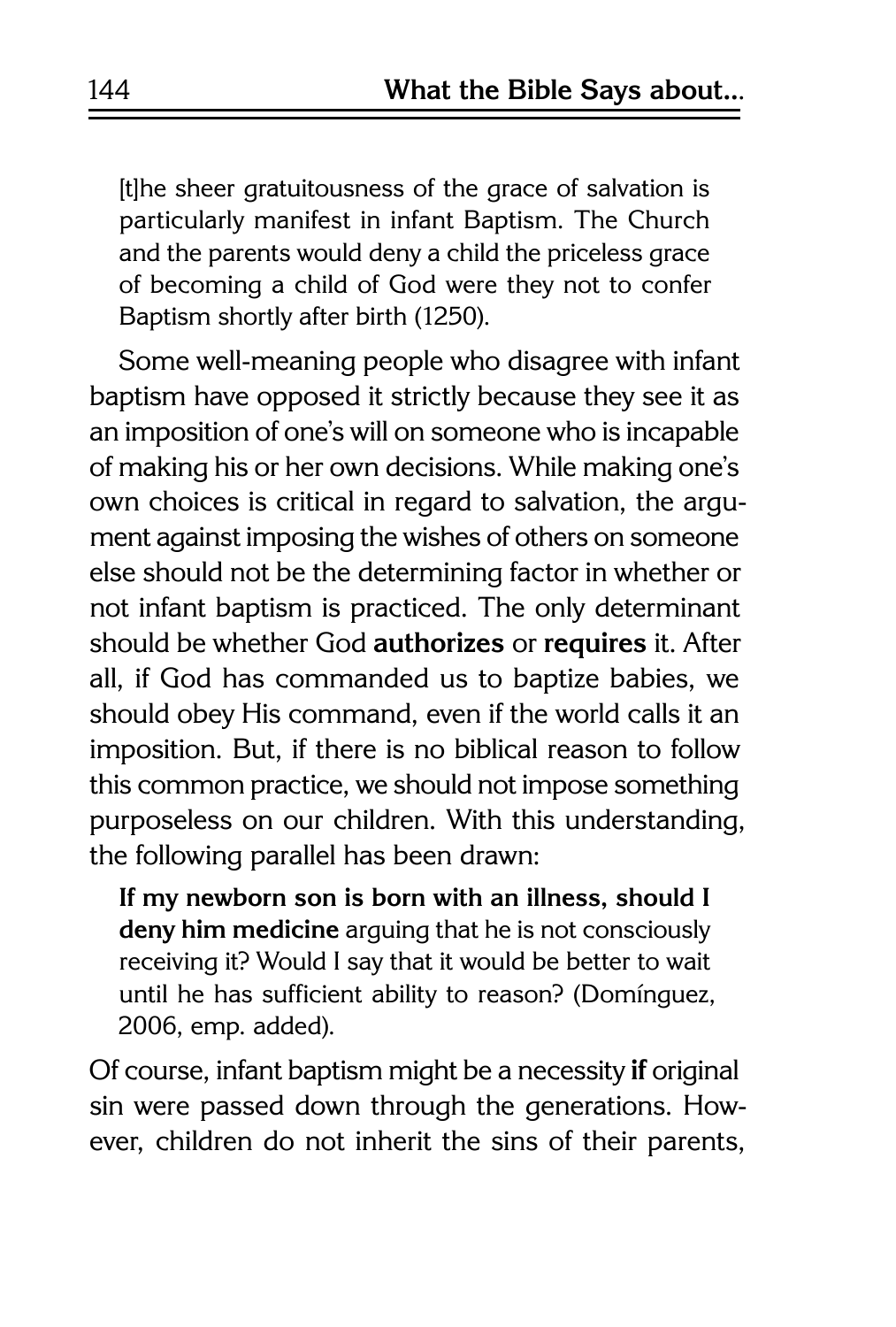so, ultimately, no one can inherit the sin of Adam (cf. Exodus 32:32-33; Deuteronomy 24:16; 2 Kings 14:6; 2 Chronicles 25:4; Jeremiah 31:30; Ezekiel 18:20). Therefore, babies and little children do not have "sickly souls," nor do they need baptism for spiritual healing. No one would give penicillin to a baby who is not sick and does not need it. No one would take his newborn son to the hospital so that he could undergo surgery to remove a nonexistent tumor. Similarly, no one should subject a baby to a baptism that is designed to forgive sins which he or she **cannot** commit (cf. Mark 16:16; Acts 2:38; 22:16; 1 Peter 3:21).

The Bible never gives a command, provides an example, or implies that infant baptism should be administered. There is not a single Bible verse that mentions it. Therefore, some Catholics have tried to find biblical support for infant baptism by arguing from the silence of Scripture. Using Matthew 28:19 and Mark 16:15, where Jesus commissioned His disciples to preach and baptize, it has been suggested that the disciples would "consequently go forward in the practice of infant baptism, unless restrained and prohibited by a special interdict" (Hibbard, 1843, p. 95). This argument is fallacious because it suggests that where the Bible does not record a prohibition, everything is acceptable. The Bible does not prohibit "pet baptism." So, should we proceed to "baptize" them?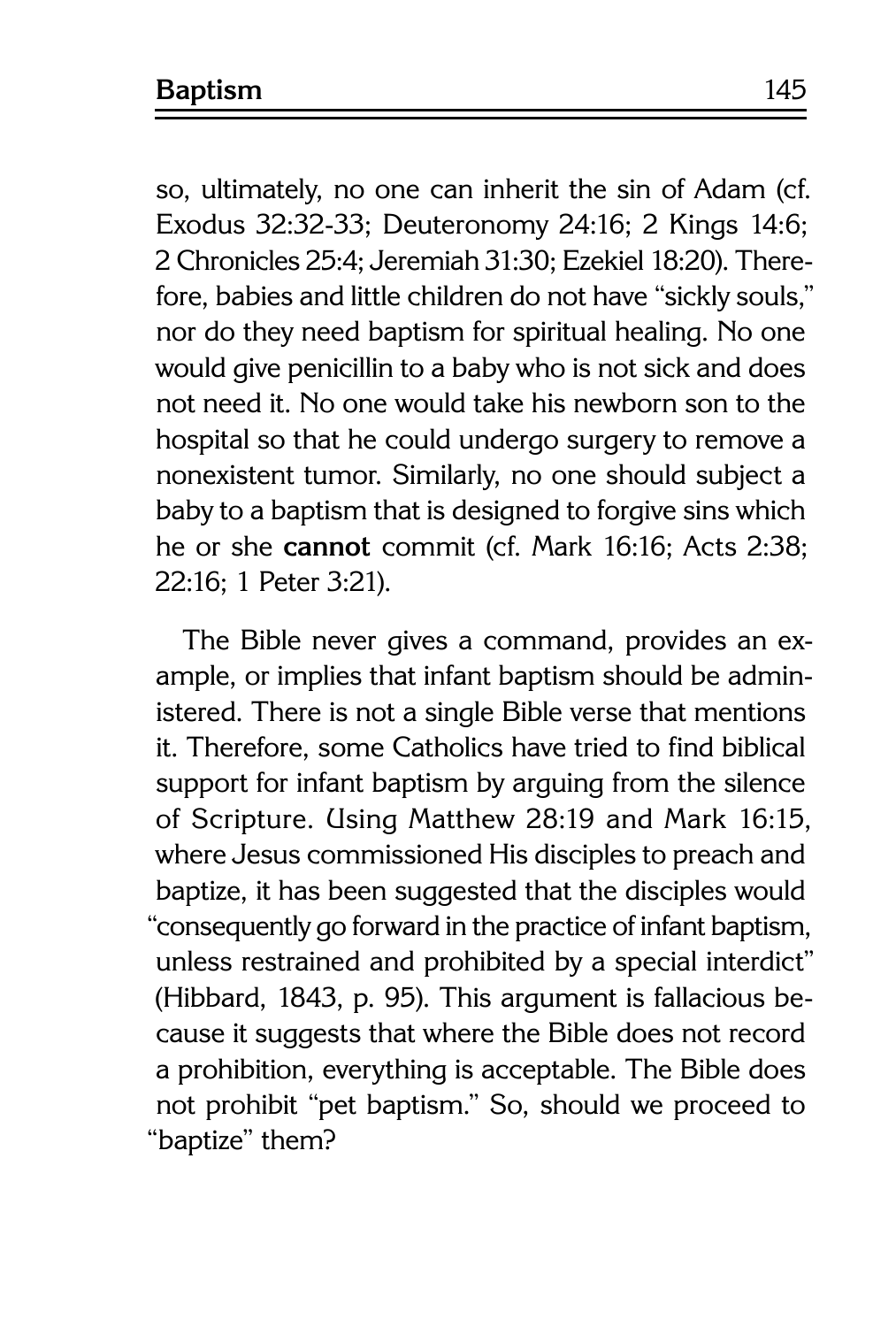Others have suggested that the word "creature" in Mark 16:15 may include babies. However, this word is limited by the context in which it appears. The Greek word for "creation" (ktisis) is used to designate the act of creation or the creative actions in progress. It also refers to the product of creation (see Vine, 1966, 1:254,255). In its general usage, this word includes not only babies, but also the totality of what was created, i.e., animals and plants, as well as everything inanimate. Fortunately, the context helps us to understand that baptism should be performed on "every creature" who is able to be taught the Gospel and believe it (Mark 16:15-16). This automatically excludes animals, plants, and inanimate things—as well as babies and little children who cannot yet understand or believe the Gospel.

 In Matthew 28:19, Jesus told the apostles to "Go therefore and make **disciples** of all nations" (emp. added). A disciple is a person who learns at the feet of another. This certainly cannot include infants. In verse 20, Jesus told His apostles to teach the new disciples to "observe all things" that He commanded. The disciples were not only to learn, but also to observe or practice what they had learned. The truth is obvious: the Gospel was preached to, heard, and believed by people who were able to understand, believe, and obey.

But, what about the biblical accounts of entire families being baptized? Is it possible that babies were members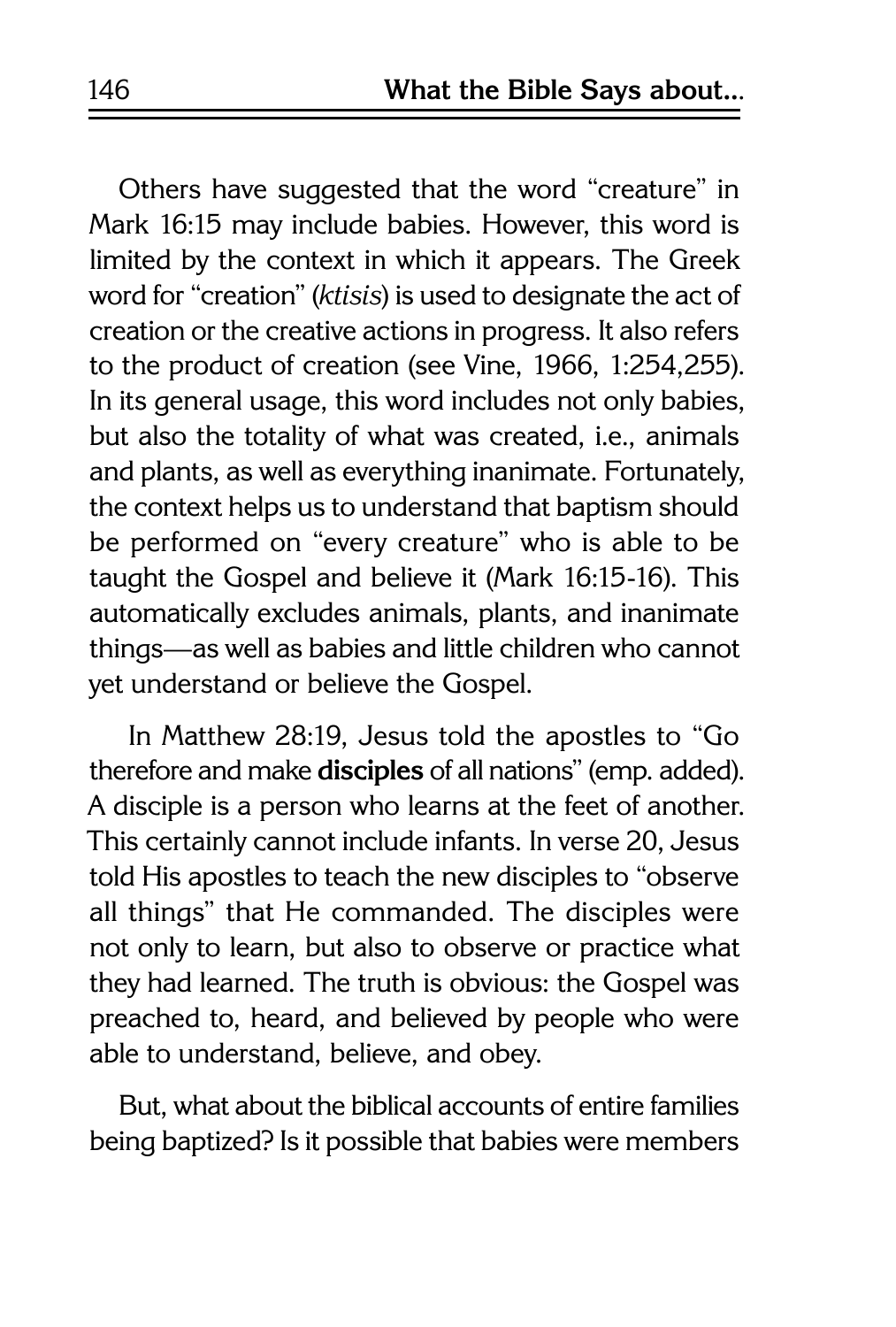of those families, and that they were also baptized? The Catholic Catechism explores this "possibility" and states:

There is explicit testimony to this practice from the second century on, and **it is quite possible** that, from the beginning of the apostolic preaching, when whole "households" received baptism, infants may also have been baptized (1994, 1252, emp. added).

Some Catholic leaders have gone even further. In his book, The Faith of our Fathers, Archbishop James C. Gibbons declared:

The Acts of the Apostles and the Epistles of St. Paul, although containing only a fragmentary account of the ministry of the Apostles, **plainly insinuate that the Apostles baptized children** as well as grown persons. We are told, for instance, that Lydia "was baptized, and her household," by St. Paul; and that the jailer "was baptized, and all his family." The same Apostle baptized also "the household of Stephanas" (1891, p. 308, emp. added).

Although at first glance this argument may seem valid, it is actually an assumption lacking biblical support. First, it is hasty to conclude that when the Bible writers referred to the "household" of someone, they always included every member of the family. Second, there is no biblical evidence that those households included babies or young children. Since there is no way to prove that there were babies in the households in question, nor that the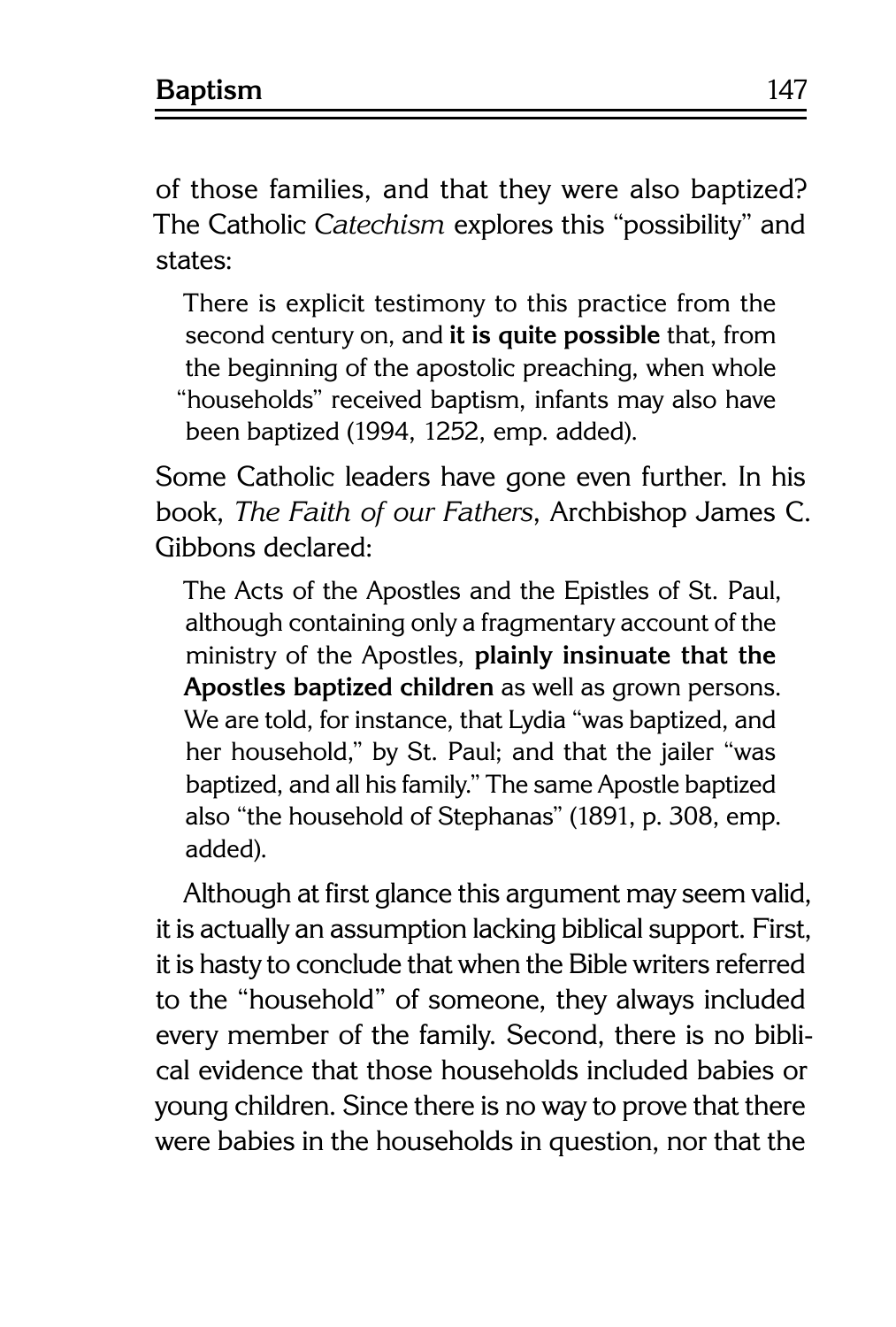word "household" included babies, these passages do not endorse infant baptism.

In fact, the context of these passages in Acts speaks loudly against infant baptism. Concerning the Philippian jailer, Luke tells us exactly which members of "all his family" (Acts 16:33) were baptized. They were those who were taught the Word by Paul and Silas (16:32), and those who rejoiced with the jailer, having "believed in God" (16:34). Can babies be taught the Word and believe in God, understand the sacrifice of His Son, and immediately act upon faith? Can they rejoice as a result of their obedient faith? Concerning Lydia, Luke tells us that "the Lord opened her heart to heed the things spoken by Paul" (Acts 16:14). Those who were baptized had hearts and minds that were open to the Word. Do babies have open hearts and discerning minds? The New Testament clearly teaches that baptism was performed on people who were taught the Word, who had open hearts, who carefully listened to and obeyed the Word, and who rejoiced because they made the conscious decision to follow Christ.

Using Colossians 2:11-12, another attempt to defend infant baptism has been based on the idea that baptism "replaces" circumcision. According to this argument, since "circumcision was done to infants," then infant baptism is a biblical practice ("Infant Baptism," n.d.). Although Paul used circumcision to illustrate the time when people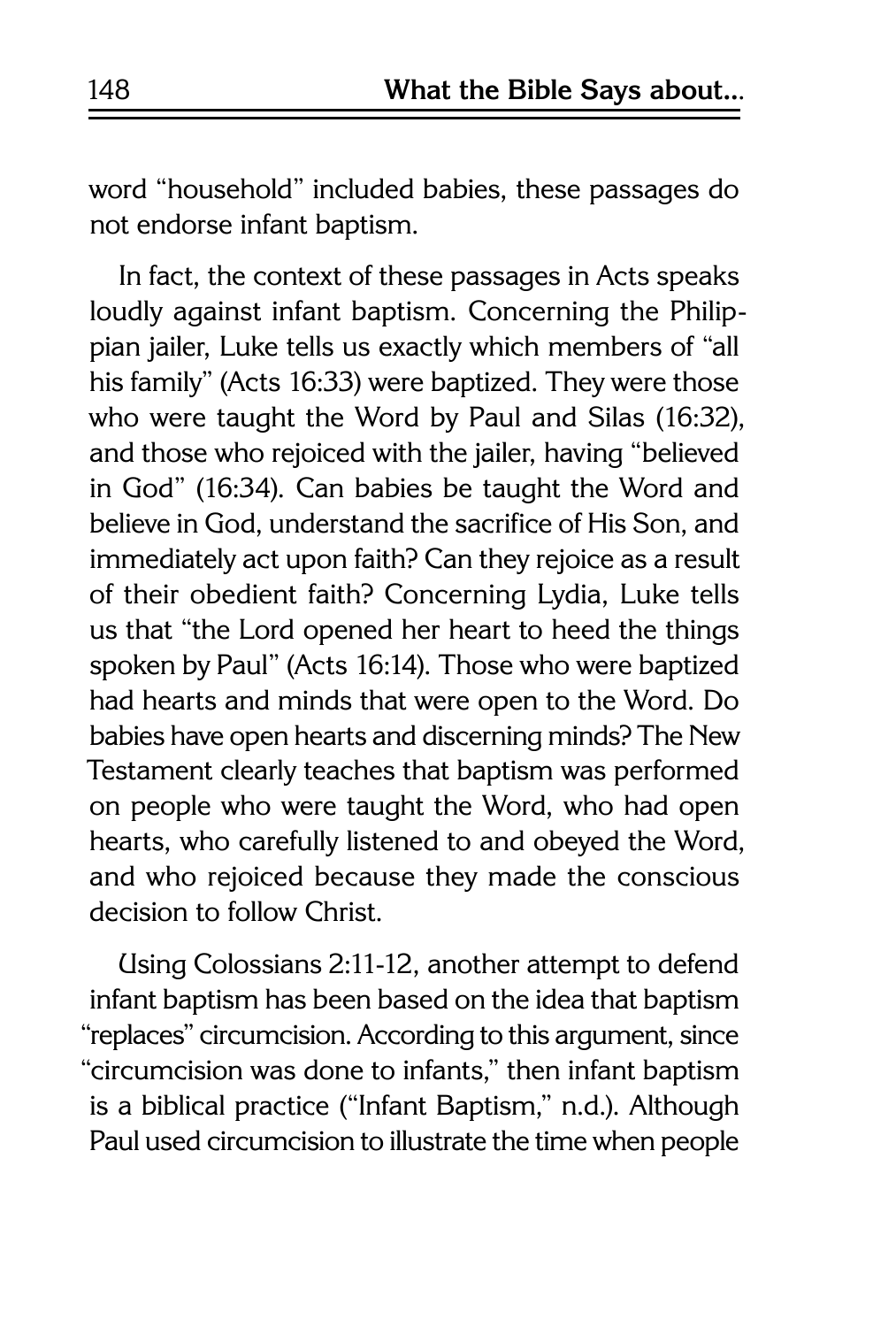"put off" sin and become Christians (in baptism, Romans 6:3-4; Galatians 3:27), he never taught, promoted, or commanded infant baptism (cf. Lyons, 2003). Consider these points: (1) Paul made a comparison between circumcision and baptism, **not** infant baptism. The comparison was between the "cutting off" (of the flesh) in circumcision and the spiritual "cutting off" (of sin) which occurs at baptism. (2) Circumcision was commanded only for the descendants of Abraham, and proselytes (Genesis 17:12-13; Exodus 12:48), but baptism is for all nations (Matthew 28:19-20; Mark 16:15-16). (3) Circumcision was performed only on **male** babies (Genesis 17:10), but baptism is for men and women (Galatians 3:28). (4) Circumcision was performed on the male infant's **eighth day** (Genesis 17:12), but baptism is to be performed when one believes and repents (Mark 16:16; Acts 2:38). (5) Many people were circumcised before becoming Christians (Philippians 3:5), and others were circumcised afterward even though it was optional (Acts 16:3; cf. 15:1-29). If baptism replaced circumcision, how could they both be in effect at the same time, among the same people, and under the same covenant (Brents, 1874, pp. 345-347)? (6) Paul declared that in Christ Jesus neither circumcision is worth anything, nor uncircumcision (Galatians 5:6). Colossians 2:11-12 does not justify nor advocate infant baptism.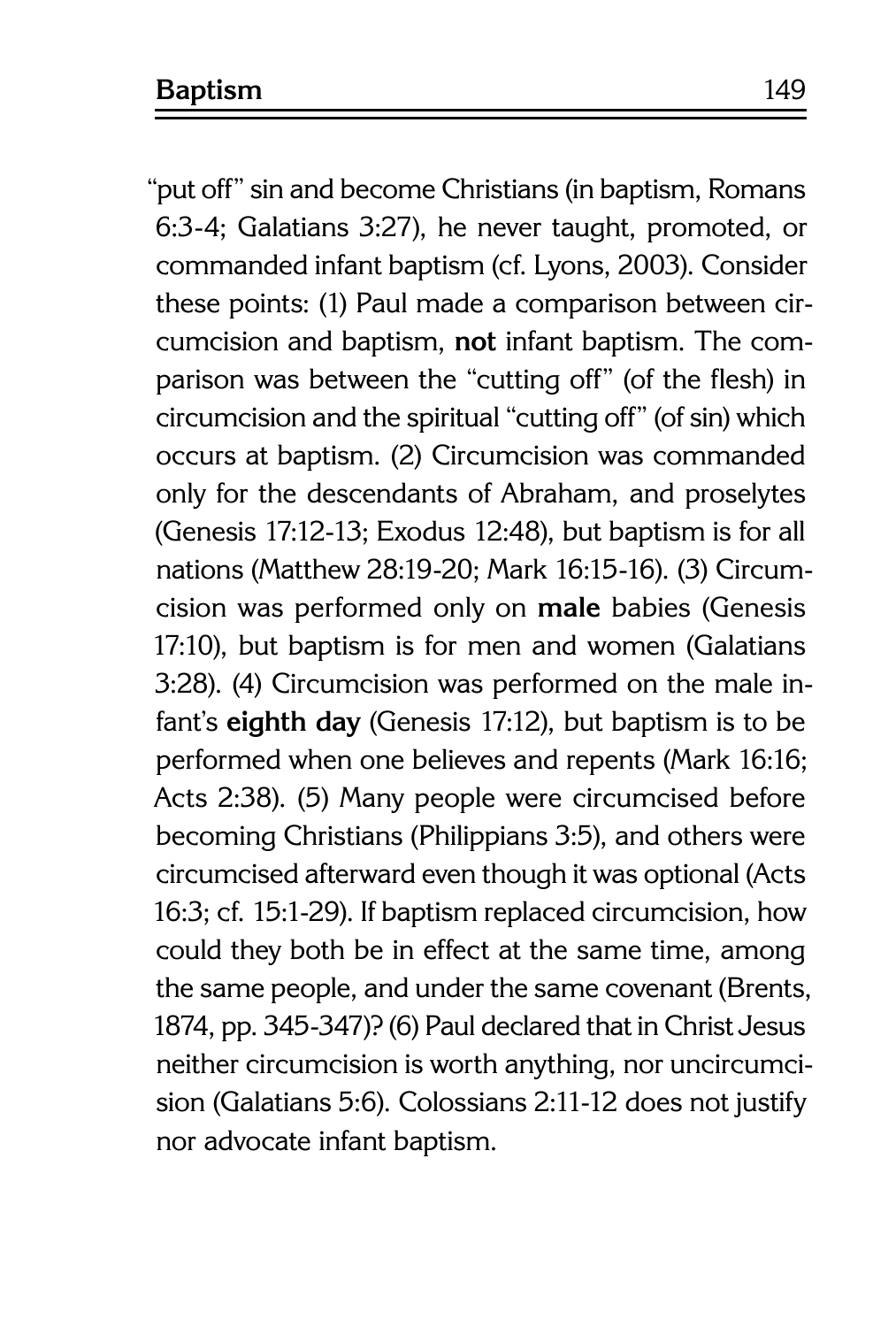If the Bible does not support infant baptism, when and how did this practice begin? Catholics acknowledge that "[i]n the course of the fourth century it became quite common for people to be born into Christian families, and by the next century, in the whole Mediterranean world, this was the common pattern. This means that the process of baptism changed considerably. Infant baptism became the general pattern" (Orlandis, 1993, p. 35; cf. Koch, 1997, p. 116). In A.D. 418, the Council of Carthage officially accepted this practice and enacted a condemnation for those who opposed it (see "Canons," n.d., 2). This is one more piece of evidence that infant baptism is not commanded by God, but rather is a man-made tradition.

Finally, according to Catholicism, what happens to the babies who do not receive baptism soon after they are born? According to the Catholic Catechism, babies are born with sin, and should be baptized so they may be "freed from the power of darkness and brought into the realm of the freedom of the children of God" (1994, 1250). In other words, little babies are condemned in spiritual darkness and separated from any spiritual blessing. The provincial Council of Cologne even declared that "[f]aith teaches us that infants...are excluded from the kingdom of heaven if they die [unbaptized]" (quoted in "The Existence of Limbo...," 2006). Nevertheless, it is also declared that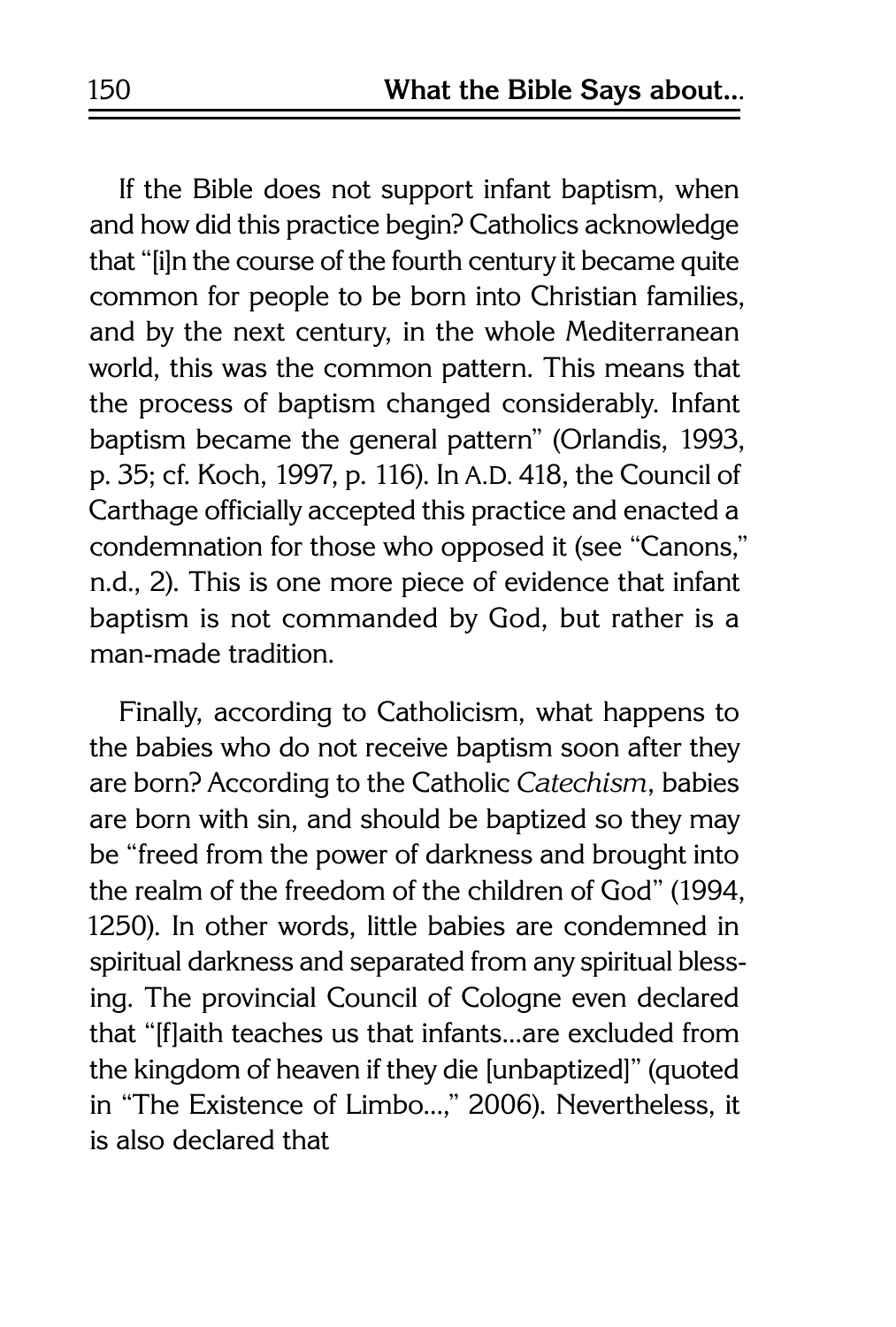[a]s regards children who have died without Baptism, the Church can only entrust them to the mercy of God, as she does in her funeral rites for them. Indeed, the great mercy of God who desires that all men should be saved, and Jesus' tenderness toward children which caused him to say: "Let the children come to me, do not hinder them," allow us to hope that **there is a way of salvation for children who have died without Baptism** (Catechism..., 1994, 1261, emp. added).

On one hand, Catholicism asserts that little children, without baptism, are in spiritual bondage, while, on the other hand, it wants us to believe that "there is a way of salvation for those children who died without baptism." Does this mean that little children are contaminated with original sin at birth but are liberated from this sin at death? If there is a "way of salvation for those children who died without baptism," why should Catholics baptize their babies at all?

Such incongruity can only be the result of a doctrine that lacks biblical authority. Infants are gifts from God, pure and unblemished by the world (Psalm 127:3). As they grow, precious little ones can learn what sin is, and what its consequences are. Hopefully, as accountable persons they will realize their need for forgiveness from God. And, ultimately, they will choose between believing and being baptized to be saved (Mark 16:16), and disobeying and living eternally separated from God (2 Thessalonians 1:9).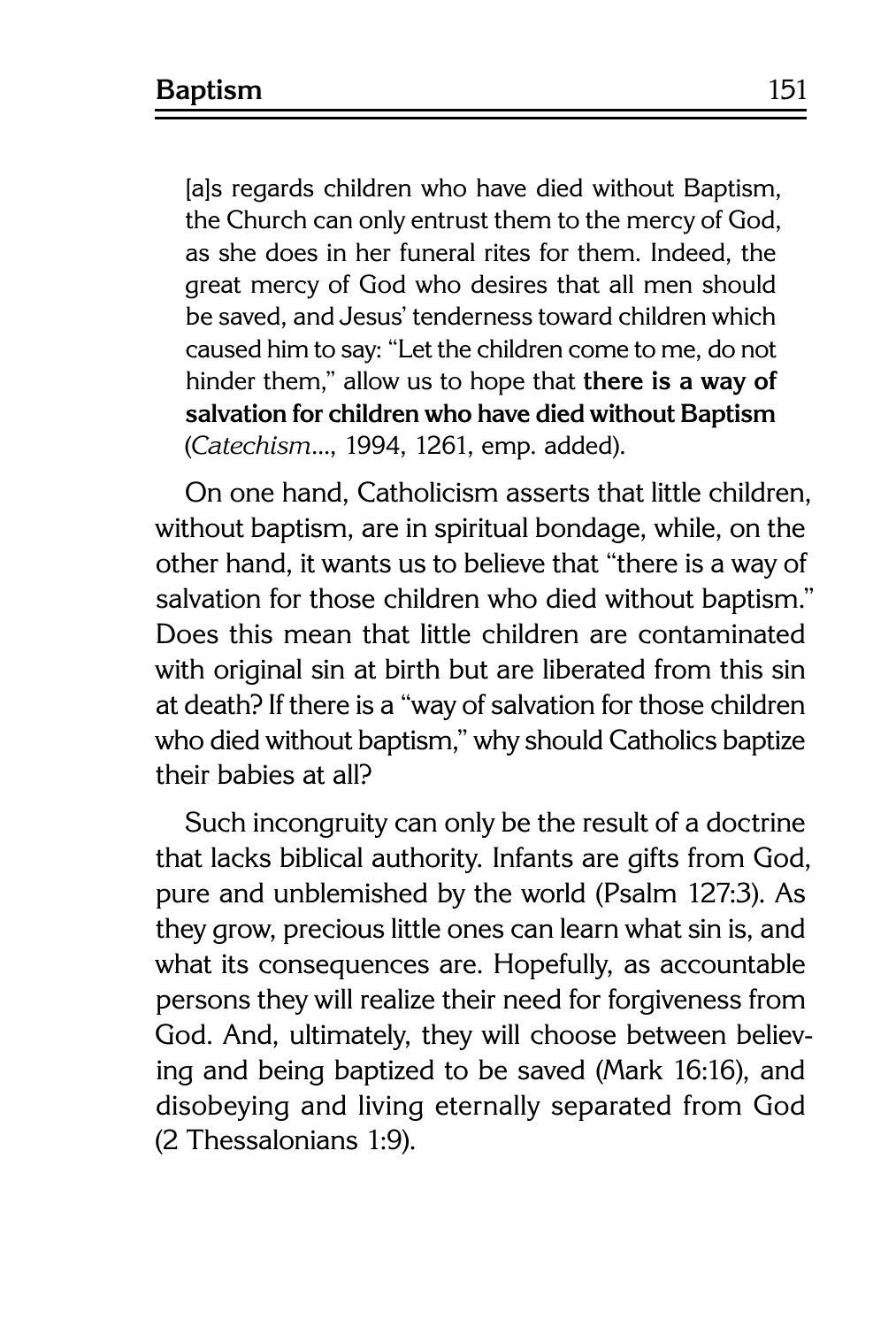#### **Who Should Be Baptized?**

Today there is a lot of controversy about who is a "perfect" candidate for baptism. Unfortunately, many have chosen to respond to this question with their own opinions and have put aside the Word of God. In ignoring the Bible, some have turned their attention to what "scholars," "synods," "councils," or "human traditions" say. But, the honest seeker of truth should acknowledge the Bible as the final authority in religious matters. Who should be baptized?

#### **Those who have sinned**

James wrote that "to him who knows to do good and does not do it, to him it is sin" (4:17). Paul told the Romans that "all have sinned and fall short of the glory of God" (3:23). Everyone of accountable age sins, not only by doing wrong, but also by failing to do the good he knows he should do. Sin separates us from God (Isaiah 59:1-2). Peter told the Jews who had killed Jesus, "Repent, and let every one of you be baptized in the name of Jesus Christ for the remission of sins" (Acts 2:38). Baptism is directly connected to forgiveness; God washes away our sins when we are baptized (1 Peter 3:21; Acts 22:16). Only those who understand what sin is, understand its consequences, realize their need for forgiveness from God, and are willing to repent, are true candidates for baptism.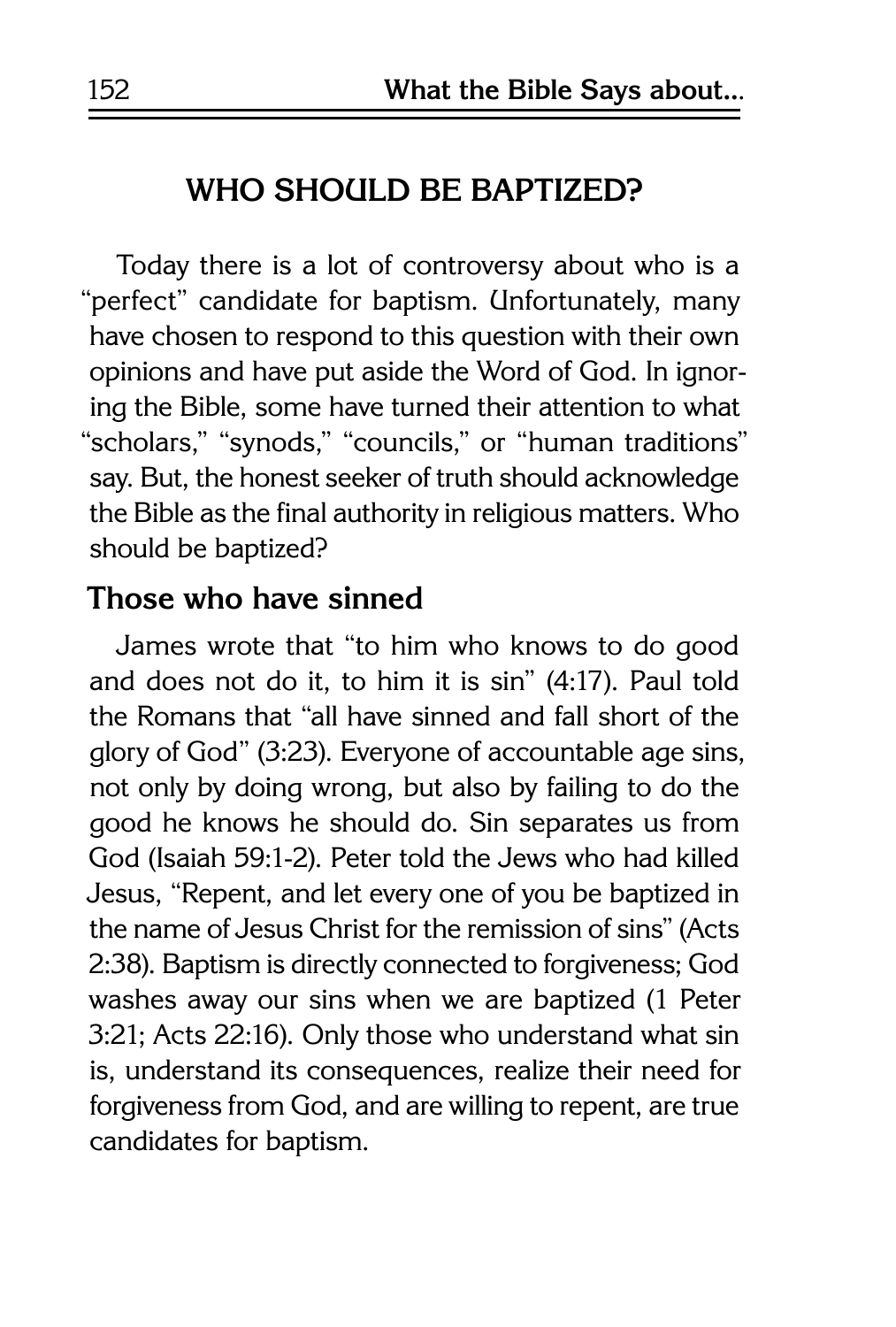#### **Those who believe**

Biblical baptism is connected to faith. Jesus said, "He who believes and is baptized will be saved" (Mark 16:16). Acts 2:37 informs us that those Jews who had heard Peter and the other apostles believed their preaching. Verse 41 reveals that "those who gladly received his word were baptized." Acts 8:12 records that when those in Samaria "believed Philip as he preached the things concerning the kingdom of God and the name of Jesus Christ, both men and women were baptized." Acts 18:8 tells us that "many of the Corinthians, hearing, believed and were baptized."

Those who were baptized during the apostolic age believed. Nobody in the church, in all of New Testament history, was baptized because of someone else's faith, much less "the faith of the church," as Catholicism teaches. The Hebrews writer conclusively stated: "[H]e who comes to God **must** believe that He is, and that He is a rewarder of those who diligently seek Him" (11:6, emp. added).

### **Those who repent**

Only those who have the ability and desire to repent are candidates for baptism. John the baptizer urged the Pharisees to do the same as those who came to be baptized, i.e., "bear fruits worthy of repentance" (Matthew 3:8). Jesus also exhorted the people of His time to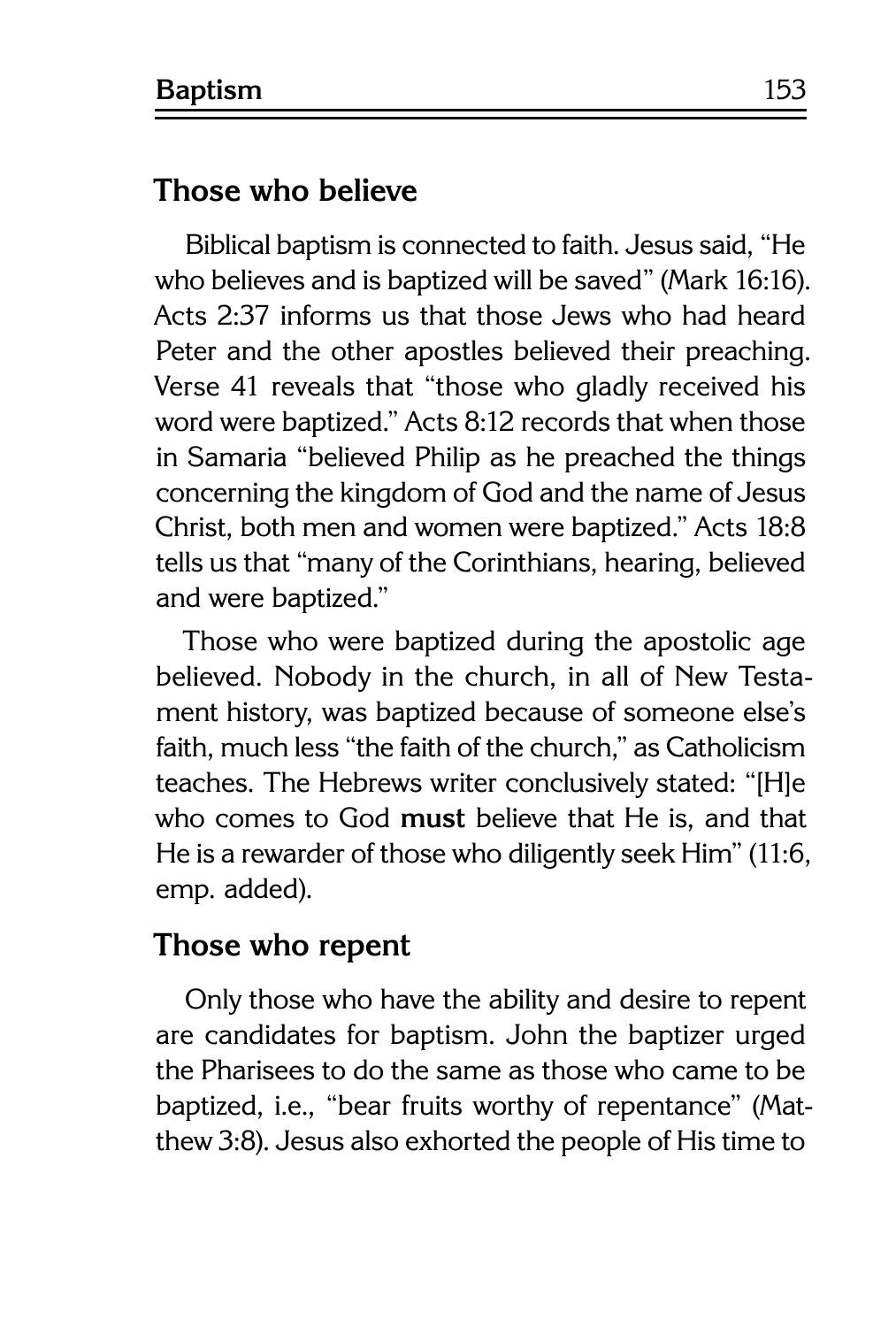repent and obey the Gospel (Mark 1:15). Peter encouraged the Jews at Pentecost to repent and be baptized for the forgiveness of sins (Acts 2:38). Paul told the Athenians that God has commanded "all men everywhere to repent" (Acts 17:30). Peter also declared that God desires that "all should come to repentance" (2 Peter 3:9).

Repentance is not a six-month or year-long process before baptism. Instead, it is a change of mind and heart to avoid the wicked works of the past and follow Christ. In the New Testament, those who believed the Gospel committed themselves to this change and immediately were baptized. Only when Paul repented and stopped his persecution of the church of God, was he exhorted to be baptized (Acts 22:16). When the Jews who had sinned by crucifying Jesus heard Peter and repented, deciding to live for Jesus, they all were exhorted to be baptized (Acts 2:38-41). These, and many others (e.g., Acts 8:12-13; 10:47-48; 16:14-15,30-33), were baptized immediately following the time they believed and repented. Genuine repentance leads to obedience through baptism, without which God's blessing of salvation from sin is unavailable (1 Peter 3:21).

### **Those who commit to live for Christ**

Those who do not intend to change the sinful direction of their lives, and those who do not intend to keep God's commandments, are not candidates for baptism. When Jesus commissioned His disciples to make more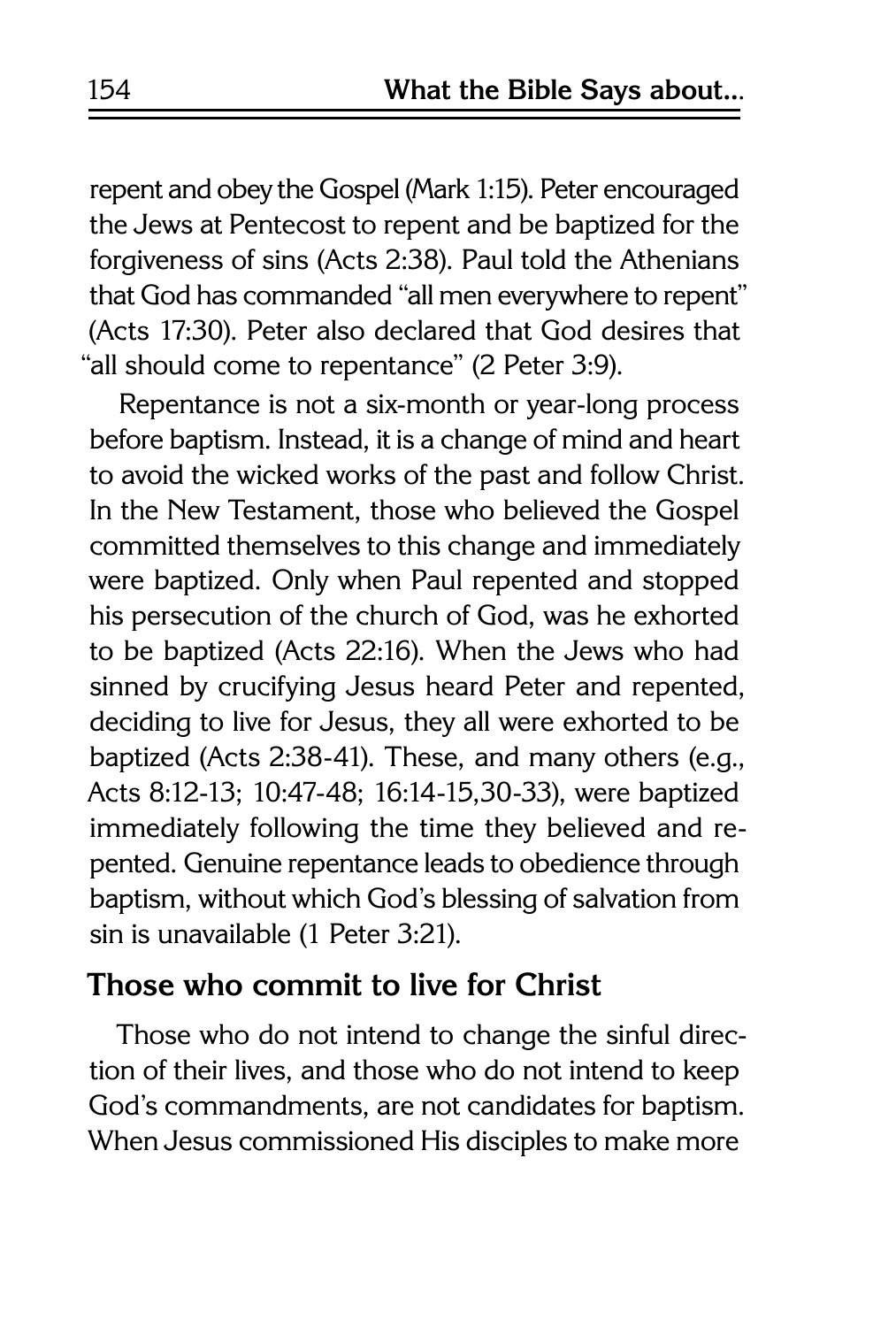disciples by means of baptism, He added: "[T]eaching them to observe all things that I have commanded you" (Matthew 28:20). Luke reveals that continuing in the faith is essential for all those who have been baptized into Christ (Acts 2:42). And, in His message to the church in Smyrna, the resurrected Jesus proclaimed: "Be faithful until death, and I will give you the crown of life" (Revelation 2:10).

The biblical truths are simple: The Gospel of God should be preached (Matthew 28:19; Mark 16:15), heard (Romans 10:14,17), believed (Mark 1:15), and obeyed (Romans 10:16). All who have the ability to believe the Gospel and are conscious of their lost condition, separated from God, should be baptized.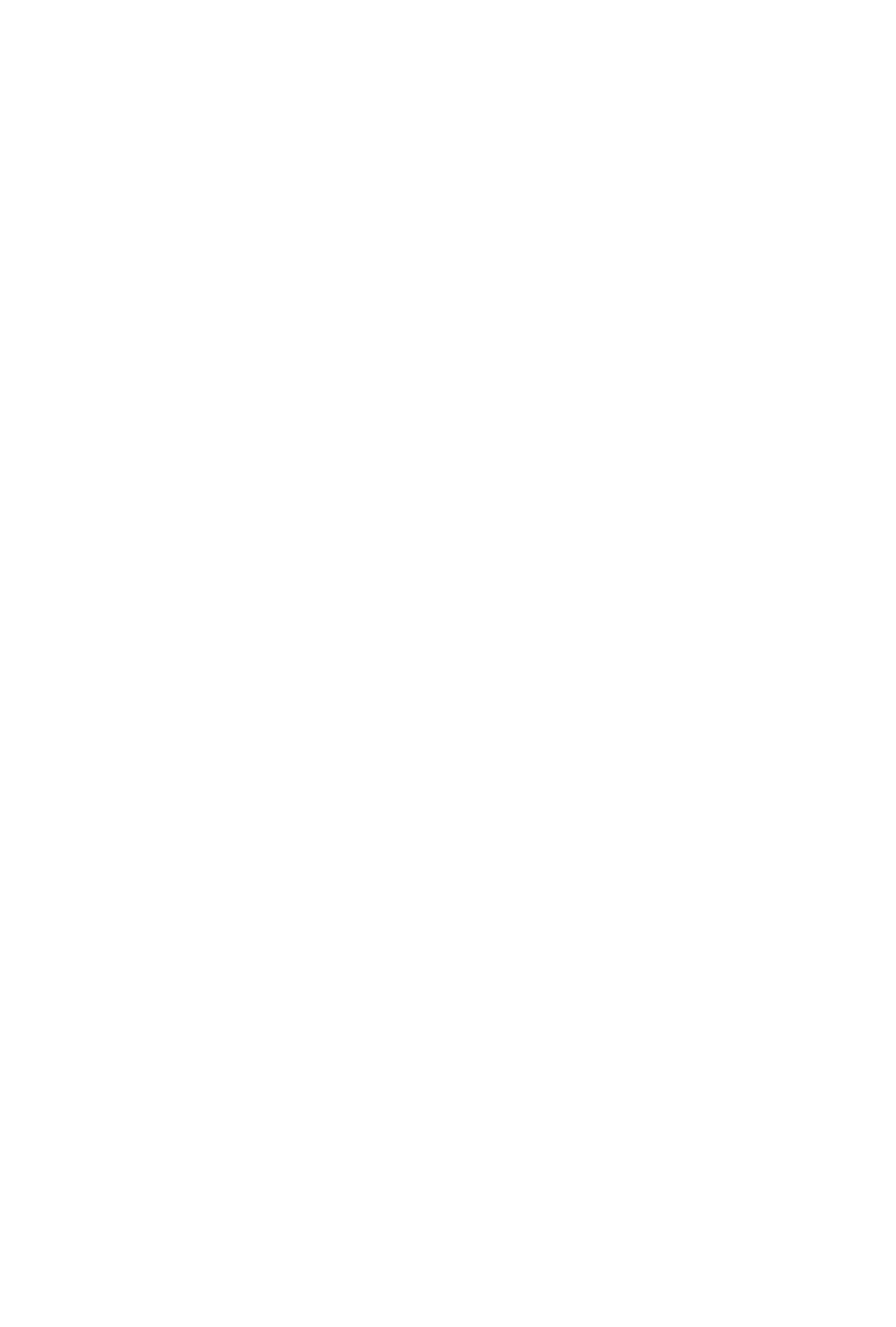# **Conclusion**

After analyzing major problems with Catholic theology, and arriving at the conclusion that many Catholic doctrines lack biblical foundation, another question remains: **Why** do Catholics accept dogmas that not only lack biblical basis, but often are in direct opposition to biblical teachings? The answer may be summarized in one word: tradition.

The American Heritage Dictionary offers several definitions for the word "tradition," including the following: "The passing down of elements of a culture from generation to generation, especially by oral communication" (2000, p. 1829). Tradition is not inherently evil; in many respects, tradition has positive effects on future generations. However, in the field of Christian theology,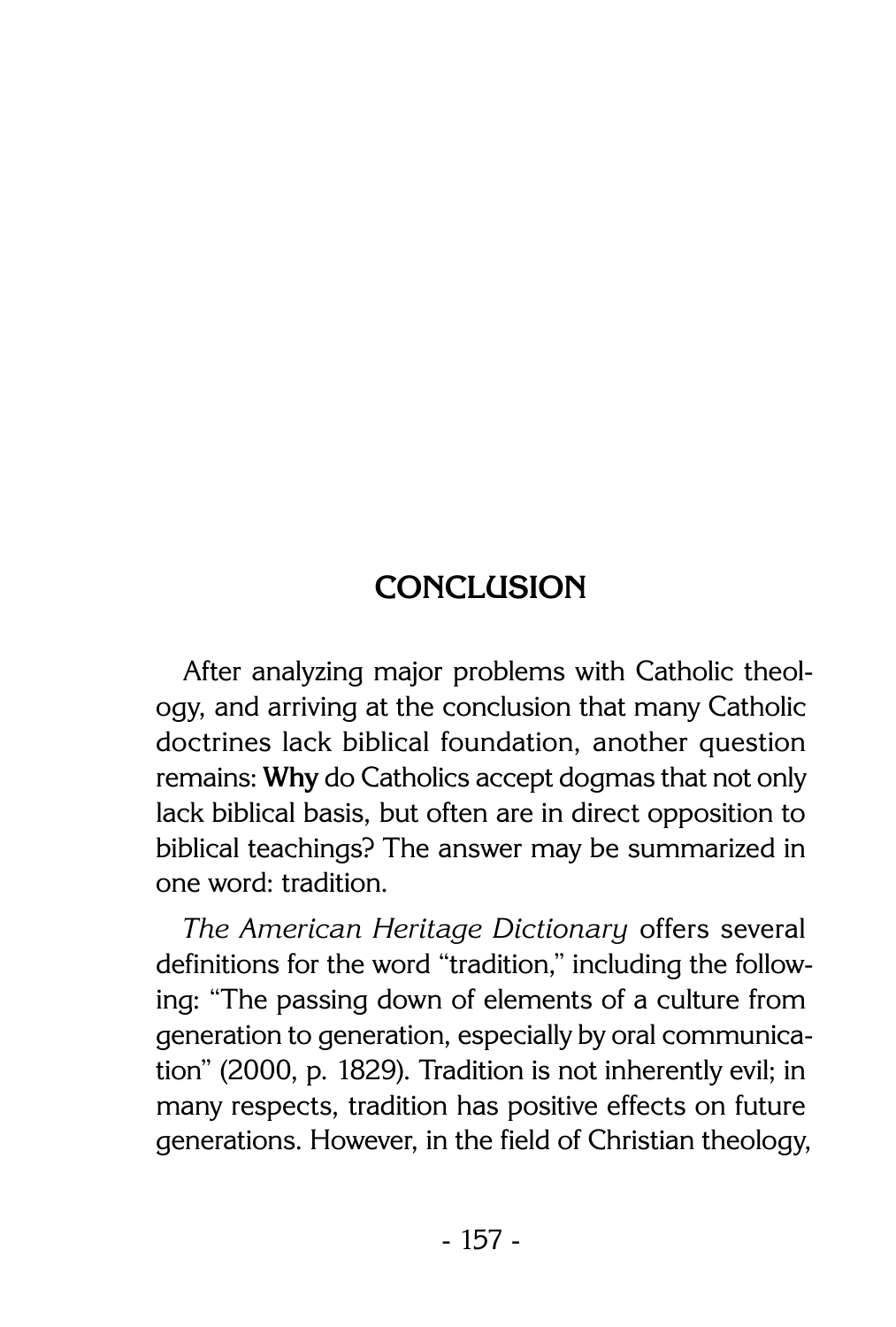tradition must be subjected to the "litmus test" of the inspired Word of God. If we elevate mere human tradition to the level of apostolic tradition recorded in the inspired Scriptures, we may accept any innovation as a product of divine will. Sadly, Catholicism has been at that point for centuries.

The Catechism declares that "[a]s a result the [Catholic—MP] Church, to whom the transmission and interpretation of Revelation is entrusted, 'does not derive her certainty about all revealed truths from the holy Scriptures alone. Both Scripture and Tradition must be accepted and honored with equal sentiments of devotion and reverence'" (1994, 82). Other Catholic authorities have declared: "It is an article of faith from a decree of the Vatican Council that Tradition is a source of theological teaching distinct from Scripture, and that it is infallible. It is therefore to be received with the same internal assent as Scripture for it is the word of God" (Attwater, 1961, p. 41).

Placing tradition on an equal level with Scripture or making it superior to Scripture inevitably undermines of the Bible's authority and inspiration. Over the hundreds of years of abusing and misusing God's Word, Catholicism has adopted this deplorable practice. Catholics allege that "[w]hereas much of the teaching of Scripture could not be determined without Tradition, Tradition would suffice without Scripture; it is the safeguard of Scrip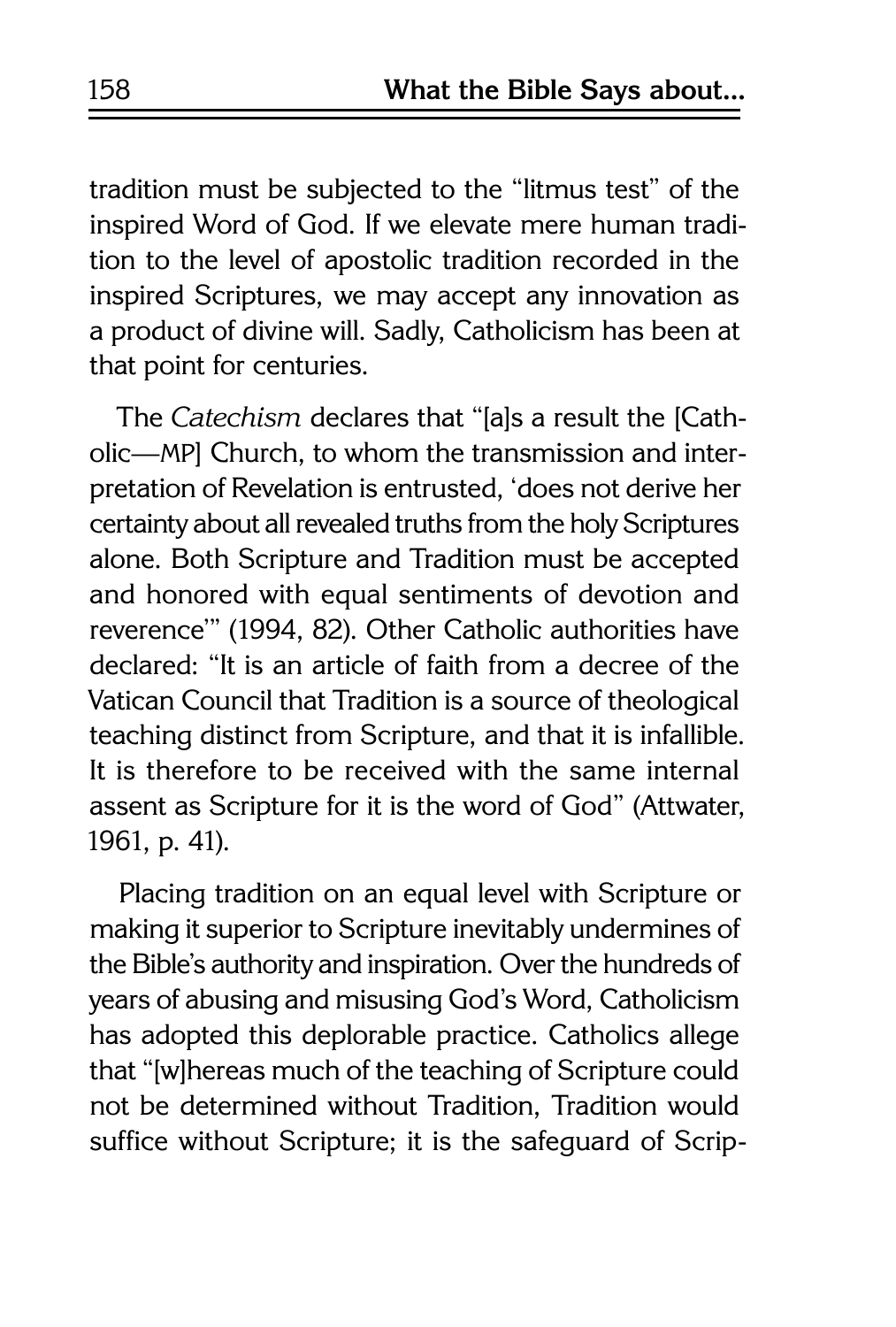ture" (Attwater, p. 42). Moreover, "Catholic theologians maintain that as a source of truth, tradition is superior to Scripture. Scripture is, after all, incomplete; it not only requires interpretation, but it required tradition in order that it might be recognized and established.... Scripture is not a textbook; in a sense, it is a dead word which must be brought to life in the living voice of tradition" (Brantl, 1961, p. 162).

In order to prioritize human tradition above biblical revelation, someone first must discredit, undervalue, and disrespect the Bible. Calling the Scripture "a dead word" is a blatant affront to Christ, Who firmly stated that His words, which are recorded in Scripture, "are spirit, and they are life" (John 6:63).

The traditions that make up the Catholic Church's depositum fidei (deposit of faith) include the Apocrypha, the teaching of the "church fathers," and the records of universal belief of Catholicism (Catechism..., 74-141; Brantl, p. 163). Although Catholics use these sources extensively in defending their dogmas, these writings cannot take the place of biblical inspiration.

The Catholic canon of the Old Testament has 46 books instead of 39. The Council of Trent (1546) recognized as canonical seven books that originally were rejected as part of the Old Testament. These seven, among other apocryphal books, do not bear the signs of divine inspiration, i.e., they lack prophetic authority, harmonization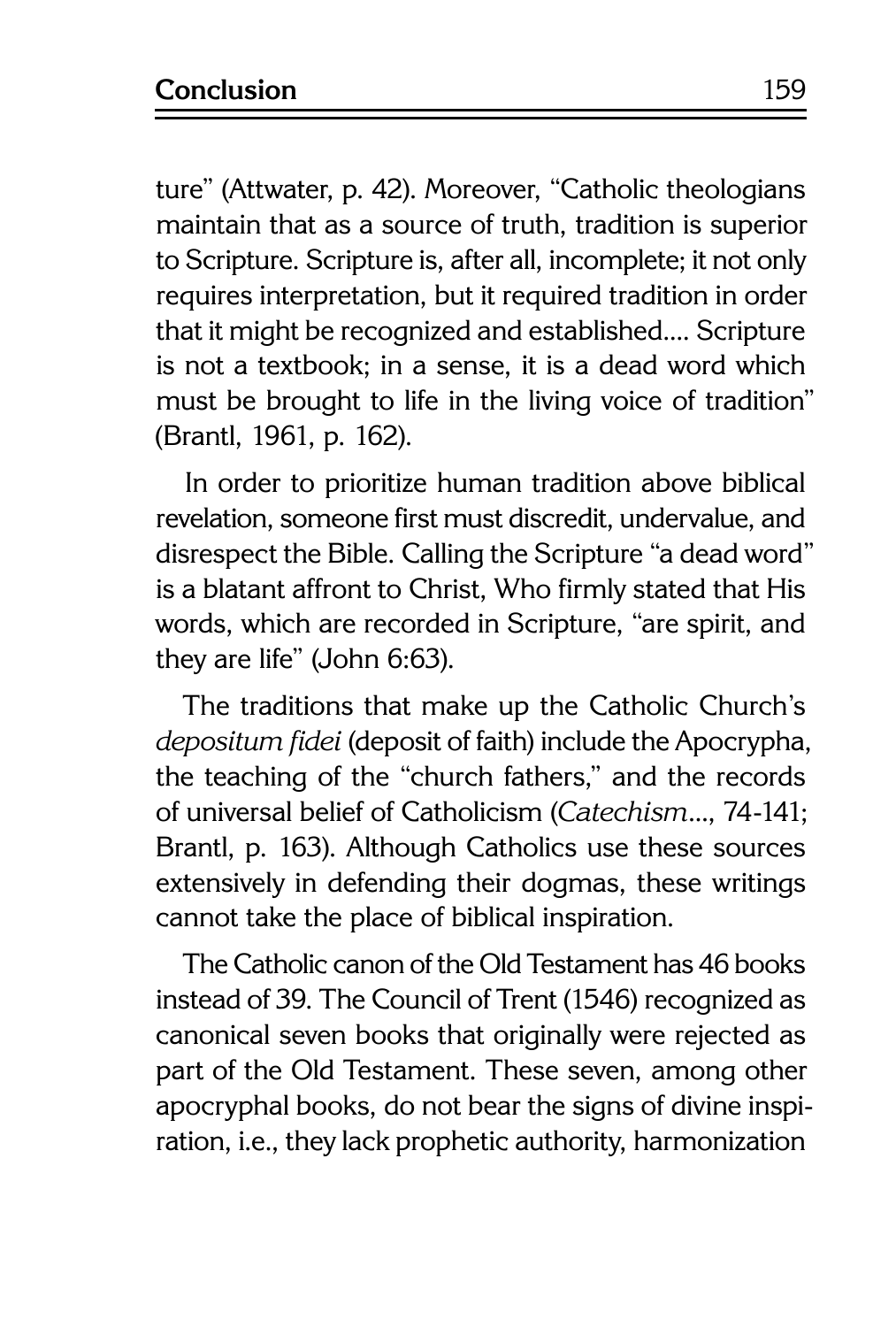with revealed truth, early Christian acceptance, scriptural confirmation, and/or any direct claim of divine inspiration (see Jackson, 1999; Geisler and Nix, 1968, pp. 264-275; McDowell, 1972, pp. 33-40). As Geisler and Nix noted, "The overwhelming arguments in favor of rejecting the Apocrypha as part of the canon provide convincing evidence that the books are not God-breathed" (p. 270). Therefore, these books should not be considered as the Word of God.

For centuries, the Catholic Church also has treated many of the writings of the "church fathers" as being inspired—even though the fathers never claimed their documents were inspired. Catholic apologists and leaders around the world have promoted these writings by claiming that they prove, beyond a shadow of a doubt, that Catholic tradition is linked to apostolic doctrines. This point of view overlooks the reality of early apostasy. Only Christ's apostles and New Testament prophets were guided into all truth (John 16:13). Although the "church fathers" made a great effort to maintain the purity of the New Testament, they were not inspired to speak and/or write infallibly. In many cases, their writings reflect ideologies completely foreign to the divine pattern. Jesus warned His disciples of the coming of ungodly men who would deceive, "if possible, even the elect" (Matthew 24:24). Since there is a possibility that even the "church fathers" could have been deceived and believed false teachings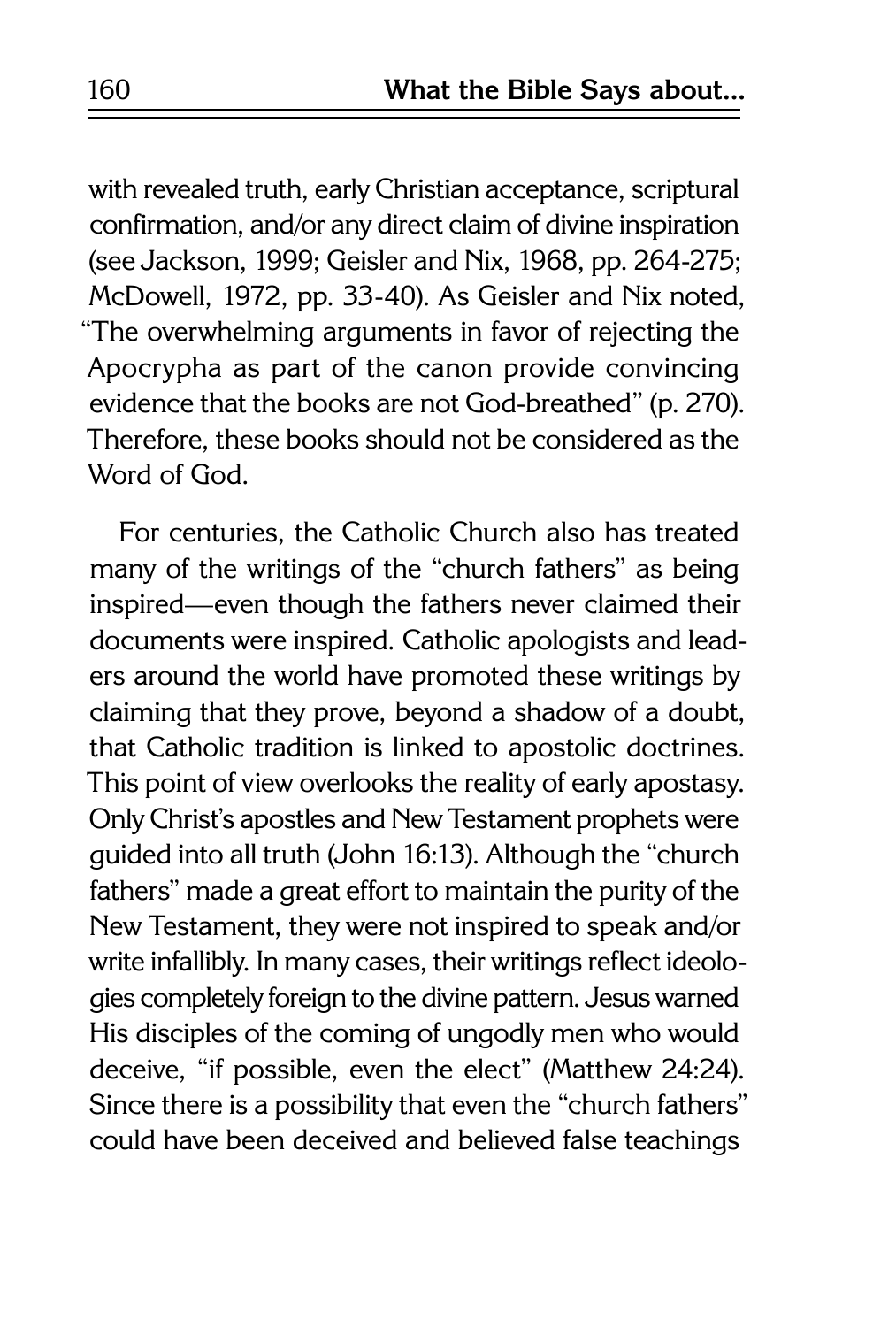(cf. 1 John 4:1), no Bible student should consider their writings as part of the "deposit of faith." Although the writings of these men are valuable in studies of church history and other disciplines, one should keep in mind that the fathers were fallible men who were subject to error and apostasy (1 Timothy 4:1-3).

Finally, Catholicism alleges that the pope, the universal body of bishops, and the church possess infallibility in matters of faith and morals (see "First Dogmatic...," 1870, 4.1-9). Therefore, any doctrines they adopt become part of the Catholic "deposit of faith." But we have seen that many of the teachings of the popes, the episcopal councils, and the Catholic Church in general are far from infallible. In many cases, they are self-contradictory.

Man's tendency to exalt his traditions above the Word of God is nothing new. Jesus Himself had to confront this irreverent spirit so prevalent among the Jewish elite of His day. He accused the Pharisees of transgressing the commandment of God to keep their own traditions (Matthew 15:3-9; Mark 7:6-13), traditions that transgressed (Matthew 15:3), contradicted (Matthew 15:5-6; Mark 7:11-12), invalidated (Matthew 15:6; Mark 7:9,13), and profaned (Matthew 15:8-9; Mark 7:6-7) the commandments of God. Catholic traditions also transgress, contradict, invalidate, and profane the pure truth of the Word of God (cf. Matthew 15:9).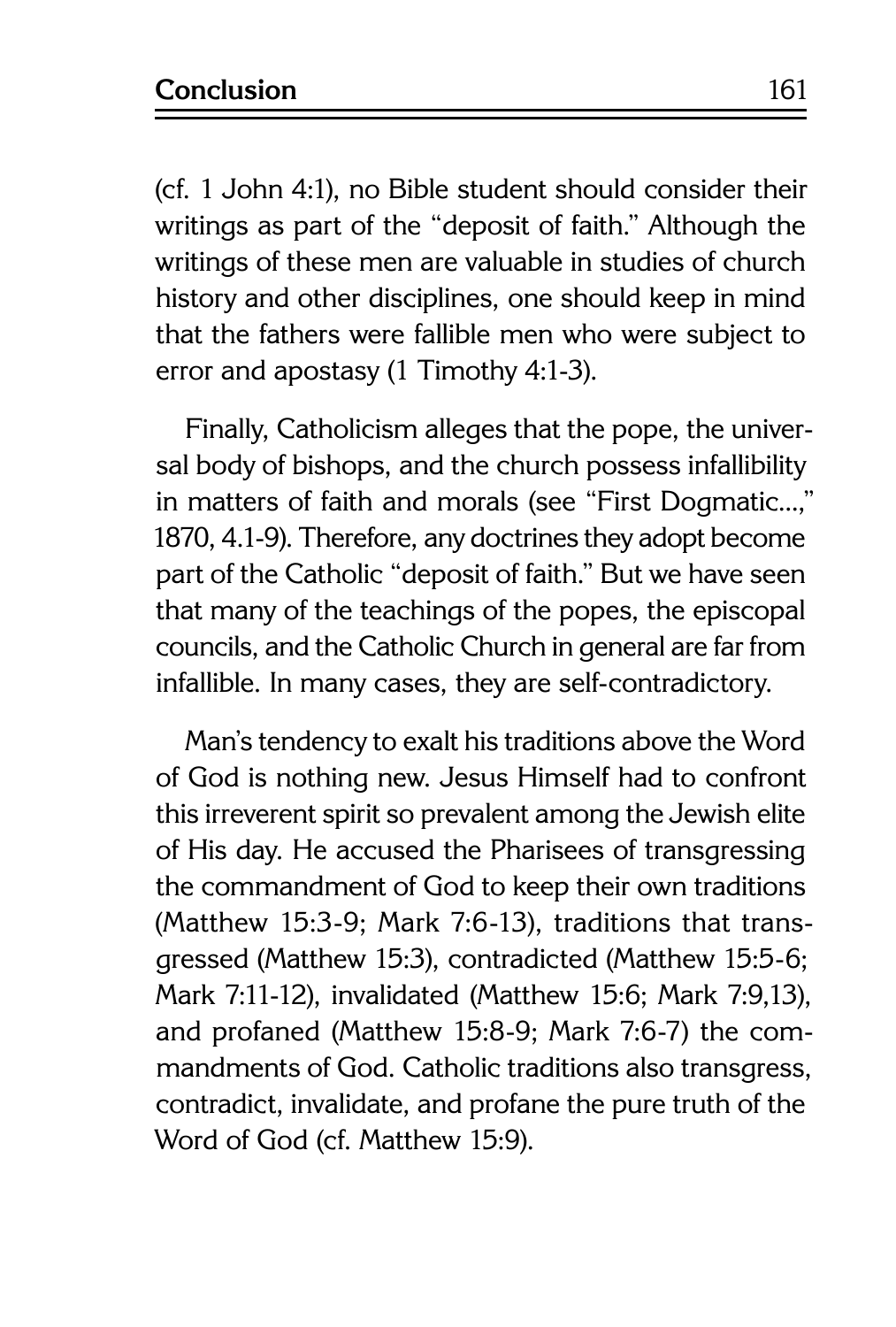It is my desire that you, as a student of the Bible, will hear what the Bible says, study what the Bible says, believe what the Bible says, and keep yourself from believing another gospel (Galatians 1:6-10). The traditions of men should not supersede the commandments of God, for the Word of God endures forever (1 Peter 1:25). Hearing and obeying the Word of God should be our ultimate goal. Jesus said, "[H]e who hears **My word** and believes in Him who sent Me has everlasting life, and shall not come into judgment, but has passed from death into life" (John 5:24, emp. added). He also added, "He who rejects Me, and does not receive My words, has that which judges him—**the word that I have spoken** will judge him in the last day" (John 12:48, emp. added).

One day, when we stand before the divine throne to be judged, a Book will be opened. This book will not be the writings of a man, it will not be the traditions of our fathers, nor will it be the book of "human conscience." The Bible, which has been criticized, mutilated, and altered by many, will be opened. And, when the voices of many other books fall absolutely silent, we will hear the words of the Bible, and God will pronounce His final judgment. We should obey the Gospel of Christ that we may have eternal life in heaven after that judgment (2 Thessalonians 1:6-10).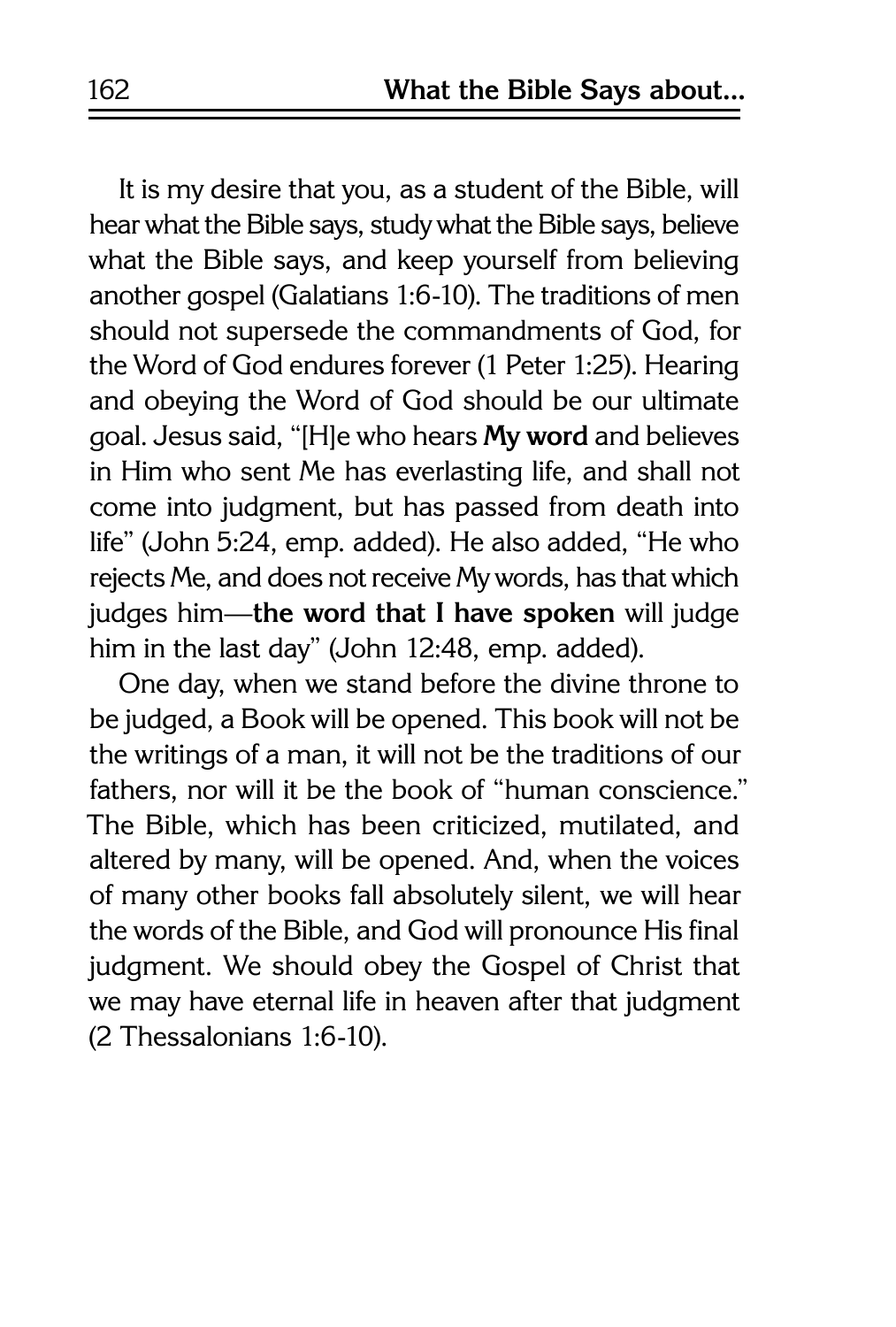# **referencEs**

- The American Heritage Dictionary of the English Language (2000), (Boston; New York: Houghton Mifflin), fourth edition.
- Arráiz, José (no date), "An In-depth Study of Mary's Complete Virginity" ["Estudiando la Virginidad Completa de María a Profundidad"], [On-line], URL: http://www.apologeticacatolica. org/Maria/MariaN01.htm.
- Attwater, Donald, ed. (1961), A Catholic Dictionary (New York: Macmillan).
- Baird, James O. (1978), "The Trials and Tribulations of the Church from the Beginning," The Future of the Church, ed. William Woodson (Henderson, TN: Freed-Hardeman College).
- Barnes, Albert (2005a), Notes on the New Testament: Matthew and Mark (Grand Rapids, MI: Baker).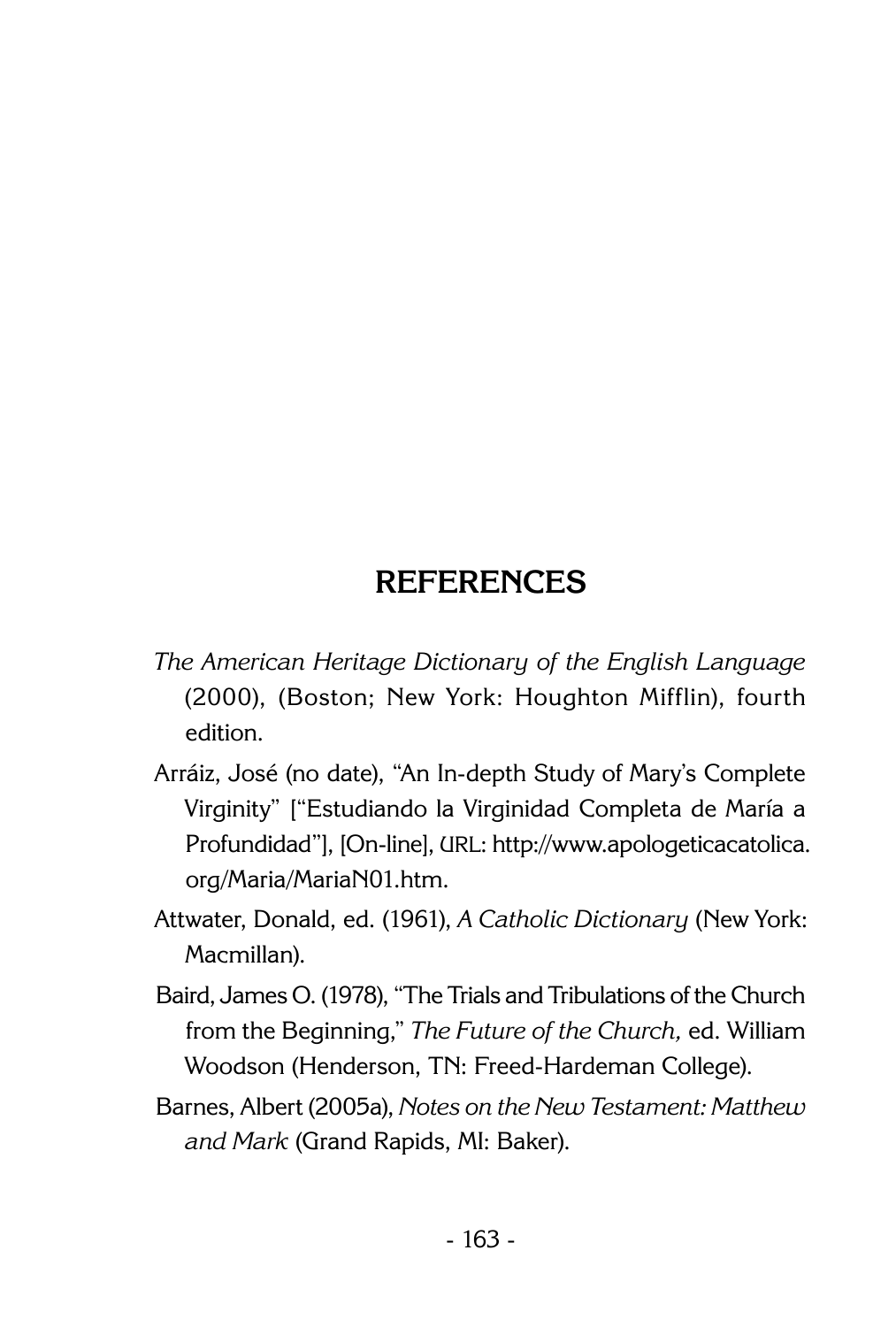- Barnes, Albert (2005b), Notes on the New Testament: 1 Thessalonians to Philemon (Grand Rapids, MI: Baker).
- Boles, H. Leo (1941), A Commentary on Acts of the Apostles (Nashville, TN: Gospel Advocate).
- Boles, H. Leo (1952), The Gospel According to Matthew (Nashville, TN: Gospel Advocate).
- Brantl, George, ed. (1961), Catholicism (New York: George Braziller).
- Brents, T.W. (1874), The Gospel Plan of Salvation (Bowling Green, KY: Guardian of Truth Foundation, 1987 reprint).
- Brown, Colin, ed. (1975), The New International Dictionary of New Testament Theology (Grand Rapids, MI: Zondervan).
- Cabié, Robert (1988), The Church at Prayer (Collegeville, MN: Liturgical Press).
- "Canons" (1870), First Vatican Council [On-line], URL: http://www. ewtn.com/library/COUNCILS/V1.HTM#5.
- "Canons" (no date), Council of Carthage [On-line], URL: http://www. seanmultimedia.com/Pie Council Of Carthage May 1 418. html.
- Catechism of the Catholic Church (1994), (Mahwah, NY: Paulist Press).
- Chami, Pablo A. (1999a), "Origin of the Inquisition" ["Origen de la Inquisición"], [On-line], URL: http://www.pachami.com/ Inquisicion/Origen.html.
- Chami, Pablo A. (1999b), "The Spanish Inquisition" ["La Inquisición en España"], [On-line], URL: http://pachami.com/ Inquisicion/Espa.htm.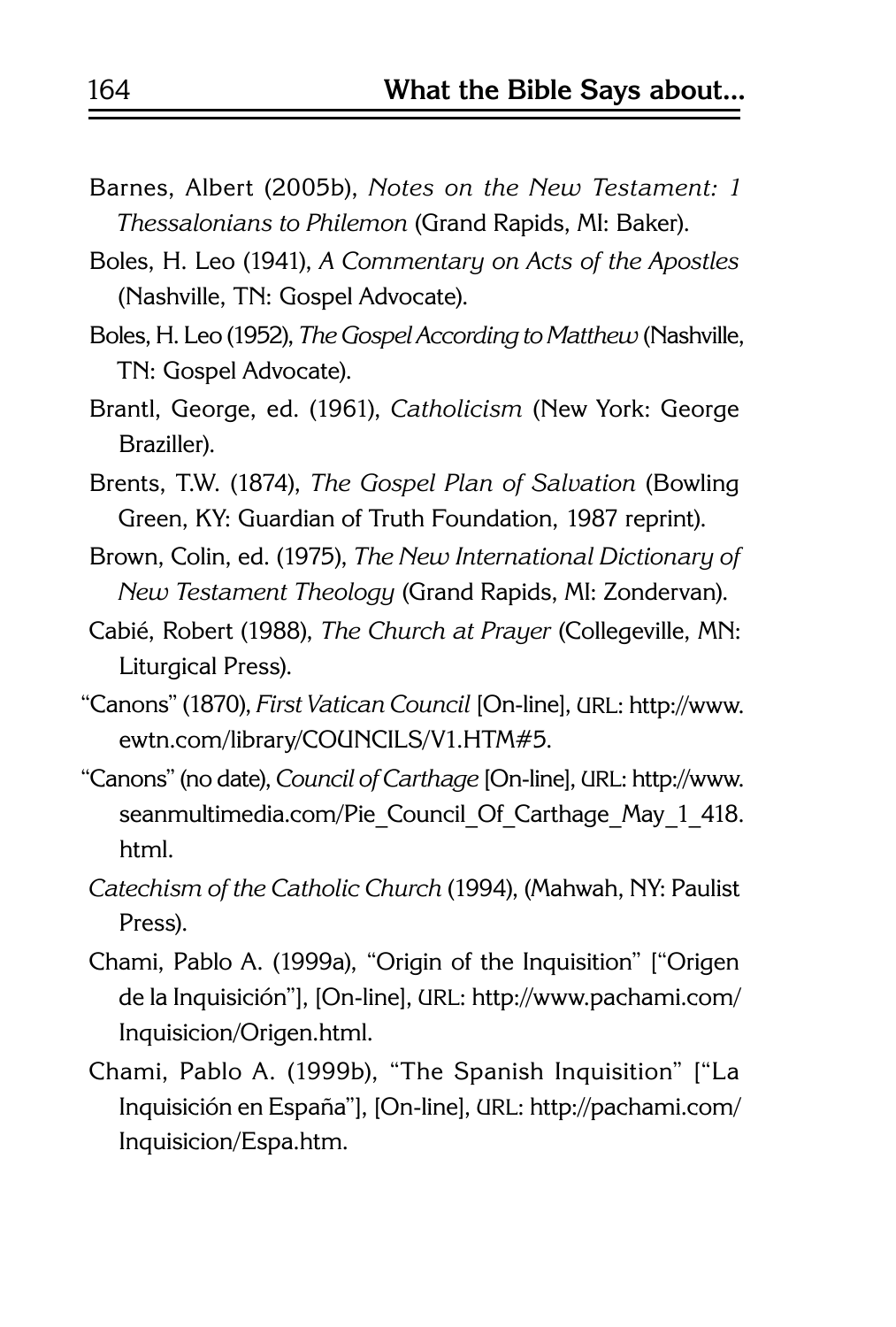- Coffman, James B. (1984), Commentary on the Gospel of Matthew (Abilene, TX: ACU Press).
- Cofrade Dictionary [Diccionario Cofrade] (2005), [On-line], URL: http://es.catholic.net/comunicadorescatolicos/530/1225/ articulo.php?id=16946.
- Colley, Caleb (2004), "Did David Authorize Infant Baptism?," [Online], URL: http://www.apologeticspress.org/articles/2626.
- Conte, Ronald L. (2006), "A Summary of the Doctrine of the Dormition," [On-line], URL: http://www.catholicplanet.com/ CMA/dormition-summary.htm.
- Cruz, Joan C. (1993), Miraculous Images of Our Lady: 100 Famous Catholic Status and Portraits (Rockford, IL: Tan Books).
- "Damasus I" (1997), The New Encyclopædia Britannica (London: Encyclopaedia Britannica).
- "Declaration Nostra Aetate on the Relation of the Church to Non-Christian Religions" (1965), Second Vatican Council [On-line], URL: http://www.vatican.va/archive/hist\_councils/ ii vatican council/documents/vat-ii decl 19651028 nostraaetate\_en.html.
- "Did Mary Die?" (1997), Catholic News, August 13, [On-line], URL: http://www.catholic.org.sg/cn/wordpress/?p=1791&page=1.
- Dixon, Joseph (1852), A General Introduction to the Sacred Scriptures (Baltimore: John Murphy).
- "Dogmatic Constitution on the Catholic Faith" (1870), First Vatican Council [On-line], URL: http://www.ewtn.com/library/ COUNCILS/V1.HTM#4.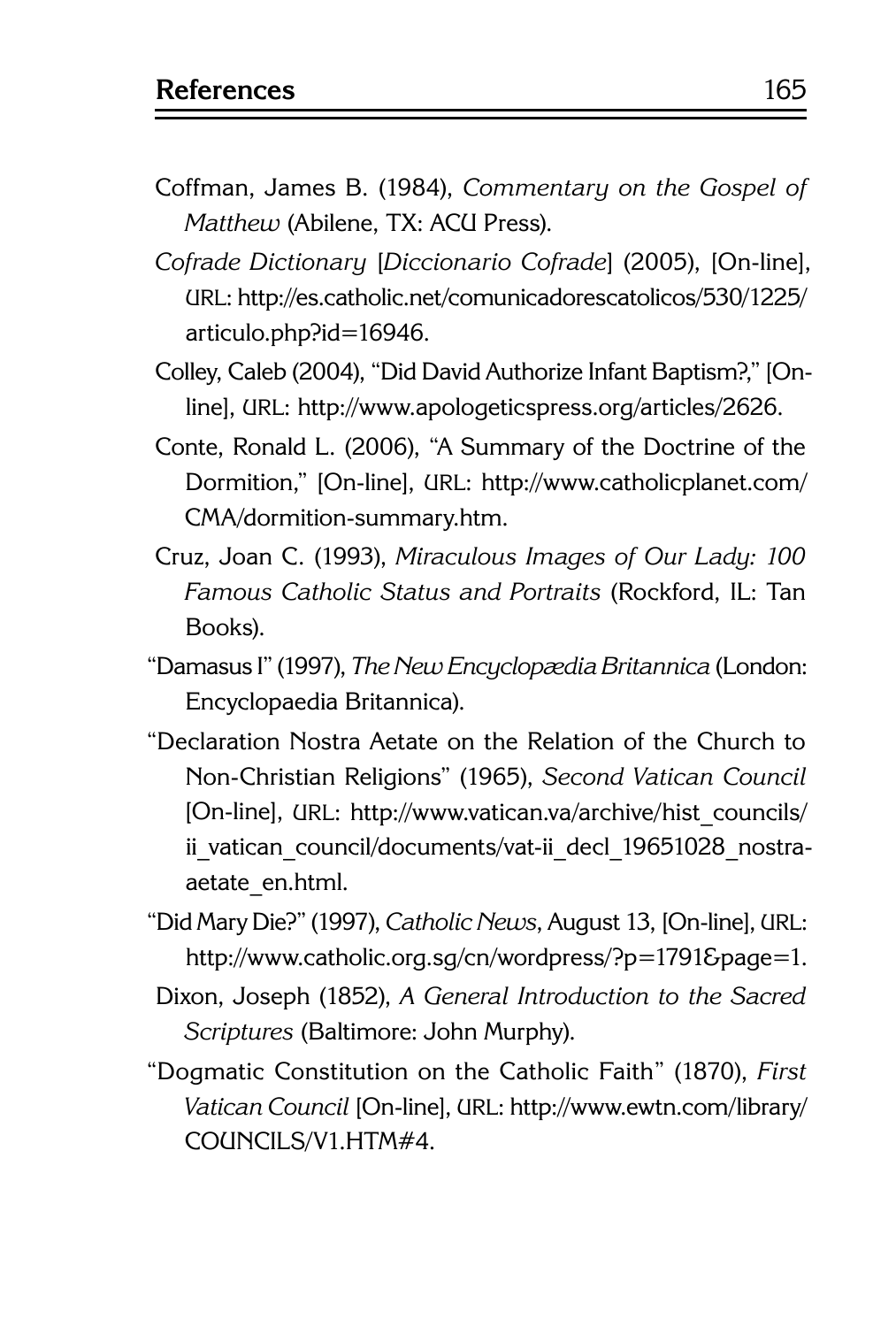- "Dogmatic Constitution on the Church" (1964), Second Vatican Council [On-line], URL: http://www.vatican.va/ archive/hist\_councils/ii\_vatican\_council/documents/ vatii const 19641121 lumen-gentium en.html.
- Domínguez, Antonio O. (no date), "The Jewish Problem" ["El Problema Judío"], [On-line], URL: http://www.vallenajerilla. com/berceo/florilegio/inquisicion/problemajudio.htm.
- Domínguez, J. (2006), "Baptism of Children, Infants, and Babies" ["Bautismo de los Niños, de los Infantes, de los Bebés"], [On-line], URL: http://biblia.com/cpb/bautismo.htm.
- "The Edict of Milan" (no date), [On-line], URL: http://home.inreach. com/bstanley/edict.htm.
- Espasa Dictionary of Synonyms and Antonyms [Diccionario de Sinónimos y Antónimos Espasa] (1996), [Espasa Calpe, S.A.; Microsoft Corporation].
- "The Existence of Limbo: A Common Doctrine From Which It Would be Rash to Depart..." (2006), [On-line], URL: http://www. tldm.org/news8/Limbo.htm# ednref20# ednref20.
- Fernhout Rein (1994), Canonical Texts: Bearers of Absolute Authority (Atlanta, GA: Editions Rodopi).
- "First Dogmatic Constitution on the Church of Christ" (1870), First Vatican Council [On-line], URL: http://www.ewtn.com/ library/COUNCILS/V1.HTM#6.
- "Formula of Union Between Cyrill and John of Antioch" (no date), The Council of Ephesus [On-line], URL: http://www.ewtn.com/ library/COUNCILS/EPHESUS.HTM.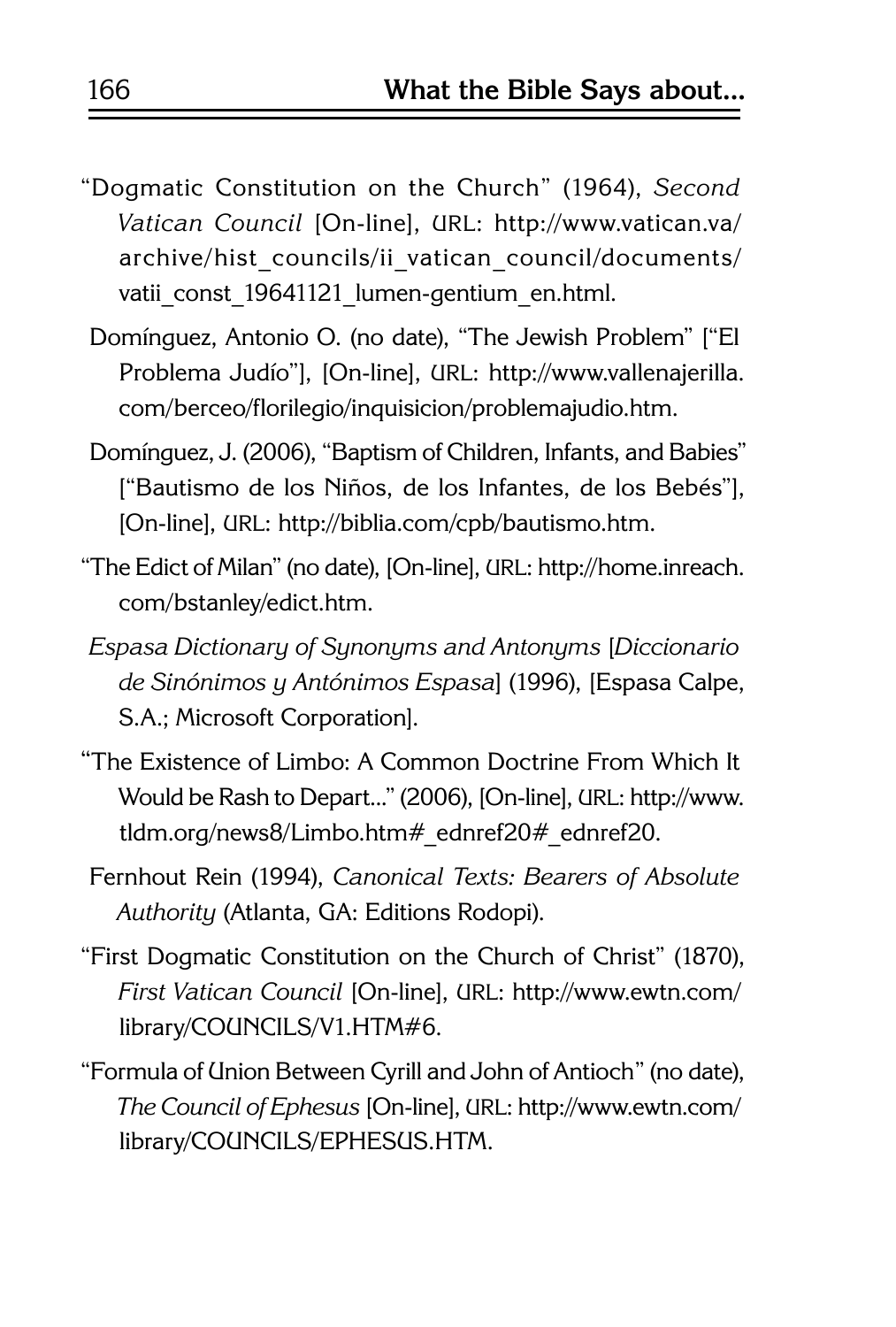- Gagnon, Daniel (no date), "Idols and Images" ["Ídolos e Imágenes"], [On-line], URL: http://www.mercaba.org/Fichas/DIOS/106-3. htm.
- Geisler, Norman and William Nix (1968), A General Introduction to the Bible (Chicago, IL: Moody Press).
- Gibbons, James C. (1891), The Faith of Our Fathers (Baltimore: John Murphy).
- Hastings, James, ed. (1906), A Dictionary of Christ and the Apostles (New York: Charles Scribner's Sons).
- Herbermann, Charles G., et al., eds. (1913), The Catholic Encyclopedia (New York: The Encyclopedia Press).
- Hernández, Jesús (no date), "A Shameful Pontificate" ["Un Pontificado Vergonzoso"], [On-line], URL: http://www.luxdomini. com/JuanXII.htm.
- Hibbard, F.G. (1843), Christian Baptism: In Two Parts (New York: G. Lane & P.P. Sandford).
- Hitchens, Marilynn and Heidi Roupp (2001), How to Prepare for SAT: World History (Hauppauge, NY: Barron's Educational Series).
- "Honorius I" (2001), Encarta Encyclopedia 2002 (Redmond, WA: Microsoft Corporation).
- Hutchinson, Paul and Winfred Garrison (1959), 20 Centuries of Christianity (New York: Harcourt, Brace and Co.).
- "Infant Baptism" (no date), Catholic Answers, [On-line], URL: http://www.catholic.com/library/infant\_baptism.asp.
- "Inquisition" (1997), The New Encyclopædia Britannica (London: Encyclopædia Britannica).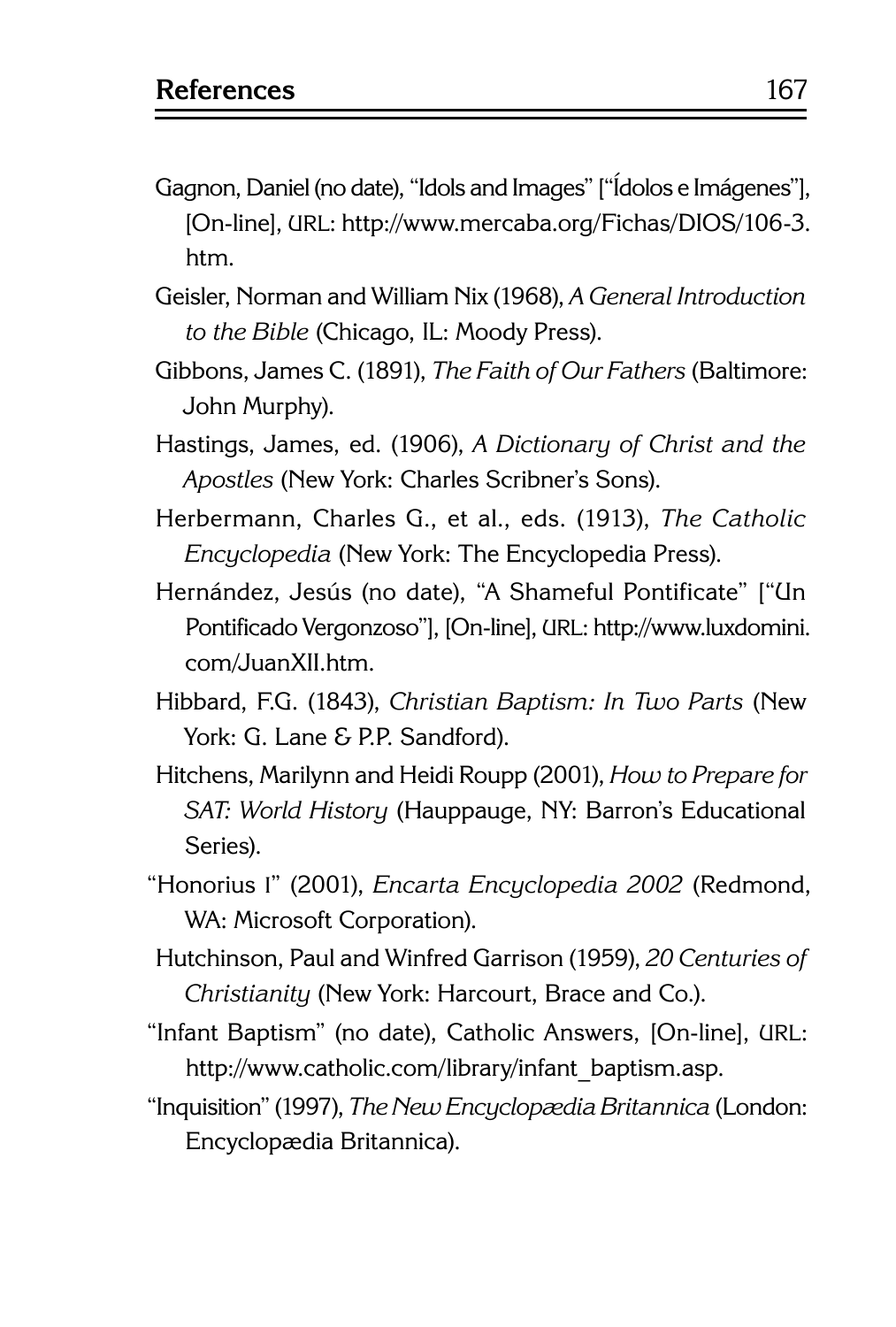- Jackson, Wayne (1999), "The Apocrypha: Inspired of God?," [On-line], URL: http://www.christiancourier.com/articles/read/ the apocrypha inspired of god.
- "Joan of Arc, Saint" (2001), Encarta Encyclopedia 2002 (Redmond, WA: Microsoft Corporation).
- "John XII" ["Juan XII"] (1997), Espasa Universal Chronology [Cronología Universal Espasa] (Espasa Calpe, S.A.: Microsoft Corporation).
- John Paul II (1979), "Catechesi Tradendae," [On-line], URL: http://www.vatican.va/holy father/john\_paul\_ii/apost\_exhortations/documents/hf\_jp-ii\_exh\_16101979\_catechesitradendae\_en.html.
- John Paul II (1990), "Redemptoris Missio," [On-line], URL: http://www. vatican.va/holy father/john paul ii/encyclicals/documents/ hf jp-ii enc 07121990 redemptoris-missio en.html.
- John Paul II (1993), "Veritatis Splendor," [On-line], URL: http://www. vatican.va/holy father/john\_paul\_ii/encyclicals/documents/ hf jp-ii enc 06081993 veritatis-splendor en.html.
- John Paul II (1995), "Ut Unum Sint," [On-line], URL: http://www. vatican.va/holy father/john paul ii/encyclicals/documents/ hf jp-ii enc 25051995 ut-unum-sint en.html.
- John Paul II (1996), "Truth Cannot Contradict Truth," [On-line], URL: http://www.newadvent.org/library/docs\_jp02tc.htm.
- Joyce, G.H. (1999), "Papacy" ["Papado"], [On-line], URL: http:// www.enciclopediacatolica.com/p/papado.htm.
- Keating, Karl (no date), Catholicism and Fundamentalism: The Attack on "Romanism" by "Bible Christians" [On-line], URL: http://apologetica.org/infalibilidad-keating.htm.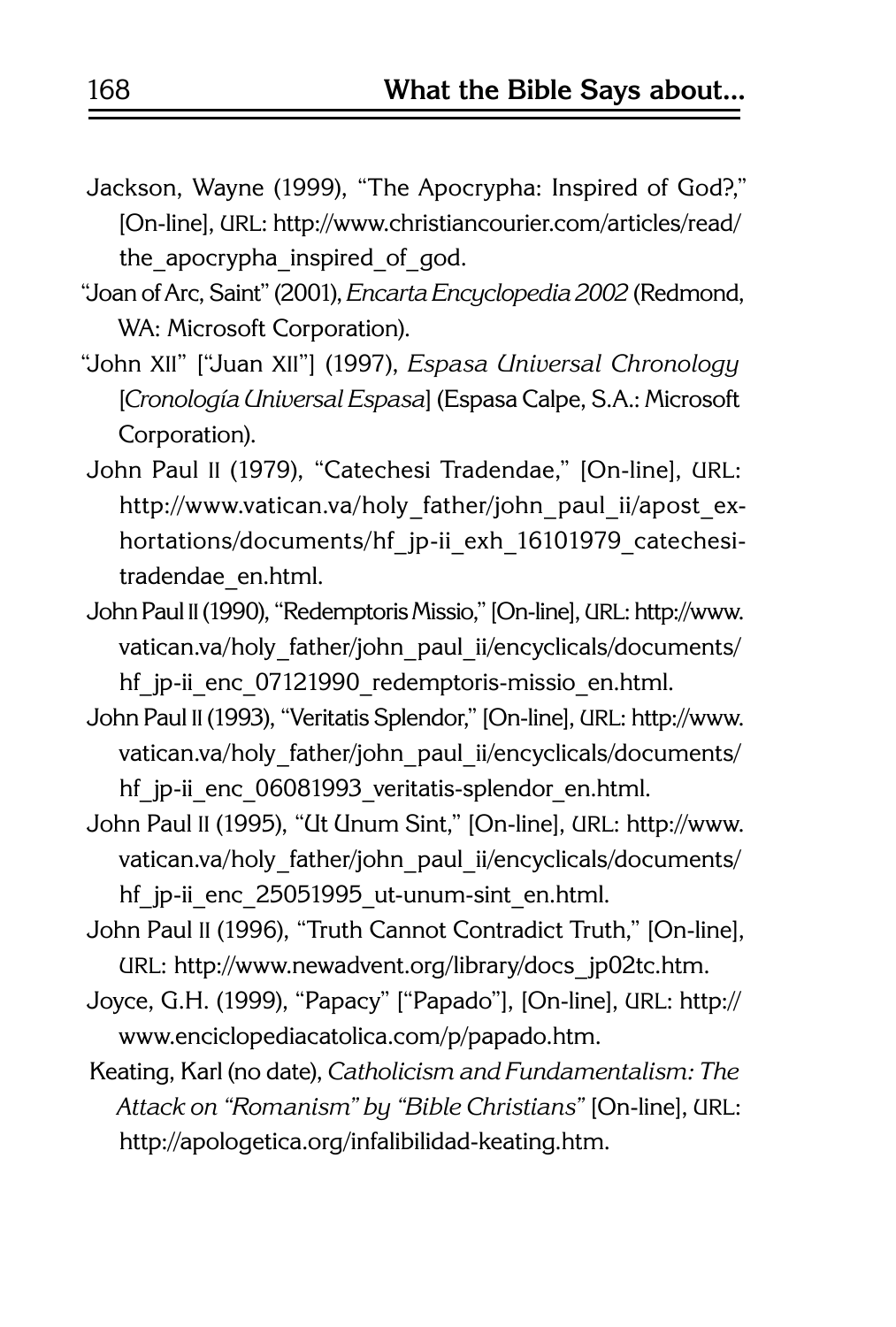- Koch, Carl (1997), A Popular History of the Catholic Church (Winona, MN: Saint Mary's Press).
- Latourette, Kenneth S. (1965), Christianity through the Ages (New York: Harper & Row).
- Lenski, R.C.H. (1961), The Interpretation of St. John's Gospel (Minneapolis, MN: Augsburg).
- Lewis, Jack P. (1976), The Gospel According to Matthew (Austin, TX: Sweet).
- Lyons, Eric (2003), "Does Baptism Replace Circumcision," [Online], URL: http://www.apologeticspress.org/articles/2287.
- Lyons, Eric (2004a), "Is Marriage a 'Good' Thing?," [On-line], URL: http://www.apologeticspress.org/articles/576.
- Lyons, Eric (2004b), "How Rude!?," [On-line], URL: http://www. apologeticspress.org/articles/593.
- Mattox, F.W. (1961), The Eternal Kingdom (Delight, AR: Gospel Light).
- McClintock, John and James Strong (1867-1880), Cyclopedia of Biblical, Theological, and Ecclesiastical Literature (Grand Rapids, MI: Baker), 1968-1970 reprint.
- McDowell, Josh (1972), Evidence that Demands a Verdict (Campus Crusade for Christ).
- Merdinger, J.E. (1997), Rome  $\mathcal E$  the African Church in the Time of Augustine (London: Yale University Press).
- Miller, Dave (2003), "Did Jesus Have Fleshly Half-Brothers?," [Online], URL: http://www.apologeticspress.org/articles/2318.
- Miller, Dave (2007), What the Bible Says about the Church of Christ (Montgomery, AL: Apologetics Press).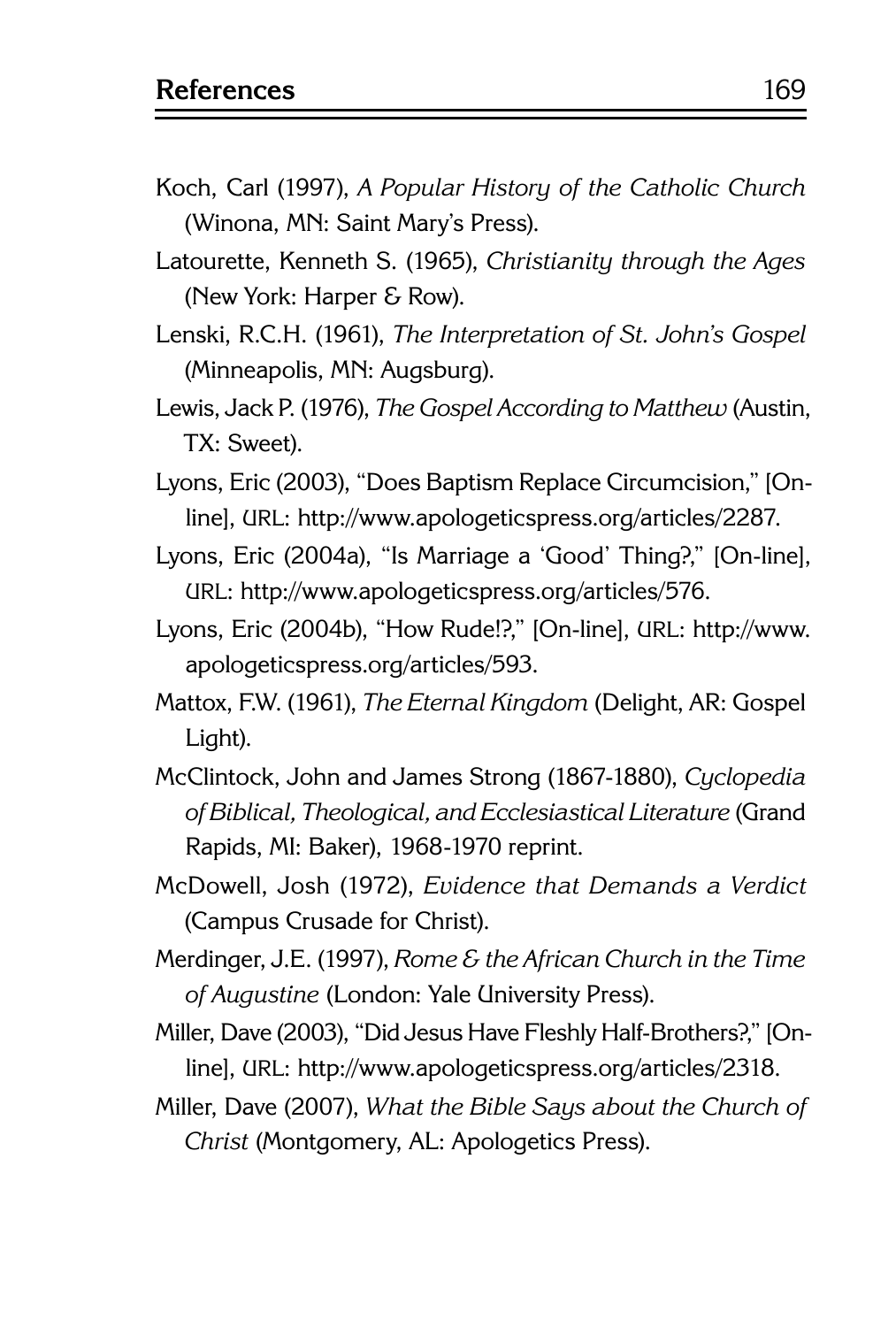- Miller, Jule and Texas Stevens (1969), Visualized Bible Study Series: History of the Lord's Church (Houston, TX: Gospel Services).
- Mirás, Eduardo V. (no date), "What do People Say about John Paul II?: George Bush" ["¿Qué Dicen de Juan Pablo II?: George Bush"], [On-line], URL: http://www.aciprensa.com/ juanpabloii/dicenjp.htm.
- Mischewski, Dean (2005), "The Assumption of Mary into Heaven," [On-line], URL: http://homepages.paradise.net.nz/mischedj/ ct\_assumption.html.
- Munificentissimus Deus (1950), [On-line], URL: http://www.ewtn. com/library/PAPALDOC/P12MUNIF.HTM.
- Nelson, Wilton M., ed. (1985), Illustrated Dictionary of the Bible [Diccionario Ilustrado de la Biblia] (Miami, FL: Editorial Caribe), fourteenth edition.
- Nickell, Joe (1998), Looking for a Miracle: Weeping Icons, Relics, Stigmata, Visions & Healing Cures (Amherst, NY: Prometheus Books).
- O'Brien, Thomas, ed. (1901), An Advanced Catechism of Catholic Faith and Practice (New York: D.H. McBride & Company).
- O'Malley, John W (2001), "Inquisition," Encarta Encyclopedia 2002 (Redmond, WA: Microsoft Corporation).
- Orlandis, José (1993), A Short History of the Catholic Church, trans. Michael Adams (New York: Scepter).
- "Paul III" (1997), Encyclopaedia Britannica (London: Encyclopaedia Britannica).
- Pearsall, Judy, ed. (2002), Concise Oxford English Dictionary (Oxford, NY: Oxford University Press).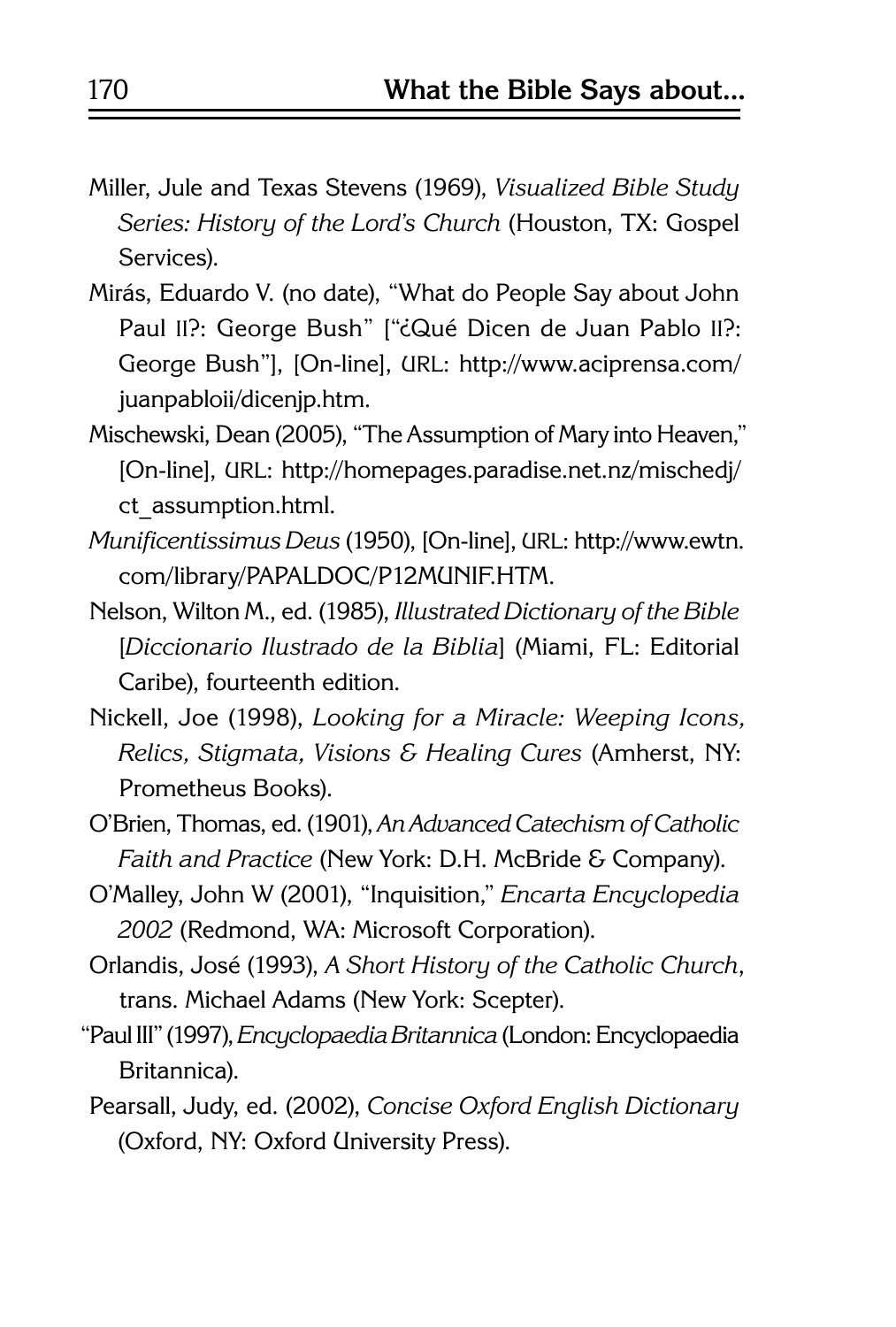- Peffley, Francis J. (no date), "Mary and the Mission of the Holy Spirit," [On-line], URL: http://www.legionofmary.org/files/ marymission.pdf.
- Pelikan, Jaroslav (1988), "Luther, Martin," The World Book Encyclopedia (Chicago, IL: World Book).
- "Pope Pens Exhortation on the Eucharist" (2007), Zenit, March 13, [On-line], URL: http://www.zenit.org/article-19138?l=english.
	- Porvaznik, Phil (2007), "A Case Study in Catholic Bashing," [Online], URL: http://www.bringyou.to/apologetics/num4.htm.
	- Rhodes, Ron (1997), The Complete Book of Bible Answers (Eugene, OR: Harvest House).
	- Roberts, Alexander and James Donaldson, eds. (1973 reprint), Ante-Nicene Fathers: The Apostolic Fathers with Justin Martyr and Irenaeus (Grand Rapids, MI: Eerdmans).
	- Robertson, A.T (1934), A Grammar of The Greek New Testament (Nashville, TN: Broadman Press).
	- Rodriguez, Ana (2007), "Inquisition: Torture Instruments, 'a Cultural Shock' for the Audience" ["Inquisición: Instrumentos de Tortura, 'Sacudida Cultural' para el Espectador"], La Jornada, March 9, [On-line], URL: http://www.jornada.unam. mx/2007/01/09/index.php?section=cultura&article=a04n 1cul.
	- Rojas, Guido (2000), "Idols and Sacred Images" ["Ídolos e Imágenes Sagradas"], [On-line], URL: http://defiendetufe.org/ imagenes e idolos.htm.
- "Roman Catholic Church" (1892), Chambers' Encyclopædia (London: J.B. Lippincott).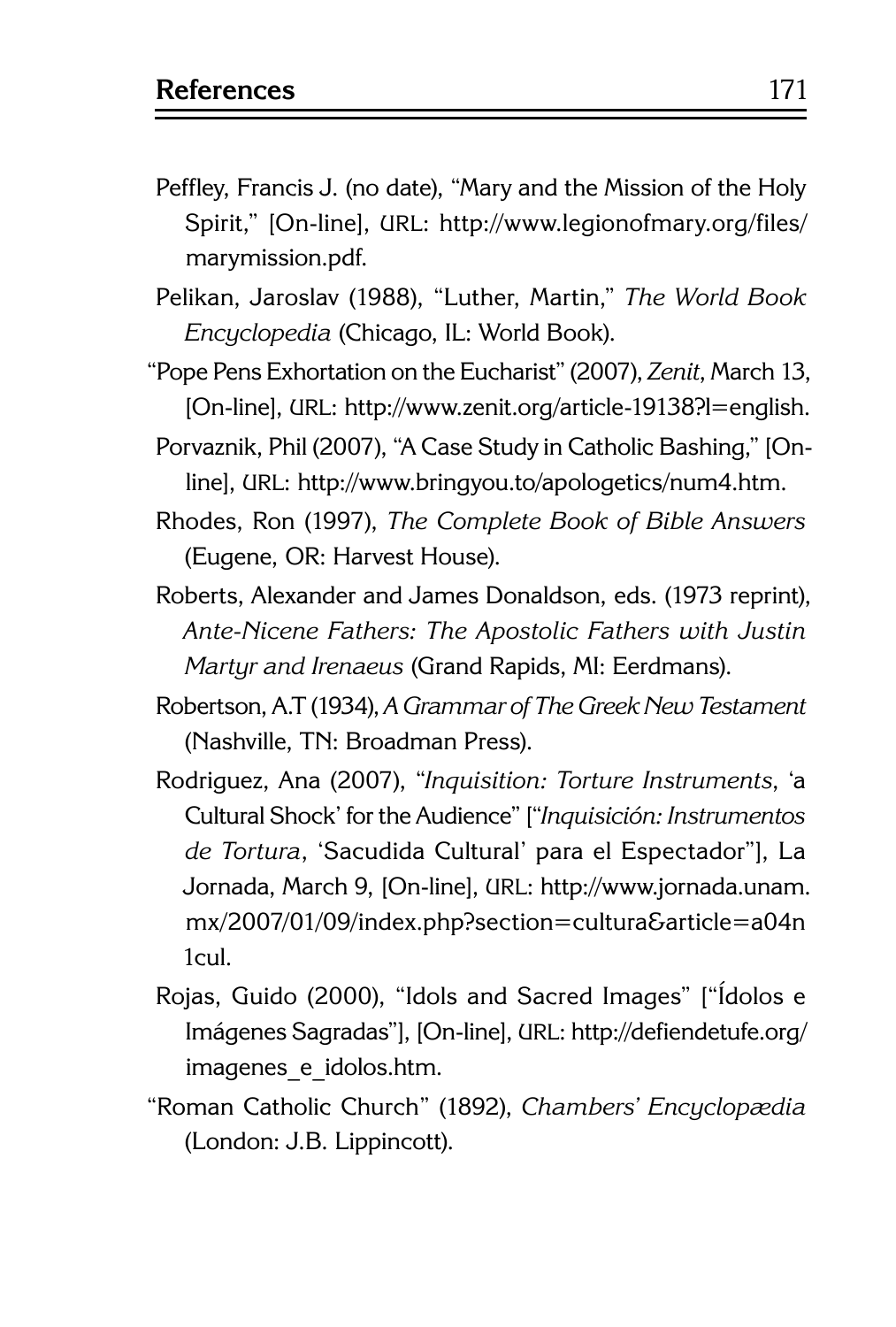- Roten, Johann (2006), "What about Mary's Death?," [Online], URL: http://www.catholicweb.com/media\_index. cfm?fuseaction=view\_article&partnerid=48&article\_ id=2768.
- Salza, John (no date), "Mary: Evolving Doctrine or Eternal Truth?," [On-line], URL: http://www.catholicintl.com/catholicissues/ marysalza.htm.
- "Saint Damasus" ["San Dámaso"] (2005), [On-line], URL: http://66. 34.225.177/documento.php?f\_doc=2477&f\_tipo\_doc=9.
- Schaff, Philip (1910), History of the Christian Church (Grand Rapids, MI: Eerdmans).
- Schmandt, Raymond H. (1988), The World Book Encyclopedia (Chicago, IL: World Book).
- Suetonius Tranquillus (1890), The Lives of the Twelve Cæsars, trans. Alexander Thomson (London: George Bell and Sons).
- Tacitus, Cornelius (1836), The Works of Cornelius Tacitus (Philadelphia, PA: Thomas Wardle).
- Tapias, Anwar (2006), "Did Mary Have More Children?" ["¿Tuvo María Más Hijos?"], [On-line], URL: http://www.apologetica. org/maria-hijos.htm.
- Toth, T. A. Hillaire, and A.L. Rascón (no date), "Reflections about the Church's Infallibility" ["Reflexiones en Torno a la Infalibilidad de la Iglesia"], [On-line], URL: http://apologetica. org/infalibilidad.htm.
- Vine, W.E. (1966), An Expository Dictionary of New Testament Words (Old Tappan, NJ: Fleming H. Revell).